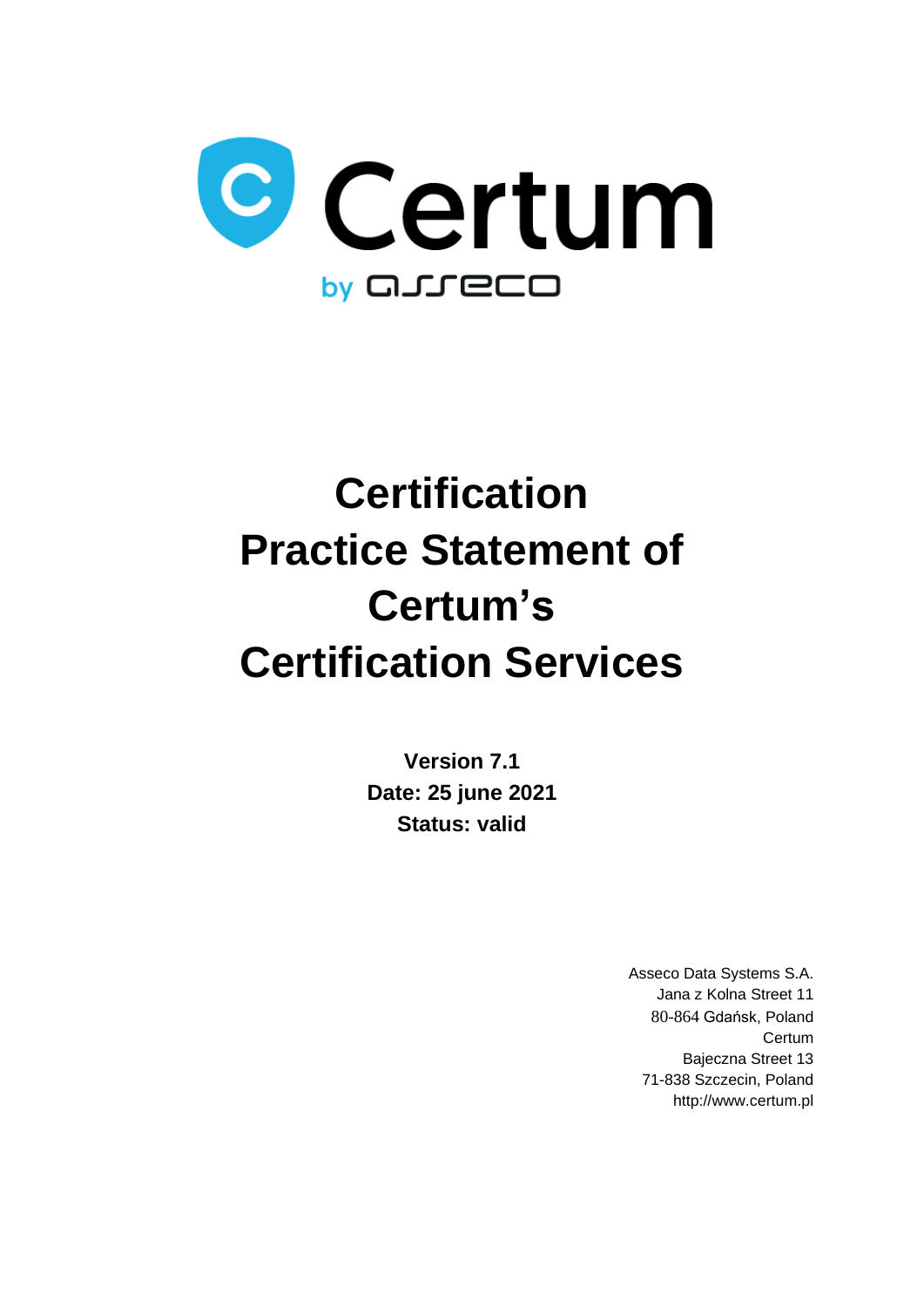### **Trademark and Copyright notices**

© Copyright 2021 Asseco Data Systems S.A. All rights reserved.

Certum is a registered trademark of Asseco Data Systems S.A. Certum and ADS logo are Asseco Data Systems S.A. trademarks and service marks. Other trademarks and service marks are the property of their respective owners. Without written permission of the Asseco Data Systems S.A. it is prohibited to use this marks for reasons other than informative (it is prohibited to use this marks to obtain any financial revenue)

Hereby Asseco Data Systems S.A. reserves all rights to this publication, products and to any of its parts, in accordance with civil and trade law, particularly in accordance with intellectual property, trademarks and corresponding rights.

Without limiting the rights reserved above, no part of this publication may be reproduced, introduced into a retrieval system, or transmitted, in any form or by any means (electronic, mechanical, photocopying, recording, or otherwise) or used commercially without prior written permission of Asseco Data Systems S.A.

Notwithstanding the above, permission is granted to reproduce and distribute this document on a nonexclusive, royalty-free basis, provided that the foregoing copyright notice are prominently displayed at the beginning of each copy, and the document is accurately reproduced in full, complete with attribution of the document to Asseco Data Systems S.A.

All the questions, concerning copyrights, should be addressed to Asseco Data Systems S.A., Jana z Kolna Street 1180-864 Gdańsk, Poland, email: [info@certum.pl.](mailto:info@certum.pl)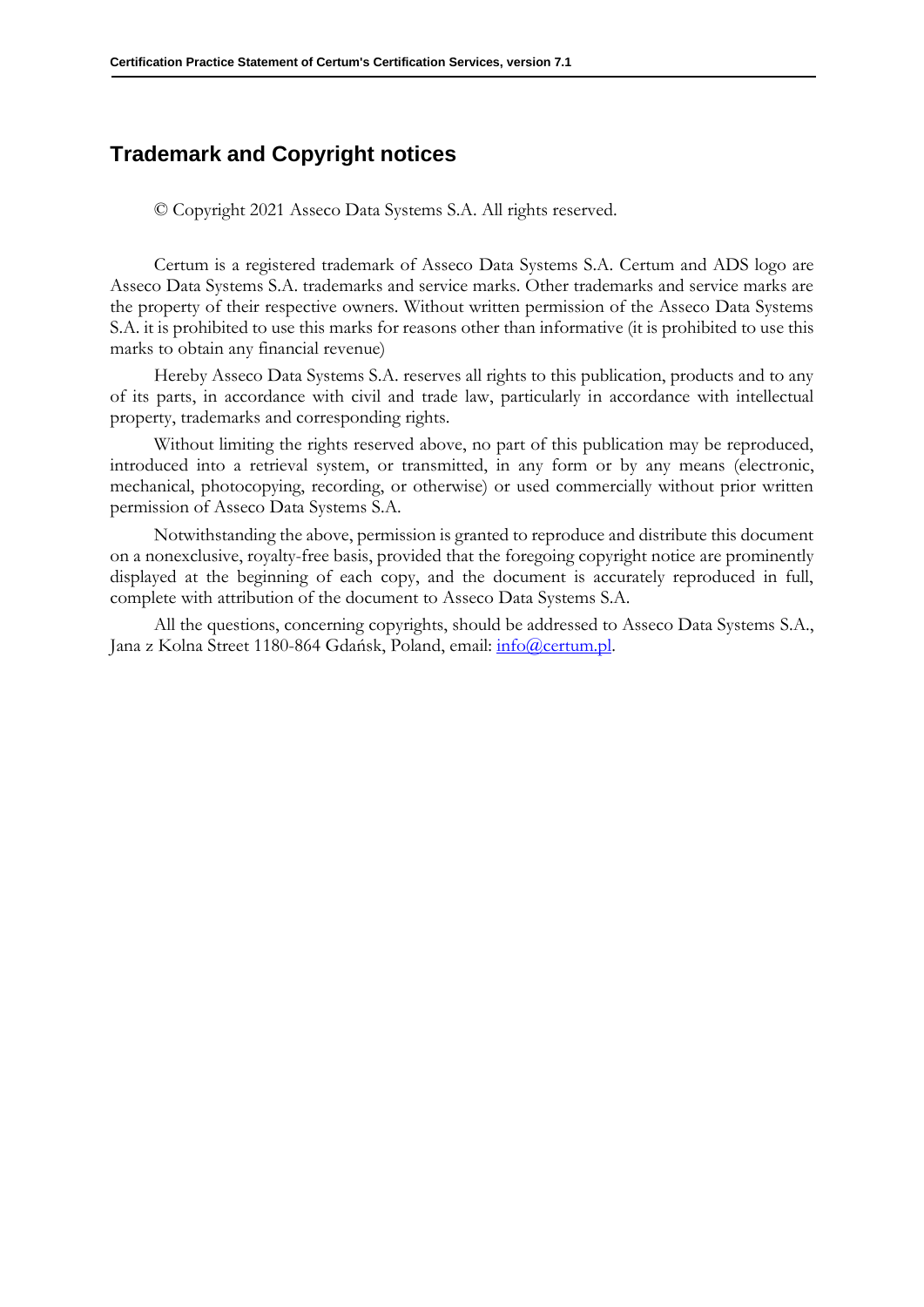## **Content**

| $\mathbf 1$ .  |     |                                                                            |  |  |
|----------------|-----|----------------------------------------------------------------------------|--|--|
|                | 1.1 |                                                                            |  |  |
|                | 1.2 |                                                                            |  |  |
|                | 1.3 |                                                                            |  |  |
|                |     | 1.3.1                                                                      |  |  |
|                |     | 1.3.1.1                                                                    |  |  |
|                |     |                                                                            |  |  |
|                |     | 1.3.2                                                                      |  |  |
|                |     | 1.3.3                                                                      |  |  |
|                |     | 1.3.4                                                                      |  |  |
|                |     | 1.3.5                                                                      |  |  |
|                |     |                                                                            |  |  |
|                |     |                                                                            |  |  |
|                | 1.4 |                                                                            |  |  |
|                |     | 1.4.1                                                                      |  |  |
|                |     | 1.4.2                                                                      |  |  |
|                | 1.5 |                                                                            |  |  |
|                |     | 1.5.1                                                                      |  |  |
|                |     | 1.5.2                                                                      |  |  |
|                |     | Person Determining CPS Suitability for the Policy  14<br>1.5.3             |  |  |
|                |     | 1.5.4                                                                      |  |  |
|                | 1.6 |                                                                            |  |  |
|                |     |                                                                            |  |  |
| $\overline{2}$ |     | Publication and Repository Responsibilities  15                            |  |  |
|                | 2.1 |                                                                            |  |  |
|                | 2.2 |                                                                            |  |  |
|                | 2.3 |                                                                            |  |  |
|                | 2.4 |                                                                            |  |  |
| 3              |     |                                                                            |  |  |
|                | 3.1 |                                                                            |  |  |
|                |     | 3.1.1                                                                      |  |  |
|                |     | 3.1.2                                                                      |  |  |
|                |     | 3.1.3                                                                      |  |  |
|                |     | Rules for Interpreting Various Names Forms  18<br>3.1.4                    |  |  |
|                |     | 3.1.5                                                                      |  |  |
|                |     | Recognition, authentication and role of trademarks.  18<br>3.1.6           |  |  |
|                |     |                                                                            |  |  |
|                |     | 3.2.1                                                                      |  |  |
|                |     | 3.2.2                                                                      |  |  |
|                |     |                                                                            |  |  |
|                |     | 3.2.3                                                                      |  |  |
|                |     | 3.2.4                                                                      |  |  |
|                |     |                                                                            |  |  |
|                |     | 3.2.5                                                                      |  |  |
|                |     | 3.2.6                                                                      |  |  |
|                |     |                                                                            |  |  |
|                |     | Identification and Authentication for Routine Re-Key  24<br>3.3.1          |  |  |
|                |     | 3.3.1.1                                                                    |  |  |
|                |     | 3.3.1.2                                                                    |  |  |
|                |     | 3.3.1.3                                                                    |  |  |
|                |     | Identification and Authentication for Re-Key After Revocation  25<br>3.3.2 |  |  |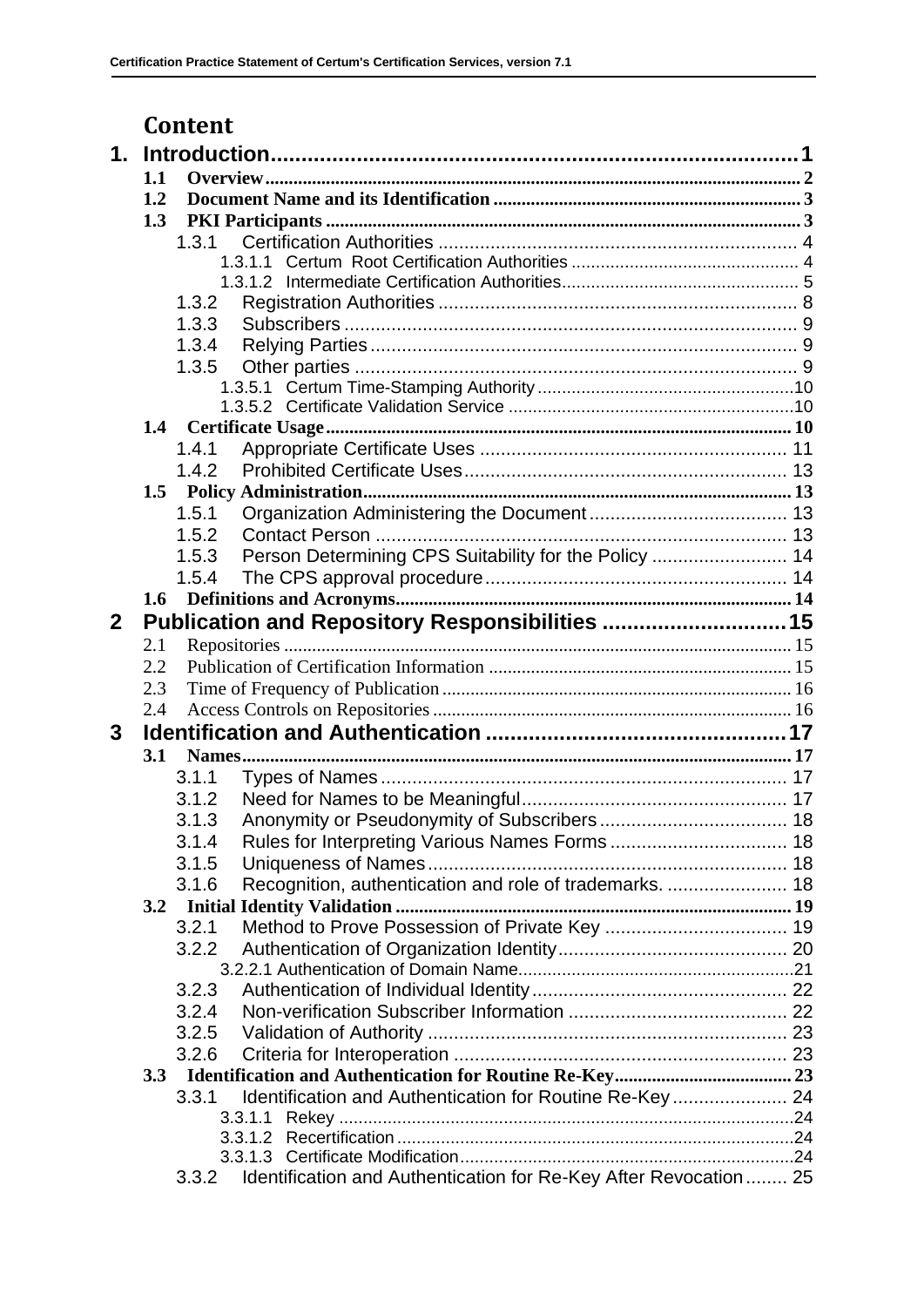|   | 3.4 |                | Identification and Authentication for Revocation Request  25              |  |
|---|-----|----------------|---------------------------------------------------------------------------|--|
| 4 |     |                | Certificate Life-Cycle Operational Requirements 26                        |  |
|   | 4.1 |                |                                                                           |  |
|   |     | 4.1.1          |                                                                           |  |
|   |     |                |                                                                           |  |
|   |     |                |                                                                           |  |
|   |     |                | 4.1.2.2 Certification Authority and Registration Authority certificates27 |  |
|   |     |                |                                                                           |  |
|   |     |                | 4.1.2.4 Certificate renewal, rekey or modification application 28         |  |
|   |     |                |                                                                           |  |
|   |     |                |                                                                           |  |
|   |     | 4.2.1<br>4.2.2 | Performing Identification and Authentication Functions 29                 |  |
|   |     |                | 4.2.2.1 Application Processing in Registration Authority 29               |  |
|   |     |                |                                                                           |  |
|   |     |                |                                                                           |  |
|   |     | 4.2.4          | Certificate Authority Authorization Records Processing 31                 |  |
|   |     |                |                                                                           |  |
|   |     | 4.3.1          |                                                                           |  |
|   |     | 4.3.2          | Notifications to Subscriber by the CA of Issuance of Certificate 32       |  |
|   |     |                |                                                                           |  |
|   |     | 4.4.1          |                                                                           |  |
|   |     | 4.4.2          |                                                                           |  |
|   |     | 4.4.3          | Notification of Certificate Issuance by the CA to Oher Entities 33        |  |
|   |     |                |                                                                           |  |
|   |     | 4.5.1          | Subscriber Private Key and Certificate Usage  33                          |  |
|   |     | 4.5.2          | Relying Party Public Key and Certificate Usage 33                         |  |
|   |     |                |                                                                           |  |
|   |     | 4.6.1          |                                                                           |  |
|   |     | 4.6.2          |                                                                           |  |
|   |     | 4.6.3          |                                                                           |  |
|   |     | 4.6.4          | Notification of New Certificate Issuance to Subscriber 34                 |  |
|   |     | 4.6.5          | Conduct Constituing Acceptance of a Renewal Certificate  34               |  |
|   |     | 4.6.6          | Publication of the Renewal Certificate by the CA  34                      |  |
|   |     | 4.6.7          | Notification of Certificate Issuance by the CA to Other Entities 34       |  |
|   | 4.7 |                |                                                                           |  |
|   |     | 4.7.1          |                                                                           |  |
|   |     | 4.7.2          | Who May Request Certification of New Public Key 35                        |  |
|   |     | 4.7.3          |                                                                           |  |
|   |     | 4.7.4          | Notification of New Certificate Issuance to Subscriber 35                 |  |
|   |     | 4.7.5          | Conduct Constituting Acceptance of a Re-Keyed Certificate  35             |  |
|   |     | 4.7.6          | Publication of the Re-Keyed Certificate by the CA  35                     |  |
|   |     | 4.7.7          | Notification of Certificate Issuance by the CA to Other Entities 35       |  |
|   | 4.8 |                |                                                                           |  |
|   |     | 4.8.1          | Circumstances for the Certificate Modification  35                        |  |
|   |     | 4.8.2          |                                                                           |  |
|   |     | 4.8.3          |                                                                           |  |
|   |     | 4.8.4          | Notification of New Certificate Issuance to Subscriber 35                 |  |
|   |     | 4.8.5          | Conduct Constituting Acceptance of Modified Certificate by the CA 35      |  |
|   |     | 4.8.6          |                                                                           |  |
|   |     | 4.8.7          | Notification of the Certificate Issuance by the CA to Other Entities. 36  |  |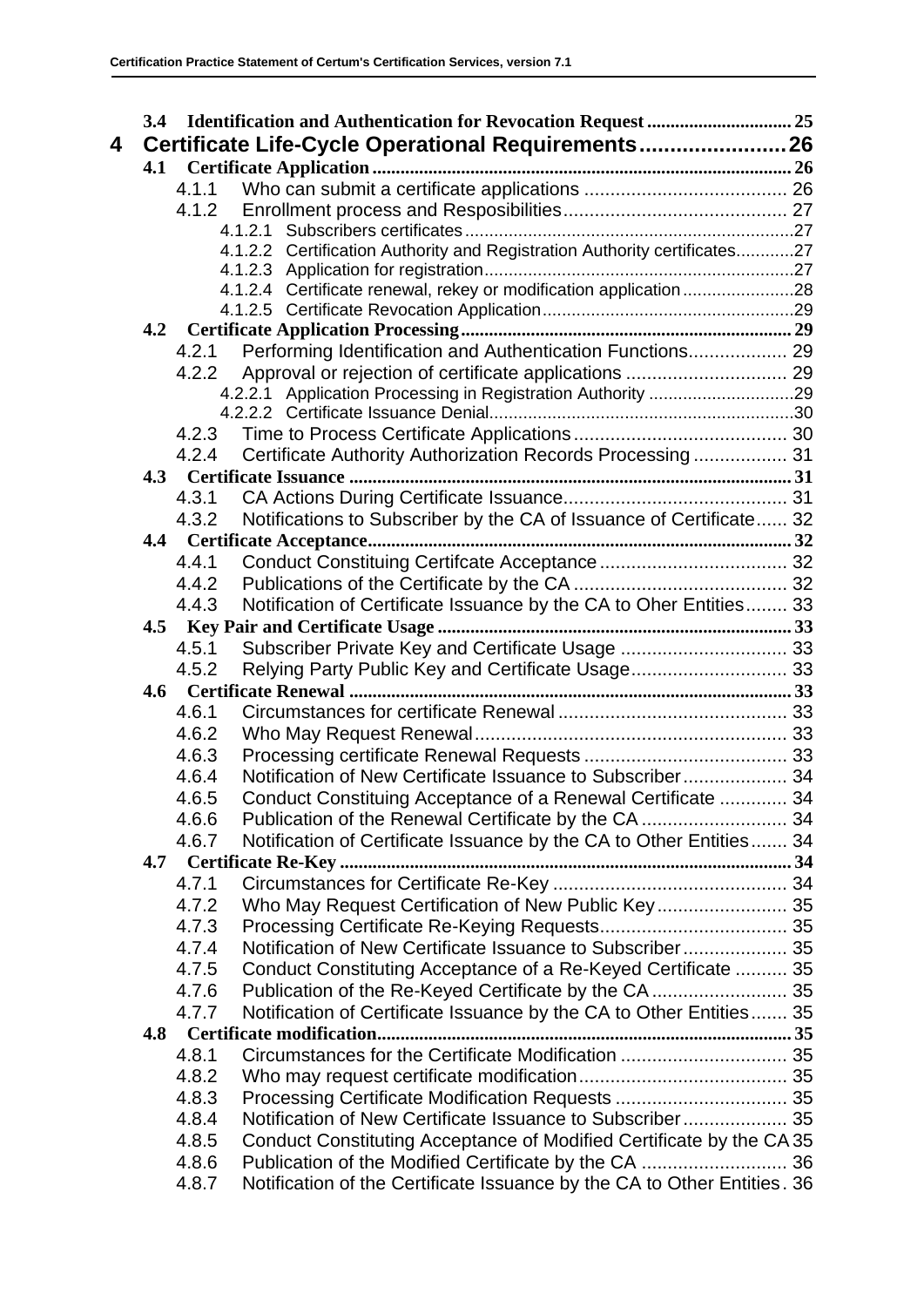|   | 4.9 |                |                                                                         |  |
|---|-----|----------------|-------------------------------------------------------------------------|--|
|   |     | 4.9.1          |                                                                         |  |
|   |     |                |                                                                         |  |
|   |     | 4.9.3          |                                                                         |  |
|   |     |                |                                                                         |  |
|   |     |                | 4.9.3.2 Procedure for Certification Authority or Registration Authority |  |
|   |     |                |                                                                         |  |
|   |     | 4.9.4          |                                                                         |  |
|   |     | 4.9.5          | Time within which CA must process the revocation request  41            |  |
|   |     | 4.9.6          | Revocation Checking Requirements for Relying Parties 41                 |  |
|   |     | 4.9.7          |                                                                         |  |
|   |     | 4.9.8          |                                                                         |  |
|   |     | 4.9.9          | On-line Revocation/Status Checking Requirements  42                     |  |
|   |     | 4.9.10         |                                                                         |  |
|   |     | 4.9.11         | Other forms of revocation advertisements availability  43               |  |
|   |     |                |                                                                         |  |
|   |     | 4.9.13         |                                                                         |  |
|   |     |                |                                                                         |  |
|   |     |                |                                                                         |  |
|   |     |                |                                                                         |  |
|   |     |                |                                                                         |  |
|   |     |                |                                                                         |  |
|   |     |                |                                                                         |  |
|   |     |                |                                                                         |  |
|   |     |                |                                                                         |  |
|   |     |                |                                                                         |  |
|   |     |                | 4.12.1 Key Escrow and Recovery Policy and Practices  44                 |  |
|   |     |                | 4.12.2 Session Key Encapsulation and Recovery Policy and Practices 44   |  |
| 5 |     |                | Facility, Management and Operational Controls  45                       |  |
|   | 5.1 |                |                                                                         |  |
|   |     | 5.1.1          |                                                                         |  |
|   |     | 5.1.2          |                                                                         |  |
|   |     |                |                                                                         |  |
|   |     | 5.1.4          |                                                                         |  |
|   |     | 5.1.5          |                                                                         |  |
|   |     | 5.1.6          |                                                                         |  |
|   |     | 5.1.7          |                                                                         |  |
|   |     | 5.1.8          |                                                                         |  |
|   |     |                |                                                                         |  |
|   |     | 5.2.1          |                                                                         |  |
|   |     |                |                                                                         |  |
|   |     | 5.2.2          |                                                                         |  |
|   |     | 5.2.3          | Identification and Authentication for Each Role 47                      |  |
|   |     | 5.2.4          |                                                                         |  |
|   |     |                |                                                                         |  |
|   |     | 5.3.1          | Qualifications, experience and clearance requirements 48                |  |
|   |     | 5.3.2          |                                                                         |  |
|   |     | 5.3.3          |                                                                         |  |
|   |     |                |                                                                         |  |
|   |     |                |                                                                         |  |
|   |     | 5.3.4<br>5.3.5 |                                                                         |  |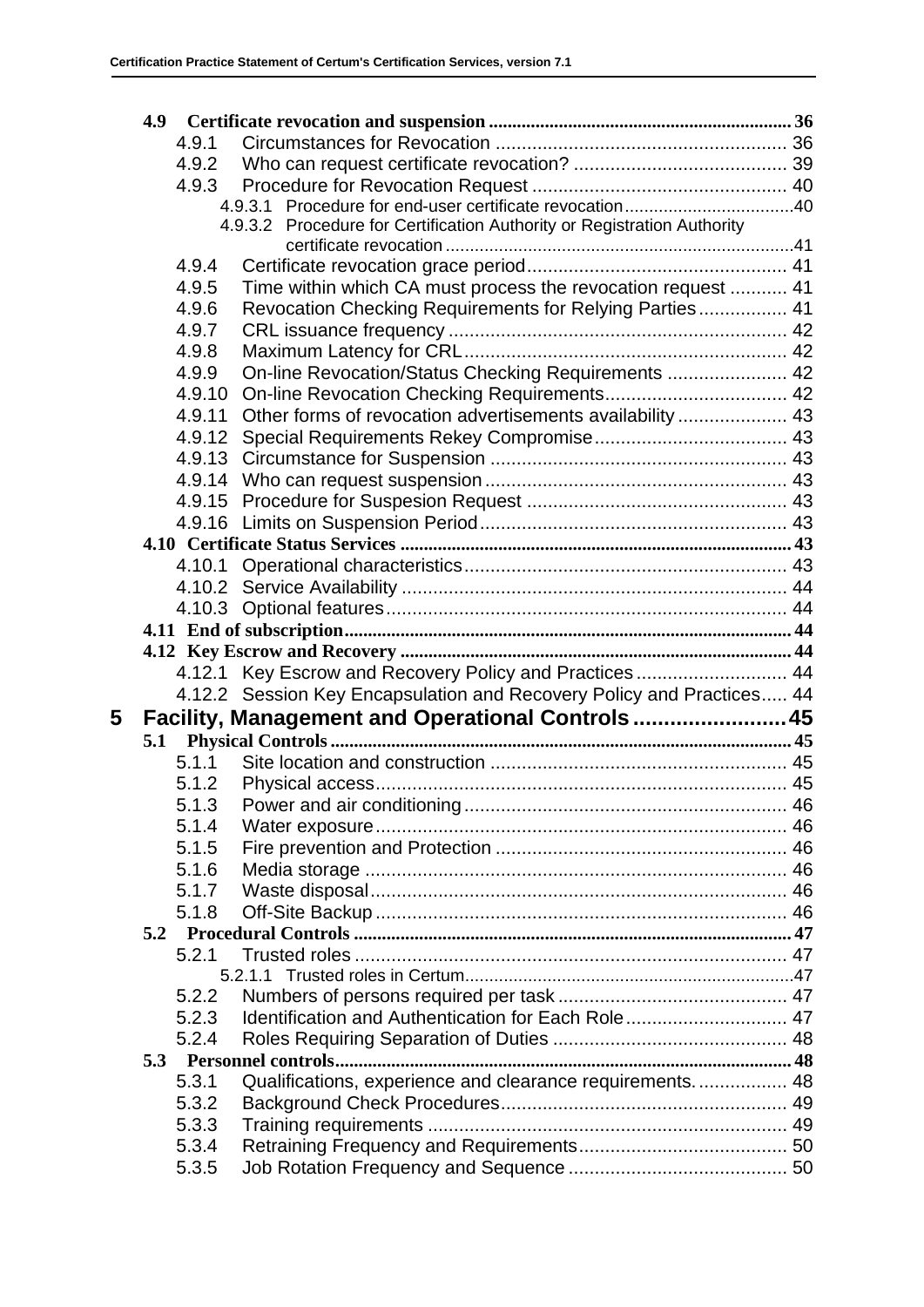|   |     | 5.3.6          |                                                                                                                                     |  |
|---|-----|----------------|-------------------------------------------------------------------------------------------------------------------------------------|--|
|   |     | 5.3.7          |                                                                                                                                     |  |
|   |     | 5.3.8          |                                                                                                                                     |  |
|   |     |                |                                                                                                                                     |  |
|   |     | 5.4.1          |                                                                                                                                     |  |
|   |     | 5.4.2          |                                                                                                                                     |  |
|   |     | 5.4.3          |                                                                                                                                     |  |
|   |     | 5.4.4          |                                                                                                                                     |  |
|   |     | 5.4.5          |                                                                                                                                     |  |
|   |     | 5.4.6          | Audit Collection System (Internal vs. External)  53                                                                                 |  |
|   |     | 5.4.7          |                                                                                                                                     |  |
|   |     | 5.4.8          |                                                                                                                                     |  |
|   |     |                |                                                                                                                                     |  |
|   |     | 5.5.1          |                                                                                                                                     |  |
|   |     | 5.5.2          |                                                                                                                                     |  |
|   |     | 5.5.3          |                                                                                                                                     |  |
|   |     | 5.5.4          |                                                                                                                                     |  |
|   |     | 5.5.5          |                                                                                                                                     |  |
|   |     | 5.5.6          |                                                                                                                                     |  |
|   |     | 5.5.7          | Procedures to Obtain and Verify Archive Information 55                                                                              |  |
|   | 5.6 |                |                                                                                                                                     |  |
|   | 5.7 |                |                                                                                                                                     |  |
|   |     | 5.7.1          | Incident and Compromise Handling Procedures 56                                                                                      |  |
|   |     | 5.7.2          | Computing Resources, Software and Data are Corrupted  57                                                                            |  |
|   |     | 5.7.3          |                                                                                                                                     |  |
|   |     | 5.7.4          | Business Continuity Capabilities After a Disaster 57                                                                                |  |
|   | 5.8 |                |                                                                                                                                     |  |
|   |     | 5.8.1          |                                                                                                                                     |  |
|   |     | 5.8.2          | Certificate issuance by the successor of terminated certification                                                                   |  |
|   |     |                |                                                                                                                                     |  |
| 6 |     |                |                                                                                                                                     |  |
|   | 6.1 |                |                                                                                                                                     |  |
|   |     | 6.1.1          |                                                                                                                                     |  |
|   |     |                | 6.1.1.1 Certum root certification authorities rekey procedure 62                                                                    |  |
|   |     | 6.1.2          |                                                                                                                                     |  |
|   |     | 6.1.3<br>6.1.4 |                                                                                                                                     |  |
|   |     | 6.1.5          | Certification authority public key delivery to relying parties  63                                                                  |  |
|   |     | 6.1.6          | Public Key Generation Parameters and Quality Checking 64                                                                            |  |
|   |     | 6.1.7          |                                                                                                                                     |  |
|   |     |                | For ECDSA keys: The keys shall pass the validation process as<br>specified in the ECC key validation procedure described in section |  |
|   |     |                | 5.6.2.3.2 or 5.6.2.3.3 of NIST SP 800-56A: Revision 2.Key Usage                                                                     |  |
|   |     |                |                                                                                                                                     |  |
|   | 6.2 |                | Private Key Protection and Cryptographic Module Engineering Controls 65                                                             |  |
|   |     | 6.2.1          | Cryptographic Module Standards and Controls 66                                                                                      |  |
|   |     | 6.2.2          |                                                                                                                                     |  |
|   |     | 6.2.3          |                                                                                                                                     |  |
|   |     | 6.2.4          |                                                                                                                                     |  |
|   |     | 6.2.5          |                                                                                                                                     |  |
|   |     | 6.2.6          | Private Key Transfer Into or From a Cryptographic Module  67                                                                        |  |
|   |     |                |                                                                                                                                     |  |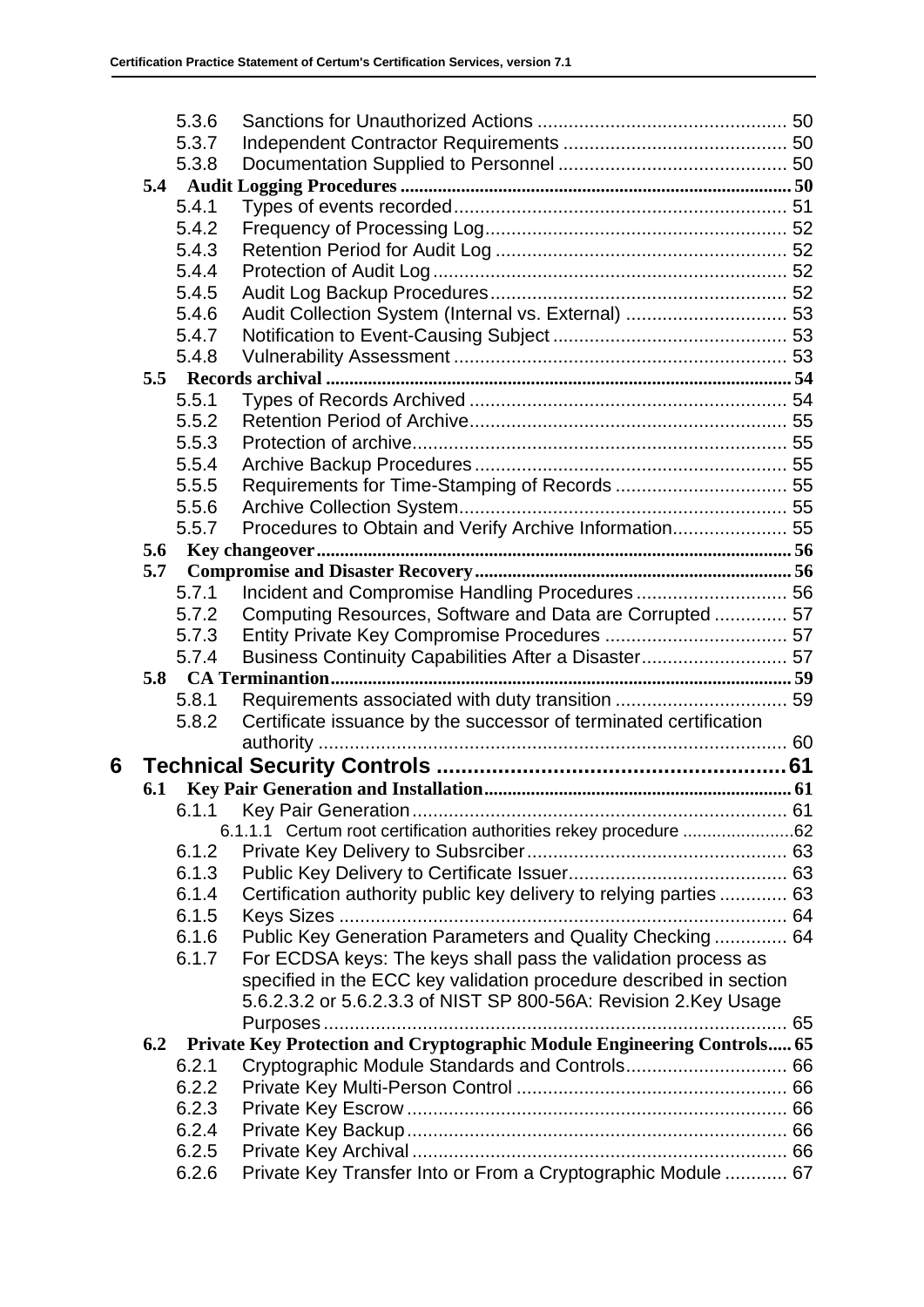|   |     | 6.2.7  |                                                                          |  |
|---|-----|--------|--------------------------------------------------------------------------|--|
|   |     | 6.2.8  |                                                                          |  |
|   |     | 6.2.9  |                                                                          |  |
|   |     | 6.2.10 |                                                                          |  |
|   |     | 6.2.11 |                                                                          |  |
|   |     |        |                                                                          |  |
|   |     | 6.3.1  |                                                                          |  |
|   |     | 6.3.2  | Certificate Operational Periods and Key Pair Usage Periods 69            |  |
|   |     |        |                                                                          |  |
|   |     | 6.4.1  |                                                                          |  |
|   |     | 6.4.2  |                                                                          |  |
|   |     | 6.4.3  |                                                                          |  |
|   | 6.5 |        |                                                                          |  |
|   |     | 6.5.1  | Specific Computer Security Technical Requirements 73                     |  |
|   |     | 6.5.2  |                                                                          |  |
|   |     |        |                                                                          |  |
|   |     | 6.6.1  |                                                                          |  |
|   |     | 6.6.2  |                                                                          |  |
|   |     | 6.6.3  |                                                                          |  |
|   | 6.7 |        |                                                                          |  |
|   | 6.8 |        |                                                                          |  |
| 7 |     |        |                                                                          |  |
|   | 7.1 |        |                                                                          |  |
|   |     | 7.1.1  |                                                                          |  |
|   |     | 7.1.2  |                                                                          |  |
|   |     | 7.1.3  |                                                                          |  |
|   |     | 7.1.4  |                                                                          |  |
|   |     | 7.1.5  |                                                                          |  |
|   |     | 7.1.6  |                                                                          |  |
|   |     | 7.1.7  |                                                                          |  |
|   |     | 7.1.8  |                                                                          |  |
|   |     | 7.1.9  | Processing Semantics for Critical Certificate Extensions  79             |  |
|   |     |        |                                                                          |  |
|   |     | 7.2.1  |                                                                          |  |
|   |     | 7.2.2  |                                                                          |  |
|   | 7.3 |        |                                                                          |  |
|   |     | 7.3.1  |                                                                          |  |
|   |     | 7.3.2  |                                                                          |  |
|   | 7.4 |        |                                                                          |  |
|   |     | 7.4.1  |                                                                          |  |
|   |     |        |                                                                          |  |
|   |     |        |                                                                          |  |
| 8 |     |        |                                                                          |  |
|   | 8.1 |        |                                                                          |  |
|   |     | 8.1.1  |                                                                          |  |
|   | 8.2 |        | Certum may carry out audits of BICP and Business Partners. The frequency |  |
|   |     |        | of such audits is determined individually between Certum and BICP or a   |  |
|   |     |        |                                                                          |  |
|   | 8.3 |        |                                                                          |  |
|   | 8.4 |        |                                                                          |  |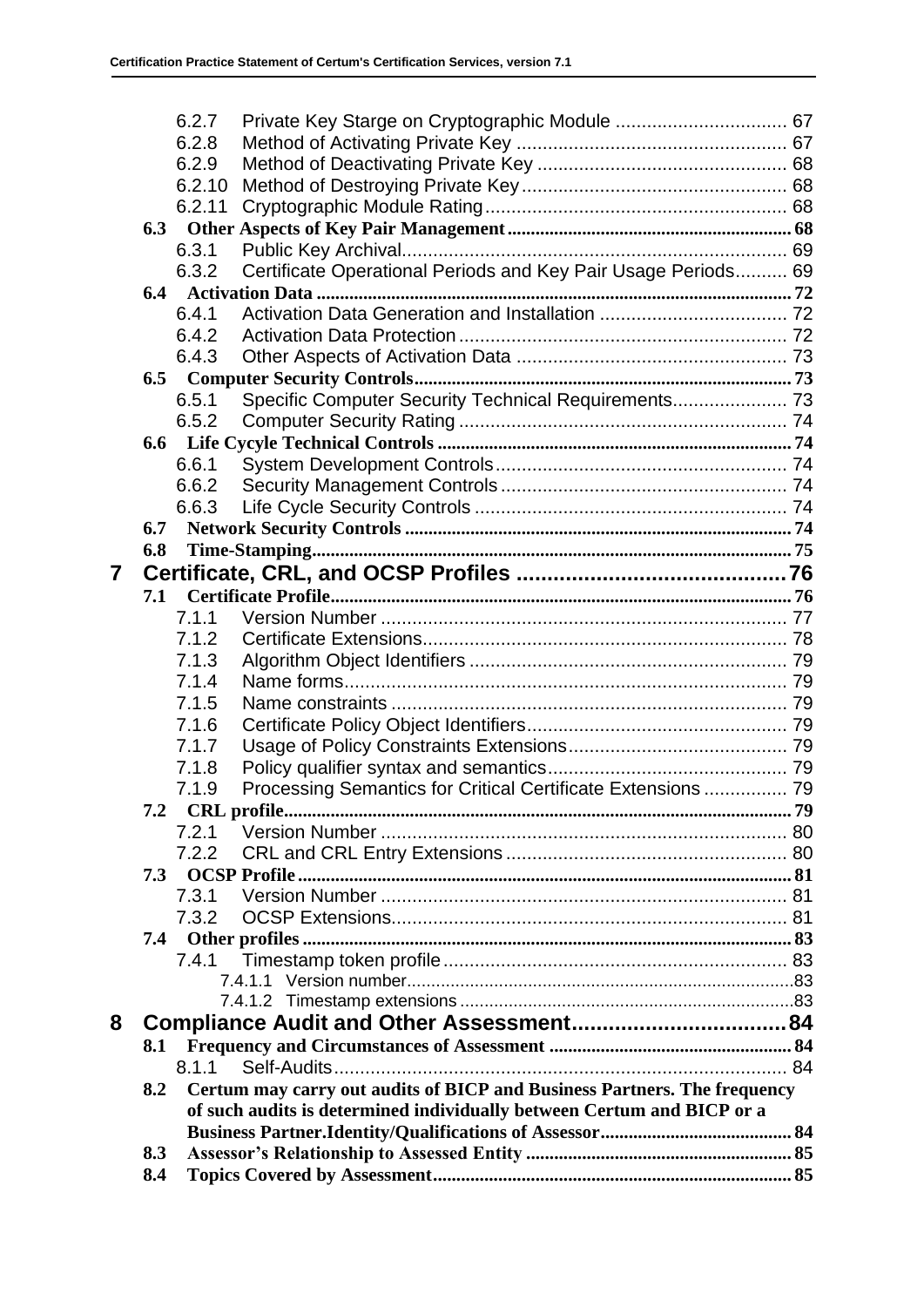| 8.5 |       |                                                                   |  |  |
|-----|-------|-------------------------------------------------------------------|--|--|
| 8.6 |       |                                                                   |  |  |
|     |       |                                                                   |  |  |
| 9.1 |       |                                                                   |  |  |
|     | 9.1.1 |                                                                   |  |  |
|     | 9.1.2 |                                                                   |  |  |
|     | 9.1.3 |                                                                   |  |  |
|     | 9.1.4 |                                                                   |  |  |
|     | 9.1.5 |                                                                   |  |  |
|     |       |                                                                   |  |  |
|     | 9.2.1 |                                                                   |  |  |
|     | 9.2.2 |                                                                   |  |  |
|     | 9.2.3 | Insurance or Warranty Coverage for End-Entities 88                |  |  |
| 9.3 |       |                                                                   |  |  |
|     | 9.3.1 |                                                                   |  |  |
|     | 9.3.2 | Information Not Within the Scope of Confidential Information  89  |  |  |
|     | 9.3.3 |                                                                   |  |  |
|     |       |                                                                   |  |  |
|     | 9.4.1 |                                                                   |  |  |
|     | 9.4.2 |                                                                   |  |  |
|     | 9.4.3 |                                                                   |  |  |
|     | 9.4.4 |                                                                   |  |  |
|     | 9.4.5 |                                                                   |  |  |
|     | 9.4.6 | Disclosure Pursuant to Judicial or Administrative Process 91      |  |  |
|     | 9.4.7 |                                                                   |  |  |
| 9.5 |       |                                                                   |  |  |
|     | 9.5.1 | Property Rights in Certificates and Revocation Information  91    |  |  |
|     | 9.5.2 | Property Rights in the Certificate Practice Statement 92          |  |  |
|     | 9.5.3 |                                                                   |  |  |
|     | 9.5.4 |                                                                   |  |  |
|     |       |                                                                   |  |  |
|     | 9.6.1 | Certification Authority Representations and Warranties 93         |  |  |
|     | 9.6.2 | Registration Authority Representations and Warranties 95          |  |  |
|     | 9.6.3 |                                                                   |  |  |
|     | 9.6.4 |                                                                   |  |  |
|     |       |                                                                   |  |  |
| 9.7 | 9.6.5 | Representations and Warranties of the Other Parties 99            |  |  |
|     |       |                                                                   |  |  |
| 9.8 |       |                                                                   |  |  |
| 9.9 |       |                                                                   |  |  |
|     | 9.9.1 |                                                                   |  |  |
|     | 9.9.2 |                                                                   |  |  |
|     |       |                                                                   |  |  |
|     |       | 9.10.1 Term102                                                    |  |  |
|     |       |                                                                   |  |  |
|     |       |                                                                   |  |  |
|     |       | 9.11 Individual Notices and Communications with Participants  102 |  |  |
|     |       |                                                                   |  |  |
|     |       |                                                                   |  |  |
|     |       |                                                                   |  |  |
|     |       | 9.12.3 Circumstances Under Which OID must be changed 103          |  |  |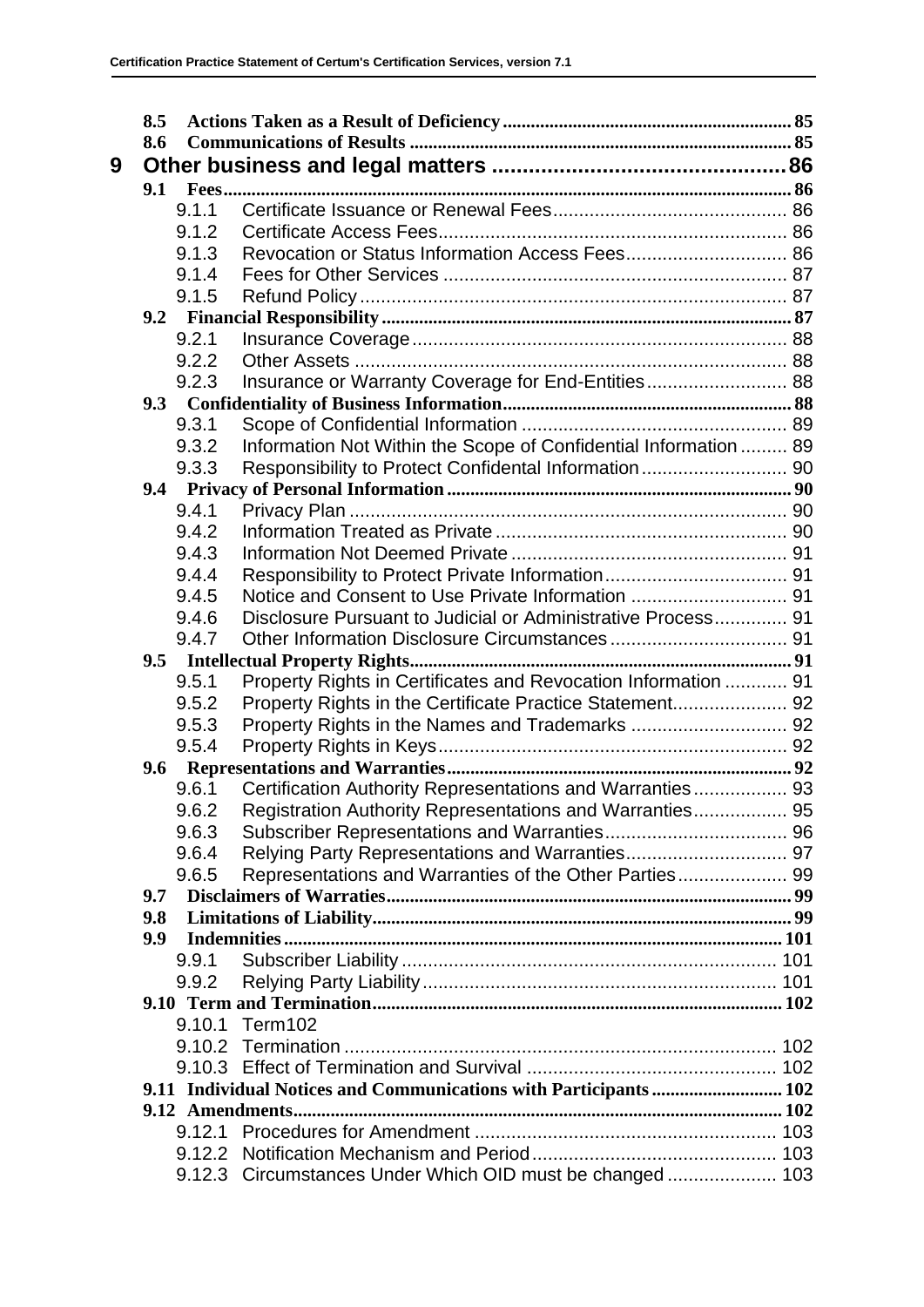|                                                              |  | 105 |  |  |  |
|--------------------------------------------------------------|--|-----|--|--|--|
|                                                              |  | 105 |  |  |  |
|                                                              |  | 105 |  |  |  |
|                                                              |  |     |  |  |  |
|                                                              |  |     |  |  |  |
|                                                              |  |     |  |  |  |
|                                                              |  |     |  |  |  |
| Appendix 3: Minimum Required for Cryptographic Algorithm and |  |     |  |  |  |
|                                                              |  |     |  |  |  |
|                                                              |  | 112 |  |  |  |
|                                                              |  |     |  |  |  |
|                                                              |  |     |  |  |  |
| 112                                                          |  |     |  |  |  |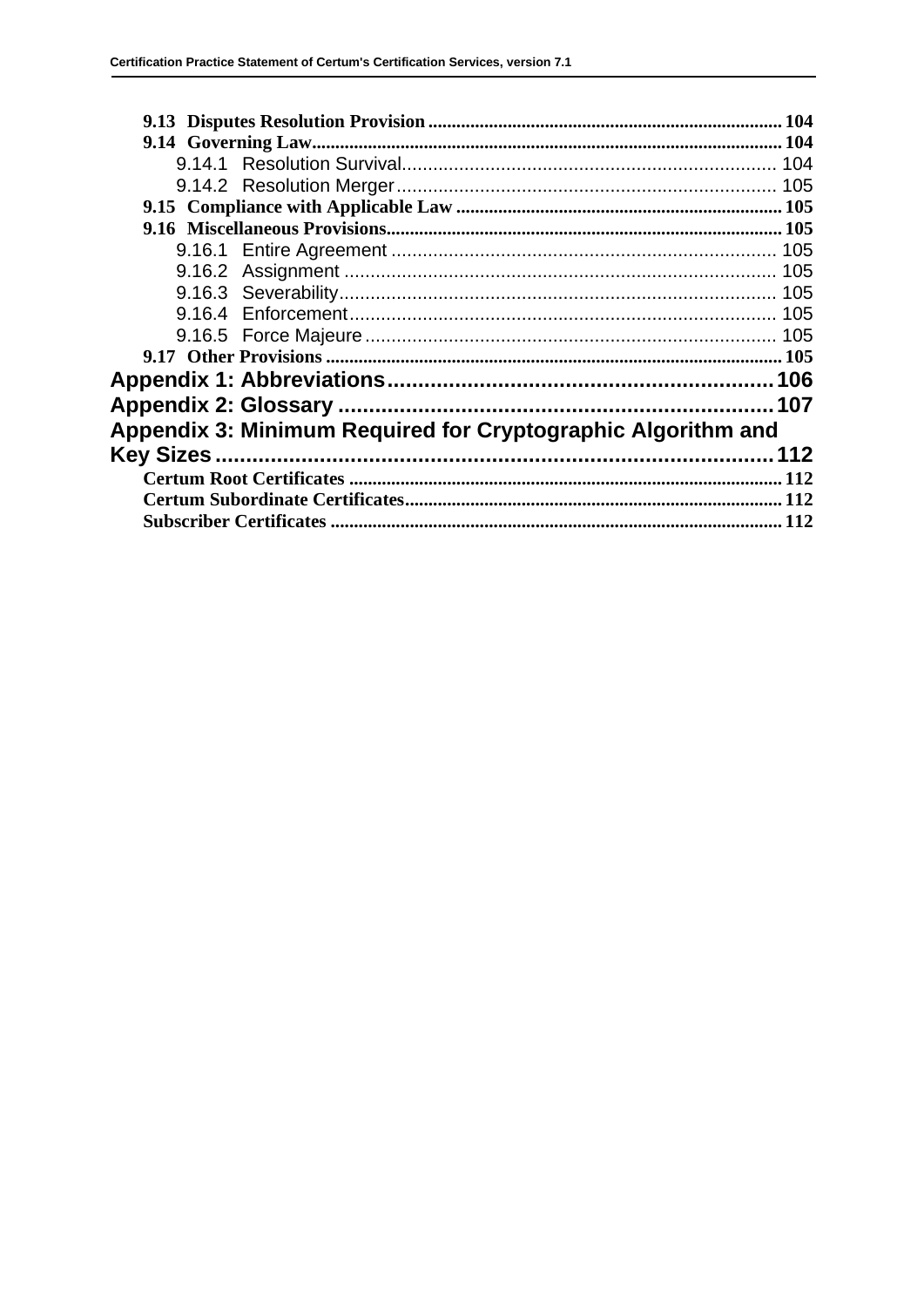## <span id="page-9-0"></span>**1.Introduction**

**Certification Practice Statement**<sup>1</sup> **of Certum's Certification Services** (further referred to as **Certification Practice Statement** or **CPS**) details rules of certification practice stated in **Certification Policy of Certum's Certification Services** (further referred to as **Certification Policy** or **CP**) and describes the process of public key certification and the applicability range of certificates resulting from this certification. The nature, aim and role of the Certification Practice Statement is particularly important from the point of view of a **subscriber**<sup>2</sup> and a **relying party**<sup>3</sup>**.**

The Certification Policy states what level of trust can be applied to a given type of the certificate issued by Certum providing **non-qualified certification services**. The Certification Practice Statement – on the other hand – describes how Certum secures the level of trust guaranteed by the policy.

*The Certification Policy and the Certification Practice Statement were defined by Certum, which is the supplier of certification services rendered on the basis of the CP and the CPS. The procedure of defining and updating of the Certification Policy and the Certification Practice Statement is in accordance with the rules stated in chapter [9.12.](#page-110-5)*

The Certification Practice Statement describes a set of certification policies<sup>4</sup> applied by Certum to issuance of certificates to authorities and to end-users. These policies represent different levels of credibility<sup>5</sup> corresponding to public key certificates. The applicability ranges of certificates issued in compliance with the policies might be the same. However, responsibility (also legal) of a **certification authority** and certificate users is different.

Structure and contents of the Certification Practice Statement are in accordance with the recommendation of RFC 3647 *Certificate Policy and Certification Practice Statement Framework*.

The Asseco Data Systems S.A. company (Acquiring company) as part of the merger with Unizeto Technologies S.A. (Acquired company) that was carried out pursuant to art. 492  $\{$  1 point 1 of the Act of 15 September 2000 Commercial Companies Code (Journal of Laws of 2013. Item. 1030, as amended. D., Referred to as "CCC"), has assumed all rights and obligations of the Unizeto Technologies S.A. company (General succession - Art. 494 § 1 of the CCC).

In connection with the transfer of the entire assets of the Unizeto Technologies S.A. company to the Asseco Data Systems S.A. company we declare that Asseco Data System S.A. undertakes to maintain the provider's certificate issued to Unizeto Technologies S.A. until the last certificate issued by the Unizeto Technologies S.A. company within its provider's certificate is expired.

<sup>&</sup>lt;sup>1</sup> Terms introduced for the first time are marked in bold; they are defined in Glossary at the end of the document.

<sup>&</sup>lt;sup>2</sup> The subject of a certificate who is the initiator of a message and signs it using a private key corresponding to a public key contained within the certificate.

<sup>&</sup>lt;sup>3</sup> The receiver who acts basing on reliance upon a certificate and an electronic signature.

<sup>4</sup> Information (identifier, address) on certification policy used by Certum. Terms Certification Policy – the document – and certification policy – a set of parameters unique for a given type of certificate – have to be distinguished.

<sup>5</sup> The term of *credibility* refers to what extent a relying party can be certain that the correspondence between a public key and a private or legal entity, or device (the subject of a certificate), whose data were stated in the certificate is univocal. Additionally, the credibility reflects: (a)relying party's belief that the subject of a certificate controls the usage of a private key corresponding to a public key in the certificate and (b)the level of security in the procedure of supplying the subject with a public key when it is generated also by the system creating public key certificates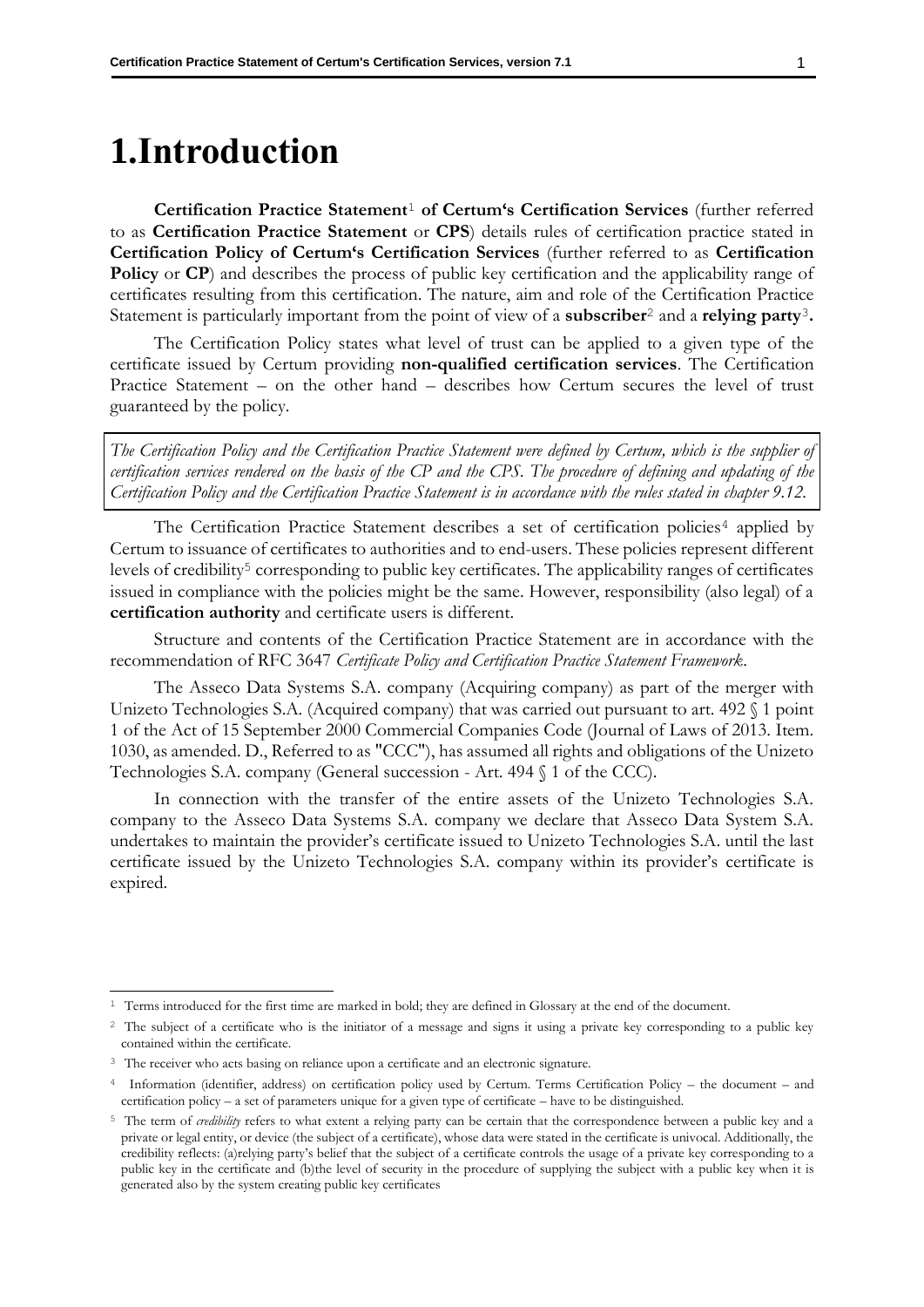#### <span id="page-10-0"></span>**1.1 Overview**

The Certification Practice Statement describes and is the basis for functioning of Certum and associated certification authorities, the Primary Registration Authority, Registration Points, subscribers and relying parties. It also specifies rules of certification services delivery, such as subscribers' registration, public key certification, rekey and certificates renewal and certificates revocation.

Certum's non-qualified certification services forms a separate certification domains: **certum** and its root certification authority **Certum CA** and **ctnDomena** domain and its root certification authorities **Certum Trusted Network CA**, **Certum Trusted Network CA 2<sup>6</sup>** , **Certum Elliptic Curve CA**, **Certum Trusted Root** and **Certum EC-384 CA**. The root certification authorities are independent from the each other and issue the so called self-certificates<sup>7</sup> to itself. In terms of hierarchy, there are certification authorities subordinate to the root certification authorities.

This Certification Practice Statement refers to all certification authorities, Registration Points, subscribers and relying parties that use the service or exchange any information within **certum** domain or **ctnDomena** domain.

Certificates issued by Certum within **certum** and **ctnDomena** domains contain the identifiers<sup>8</sup> of certification policies, enabling relying parties to state if the application of certificate being verified by the party is in accordance with the declared purpose of the certificate. The declared purpose might be specified on the basis of values set in **PolicyInformation** structure of the extension **certificatePolicies** (of each certificate issued by Certum.

There are many additional documents connected with the Certification Practice Statement. They are used in Certum and regulate its functioning (see Table 1.1). These documents have a different status. They are usually not available for the public because of the importance of the information they contain and the system security.

|    | Document name                                                    | <b>Status</b> | Availability                                     |
|----|------------------------------------------------------------------|---------------|--------------------------------------------------|
| 1. | Certification Policy of Certum's Certification<br>Services.      | public        | http://www.certum.eu                             |
| 2. | Certum Time-Stamping Authority Policy.                           | public        | http://www.certum.eu                             |
| 3. | Personnel documentation, range of duties and<br>responsibilities | Non-public    | Locally – only entitled persons and<br>auditor   |
| 4. | The Primary<br>Registration<br>Authority<br>documentation.       | Non-public    | $Locally - only entitled persons and$<br>auditor |
| 5. | Technical infrastructure documentation.                          | Non-public    | $Locally - only entitled persons and$<br>auditor |
| 6. | Business continuity plan.                                        | Non-public    | $Locally - only entitled persons and$<br>auditor |
| 7. | Identity verification instruction.                               | Non-public    | Locally – only entitled persons and<br>auditor   |

Tab.1.1 Important document connected with the Certification Practice Statement

Additional information and service are available at: [info@certum.pl.](mailto:info@certum.pl)

<sup>6</sup> All information in this document that refer to Certum Trusted Network CA also apply to Certum Trusted Network CA 2.

<sup>7</sup> **Self-certificate** – any public key certificate used for the verification of a signature made on a certificate in which the signature is verifiable by means of a public key contained in the field **subjectKeyInfo**; the contents of the fields **issuer** and **subject** are the same, the field **cA** of the extension **BasicConstraints** is set to true (see chapter 7.1.1.2)

<sup>&</sup>lt;sup>8</sup> Identifiers of Certum certification policies are constructed on the basis of the object identifier of Unizeto Sp. z o.o. registered in Krajowy Rejestr Identyfiaktorów Obiektów – KRIO (National Register of Object Identifiers), http://www.krio.pl. The identifier has the following value: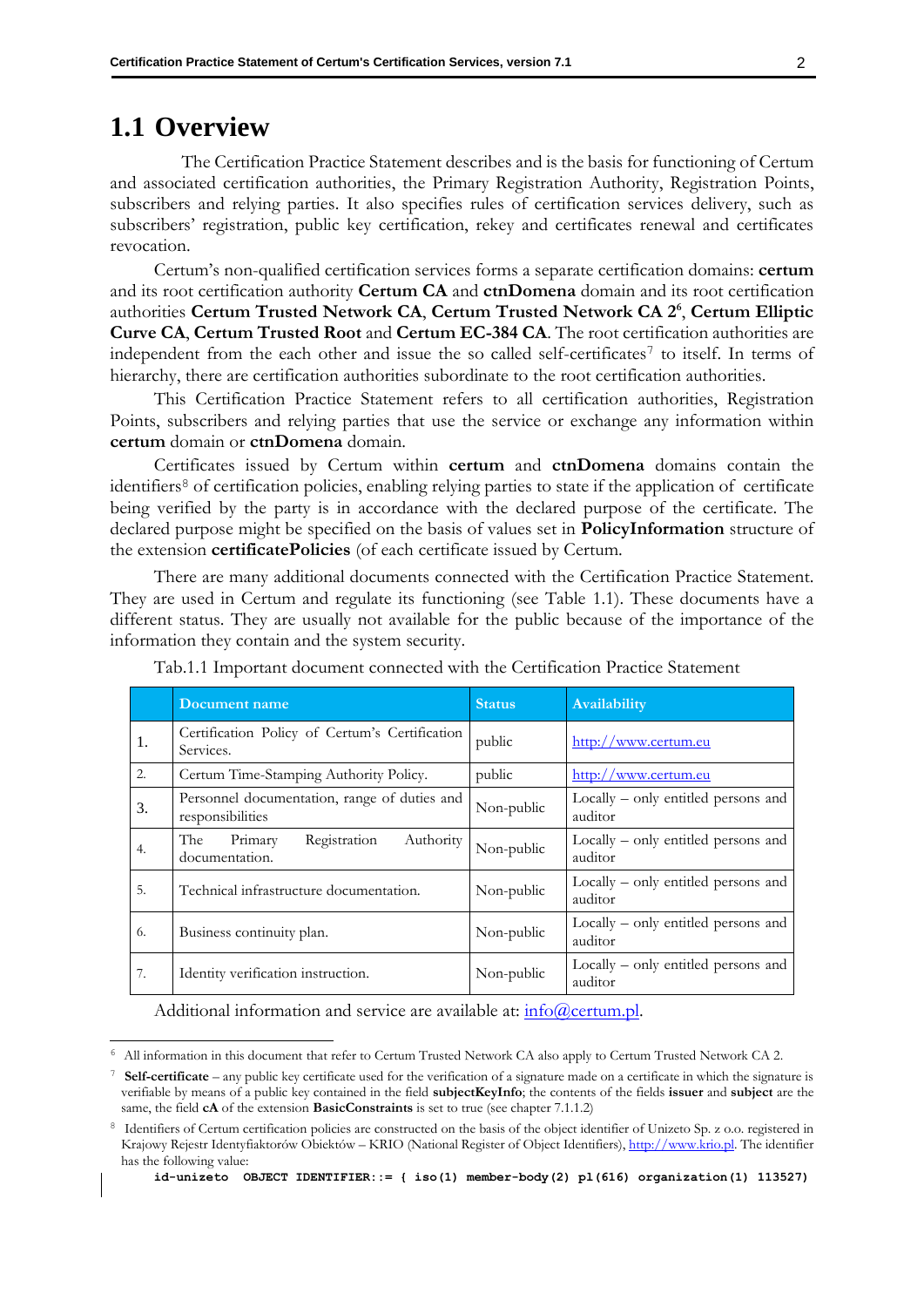## <span id="page-11-0"></span>**1.2 Document Name and its Identification**

The present document of Certification Practice Statement is given a proper name of **Certification Practice Statement of Certum's Certification Services**; the document is available as an electronic version at the repository at: [http://www.certum.eu,](http://www.certum.eu/)

The following registered object identifier is connected with the certification policy document (OID: 1.2.616.1.113527.2.2.0.1.6.3):

```
id-ccert-kpc-v3 OBJECT IDENTIFIER::= { iso(1) member-body(2) pl(616) 
organization(1) id-unizeto(113527) id-ccert(2) id-certum(2)
          id-certPolicy-doc(0) id-ccert-kpc(1) version(7) 1}
```
in which the two last numeric value corresponds to the current version and subversion of this document.

The Certification Practice Statement Object Identifier is not included in the contents of issued certificates. Only certification policies identifiers belonging to the collection of certification policies incorporated by the Certification Policy are included in the certificates issued by Certum.

| <b>Digitally Signed Object</b>            | <b>Object Identifier</b>                   |
|-------------------------------------------|--------------------------------------------|
| ID Test/ID Individual                     | 1.2.616.1.113527.2.100.1.1                 |
| ID Test/ID Individual Simply Sign         | 1.2.616.1.113527.2.100.1.2                 |
| <b>ID</b> Business                        | 1.2.616.1.113527.2.100.2.1                 |
| ID Business Simply Sign                   | 1.2.616.1.113527.2.100.2.2                 |
| Certificate issued in the signing process | 1.2.616.1.113527.2.5.1.6.15                |
| Adobe SSCD                                | 1.2.616.1.113527.2.104.1                   |
| DV SSL - Test/Commercial                  | 2.23.140.1.2.1<br>1.2.616.1.113527.2.101.1 |
| OV SSL - Trusted                          | 2.23.140.1.2.2                             |
|                                           | 1.2.616.1.113527.2.101.2                   |
| EV SSL - Premium                          | 2.23.140.1.1                               |
|                                           | 1.2.616.1.113527.2.101.3                   |
| Open Source Code Signing                  | 1.2.616.1.113527.2.102.1.1                 |
| Open Source Code Signing Simply Sign      | 1.2.616.1.113527.2.102.1.2                 |
| Standard Code Signing                     | 1.2.616.1.113527.2.102.2.1                 |
| Standard Code Signing Simply Sign         | 1.2.616.1.113527.2.102.2.2                 |
| EV Code Signing                           | 1.2.616.1.113527.2.102.3.1                 |
| EV Code Signing Simply Sign               | 1.2.616.1.113527.2.102.3.2                 |
| <b>VPN</b>                                | 1.2.616.1.113527.2.103.1                   |

Certum issues Certificates containing the following OIDs:

Certum also issue certificates with OIDs from 1.3.1.2

## <span id="page-11-1"></span>**1.3 PKI Participants**

The Certification Practice Statement regulates the most important relations between the entities belonging to Certum, its advisory teams (including auditors) and customers (users of supplied services). The regulations particularly apply to: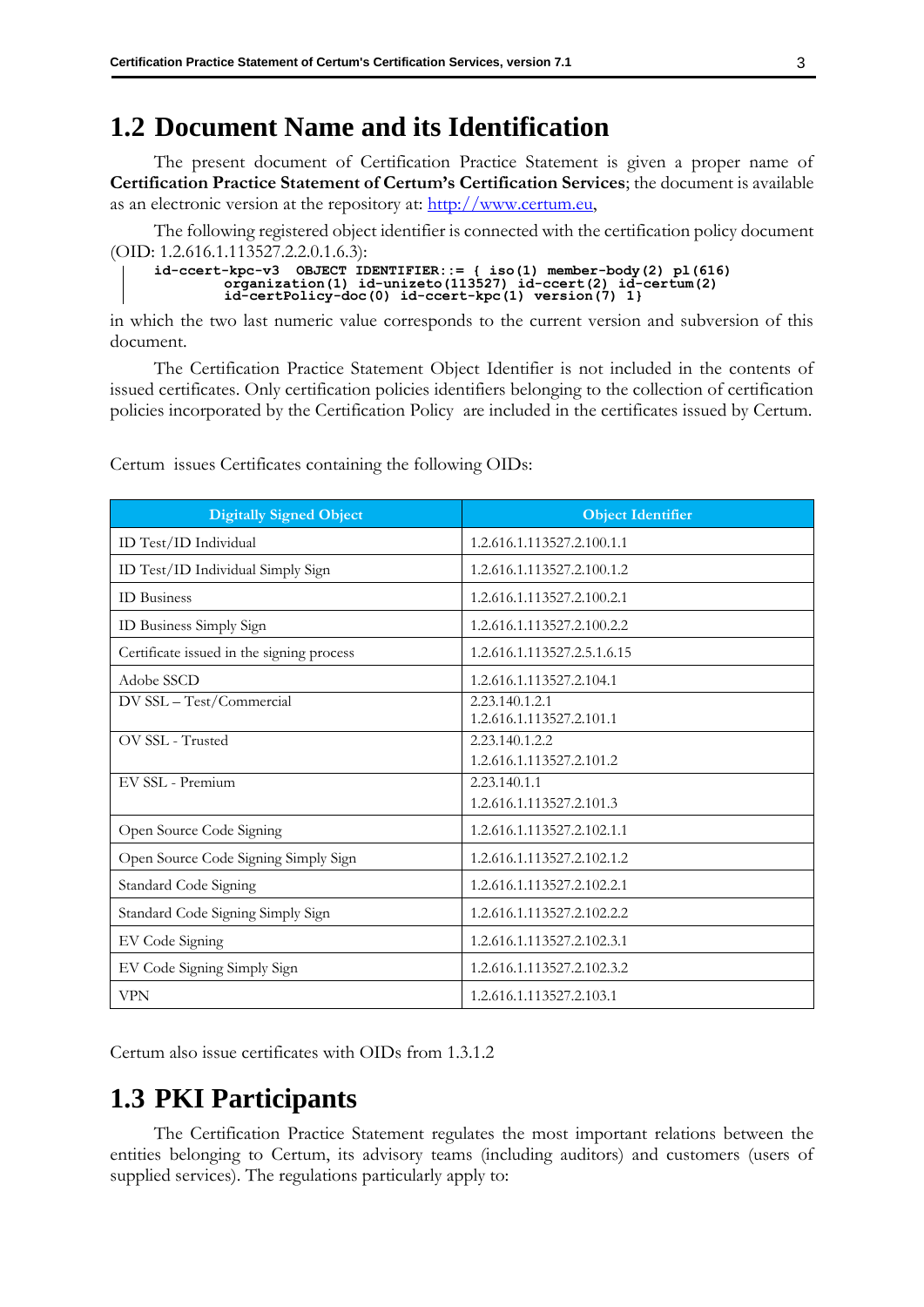- the certification authorities within **certum** domain, certification authorities within **ctnDomena** domain and any other authority established in accordance with the rules stated in the present Certification Practice Statement,
- **Primary Registration Authority (PRA),**
- **Registration Points**,
- **subscribers**,
- **relying parties**,
- registration points.

It is also possible to operate Business Identity Confirmation Points and Business Partners, e.g. bank branches (BICP), whose nature and range of operation depend on the adopted business model between Certum and the Business Partner.

Certum provides certification services to all private and legal entities accepting the regulations of the present Certification Practice Statement. The purpose of these practices (including key generating and certificate issuance rules as well as information system security) is to convince the users of Certum services that declared credibility levels of issued certificates are the reflection of certification authorities' practices.

#### <span id="page-12-0"></span>**1.3.1 Certification Authorities**

There are the following root certification authorities of Certum (Root CAs):

- **Certum CA**
- **Certum Trusted Network CA**,
- **Certum Trusted Network CA 2**,
- **Certum Elliptic Curve CA,**
- **Certum Trusted Root CA** and
- **Certum EC-384 CA.**

All intermediate certification authorities are subordinated to their roots.

At present, **Certum Trusted Network CA 2**, **Certum Elliptic Curve CA, Certum Trusted Root CA and Certum EC-384 CA** roots do not provide certification services.

#### <span id="page-12-1"></span>**1.3.1.1 Certum Root Certification Authorities**

Certum root certification authorities can register and issue certificates only to the subordinate certification authorities and the authorities issuing electronic confirmation of non-repudiation.

**Certum CA**, **Certum Trusted Network CA, Certum Trusted Network CA 2** and **Certum Elliptic Curve CA, Certum Trusted Root CA** and **Certum EC-384 CA** operate on the basis of the self-certificates issued by themselves. In such self-certificate, the extension **certificatePolicies** is not placed, which should be interpreted as lack of limits to the set of **certification paths**<sup>9</sup>, to which **Certum root** certificates can be attached.

**Certum CA, Certum Trusted Network CA, Certum Trusted Network CA 2**, **Certum Elliptic Curve CA, Certum Trusted Root CA** and **Certum EC-384 CA** provide certification services to:

• themselves (issues and renews self-certificates),

<sup>9</sup> See **Glossary**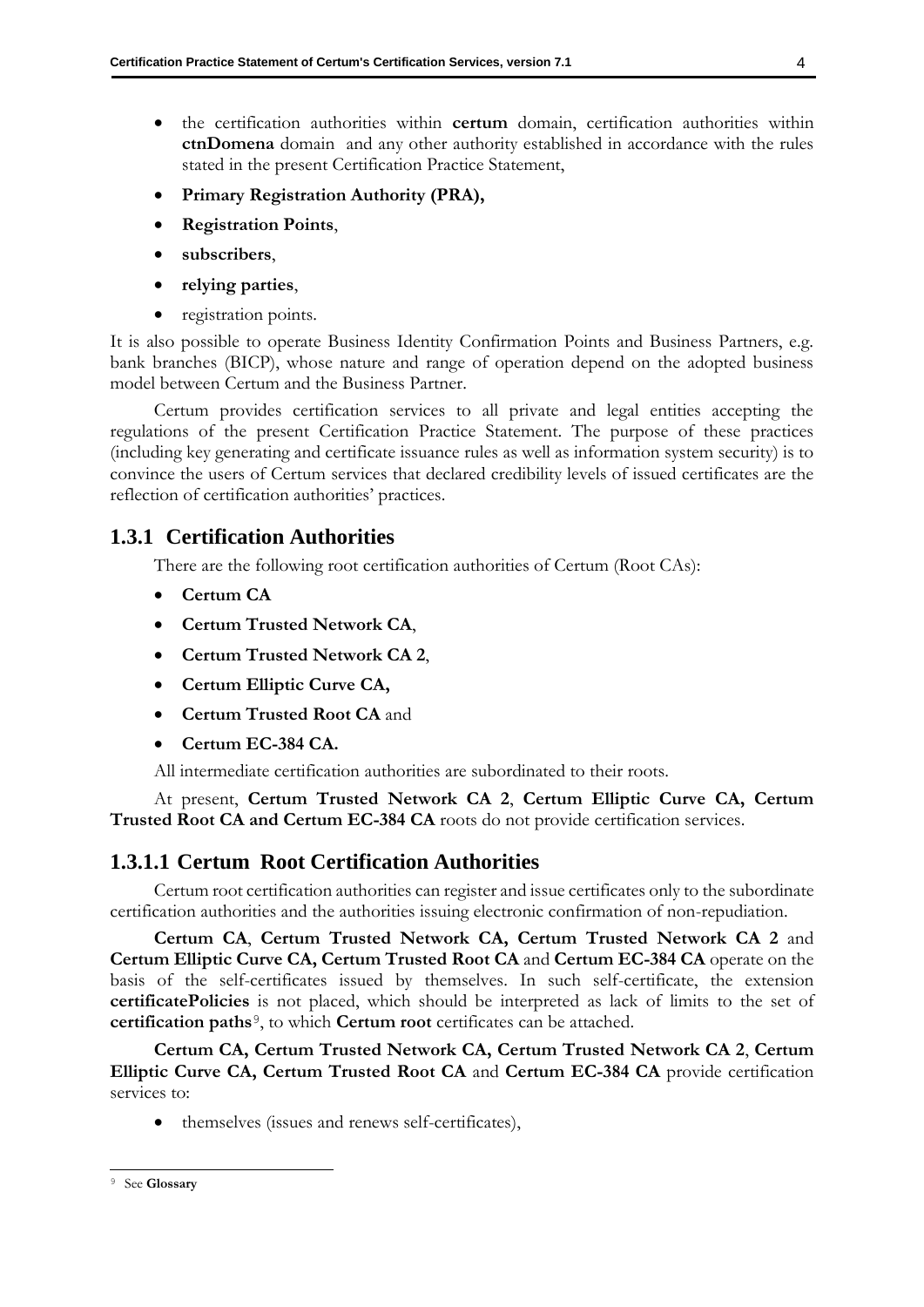- subordinated certification authorities
- the entities delivering on-line certificate status verification (OCSP) services and other entities providing services of non-repudiation (e.g. time-stamping service).

#### <span id="page-13-0"></span>**1.3.1.2 Intermediate Certification Authorities**

Intermediate certification authorities issue certificates to its subscribers in compliance with the policies which identifiers are stated in Table 1.3.

| <b>Certification policy</b>                                                        | <b>Certification policy identifier</b>                                                                                                     |
|------------------------------------------------------------------------------------|--------------------------------------------------------------------------------------------------------------------------------------------|
| Certum Level I CA                                                                  | 1.2.616.1.113527.2.2.1                                                                                                                     |
| Certum Level II CA                                                                 | 1.2.616.1.113527.2.2.2                                                                                                                     |
| Certum Level III CA                                                                | 1.2.616.1.113527.2.2.3                                                                                                                     |
| Certum Level IV CA                                                                 | 1.2.616.1.113527.2.2.4                                                                                                                     |
| Certum Global Services CA                                                          | 2.5.29.32.0 (anyPolicy)10 or<br>1.2.616.1.113527.2.2.911                                                                                   |
| Certum Global Services CA SHA2                                                     | 1.2.616.1.113527.2.5.1.9                                                                                                                   |
| Certum Extended Validation CA,<br>Certum Extended Validation CA SHA2               | 2.23.140.1.1<br>1.2.616.1.113527.2.5.1.1                                                                                                   |
| Certum Organization Validation CA SHA2                                             | 1.2.616.1.113527.2.5.1.2                                                                                                                   |
| Certum Digital Identification CA SHA2                                              | 1.2.616.1.113527.2.5.1.6.11<br>1.2.616.1.113527.2.5.1.6.12<br>1.2.616.1.113527.2.5.1.6.13<br>1.2.616.1.113527.2.5.1.6.14                   |
| Certum Domain Validation CA SHA2                                                   | 1.2.616.1.113527.2.5.1.3                                                                                                                   |
| Certum Code Signing CA,<br>Certum Code Signing CA SHA2                             | 1.2.616.1.113527.2.5.1.4,<br>2.23.140.1.4.1                                                                                                |
| Certum Extended Validation Code Signing CA SHA2                                    | 1.2.616.1.113527.2.5.1.7<br>2.23.140.1.3                                                                                                   |
| Certum Class 1 CA,<br>Certum Class 1 CA SHA2                                       | 1.2.616.1.113527.2.5.1.5                                                                                                                   |
| WoSign EV SSL CA<br>WoSign OV SSL CA<br>WoSign Code Signing CA<br>WoSign DV SSL CA | 1.2.616.1.113527.2.5.1.13.1<br>1.2.616.1.113527.2.5.1.12.2<br>1.2.616.1.113527.2.5.1.14.4<br>1.2.616.1.113527.2.5.1.15.3<br>2.23.140.1.2.1 |
| Yandex CA                                                                          | 1.2.616.1.113527.2.5.1.10.2                                                                                                                |
| Certum Global Services CA SHA2                                                     | 1.2.616.1.113527.2.5.1.9                                                                                                                   |
| <b>GIS CA</b>                                                                      | 1.2.616.1.113527.2.5.1.9.1.3                                                                                                               |
| nazwaSSL                                                                           | 1.2.616.1.113527.2.5.1.9.2.3                                                                                                               |
| Shoper® SSL                                                                        | 1.2.616.1.113527.2.5.1.9.3.3                                                                                                               |
| SpaceSSL CA                                                                        | 1.2.616.1.113527.2.5.1.9.4.3                                                                                                               |
| www.lh.pl                                                                          | 1.2.616.1.113527.2.5.1.9.5.3                                                                                                               |

<sup>10</sup> Certum Global Services CA and Certum Global Services CA SHA2 enter in the certificates issued to accredited certification authorities the **certification policy identifier** 2.5.29.32.0 (anyPolicy). In turn, all the certificates in the certification path between the certificate of an accredited authorities and the certificate of end-entities must bear the **certification policy identifier** established on the basis of the tree node identifiers of the value of 1.2.616.1.113527.2.2.9. An example of such a policy identifier is the policy value 1.2.616.1.113527.2.2.9.1. In special cases Certum may issue certificates for accredited certification authorities from main root CA under ctnDomena domain.

<sup>11</sup> According to the certification policy Certum Global Services CA and Certum Global Services CA SHA2 issues certificates to all other authorities that are not a certification authorities.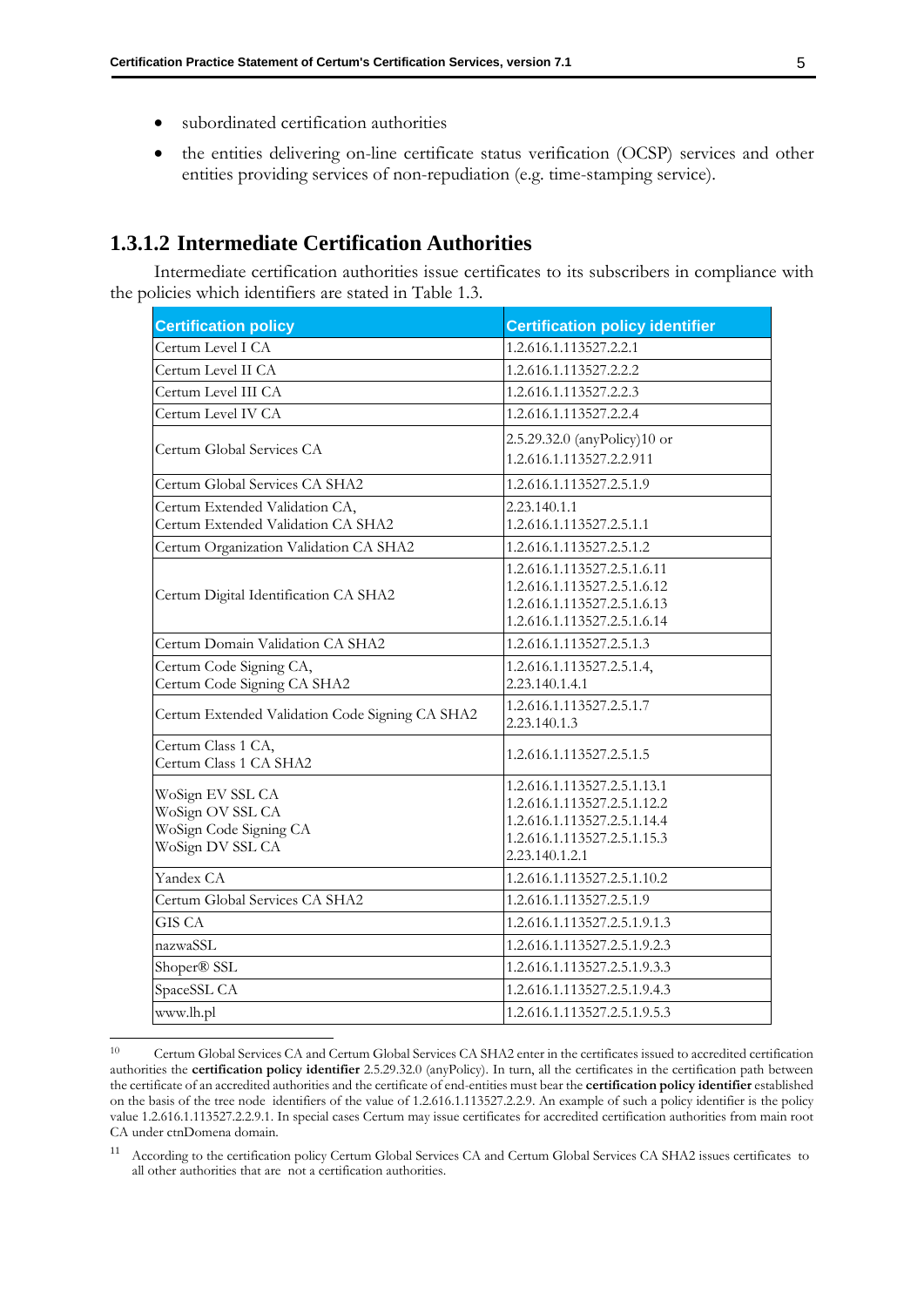| Certyfikat SSL                             | 1.2.616.1.113527.2.5.1.9.6.3                                              |
|--------------------------------------------|---------------------------------------------------------------------------|
| 4fastssl.com                               | 1.2.616.1.113527.2.5.1.9.7.3                                              |
| TrustAsia DV SSL CA - C3                   | 2.23.140.1.2.1<br>1.2.616.1.113527.2.5.1.9.8.3                            |
| TrustAsia OV SSL CA - C3                   | 2.23.140.1.2.2<br>1.2.616.1.113527.2.5.1.9.9.2                            |
| TrustAsia EV SSL CA - C3                   | 2.23.140.1.1<br>1.2.616.1.113527.2.5.1.9.10.1                             |
| TrustOcean Certification Authority         | 1.2.616.1.113527.2.5.1.9.11.3,<br>1.2.616.1.113527.2.5.1.9.11.2           |
| GDCA TrustAUTH R4 DV SSL CA G2             | 2.23.140.1.2.1<br>1.2.616.1.113527.2.5.1.9.12.3                           |
| GDCA TrustAUTH R4 OV SSL CA G2             | 2.23.140.1.2.2<br>1.2.616.1.113527.2.5.1.9.13.2                           |
| GDCA TrustAUTH R4 EV SSL CA G2             | 2.23.140.1.1<br>1.2.616.1.113527.2.5.1.9.14.1                             |
| GoGetSSL Domain Validation CA SHA2         | 2.23.140.1.2.1<br>1.2.616.1.113527.2.5.1.9.15.3                           |
| GoGetSSL Business Validation CA SHA2       | 2.23.140.1.2.2<br>1.2.616.1.113527.2.5.1.9.16.2                           |
| GoGetSSL Extended Validation CA SHA2       | 2.23.140.1.1<br>1.2.616.1.113527.2.5.1.9.17.1                             |
| WoTrus DV SSL CA                           | 2.23.140.1.2.1<br>1.2.616.1.113527.2.5.1.19.3,                            |
| WoTrus OV SSL CA                           | 2.23.140.1.2.2<br>1.2.616.1.113527.2.5.1.16.2,                            |
| WoTrus EV SSL CA                           | 2.23.140.1.1<br>1.2.616.1.113527.2.5.1.17.1,<br>1.2.616.1.113527.2.5.1.1, |
| WoTrus Code Signing CA                     | 2.23.140.1.4.1<br>1.2.616.1.113527.2.5.1.18.4,                            |
| Abitab Domain Validated                    | 2.23.140.1.2.1<br>1.2.616.1.113527.2.5.1.9.20.3                           |
| Abitab Organization Validated              | 2.23.140.1.2.2<br>1.2.616.1.113527.2.5.1.9.21.2                           |
| Abitab Extended Validation                 | 2.23.140.1.1<br>1.2.616.1.113527.2.5.1.1<br>1.2.616.1.113527.2.5.1.9.22.1 |
| QIDUOCA 2018 DV SSL                        | 2.23.140.1.2.1<br>1.2.616.1.113527.2.5.1.9.23.3                           |
| Shuidi Webtrust SSL Domain Validated       | 2.23.140.1.2.1<br>1.2.616.1.113527.2.5.1.9.24.3                           |
| Shuidi Webtrust SSL Organization Validated | 2.23.140.1.2.2<br>1.2.616.1.113527.2.5.1.9.25.2                           |
| Shuidi Webtrust SSL Extended Validated     | 2.23.140.1.1<br>1.2.616.1.113527.2.5.1.1<br>1.2.616.1.113527.2.5.1.9.26.1 |
| OKCERT R4 DV SSL CA G2                     | 2.23.140.1.2.1<br>1.2.616.1.113527.2.5.1.9.27.3                           |
| OKCERT R4 OV SSL CA G2                     | 2.23.140.1.2.2<br>1.2.616.1.113527.2.5.1.9.28.2                           |
| OKCERT R4 EV SSL CA G2                     | 2.23.140.1.1<br>1.2.616.1.113527.2.5.1.1<br>1.2.616.1.113527.2.5.1.9.29.1 |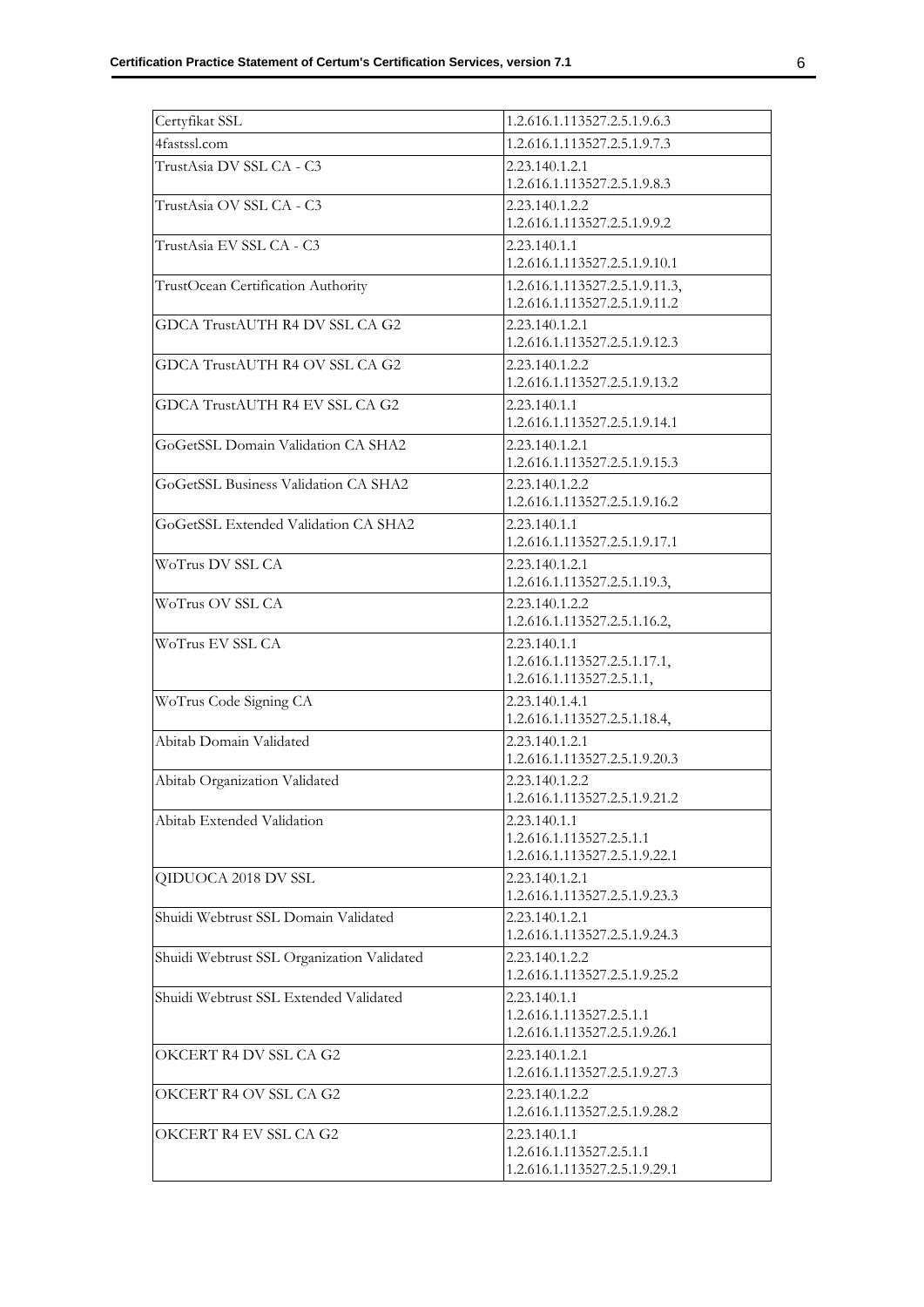| SZCA DV SSL CA                                  | 2.23.140.1.2.1<br>1.2.616.1.113527.2.5.1.9.30.3                           |
|-------------------------------------------------|---------------------------------------------------------------------------|
| <b>SZCA OV SSL CA</b>                           | 2.23.140.1.2.2<br>1.2.616.1.113527.2.5.1.9.31.2                           |
| SZCA EV SSL CA                                  | 2.23.140.1.1<br>1.2.616.1.113527.2.5.1.9.32.1<br>1.2.616.1.113527.2.5.1.1 |
| vTrus DV SSL CA G1                              | 1.2.616.1.113527.2.5.1.33.3,<br>2.23.140.1.2.1                            |
| vTrus OV SSL CA G1b                             | 1.2.616.1.113527.2.5.1.34.2,<br>2.23.140.1.2.2                            |
| Root Global CA - G2                             | 1.2.616.1.113527.2.5.1.35.3,<br>2.23.140.1.2.1                            |
| XinChaCha Trust SSL Domain Validated            | 1.2.616.1.113527.2.5.1.36.3,<br>2.23.140.1.2.1                            |
| XinChaCha Trust SSL Organization Validated      | 1.2.616.1.113527.2.5.1.37.2,<br>2.23.140.1.2.2                            |
| XinChaCha Trust SSL Extended Validated          | 1.2.616.1.113527.2.5.1.38.1,<br>22.23.140.1.1                             |
| Root Global CA - G3                             | 1.2.616.1.113527.2.5.1.20.3,<br>2.23.140.1.2.1                            |
| XinChaCha Trust SSL Domain Validated            | 1.2.616.1.113527.2.5.1.36.3,<br>2.23.140.1.2.1                            |
| XinChaCha Trust SSL Organization Validated      | 1.2.616.1.113527.2.5.1.37.2,<br>2.23.140.1.2.2                            |
| XinChaCha Trust SSL Extended Validated          | 1.2.616.1.113527.2.5.1.38.1,<br>22.23.140.1.1                             |
| Root Global CA - G3                             | 1.2.616.1.113527.2.5.1.20.3,<br>2.23.140.1.2.1                            |
| Yekta Domain Validated SSL CA                   | 1.2.616.1.113527.2.5.1.39.3,<br>2.23.140.1.2.1                            |
| Yekta Organization Validated SSL CA 1           | 1.2.616.1.113527.2.5.1.40.2,<br>2.23.140.1.2.2                            |
| United Trust                                    | 1.2.616.1.113527.2.5.1.41.2,<br>2.23.140.1.2.2                            |
| Certum Code Signing 2021 CA                     | 1.2.616.1.113527.2.5.1.4,<br>2.23.140.1.4.1,                              |
| Certum Extended Validation Code Signing 2021 CA | 1.2.616.1.113527.2.5.1.7<br>2.23.140.1.3,                                 |
| Certum Timestamping 2021 CA                     | 1.2.616.1.113527.2.5.1.11                                                 |
| Certum Timestamp 2021                           | 1.2.616.1.113527.2.5.1.11                                                 |
| WoTrus Code Signing 2021 CA                     | 1.2.616.1.113527.2.5.1.18.4,                                              |
|                                                 | 2.23.140.1.4.1,                                                           |

*Certificates, issued to the intermediate certification authorities and certificates issued by* **Certum CA** *or* **Certum Trusted Network CA** *to other authorities and entities contain the extension* **certificatePolicies***.*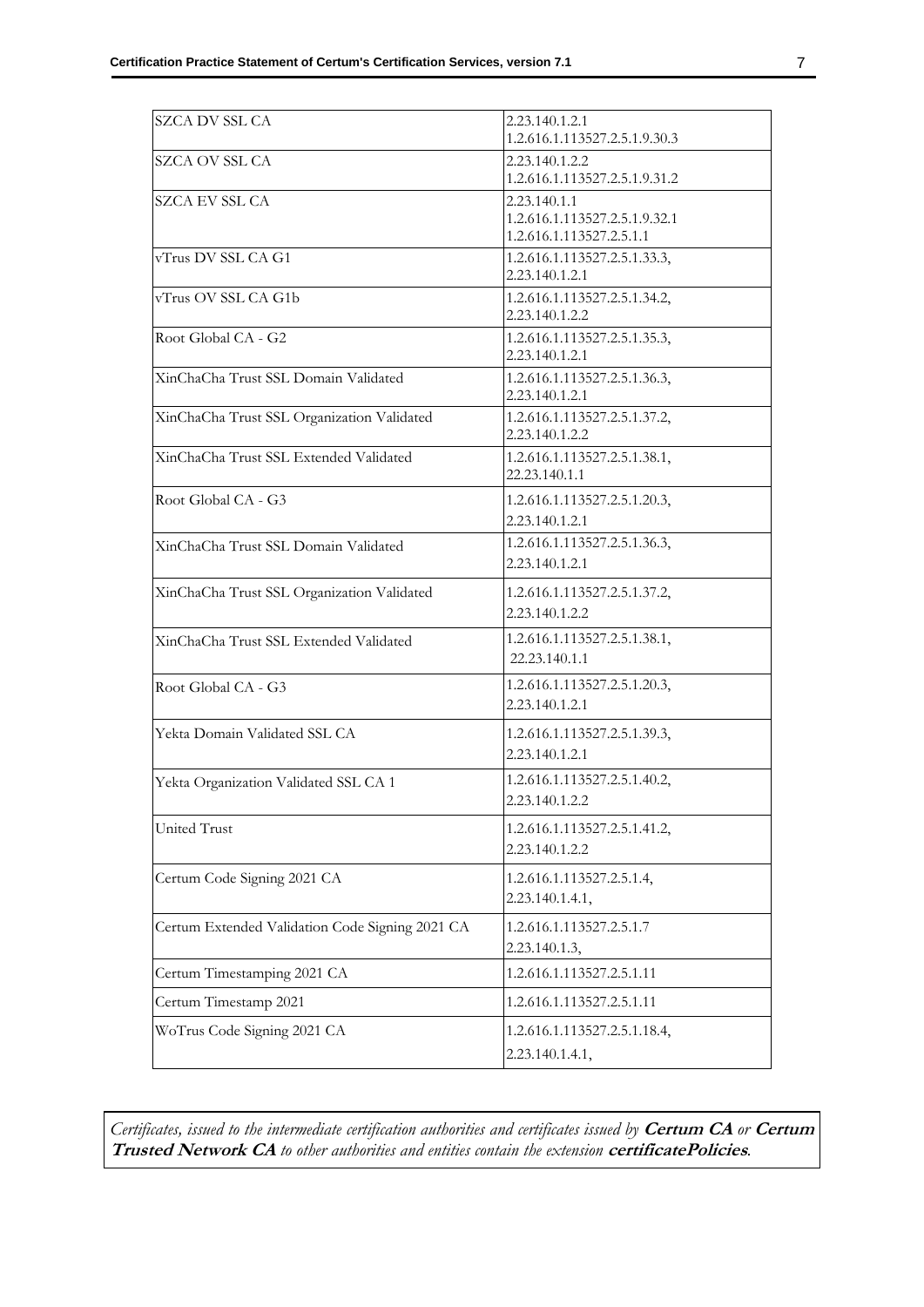The authorities do not include any other identifiers of certification policies in the issued certificates.

*Certificates issued to other CAs are subject to the exclusive control of Certum. Also, issuing of end user certificates by these authorities is exclusively under control of the Certum. None of these authorities to which have been issued certificates cannot act as Registration Authority, either themselves issue certificates to end users.*

The Primary Registration Authority and Registration Points fully cooperate with Certum. They represent Certum in contacts with subscribers and act within the rights delegated by the certification authorities, concerning customers' identification and registration. The functioning and the scope of duties of registration authorities depend on the credibility of a certificate issued to subscribers and related certification policy.

Intermediate certification authorities are adjusted to issuing certificates to:

- employees of Certum, the Primary Registration Authority operators and Registration Points operators,
- the certificate users who wish to ensure security and credibility for their electronic mail, stored data and service servers (e.g. web shops, information and software libraries),
- the hardware devices (physical and logical) owned by a private and a legal entities;
- the other certification authorities (applicable to **Certum Level I CA, Certum Class 1 CA SHA2, Certum Global Services CA** and **Certum Global Services CA SHA2** authorities).

#### <span id="page-16-0"></span>**1.3.2 Registration Authorities**

The Primary Registration Authority receive, verify and approve or reject applications for registration, issuance, rekey, renewal, or revocation of the certificate. Verification of applications intends to authenticate (on the basis of the documents enclosed to the applications and authentication of the Applicant's ownership or control of the certified Distinguished Name) the requester, as well as the data included in the application. The Primary Registration Authority may submit requests – to an appropriate certification authority – for cancellation of a subscriber registration and a subscriber's certificate revocation. The level of precision of subscriber's identity identification results from the very subscriber's needs and it is imposed by the level of certificate the issuance of which the subscriber requests (see chapter [3\)](#page-25-0). In the case of the simplest identification, the Primary Registration Authority checks the correctness of submitted email address. The most precise identification may require the subscriber's attendance in person to the Registration Point and submission of suitable documents. This identification might be achieved either automatically or manually by the Primary Registration Authority operator.

The Primary Registration Authority functions on the basis of the authorization by an appropriate certification authority belonging to **certum** or **ctnDomena** domains; the authorization concerns the identification of the subscriber and the verification of the subscriber's right to use the Distinguished Name.

In the case of Registration Points managed by entities other than Asseco Data Systems S.A. (external Registration Points), a detailed scope of duties of the Points and their operators may be specified in an additional agreement between external Registration Points and such Points, this Certification Practice Statement and the procedures concerning operating of the Registration Points, which are an integral part of the agreement.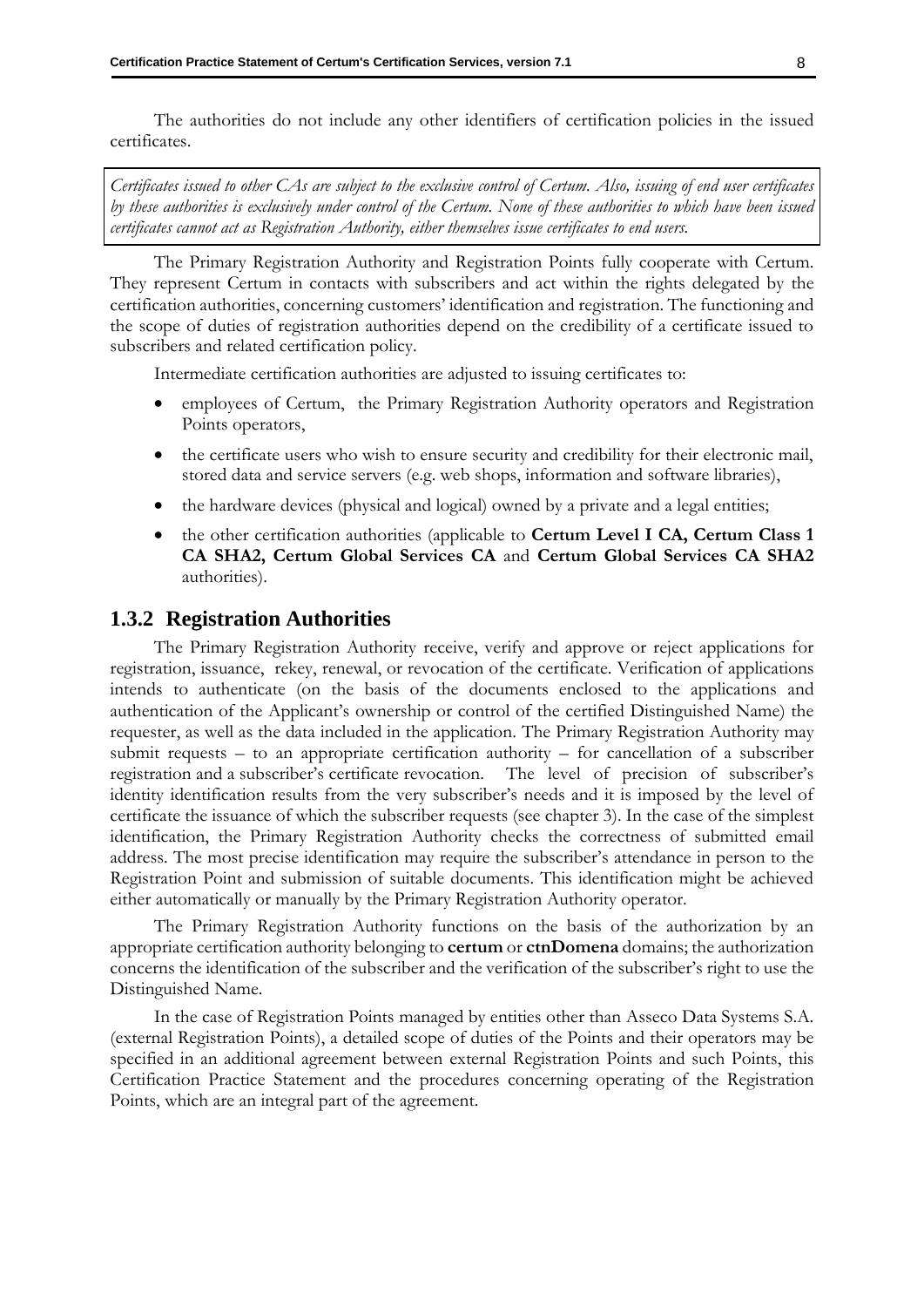*Any organization (legal entity) might function as the Registration Point and might be accredited by Certum, provided that it submits an appropriate application to the Primary Registration Authority and fulfils other conditions stated in the Certification Practice Statement.*

The list of registration authorities currently accredited by the Primary Registration Authority is available in the repository at: [http://www.certum.eu](http://www.certum.eu/)

The main difference between the Primary Registration Authority and the external Registration Points is that the Registration Point, unlike the Primary Registration Authority, cannot accredit other Registration Points and register new certification authorities. Moreover, Registration Points do not have the rights to verify the subscriber's right to use the Distinguished Name and verify domain.

The Primary Registration Authority registers Registration Points, new certification authorities and subscribers (private and legal entities, devices). There are no restrictions (apart from the ones that result from the role played in public key infrastructure of Certum) imposed on the types of certificates issued to the subscribers registered in the Primary Registration Authority. Additionally, the Primary Registration Authority approves of distinguished names of Registration Points.

*The Primary Registration Authority is located at the seat of Certum. Contact addresses with the PRA are listed in chapter [1.5.2](#page-21-3)*

#### <span id="page-17-0"></span>**1.3.3 Subscribers**

Any private or legal entities and hardware devices they own could be the subscriber of Certum, provided that they fulfil the terms of the definition of a subscriber.

Organizations willing to receive certificates issued by Certum for their employees could do it by means of their authorized representatives, whereas individual subscribers always request a certificate by themselves.

*Certum offers certificates of a different types and of a different levels of credibility. The subscribes should decide what type of certificate is the most suitable for their needs (see chapter [1.4\)](#page-18-2).*

#### <span id="page-17-1"></span>**1.3.4 Relying Parties**

A relying party, using Certum services can be any entity that decides on the acceptance certificate issued by Certum in reliance on the validity of the connection between subscriber's identity and his/her/its public key (confirmed by one of the certification authorities subordinate to **Certum**.

The relying party is responsible for verification of the current status of subscriber's certificate. Such decision must be taken any time when the relying party wishes to use a certificate to verify an electronic signature, to identify the source or the author of a message, or to create a secret communication channel with the owner of a certificate. The relying party should use the information in a certificate (e.g. identifiers and qualifiers of certification policy) to state whether a given certificate was used in accordance with its declared purpose.

#### <span id="page-17-2"></span>**1.3.5 Other parties**

As a part of the Certum there are also entities that provide complementary services for issuing and revoking certificates.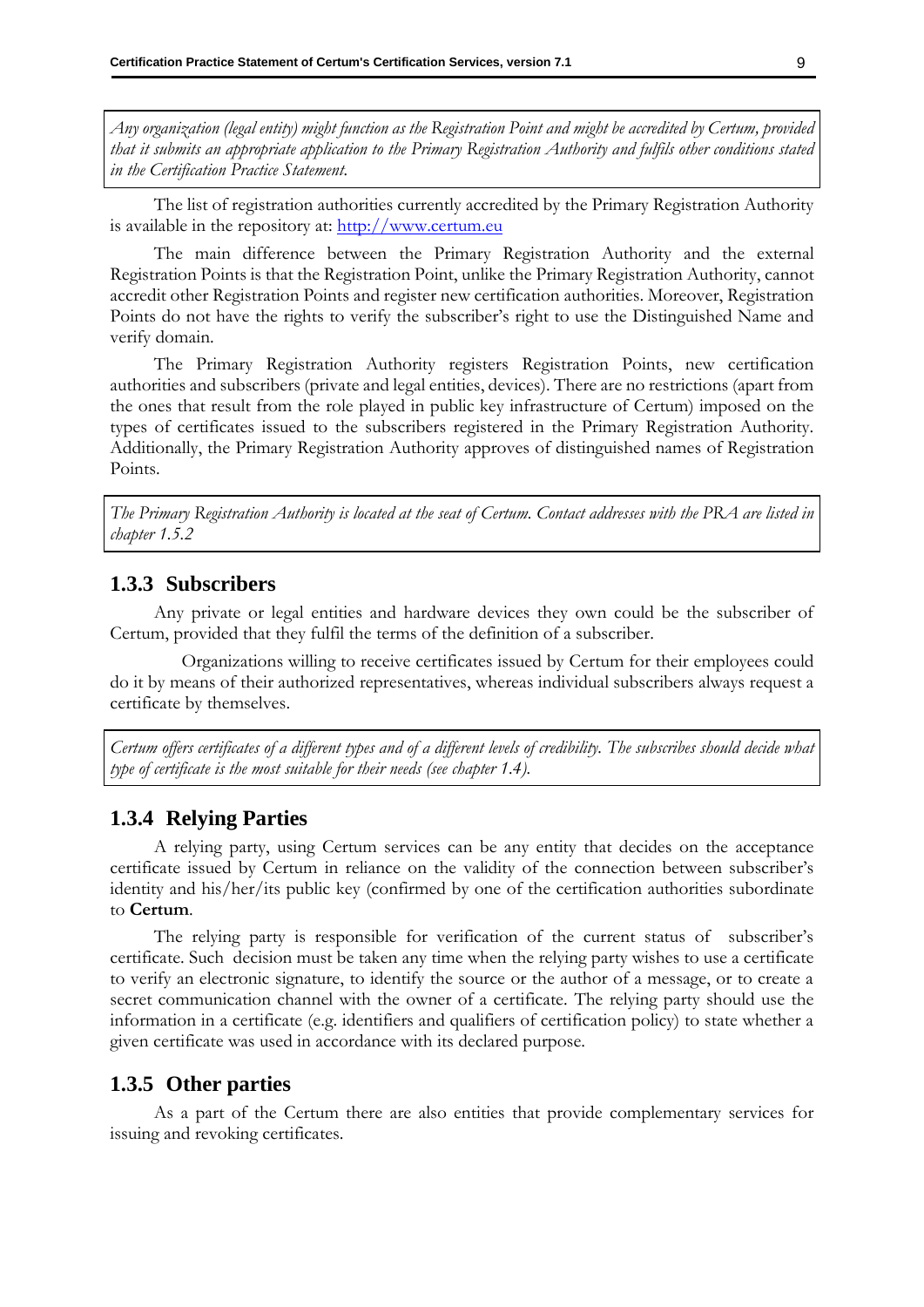#### <span id="page-18-0"></span>**1.3.5.1 Certum Time-Stamping Authority**

**Certum EV TSA SHA2**, operating within **ctnDomena** domain (Table 1.1) is a part of Certum infrastructure.

The time-stamping authority issues timestamp tokens in accordance with ETSI<sup>12</sup> recommendation. Each timestamp token contains the identifier of the policy, under which the token has been issued (identifier value is described in Table 1.3 and chapter [7.3\)](#page-89-0). Timestamp tokens are signed only with a private key issued especially for time-stamping service. Certum uses NTP servers from the Central Office of Measures: tempus1.gum.gov.pl, tempus2.gum.gov.pl. and additionally as backup STRATUM 1.

| <b>Token name</b> | <b>Certification Policy Identifier</b> | <b>Compliance</b>                                                                                                                                                                                                                                                             |
|-------------------|----------------------------------------|-------------------------------------------------------------------------------------------------------------------------------------------------------------------------------------------------------------------------------------------------------------------------------|
|                   |                                        | <b>RFC 3161</b>                                                                                                                                                                                                                                                               |
| Timestamp token   | 1.2.616.1.113527.2.5.1.11              | ETSI EN 319 422 v. 1.1.1,<br>ETSI EN 319 421 v. 1.1.1,<br>Guidelines For The Issuance And<br>Management Of Extended Validation<br>Code Signing Certificates,<br>Minimum<br>Requirements for the<br>Issuance and Management of Publicly-<br>Trusted Code Signing Certificates, |

Tab. 1.3 **Certum EV TSA SHA2** identifier, included in timestamp tokens

Tokens, issued in accordance with policy described in Tab. 1.3, are used primarily in securing long-term electronic signatures<sup>13</sup> and global transactions.

**Certum EV TSA SHA2** employs solutions which guarantee synchronization with the international time source (Coordinated Universal Time – UTC), with the accuracy more than 1 second.

#### <span id="page-18-1"></span>**1.3.5.2 Certificate Validation Service**

Certum, beside standard certificate status verification based on Certificate Revocation List (CRL), offers the online services – based on the Online Certificate Status Protocol (OCSP). This service is provided by a group of certificate status validation authorities with same name **Certum Validation Service**. Each certification authority within **certum** and **ctnDomena** domains has its own, dedicated certificate status validation authority. All Certum's certificate status validation authorities operate using the authorized responder mode.

## <span id="page-18-2"></span>**1.4 Certificate Usage**

Certificates allow entities to prove its identity to other participants in electronic transactions. Certificates can be used to protect an electronic information exchange. Certificate applicability range states the scope of permitted certificate usage. This scope defines the character of certificate applicability (e.g. confidentiality, integrity or authentication).

Certificates issued by Certum can be used to process and secure information (including authentication) of various credibility levels. Information credibility level and information

<sup>12</sup> ETSI EN 319 421 v. 1.1.1, Electronic Signatures and Infrastructures (ESI); Policy and Security Requirements for Trust Service Providers issuing Time-Stamps, March 2016

<sup>13</sup> IETF RFC 3126 *Electronic Signature Formats for long term electronic signatures*, September 2001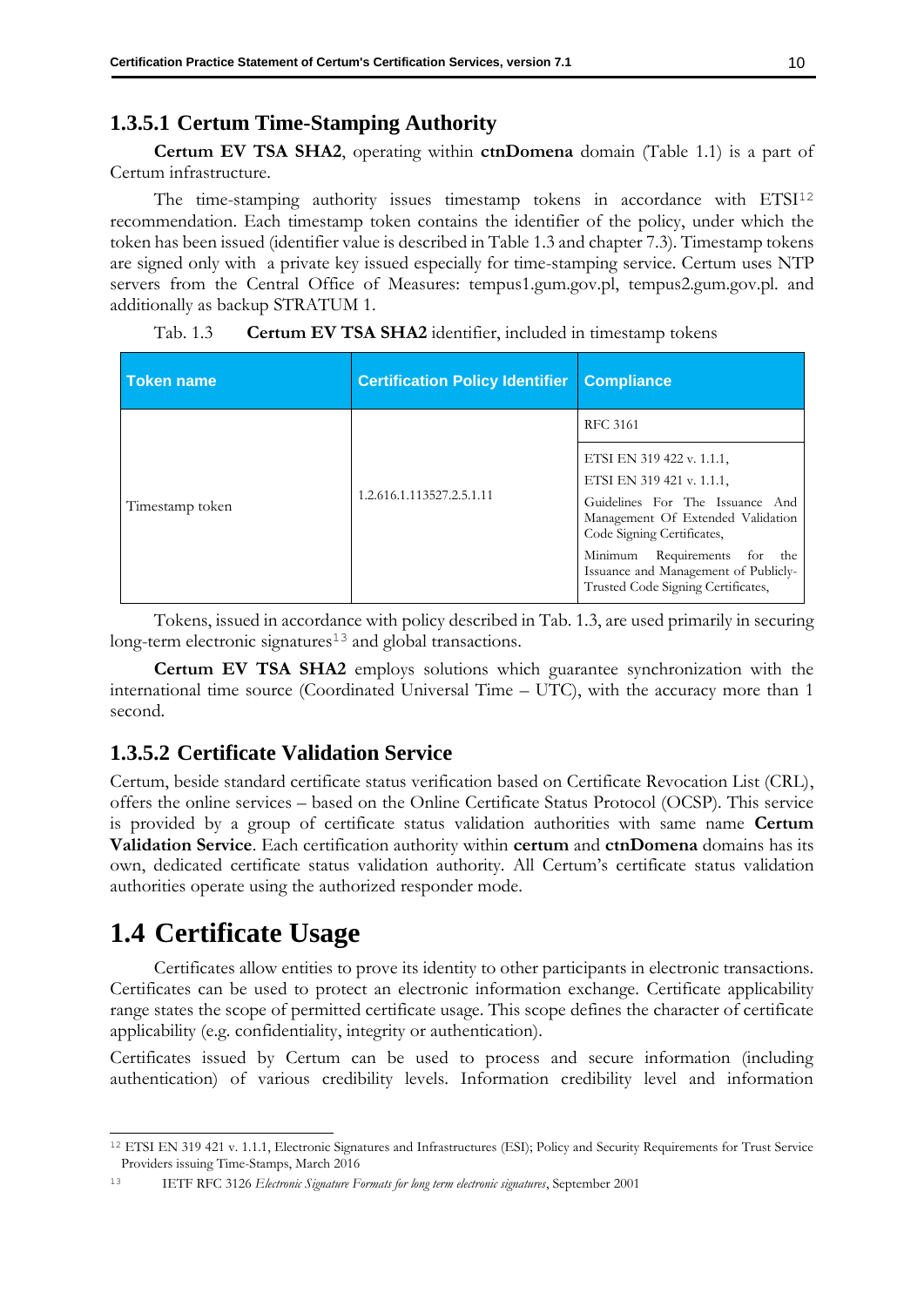vulnerability to **breach**<sup>14</sup> should be evaluated by the subscriber. Certum certification authorities issue certificates in three classes with different levels of credibility. The levels are described in **Certification Policy of Certum's Certification Services**.

The relying parties or the subscribers bears responsibility for stating the credibility level of a certificate that is applied to a given purpose. On considering various important risk factors, this parties should state which of the certificates issued by Certum meet the formulated requirements. Subscribers should be familiar with the requirements of a relying party (e.g. the requirements can be published as **signature policy** or the policy of information system security) and then apply to Certum for issuance of an appropriate certificate that meets these requirements.

Certum is the member of CA/B Forum and provides its services in accordance with the requirements of the latest published version of:

- **Baseline [Requirements](https://cabforum.org/baseline-requirements-documents/) for the Issuance and Management of Publicly-Trusted [Certificates](https://cabforum.org/baseline-requirements-documents/)**,
- **[Guidelines For The Issuance And Management Of Extended Validation Code](https://cabforum.org/ev-code-signing-certificate-guidelines/)  [Signing Certificates](https://cabforum.org/ev-code-signing-certificate-guidelines/)** and
- **[Guidelines For The Issuance And Management Of Extended Validation](https://cabforum.org/extended-validation/)  [Certificates](https://cabforum.org/extended-validation/)**.

In the event of any inconsistency between this document and the CA/B Forum requirements, the requirements take precedence over this document.

Certum conforms to the current version of the Baseline Requirements for the Issuance and Management of Publicly-Trusted Code Signing Certificates published at https://cabforum.org/baseline-requirements-code-signing/ If there is any inconsistency between this document and those Requirements, those Requirements take precedence over this document.

Certum also issues certificates in accordance with the **Certum Global Services CA** and **Certum Global Services CA SHA2** policy, which has defined sensitivity level that depends on the certain certificate type.

#### <span id="page-19-0"></span>**1.4.1 Appropriate Certificate Uses**

Certum issues the following basic types of certificates with different applicability ranges. They are:

- 1) **personal certificates** that allow encryption and signing of electronic mail, and securing electronic documents (electronic mail based on S/MIME or PGP standard) including certificates issued in the signing process,
- 2) **SSL and EV SSL certificates of server authentication confirmation** they are used by global or extranet services operating in the shield of SSL/TLS/WTLS protocol,
- 3) **certificates used for authenticating subscribers** (individuals and legal entities, hardware devices) – used e.g. in SSL/TLS/WTLS protocol,
- 4) **certificates confirming certificate status** they are issued to the servers functioning in accordance with OCSP protocol and issuing tokens of the current status of a verified certificate,
- 5) **certificates for encrypting** applied to the security of files, folders and file systems,

<sup>14</sup> See **Glossary**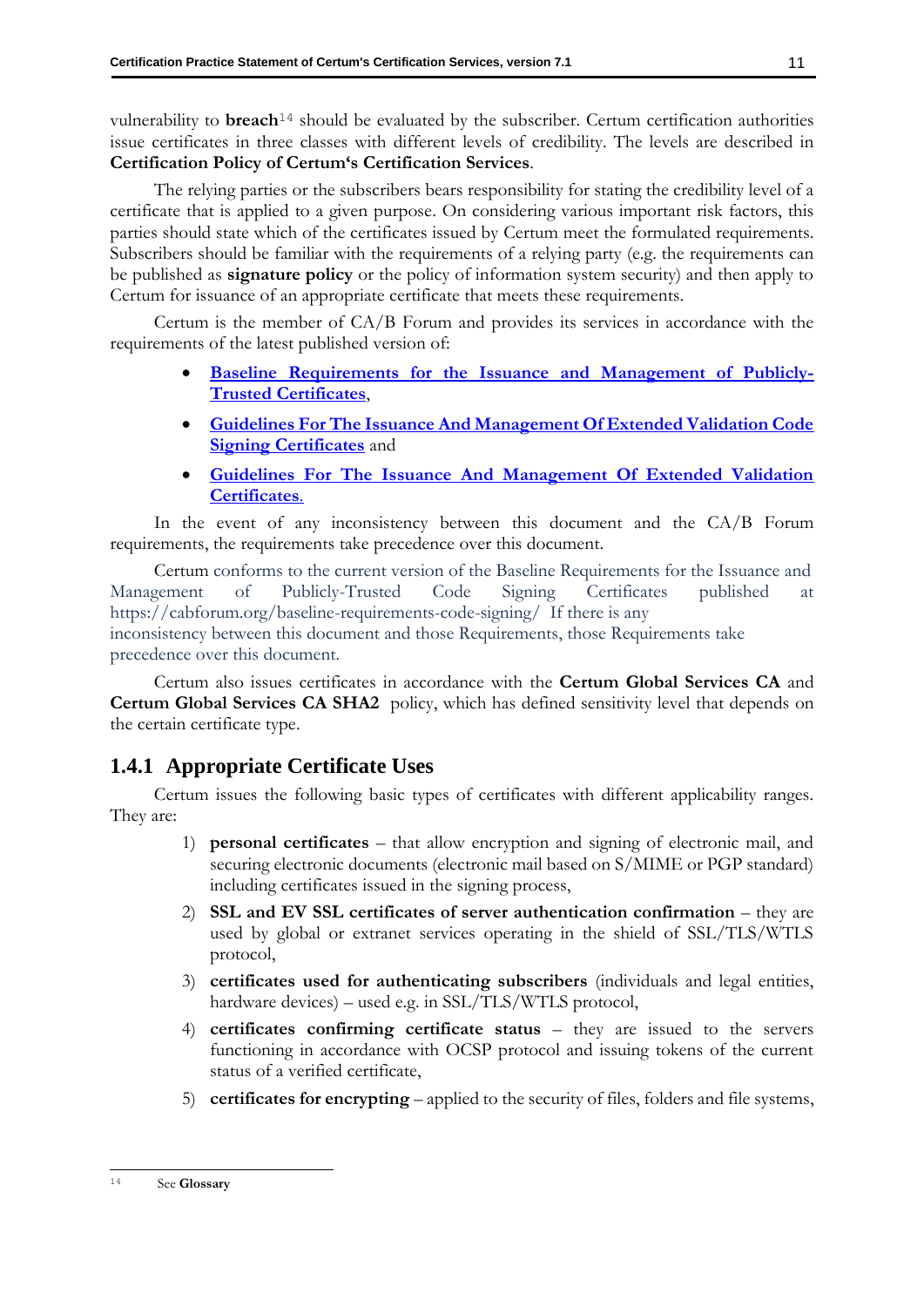- 6) **certificates for code signing** applied by computer programmers to secure software from forgery,
- 7) **certification authorities certificates** the usage is not restricted to the defined range; the range might result from the private key usage stated in a certificate (see the field **keyUsage**, chapter [7\)](#page-84-0), or from its roles (e.g. a subscriber, a certification authority or other authority delivering PKI services); this type also comprises certification authorities operational certificates<sup>15</sup>,
- 8) **timestamping authorities certificates** they are issued to servers which as a response for subscriber's request issue timestamp tokens binding any data (documents, messages, electronic signature, etc.) with timestamp, which allow for alignment (unambiguous in particular cases) of data,

The certificates issued in accordance with any of the certification policies can be used with applications that meet at least the following requirements:

- they appropriately manage private and public keys, as well as their application and sending of them,
- certificates and the public keys associated with them are applied in compliance with their declared purpose that is confirmed by Certum,
- have built-in mechanisms of certificate status verification, certification path creation and validity control (signature validity and expiry date, etc),
- delivers appropriate information of certificate and application condition to a subscriber, etc

Certum offers its customers certificates in all types of applications described above.

Tab. 1 .4 Groups of certificates are issued by the following intermediate certification authorities:

| <b>Certificates</b>                                | <b>Cerification Authority</b>                                                                                          |
|----------------------------------------------------|------------------------------------------------------------------------------------------------------------------------|
| Test certificates                                  | Certum Level I CA,<br>Certum Class 1 CA,                                                                               |
|                                                    | Certum Class 1 CA SHA 2,                                                                                               |
| Personal certificate with email address validation | Certum Level II CA,<br>Certum Domain Validation CA SHA2                                                                |
| Personal certificates with DN data validation      | Certum Level IV CA,<br>Certum Digital Identification CA SHA2,<br>Certum Organization Validation CA<br>SHA <sub>2</sub> |
| SSL certificates with domain validation (DV)       | Certum Level II CA,<br>Certum Domain Validation CA SHA2                                                                |
| SSL certificates with organization validation (OV) | Certum Level IV CA,<br>Certum Organization Validation CA<br>SHA <sub>2</sub>                                           |
| SSL Extended Validation certificates (EV)          | Certum Extended Validation CA,<br>Certum Extended Validation CA SHA2                                                   |

<sup>15</sup> Operational certificates are universal certificates issued to certification authorities. These certificates enable certification authorities to operate and comprise the certificates applied to: verification of a signature in messages, data encryption, verification of signatures created on issued certificates and CRL's, key exchange, key agreement and non-repudiation services (see the certificate extension **keyUsage**).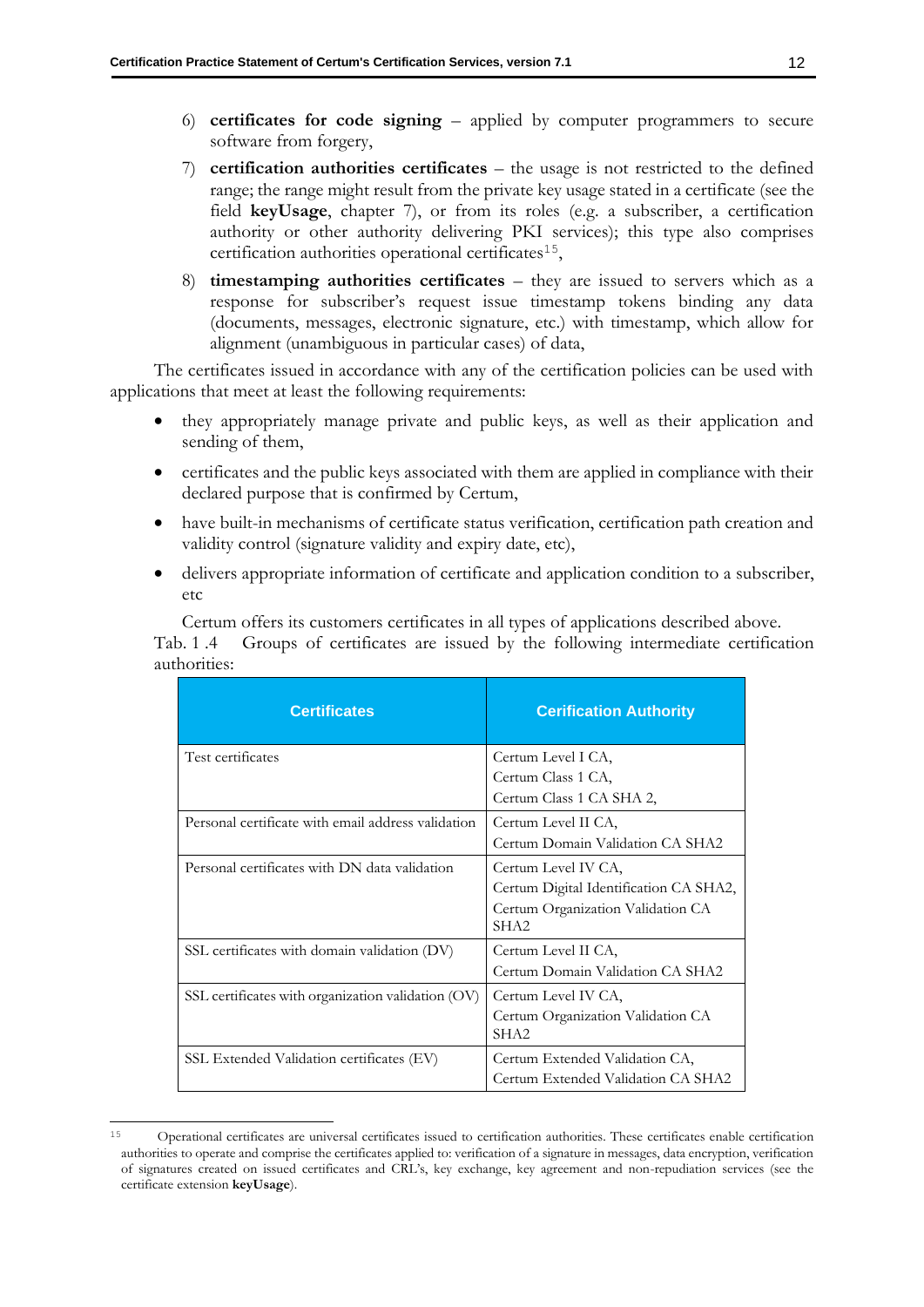| Code Signing                                      | Certum Code Signing CA,<br>Certum Code Signing CA SHA2       |
|---------------------------------------------------|--------------------------------------------------------------|
| Code Signing Extended Validation certificates     | Certum Extended Validation Code<br>Signing CA SHA2           |
| VPN and IPSec Client                              | Certum Level II CA,<br>Certum Level IV CA,                   |
| Certificates issued by affiliated Certum partners | Certum Global Services CA,<br>Certum Global Services CA SHA2 |
| Certificates issued in the signing process        | Certum Digital Identification CA SHA2,                       |

#### <span id="page-21-0"></span>**1.4.2 Prohibited Certificate Uses**

It is forbidden to use the Certum certificates in a manner inconsistent with their declared purpose and in the applications that do not fulfil the minimal requirements specified in chapter 1.4.1.

In addition, certificates of subscribers (except for certificates issued under the certification policy Certum Global Services CA and Certum Global Services CA SHA2) cannot be used as the certificates of the certification authorities. In other words, they cannot be used to verify the certificates of the certification authorities and certificates of other entities that provide certification services.

## <span id="page-21-1"></span>**1.5 Policy Administration**

Every version of the Certification Practice Statement is in force (has a **current** status) up to the moment of publication and approval of its new version (see chapter [9.10\)](#page-110-0). A new version is developed by the **Certum employees** and with the status **requested for comment** supplied to approval questionnaire. Upon reception and inclusion of the remarks from the approval questionnaire, the new version of Certification Practice Statement is supplied for approval. During the CPS approval process, new version of the document has the status **under approval**. After completion of the approval procedure, a new version of the Certification Practice Statement is marked with the status **valid**.

Beside different **versions**, the Certification Practice Statement has also **builds** which have the same status as the version. The new build of the Certification Practice Statement is marked with a unique number, placed after the version number of the valid CPS and separated by the dot.

Subscribers are obligated to comply only with the currently valid Certification Policy and Certification Practice Statement.

Further rules and requirements concerning Certification Practice Statement management are described in chapter 9.10.

#### <span id="page-21-2"></span>**1.5.1 Organization Administering the Document**

Asseco Data Systems S.A. Jana z Kolna Street 11 80-864 Gdańsk, Poland

#### <span id="page-21-3"></span>**1.5.2 Contact Person**

Asseco Data Systems S.A. Jana z Kolna Street 11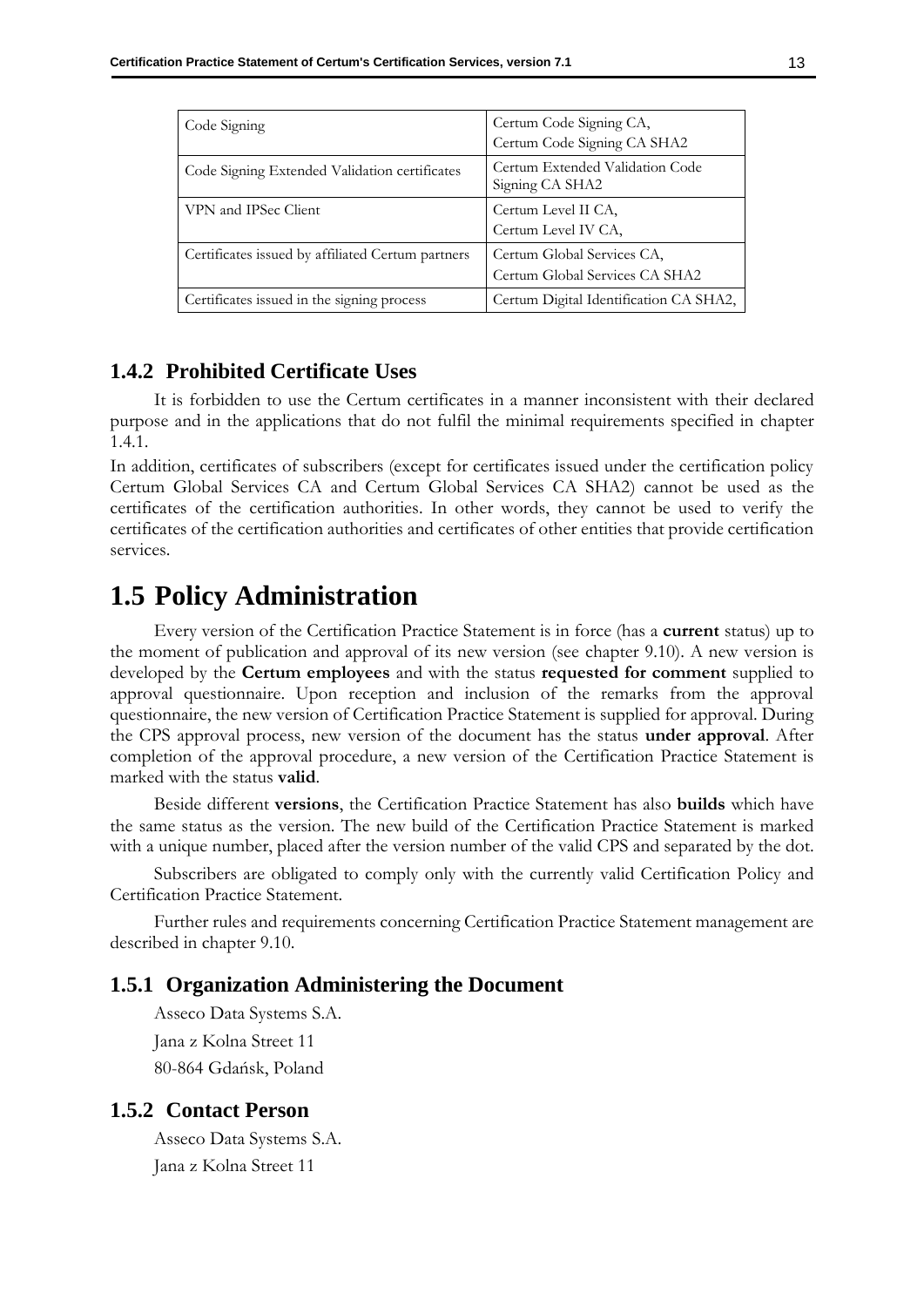80-864 Gdańsk, Poland Certum Bajeczna Street 13 71-838 Szczecin, Poland

For Certificate Problem Reports contact with Certum by filling the form available on the website: <https://www.support.certum.eu/en/cert-process-of-revoking-form-en/> or https://www.certum.pl/pl/cert\_wiedza\_unizewaznienie\_ev/

#### <span id="page-22-0"></span>**1.5.3 Person Determining CPS Suitability for the Policy**

Certum team prepare and verify the present Certification Practice Statement, the Certification Policy and other documents concerning PKI services delivered by Certum. Above mentioned Team also test the compliance of the Certification Practice Statement and the Certification Policy. All inquiries and comments concerning the contents of the mentioned documents should be directed to the address given in the chapter. 1.5.2.

#### <span id="page-22-1"></span>**1.5.4 The CPS approval procedure**

The Certification Practice Statement is valid from the date of publication at website: certum.pl and certum.eu

The decision to publish a new version of the Certificate Practice Statement shall be taken by Certum manager. All changes made in the document are recorded in the history of the document.

## <span id="page-22-2"></span>**1.6 Definitions and Acronyms**

Definitions and abbreviations used in this document can be found at Appendix 1 and 2.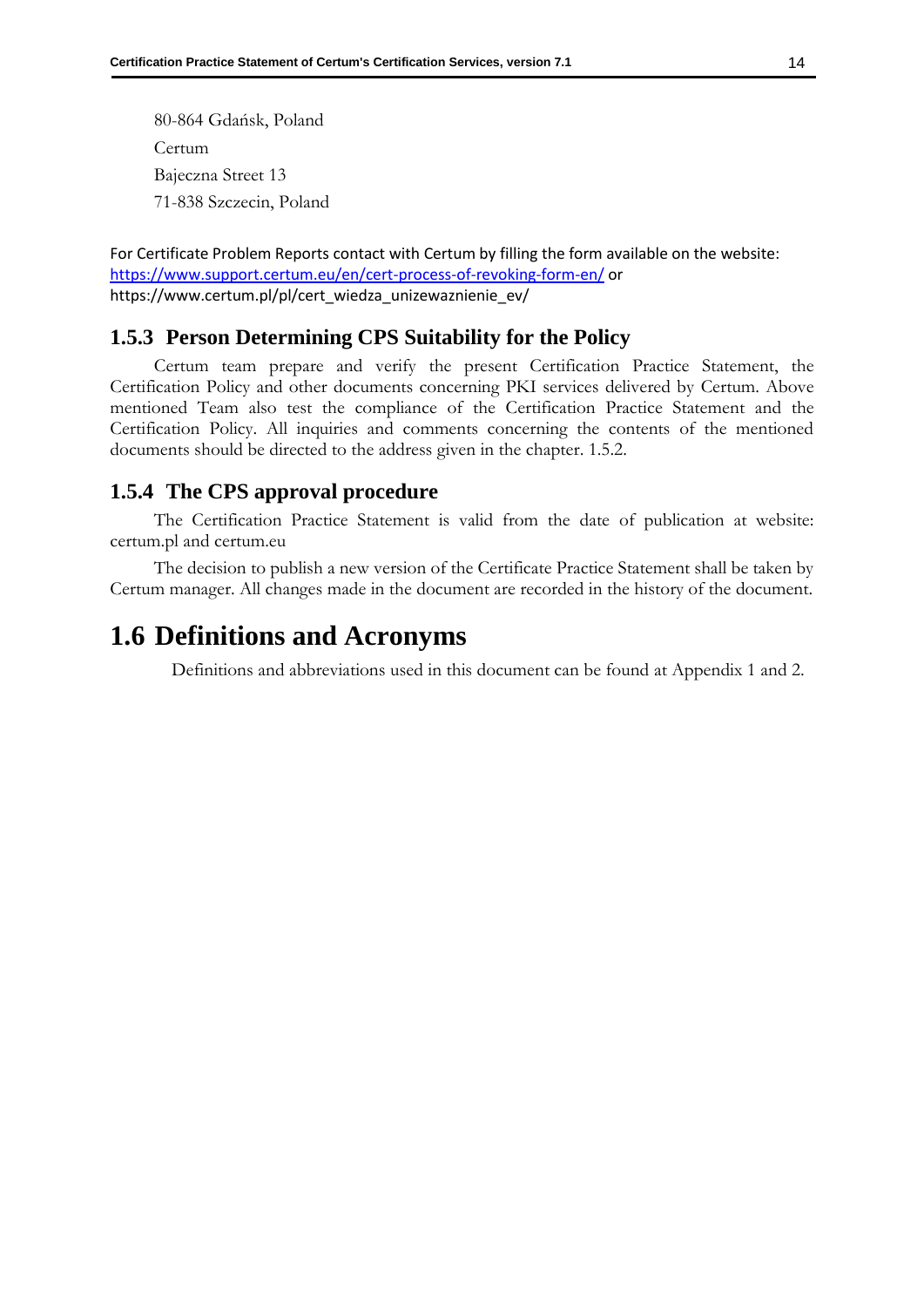# <span id="page-23-0"></span>**2 Publication and Repository Responsibilities**

## <span id="page-23-1"></span>**2.1 Repositories**

Repository is a collection of publicly available catalogues which is managed and controlled by Certum.

*For the purposes of Certum's non-qualified certificate services there is the only one common repository for subscribers of domains* **certum** *and* **ctnDomena** *and for all certificate authorities which operates within these domains.* 

The repository is managed and controlled by Certum. Therefore, Certum is committed to:

- ensure that all certificates published in the repository belong to the subscribers stated in a certificate and the subscribers approved of their certificates in accordance with the requirements specified in chapters and [4.4,](#page-40-1)
- make sure that certificates of the certification authorities, registration authorities and registration points belonging to **certum** domain and **ctnDomain**, and subscribers' certificates (upon their prior approval) are published and archived on time,
- publish and archive Certification Policy, Certification Practice Statement, templates of subscriber and relying party agreements,
- give access to the information concerning certificates status by publishing of CRL's, OCSP server or questions submitted by means of HTTP protocol,
- secure constant access to information in the repository for certification authorities, registration authorities, subscribers and relying parties,
- publish CRL's and other information swiftly and in accordance with the deadlines specified in this document,
- secure safe and controlled access to the information in the repository.

All subscribers, except for relying parties, have an unlimited access to the whole information in the repository. Limitations on relying parties' access usually concern subscribers' certificates.

## <span id="page-23-2"></span>**2.2 Publication of Certification Information**

The whole information published by Certum is available in the repository at: [http://www.certum.eu](http://www.certum.eu/)

The information consists of:

- the Certification Policy,
- the Certification Practice Statement,
- templates of agreements with subscribers,
- the certificates of subscribers, registration authorities and certification authorities ,
- Certificates Revocation Lists (CRLs); the CRLs are accessible at the so called CRL distribution points, whose addresses are set in each certificate issued by Certum; the basic point of CRLs distribution is the repository at: [http://crl.certum.pl,](http://crl.certum.pl/)
- records (as detailed as possible) of audits carried out by an authorized institution,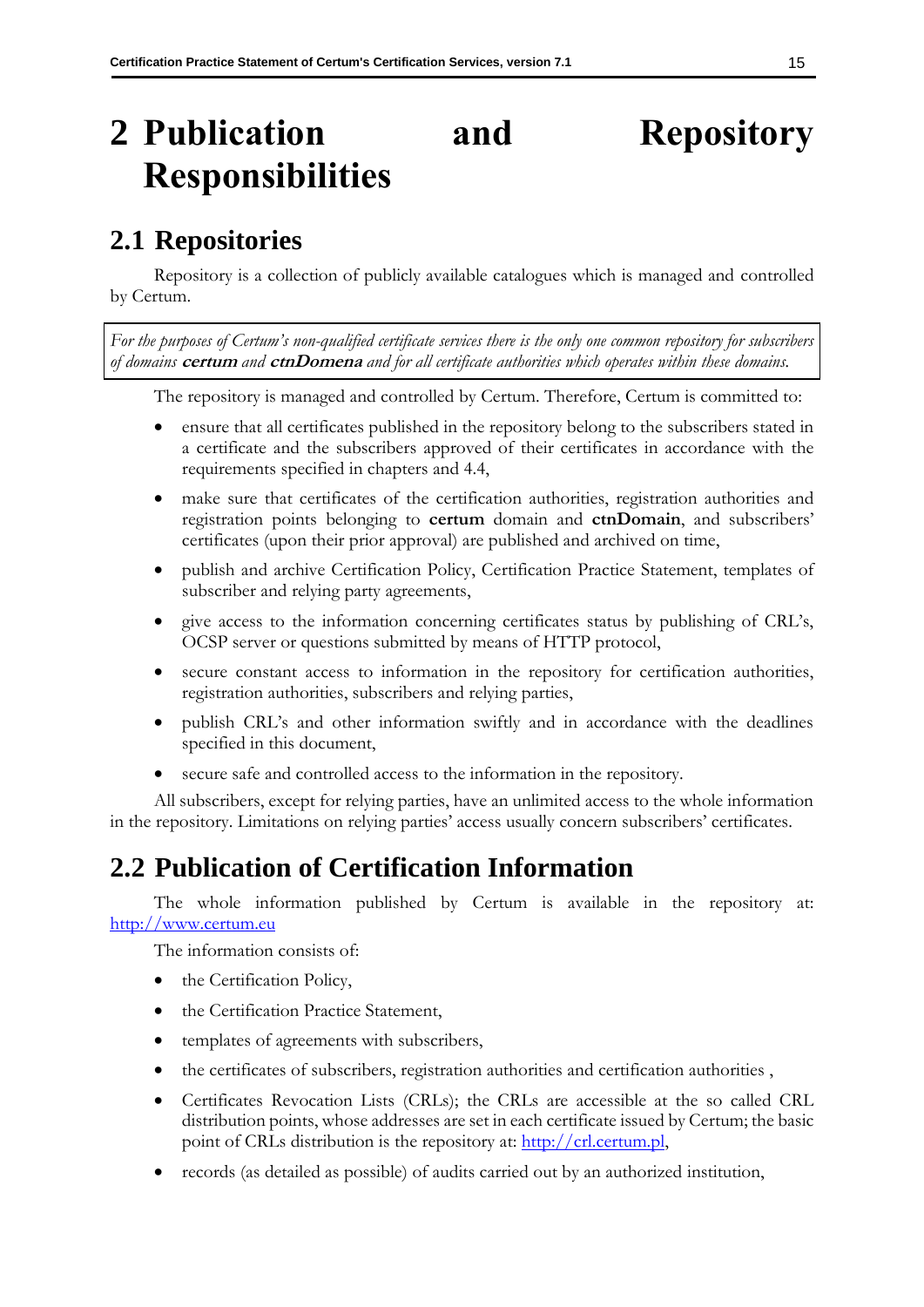supplementary information, e.g. announcements and notices.

Certificates belonging to certification authorities, registration authorities and subscribers are accessible on request submitted to the server [\(http://www.certum.pl\)](http://www.certum.pl/) and – additionally they may also be published in directory services (ldap://directory.certum.pl) Besides periodical publication of the revoked certificates, the repository gives the on-line access to the up-to-date information regarding a certificate status, by means of WWW site (address http://www.certum.pl) or OCSP (address http://ocsp.certum.pl) service.

## <span id="page-24-0"></span>**2.3 Time of Frequency of Publication**

Certum publications below are issued with the following frequency:

- the Certification Policy and the Certification Practice Statement see chapter [9.12,](#page-110-5)
- certificates of the certification authorities functioning within Certum upon every issuance of new certificates,
- the registration authorities certificates upon every issuance of new certificates,
- subscribers' certificates upon every issuance of new certificates, on subscribers' prior approval,
- the Certificate Revocation List see chapter [4.9.7,](#page-50-0)
- the records of audits carried out by an authorized authority every time Certum receives them,
- supplementary information upon every updating of it.

### <span id="page-24-1"></span>**2.4 Access Controls on Repositories**

The whole information published by Certum in its repository at [http://www.certum.eu](http://www.certum.eu/) is accessible for the public.

Certum service unit has implemented logical and physical mechanisms protecting against unauthorized adding, removing and modifying of the information published in the repository.

On discovering the breach of information integrity in the repository, Certum shall take appropriate actions intending to re-establish the information integrity, impose legal sanctions in relation to the abusers, notify the affected entities and compensate their loss.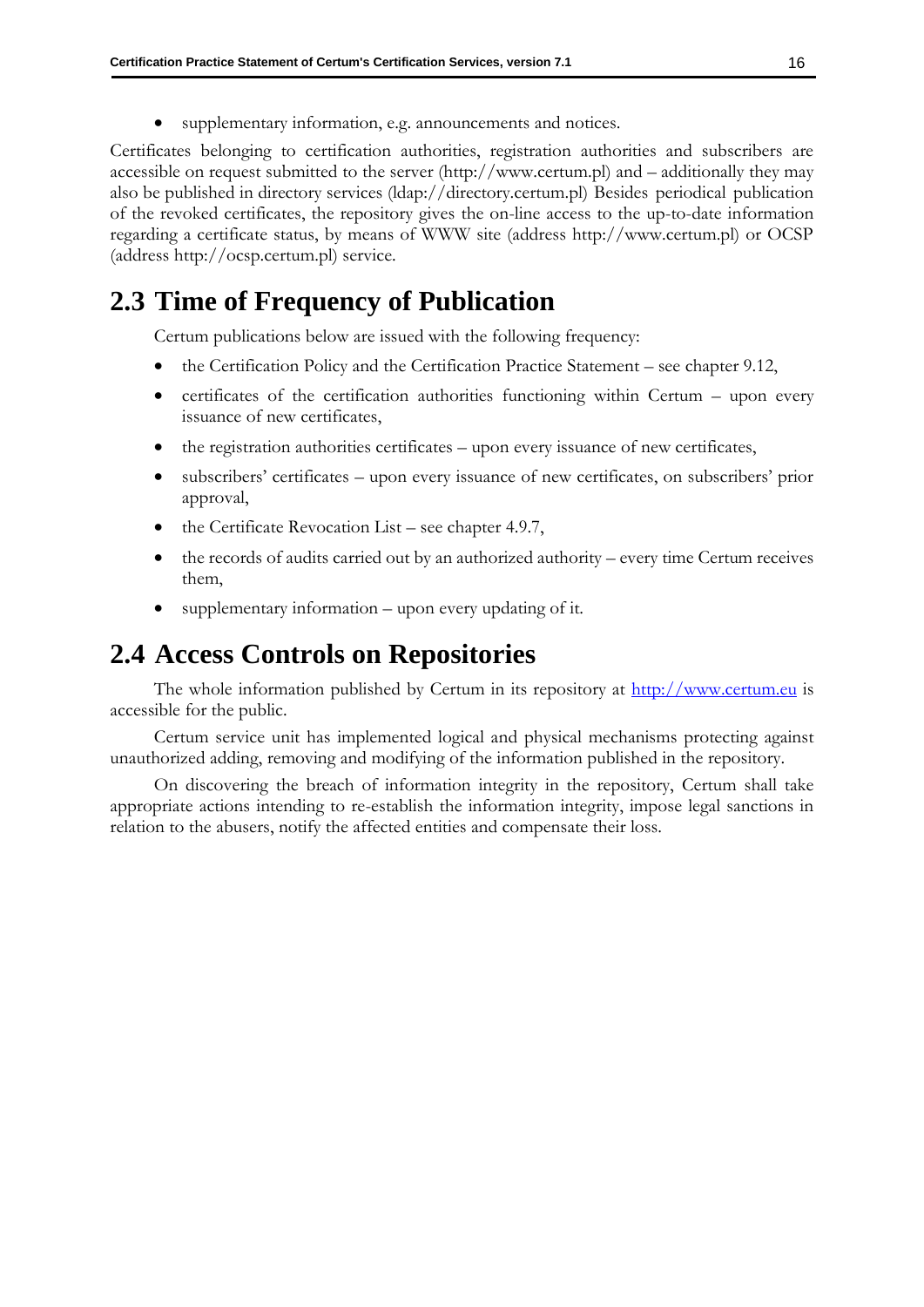## <span id="page-25-0"></span>**3 Identification and Authentication**

This chapter presents the general rules of subscribers' identity verification applied by Certum to certificate issuance. The rules are based on particular types of information that is included in certificates and they specify the means indispensable for assuring that the information is precise and credible at the time of issuing a certificate.

The verification is obligatorily performed in the stage of subscriber's registration and on request of Certum in the instance of any other certification service.

## <span id="page-25-1"></span>**3.1 Names**

#### <span id="page-25-2"></span>**3.1.1 Types of Names**

Certificates issued by Certum comply with the norm X.509 v3, Guidelines For The Issuance And Management Of Extended Validation Certificates and Baseline Requirements for the Issuance and Management of Publicly-Trusted Certificates. In particular, it means that a certificate issuer and a registration authority operating on behalf of the issuer approve of subscribers' names that comply with the standard X.509 (with referring to recommendations of the series X.500). Basic names of subscribers and certificate issuers placed in Certum certificates are in accordance with Distinguished Names – DNs – (also known as directory names), created according to the recommendations X.500 and X.520. Within DN, it is possible to define attributes of Domain Name Service (DNS), described in RFC 2247. It allows subscribers to use two types of names: DN and DNS simultaneously. It might be substantial in the cases of issuing certificates to servers controlled by the subscriber.

To ensure easier electronic communication with the subscriber, an alternative name of the subscriber is used in Certum certificates. The name can also contain the subscriber's electronic mail address that is in accordance with the recommendation RFC 822.

In the case of SSL certificates Certum employs an automated process that prevent the release of certificate with a wildcard character (\*) which occurs in the first label position to the left of the top level domain.

For requests for internationalized domain names (IDNs) in certificates, Certum performs domain name owner verification to detect cases of homographic spoofing of IDNs. Certum employs a manual process to find the risk of a particular domain. A search failure result is flagged for manual review and the Registration Authority manually rejects the certificate request.

The names of directories where certificates, CRLs and the Certification Policy are retained, as well as the names of CRLs distribution points, comply with the recommendation RFC 1738 and names schemes applied by the protocol LDAP (see RFC 1778).

The whole information, submitted in subscriber's application for registration and included in the certificate is accessible for the public. The list of data included in a certificate is in accordance with the recommendation X.509 v.3 and is presented in chapter [7](#page-84-0) (see also chapter [3.1.2\)](#page-25-3).

#### <span id="page-25-3"></span>**3.1.2 Need for Names to be Meaningful**

The names included in the subscriber's Distinguished Name have their meaning in Polish or other congress language.

The Distinguished Name structure, approved/assigned and verified by a registration authority, depends on the type of certificate and the subscriber.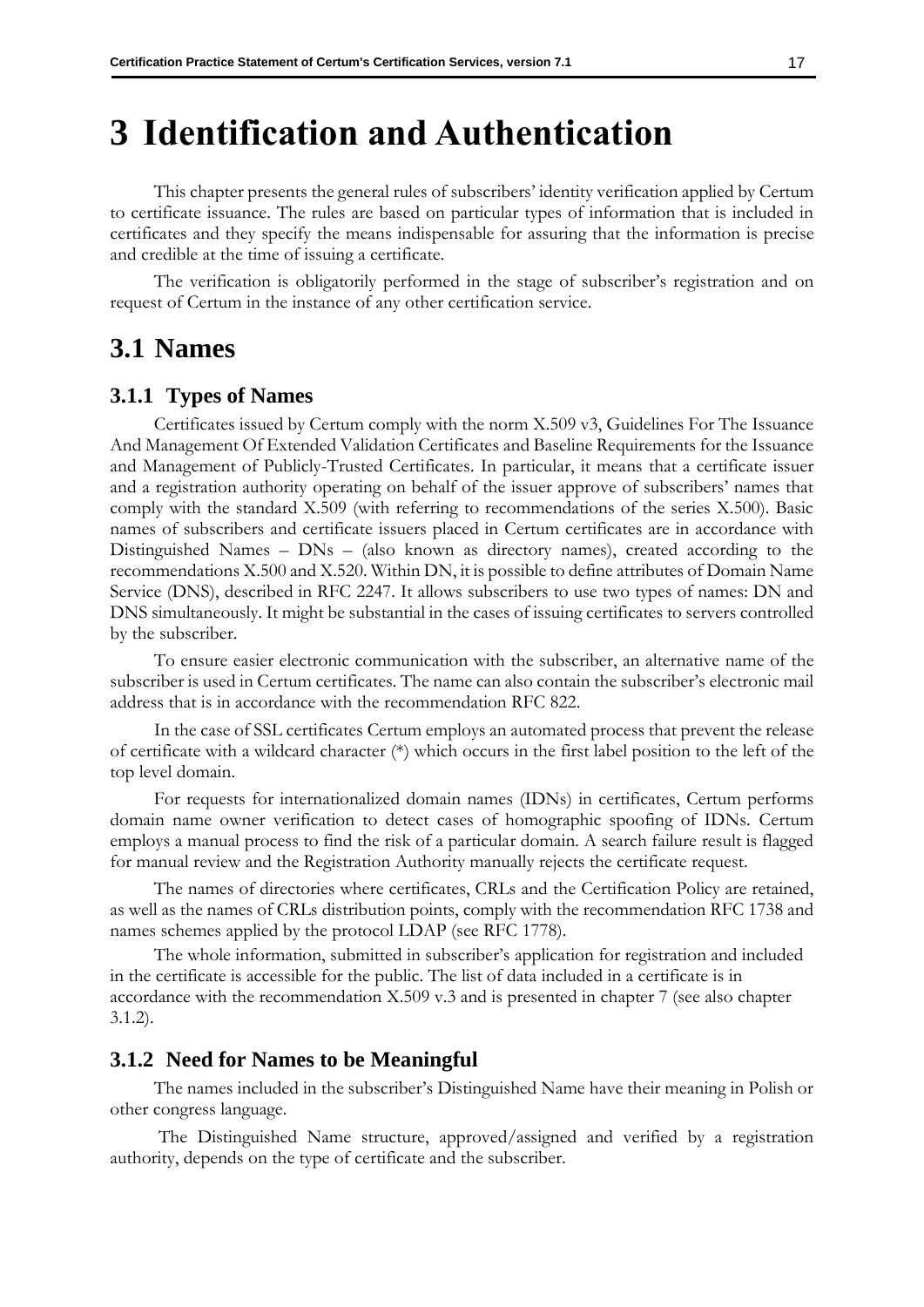The DN may consists of the following fields (descriptions of a field follows its abbreviated name that complies with the recommendation RFC 5280 and X.520):

- **field C** international abbreviation of the country name (**PL** for Poland),
- **field ST** the region/province where the subscriber lives or runs his/her business,
- **field L** the city where the subscriber lives or has a seat,
- **field CN** the subscriber's common name or the name of the organization in which the subscriber works provided that fields O or OU (see below) appeared in DN; the name of a product or a device may also be provided in this field,
- **field O** the name of the institution which the subscriber represents or additional distinguished name,
- **field OU** the name of the organizational unit the subscriber represents or additional distinguished name,
- **field E** the subscriber's email address,
- **field UN** router's or network device name,
- **field D** subscriber's additional distinguished name.

According to the **[Guidelines for the Issuance and Management of Extended Validation](https://cabforum.org/extended-validation/)  [Certificates](https://cabforum.org/extended-validation/)** requirements the additional attributes in the DN of EV SSL certificates are included.

Subscriber's DN must be confirmed by a registration authority operator and approved by a certification authority.

#### <span id="page-26-0"></span>**3.1.3 Anonymity or Pseudonymity of Subscribers**

Certum does not issue certificates and other credentials to ensure the anonymity of the subscriber's data (e.g. name).

#### <span id="page-26-1"></span>**3.1.4 Rules for Interpreting Various Names Forms**

The interpretation of the fields provided in the certificates issued by Certum is in compliance with the certificates profile described in chapter 7 of this CPS. In creating and interpreting of DNs, the recommendations specified in chapter [3.1.2](#page-25-3) of this document are employed.

#### <span id="page-26-2"></span>**3.1.5 Uniqueness of Names**

The Subscriber's DN is suggested by the subscriber. If the DN is in accordance with general requirements stated in chapter [3.1.1](#page-25-2) and [3.1.2](#page-25-3) the submitted proposition is initially accepted.

To provide the uniqueness of issued certificates, Certum assigns a unique (within its domain) serial number for each issued certificate. Serial number, combined with subscriber's DN, precisely and uniquely distinguishes a specific subscriber.

#### <span id="page-26-3"></span>**3.1.6 Recognition, authentication and role of trademarks.**

Names that are not owned by a subscriber cannot be used in his/her/its applications. In the event of any question or doubt, the applicant is obliged to attach documents proving their ownership.

Certum checks if a subscriber is entitled to use the name placed in the application for registration but does not play a role of an arbiter resolving disputes concerning the property rights to any distinguished name, trademark or trade name.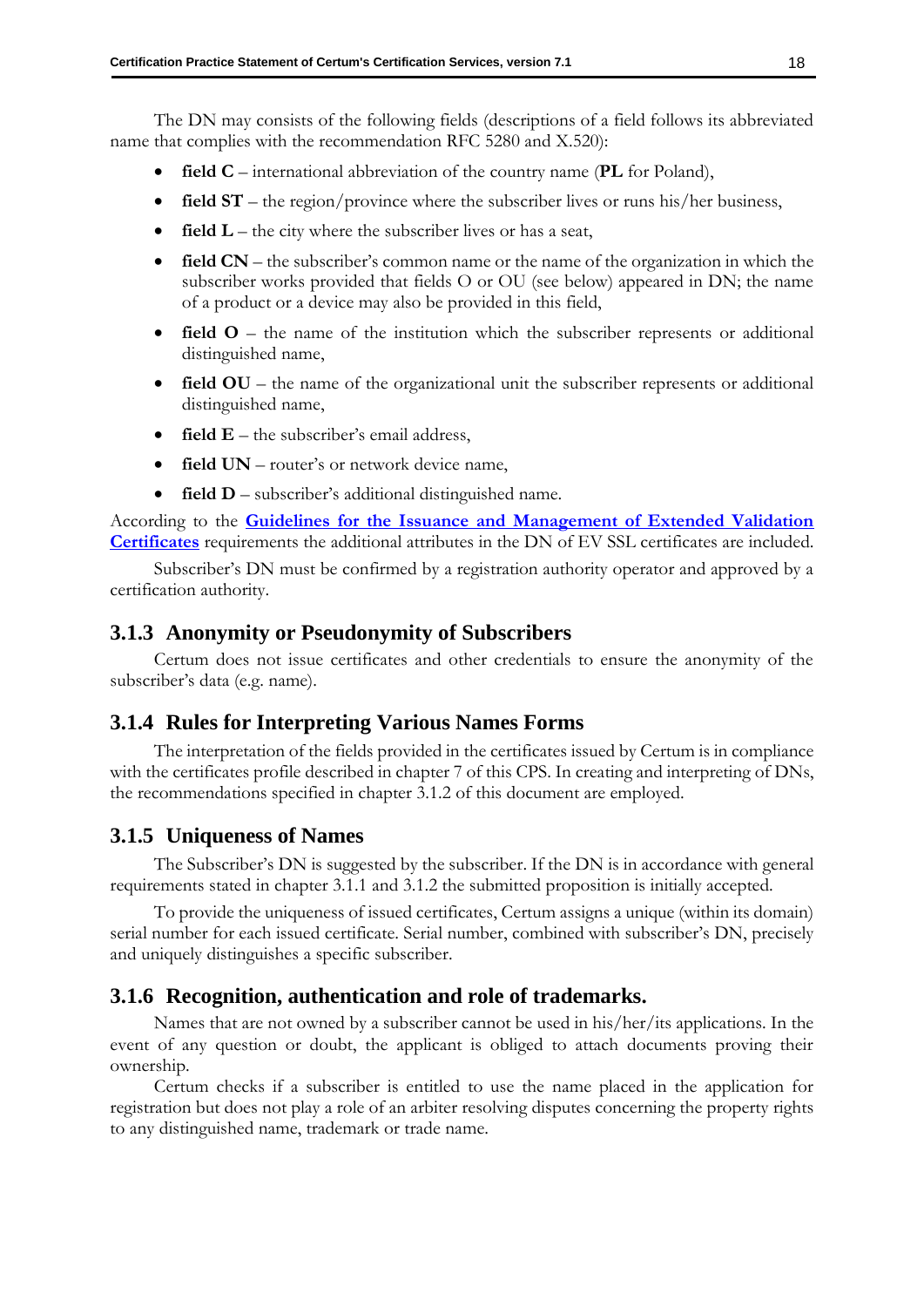*In disputes concerning name claims, Certum is entitled to reject or suspend a subscriber's application without taking liability in virtue of this suspension/rejection. Certum is also entitled to take all decisions concerning the syntax of a subscriber's name and assigning the subscriber with the names resulting from it.*

## <span id="page-27-0"></span>**3.2 Initial Identity Validation**

Subscriber's registration takes place when a subscriber applying for registration does not possess a **valid certificate**<sup>16</sup> issued by any authority issuing certificates and affiliated by Certum.

Registration comprises a number of procedures which allow a certification authority – prior to issuing a certificate to a subscriber – to gather authenticated data concerning a given entity or identifying this entity.

Every subscriber is subjected to the registration process only once. After the verification of data supplied by a subscriber, the subscriber is included on the list of the authorized users of Certum services and supplied with a public key certificate.

Every subscriber requesting public key infrastructure services and applying for certificate issuance should (prior to certificate issuance):

- remotely fill in the registration form on WWW site of Certum or submit data required for issuing certificate (e.g. as an Order),
- generate RSA or DSA asymmetric key pair and supply a registration authority with the proof of the possession of a private key (see chapter [3.2.1\)](#page-27-1),
- suggest a distinguished name (**DN**, see chapter [3.1.1\)](#page-25-2),
- optionally attend a registration authority and provide required documents (if it is required by a given certification policy on the basis of which a certificate is being issued),
- optionally (depending on the type of certificate being issued) make an agreement with Asseco Data Systems S.A. about delivery of services by Certum,
- for a certificate issued in the signing process, the certificate is an electronic attestation that contains the Subscriber's identification data and data used to check the authenticity of the electronic signature in the SimplySign component via the code received on the subscriber's telephone which enables signing.

*Registration might require subscriber or a representative authorized by the subscriber to personally attend a registration authority. Nevertheless, Certum permits (for specified certificate types) sending applications for registration by mail, electronic mail, WWW sites, etc.; examination of the applications does not necessitate a physical contact with the requester.*

#### <span id="page-27-1"></span>**3.2.1 Method to Prove Possession of Private Key**

The basic proof of possession of private key is an electronic signature made on requests for registration, certification and modification of data and on requests for key/certificate renewal, submitted to the registration authority or certification authority.

The proof is considered as a Certificate Signing Request (CSR) in PKCS#10 format or as a Signed Public Key and Challenge (SPKAC).

<sup>16</sup> See **Glossary**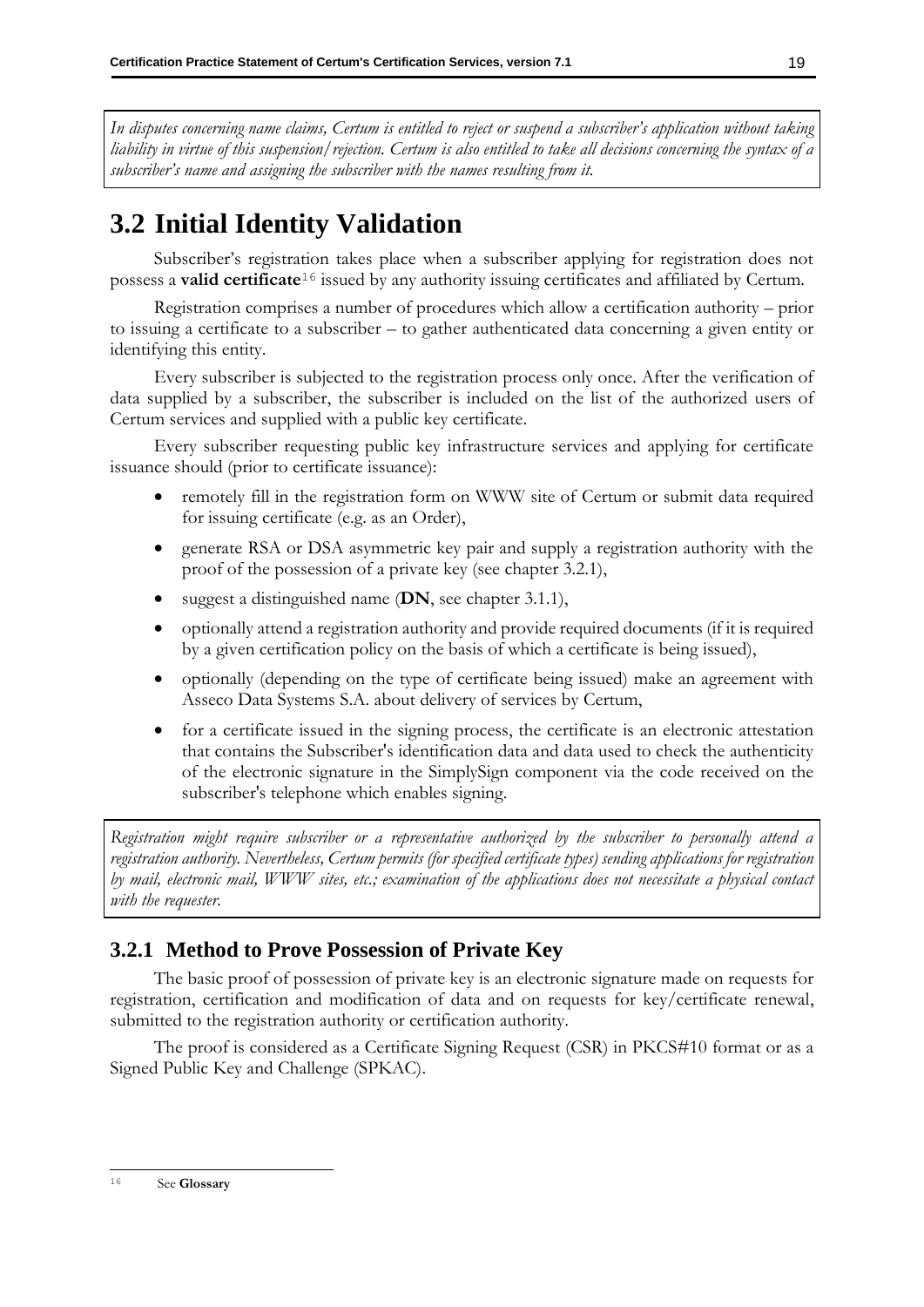#### <span id="page-28-0"></span>**3.2.2 Authentication of Organization Identity**

Certum must confirms that the organization whose name is in the content of the certificate actually existed at the time of issuing the certificate.

The verification is performed based on the Qualified Independent/Government Information Sources e.g. publicly available records of companies/organizations registries.

The list of information sources is available in the repository on certum.eu: <https://www.certum.eu/en/ev-verification-sources/>

Certum verifies the sources as qualified information sources on the basis of:

• The frequency of its update - at least once a year

• The use of the information source by the other data verification entities.

Certum is required to request suitable documents from the subscriber, which without any doubts confirm the identity of the legal entity on whose behalf the application is submitted and the legal entity that represent it (or submits the application).

The registration authority may collect the data required for identification by its own, e.g. through publicly available databases. Authentication of legal entity's identity has two purposes. The first purpose is to prove that at the time of application examination the legal entity stated in the application existed; the second purpose is to prove that a legal entity applying for a certificate or receiving it is authorized by this legal entity to represent it. Submitted documents (or collected data) should prove:

- the name of subscriber,
- the legal existence of subscriber ,
- the address of subscriber
- the right of subscriber or certificate administrator to act on behalf of the institution or legal entity.
- the registration authority operator may verify the registration of the domain in publicly available WHOIS services.

There are three basic ways of legal entity's identity authentication:

- the legal entity's authorized representative's personal attendance in the registration authority, or the registration authority representative's presence in person in the legal entity's seat (specified in the application).
- the identity can be authenticated on-line by means of messages exchanged directly with the certification authority or its agent.
- independent video verification path provided by the AriadNEXT service, which serves to check the originality of the presented identity document andto compare the image of a person with a photo that is contained the presented document.

If the subject:countryName field is present, then Certum verify the country associated with the Subject using the ccTLD of the requested Domain Name.

Detailed requirements on the identification documents and their verification are specified on the [https://www.certum.pl.](https://www.certum.pl/)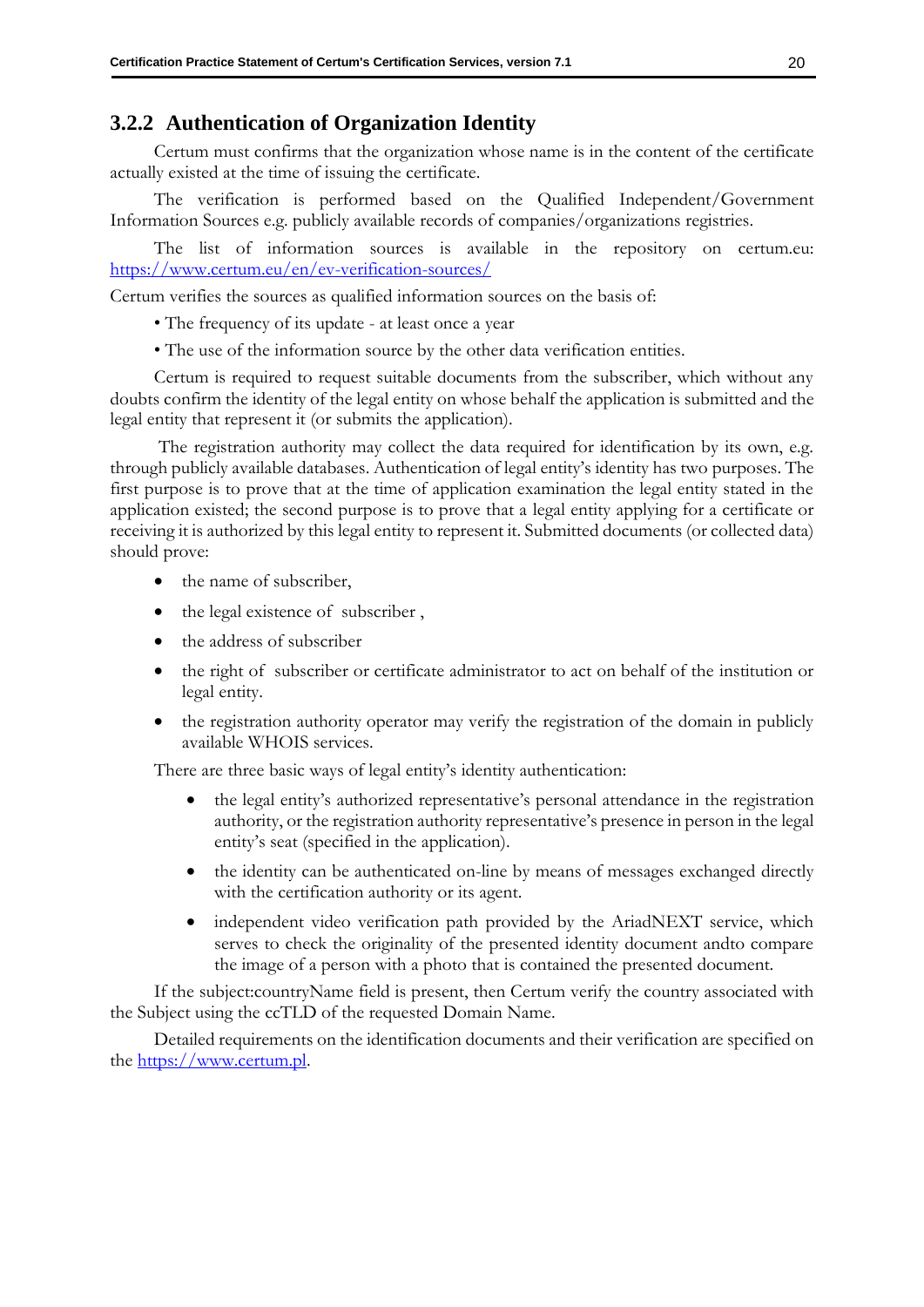*The registration authority is committed to verify the correctness and truthfulness of all data provided in an application. In the case of EV SSL and EV Code Signing certificates additional procedure shall be applied according to*  **[Guidelines for the Issuance and Management of Extended Validation Certificates](https://cabforum.org/extended-validation/)** *and*  **[Guidelines For The Issuance And Management Of Extended Validation Code Signing](https://cabforum.org/ev-code-signing-certificate-guidelines/)  [Certificates](https://cabforum.org/ev-code-signing-certificate-guidelines/)** *requirements.*

In the case of email certificates, the registration authority verifies an email address.

This operation consists in sending by Certum an email message with a unique verification code to the address provided in the certification request. In order to confirm that the subscriber exercises control over the certified email address, the subscriber must receive the message and confirm the email verification by clicking on the button in the email.The process of authentication is recorded. The type of recorded information and actions depend on the credibility level of a certificate which is a subject of the application and it concerns:

- the identity of registration authority operator verifying the identity of subscriber,
- submission of the statement by the operator expressing that he/she verified the requester's identity in accordance with the requirements of the present Certification Practice Statement,
- day of the verification,
- operator's identifier and subject's identifier in the case of subject's attendance in person in the registration authority (provided the subject has been supplied with such identifier),

If the legal entity is not capable of effective authenticating of its application or upon certification authority request, an authorized representative of the entity must attend in person the registration authority to confirm the application.

In the case where the entity already possesses the certificates issued by Certum, which have been subjected to identity verification required by the specific sensitivity level, further identity verification may be based on previous documents and data.

#### <span id="page-29-0"></span>**3.2.2.1 Authentication of Domain Name**

For all SSL certificates, authentication of the Applicant's ownership or control of all requested Domain Name(s) Certum uses one of the following methods:

- Agreed-Upon Change to Website according to section 3.2.2.4.18 Baseline [Requirements for the Issuance and Management of Publicly](https://cabforum.org/baseline-requirements-documents/)‐Trusted Certificates
	- by uploading file named certum.txt with the specified unique verification code in the directory /.well-known/pki-validation,
- DNS Change according to section 3.2.2.4.7 [Baseline Requirements for the Issuance](https://cabforum.org/baseline-requirements-documents/) [and Management of Publicly](https://cabforum.org/baseline-requirements-documents/)‐Trusted Certificates
	- o by uploading specific data with the unique verification code provided by Certum in the TXT record in the DNS,;
- Constructed Email to Domain Contact according to section 3.2.2.4.4 Baseline [Requirements for the Issuance](https://cabforum.org/baseline-requirements-documents/) and Management of Publicly‐Trusted Certificates
	- by sending an email to one or more addresses created by using 'admin', 'administrator', 'webmaster', 'hostmaster', or 'postmaster' as the local part, followed by the at-sign ("@"), followed by an Authorization Domain Name; and including a Random Value in the email; and receiving a confirming response utilizing the Random Value,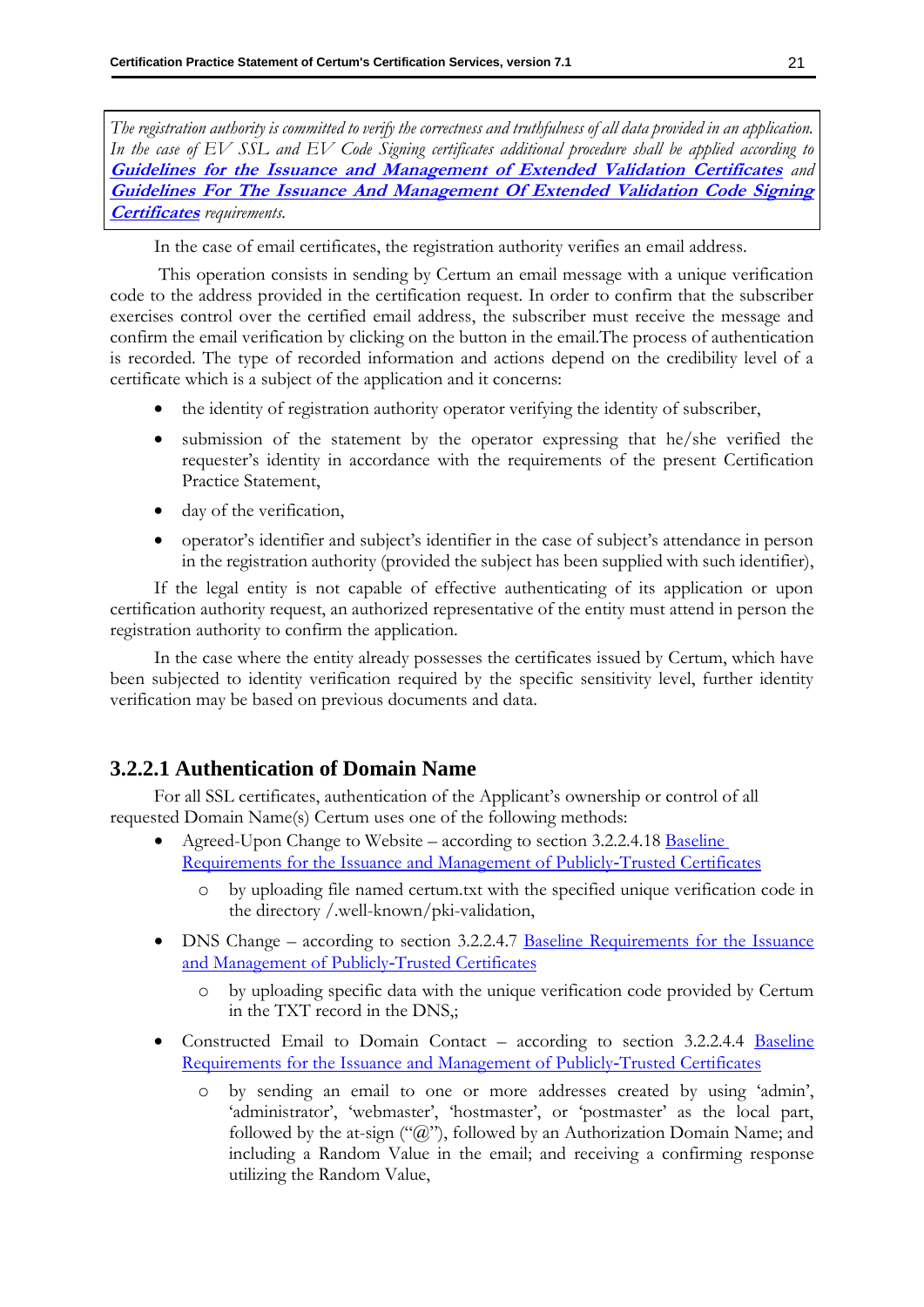In the case of SSL certificates containing an IP address, Certum uses the above verification methods:

- Agreed-Upon Change to Website according to section 3.2.2.5.1 Baseline Requirements for the Issuance [and Management of Publicly](https://cabforum.org/baseline-requirements-documents/)‐Trusted Certificates
	- o by uploading file named certum.txt with the specified unique verification code in the directory /.well-known/pki-validation
	- Email to IP Address Contact according to section 3.2.2.5.2 Baseline Requirements for the Issuance [and Management of Publicly](https://cabforum.org/baseline-requirements-documents/)‐Trusted Certificates
		- by receiving confirming response on a message with a unique verification code sent to the address identified as the contact address of the IP address

Verification codes for inclusion in a file or TXT records are created as SHA-256 hash from value concatenation:

 $key + current time + pseudorandom number,$ 

where key is:

- for RSA keys it is a key module,
- for EC keys it is the concatenation of x, y coordinates of a public point.

A pseudo-random number is generated as follows:

- a 32-bit pseudo-random number is generated,
- the generated number is bit shifted left by 32 bits,
- the next generated pseudo-random number, also 32-bit, is added to the resulting number

Certum only uses the WHOIS records linked to on the IANA root database and the ICANN approved registrars. Domain verification takes place only in the Certum system and cannot be delegated to third parties.

#### <span id="page-30-0"></span>**3.2.3 Authentication of Individual Identity**

Authentication of individual entity's identity has two purposes. The authentication must prove that (1) data provided in an application concern an existing individual entity and (2) the requester is indeed the individual entity stated in the application. Procedures and requirements for individual entity identity authentication are the same as for legal entities. The only difference is that the existence of the individual entity and the right to act on its behalf verification is amended by verification of the right to use distinguished names other that name and surname. An email address verification is conducted in similar way as in section [3.2.2.](#page-28-0)

#### <span id="page-30-1"></span>**3.2.4 Non-verification Subscriber Information**

Certum validates all information to be included within the subject DN of a certificate.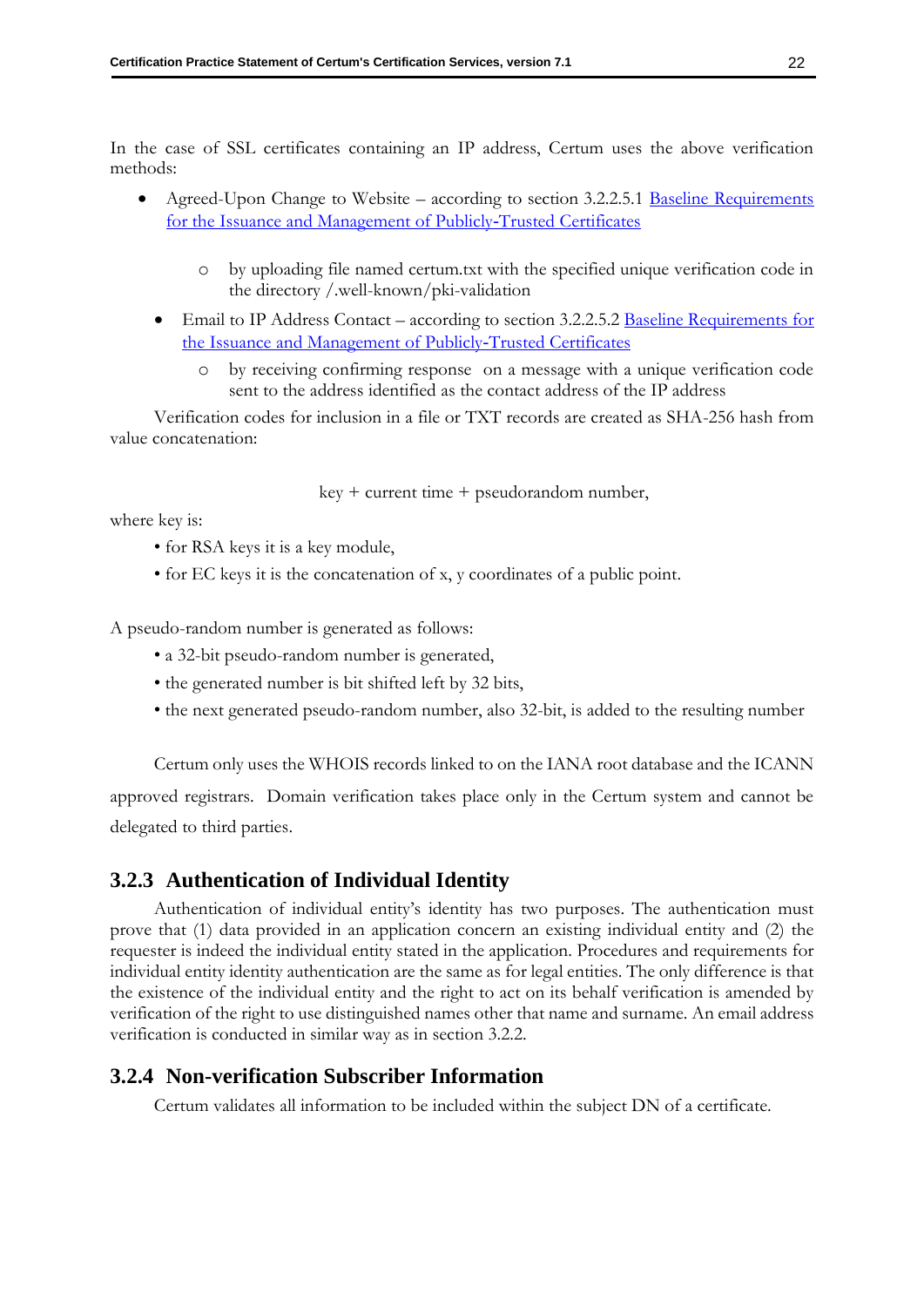#### <span id="page-31-0"></span>**3.2.5 Validation of Authority**

In the case where a certificate request contains the name of the organization (O), then this should be interpreted as the person who requests for a certificate is affiliated or authorized to act on behalf of the organization. This means that Certum verifies that the individual who requests for a certificate was an employee organization or its subcontractor at the time of issuance of the certificate and has the right to act on behalf of the organization; the scope of authorization and the period of validity may be regulated by separate legislation or the relying party in the course of verification a digital signature or decryption the received document and is outside the scope of liability of Certum; individual's identity and authorization may be checked by Certum on the basis of available records or database, contact by phone or e-mail to the organization.

#### <span id="page-31-1"></span>**3.2.6 Criteria for Interoperation**

Certum may provide or be subject to the interoperation services that allow respectively other certification service providers to be able to interoperate with the Certum by certifying that entities or allow Certum to be able to interoperate with other certification service providers Accreditation is carried out at the request of the company when it meets the following conditions:

- the accredited entity enabled to interoperate in this way will comply with the CP and the CPS as supplemented by additional policies when required. Both documents cannot be in conflict with this document;
- data communication network and the organizational structure of the accredited entity obtain a favorable opinion of the authorized Certum units or other auditor accepted by Certum;
- service or services provided by the accredited entity shall ensure interoperability with the corresponding services provided by Certum,
- the agreement shall constitute the business relationship between the accredited entity and Certum.

Accredited entities shall receive certificates for the provision of adequate services. These certificates are issued by **Certum Global Services CA** and **Certum Global Services CA SHA2**. Such certificates may be revoked if an annual audit results – carried out by the authorized unit of Certum or other acceptable auditors – show a gross negligence accredited company and which are not remedied within the period specified by the auditor.

In supporting users who need certificates for code-signing kernel-mode binary files for Microsoft Windows, the certification authority Certum Trusted Network has been certified by the Microsoft Code Verification Root certification authority. Cross-certificate is available in the repository.

## <span id="page-31-2"></span>**3.3 Identification and Authentication for Routine Re-Key**

If a subscriber has an active certificate (one that is neither expired nor revoked)) she/he/it may request for a new certificate. The new certificate may be issued for a new key pair, generated by the subscriber or Certum (rekey) or the current key pair (recertification) Certum also permits the modification of the certificate due to changes in the information in an existing certificate and in the public key (more precisely – to the subscriber keys, see chapter [3.3.1.3](#page-32-3) and [4.8\)](#page-43-6).

Authentication of the identity of subscribers who apply for rekey, renewal or modification of certificates must be performed by a registration authority operator in the following cases:

• the application has been authenticated only by means of password,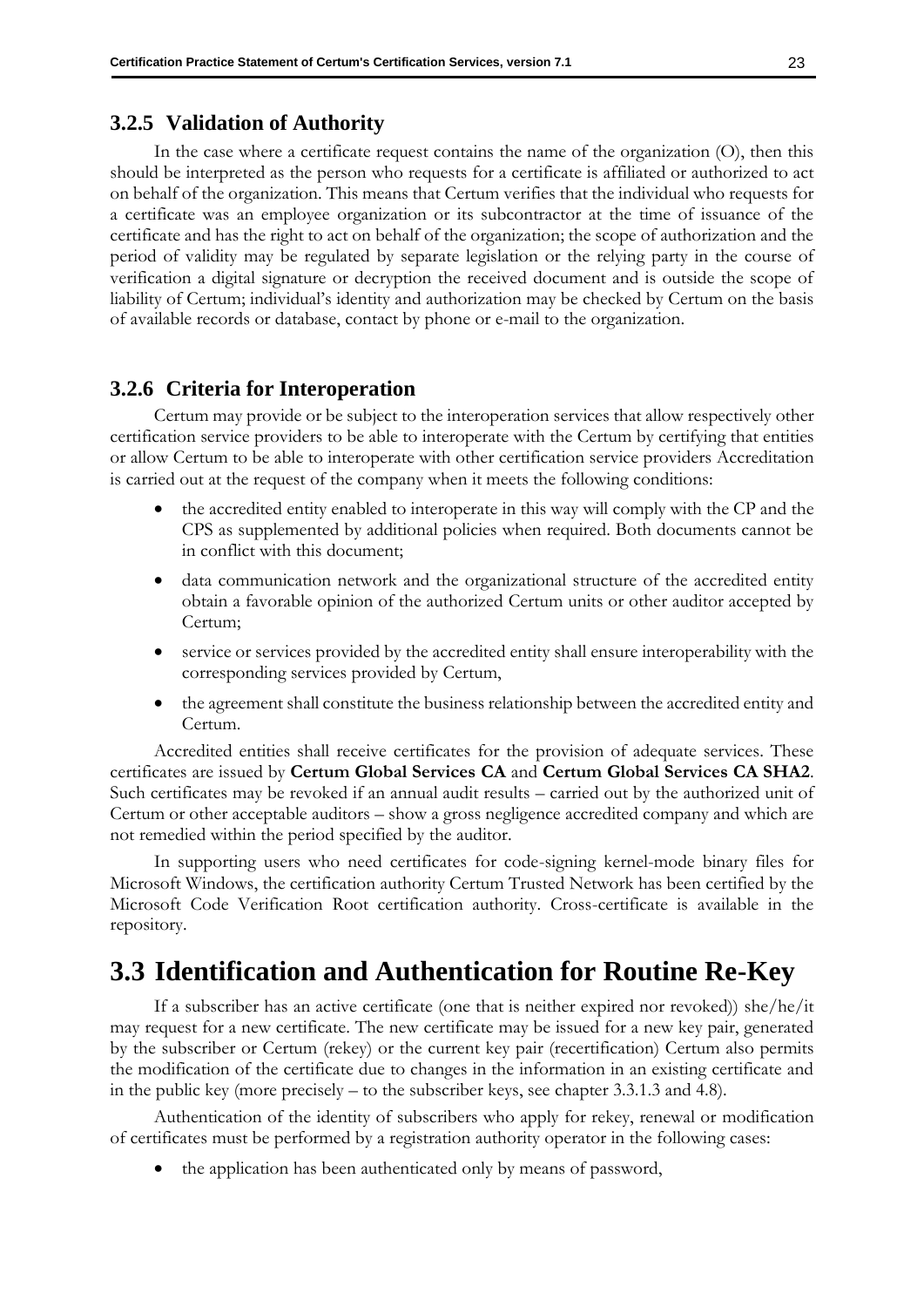- on every request of the certification authority operator,
- when it concerns key certification resulting in a certificate issued for the first time to a given subscriber according to a new certification policy.

Subscribers submitting applications directly to the certification authority are authenticated by this authority on the basis of the electronic signature authenticity and the public key certificate associated with this signature or by other methods accepted by both parties and complying with this document.

Key updates, recertification or modification of the certificate do not apply to certificates issued in the signing process.

#### <span id="page-32-0"></span>**3.3.1 Identification and Authentication for Routine Re-Key**

#### <span id="page-32-1"></span>**3.3.1.1 Rekey**

Rekey might be performed by the subscriber periodically, on the basis of parameters of a given certificate that is already owned by the subscriber. The result of rekey is a new certificate whose parameters are the same as the parameters of the certificate mentioned in the application, except for a new key, certificate serial number, validity period and the certification authority signature (see chapter 4.7)

If the subscriber is to send a complete and digitally signed application or provide the correct password, an update to the key issue of the new certificate may be automatic, provided that the new certificate is the same type as the certificate currently held by the subscriber and is issued according to the same certification policy.

It is possible to update the keys in automatic mode within 30 days from the date of the beginning of the period of validity of the certificate. The newly released certificate has the same expiration date as the previous certificate.

In other cases, verification of the identity of the subscriber requesting rekey is carried out on the basis of the valid documents submitted for modified (renewed) certificate.

#### <span id="page-32-2"></span>**3.3.1.2 Recertification**

Subscribers or certification authorities use recertification if he/she/it already possess a certificate and the private key associated with it, and wishes to continue to use the same key pair. The new certificate, created as the result of renewal, consist in the same public key, the same subject name and other information originating from the previous certificate, but the validity period, serial number and issuer signature varies from respective data in the previous certificate.)

Recertification applies only to certificates which were not revoked and the information contained within the certificate are intact.

Recertification requests may be processed in automatic mode. It is possible to recertificate in automatic mode within 30 days from the date of the beginning of the period of validity of the certificate. The newly released certificate has the same expiration date as the previous certificate.

#### <span id="page-32-3"></span>**3.3.1.3 Certificate Modification**

Certificate modification means creation of a new certificate on the basis of the certificate that is currently owned by the subscriber. The new certificate has a different public key, a new serial number, and it differs in at least one field (its contents or appearance of a completely new field) from the certificate on the basis of which it is being issued.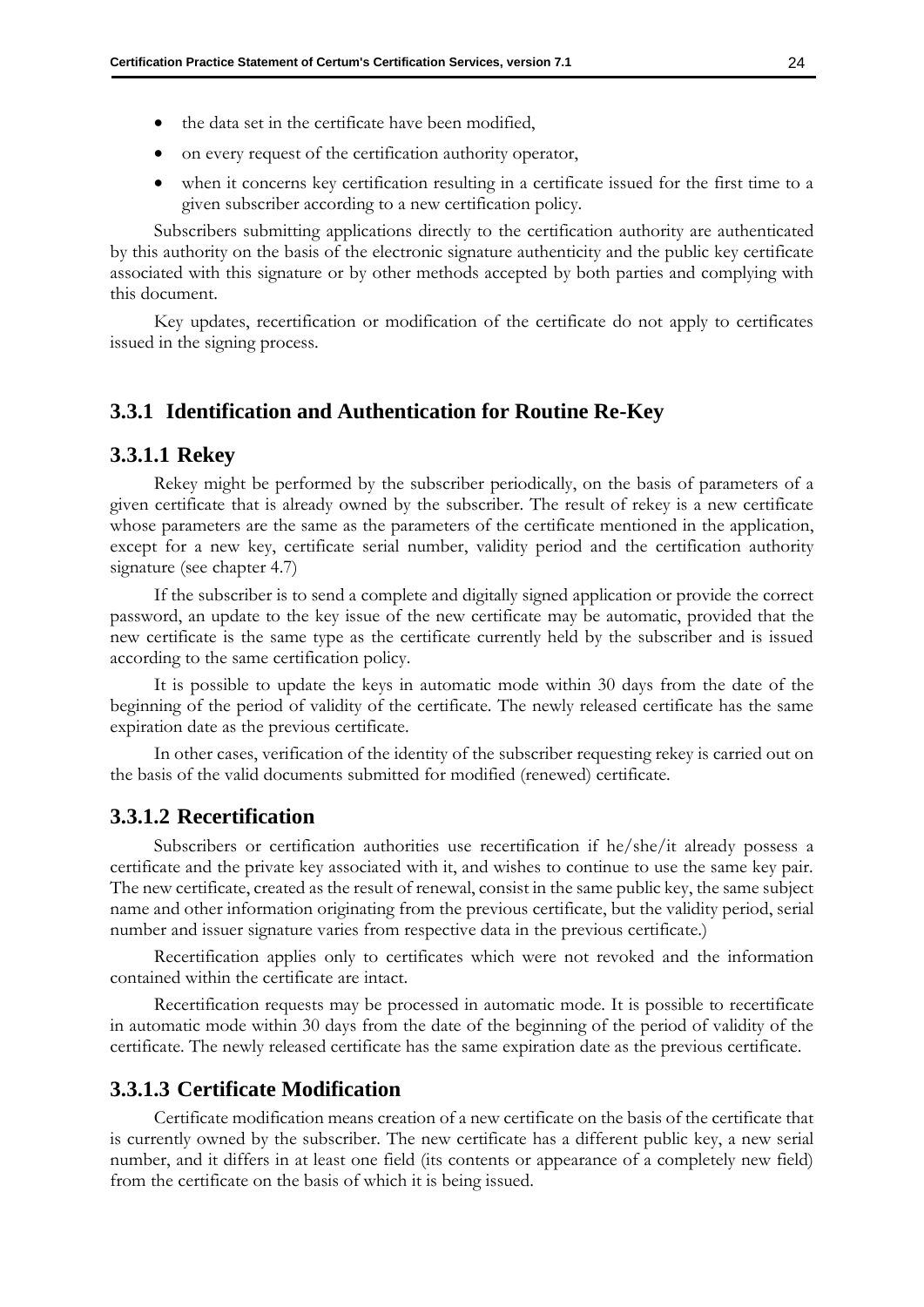If data that are verified in accordance with subscriber's authentication procedures on the basis of appropriate documents (e.g. certification of the position at work) have been modified, every application must be confirmed in the registration authority (see chapter [4.8\)](#page-43-6).

Only valid certificates that have not been revoked and which subscriber's name and other attributes have not changed are subject to modification.

#### <span id="page-33-0"></span>**3.3.2 Identification and Authentication for Re-Key After Revocation**

If a subscriber upon a certificate revocation does not have an active (within a given certification policy) certificate and applies for renewal, the application must be confirmed by the registration authority or the certification authority operator. The subscriber's identification and authentication may be performed analogically to the case of initial registration (see chapter [3.2\)](#page-27-0) or may be based of previously submitted documents.

Every subsequent application for certificate renewal, certificate modification or rekey is examined in the standard manner (see chapter 4.7)

## <span id="page-33-1"></span>**3.4 Identification and Authentication for Revocation Request**

Applications for revocation can be submitted by e-mail directly to an appropriate certificate issuer or indirectly to a registration authority. It is possible to submit non-electronic application.

In the first case, a subscriber must submit an authenticated application for certificate revocation. The subscriber authenticates the application by making an electronic signature on it or by providing previously agreed password on the web page.

The subscriber who has lost an active private key (or it has been stolen) and secret of certificate revocation should submit the application in the registration authority. The application for revocation must be certified by the registration authority or the certification authority operator. This certification does not have to be electronic.

In both cases, the application needs to enable univocal identification of the subscriber's identity. The application for revocation might concern more than one certificate.

Authentication and identification of the subscriber in the registration authority is performed analogically to initial registration (see chapter [3.2\)](#page-27-0) or rekey (see chapter [3.3.1.1\)](#page-32-1). Authentication of the subscriber in the certification authority consists in verification of application authentication or identity of the requester.

Detailed procedure of revocation is disclosed in chapter [4.9.3.](#page-48-0)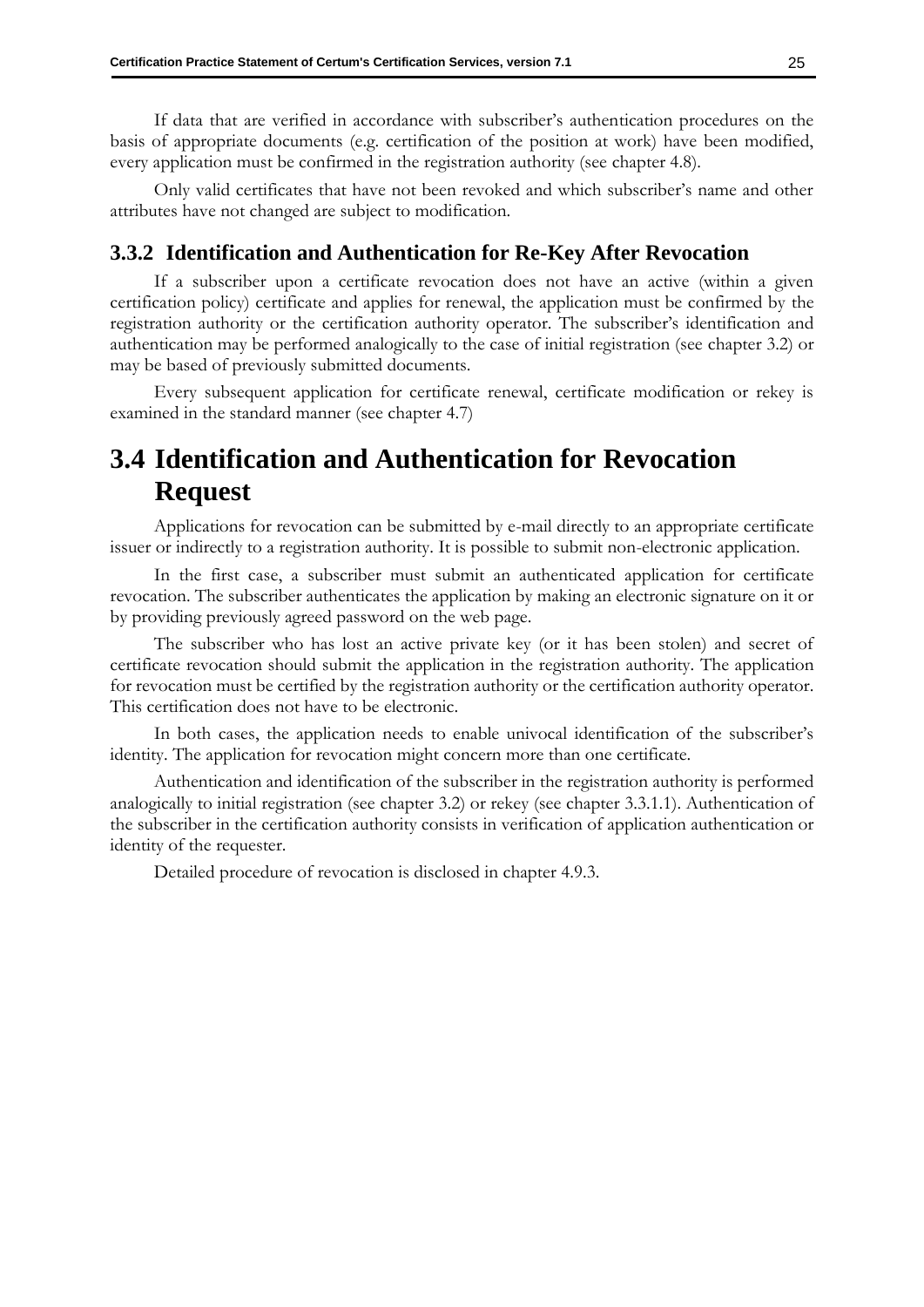# <span id="page-34-0"></span>**4 Certificate Life-Cycle Operational Requirements**

Basic certification procedures are presented below. Every procedure starts with a subscriber's submitting a suitable application indirectly (upon prior confirmation of the application by a registration authority) or directly to certification authority. On the basis of the application, the certification authority takes an appropriate decision about the delivery/rejection of the requested service. Submitted applications should contain information necessary for correct identification of the subscriber.

Certum provides access to the following basic services: registration, certification, certificate renewal, rekey, certificate modification and revocation.

If the submitted application contains a public key, the key must be prepared in the way that – disregarding of applied certification policy – cryptographically binds the public key with other data listed in the application, particularly with the subscriber's identity data.

The application might contain, instead of the public key, subscriber's request to generate an asymmetric key pair on his/her/its behalf. It might be carried out in the certification authority or the registration authority. Upon generating, the keys are safely submitted to the subscriber.

## <span id="page-34-1"></span>**4.1 Certificate Application**

Subscriber's applications are submitted directly to certification authority, indirectly by registration authority or with the participation of a Business Identity Confirmation Point. Applications submitted directly might concern: certificate registration, certificate renewal, rekey and certificate revocation. Applications submitted indirectly concern: certificate registration and modification, although other applications connected with other certification services delivered by a certification authority are also permitted.

The registration authority operator has a double role: the role of subscriber and the role of person authorized to represent the certification authority. In the first case, the operator can submit the same applications as any other subscriber. In the second case, the operator can confirm application submitted by the subscribers and in well-founded cases create applications for revocation of certificates belonging to subscribers that violate the present Certification Practice Statement.

Applications are submitted by means of network protocols such as HTTP, S/MIME or TCP/IP, or in non-electronic form – e.g. Orders.

*Certum issues certificates solely on the basis of registration, modification, rekey, certificate renewal or certificate modification request.*

#### <span id="page-34-2"></span>**4.1.1 Who can submit a certificate applications**

The requester of certificate can be any entity belonging to one of the following categories:

- an individual person, which is or will be the subject of certificate,
- an authorized representative of the legal person or institution, called an applicant,
- an authorized representative of the certification authority **certum** and **ctnDomena** domains or an authorized representative of the accredited external authority,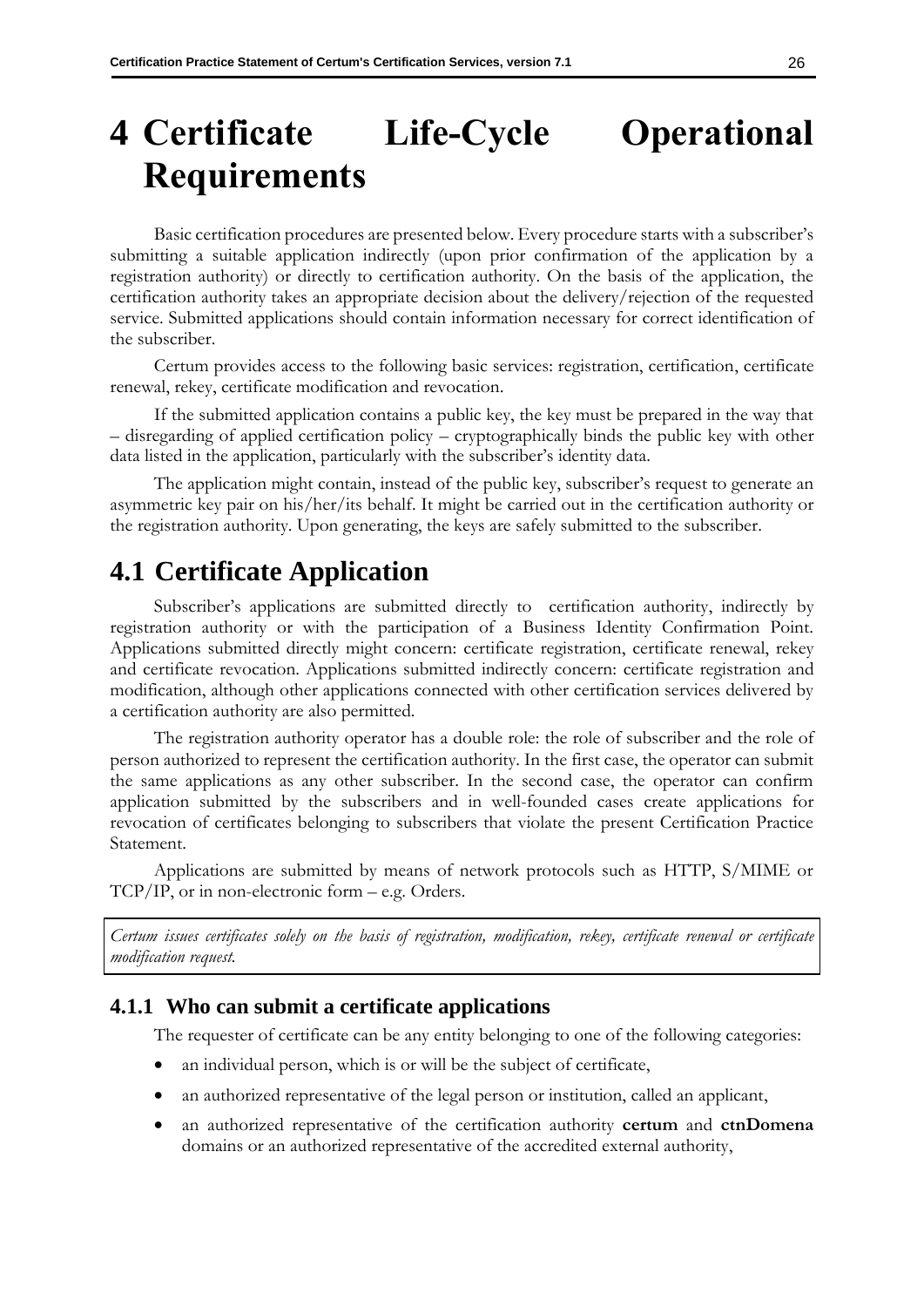- an authorized representative of the Primary Registration Authority or the registration authority,
- representative of the Business Identity Confirmation Point

Certum does not issue certificates to entities that reside in countries where the law of Republic of Poland prohibit doing business.

In terms of **[Guidelines for the Issuance and Management of Extended Validation](https://cabforum.org/extended-validation/)  [Certificates](https://cabforum.org/extended-validation/)** and **[Guidelines For The Issuance And Management Of Extended](https://cabforum.org/ev-code-signing-certificate-guidelines/)  [Validation Code Signing Certificates](https://cabforum.org/ev-code-signing-certificate-guidelines/)**, the EV SSL and EV Code Signing certificates can only be issued to Private Organizations, Government Entities, Business Entities and Non-Commercial Entity subjects. Certum does not issue EV SSL and EV Code Signing certificates to the natural persons.

Before issuing the website authentication certificate, Certum compares the data from the certificate request with the internal database of the previously revoked certificates and rejected certificate requests. If the certificate was revoked or Certum rejected a given certificate request for users security reasons, the request for a new certificate may be rejected.

#### <span id="page-35-0"></span>**4.1.2 Enrollment process and Resposibilities**

#### <span id="page-35-1"></span>**4.1.2.1 Subscribers certificates**

All subscribers of certificates and all end users (including entities providing certification services except the issuance of certificates and revocation) must accept the commitments and guarantees defined in Terms of Use or Subscriber Agreement (see [9.6.3\)](#page-104-0) and undergo the registration process that requires the implementation of the following:

- submission of an application which is completed and containing true and correct information;
- subscriber generates his/her/its key pair by himself/herself/itself. The generation may also be delegated to Certum for S / MIME and CodeSigning certificates;
- in the case of self-generate a key pair subscriber should provide the public key to Certum directly or through the registration authority associated with Certum, and also prove possession of private key corresponding to public key submitted (see Chap. 3.2.1).

#### <span id="page-35-2"></span>**4.1.2.2 Certification Authority and Registration Authority certificates**

The certification authorities and registration points, which provide services for, or under the authority of Certum and are not an organizational units of Certum must first enter into an agreement with Certum. The agreement, in addition to the rights and obligations of both parties, determine the identity of persons and their authorization to represent both parties during the execution of a contract. The person or persons authorized by the applicant should determine, before issuing a certificate, the distinguished name of the subject of certificate.

The keys and certificates of root certificates and sub-root certificates may be generated only during the Key Ceremony in which persons authorized by Certum must participate.

Based on the concluded agreement with the registration authority, certificates can be issued to eligible individuals and to their devices when necessary to provide services to the Certum.

#### <span id="page-35-3"></span>**4.1.2.3 Application for registration**

An application for registration is submitted to the registration authority or directly to the certification authority by the subscriber and includes the following information: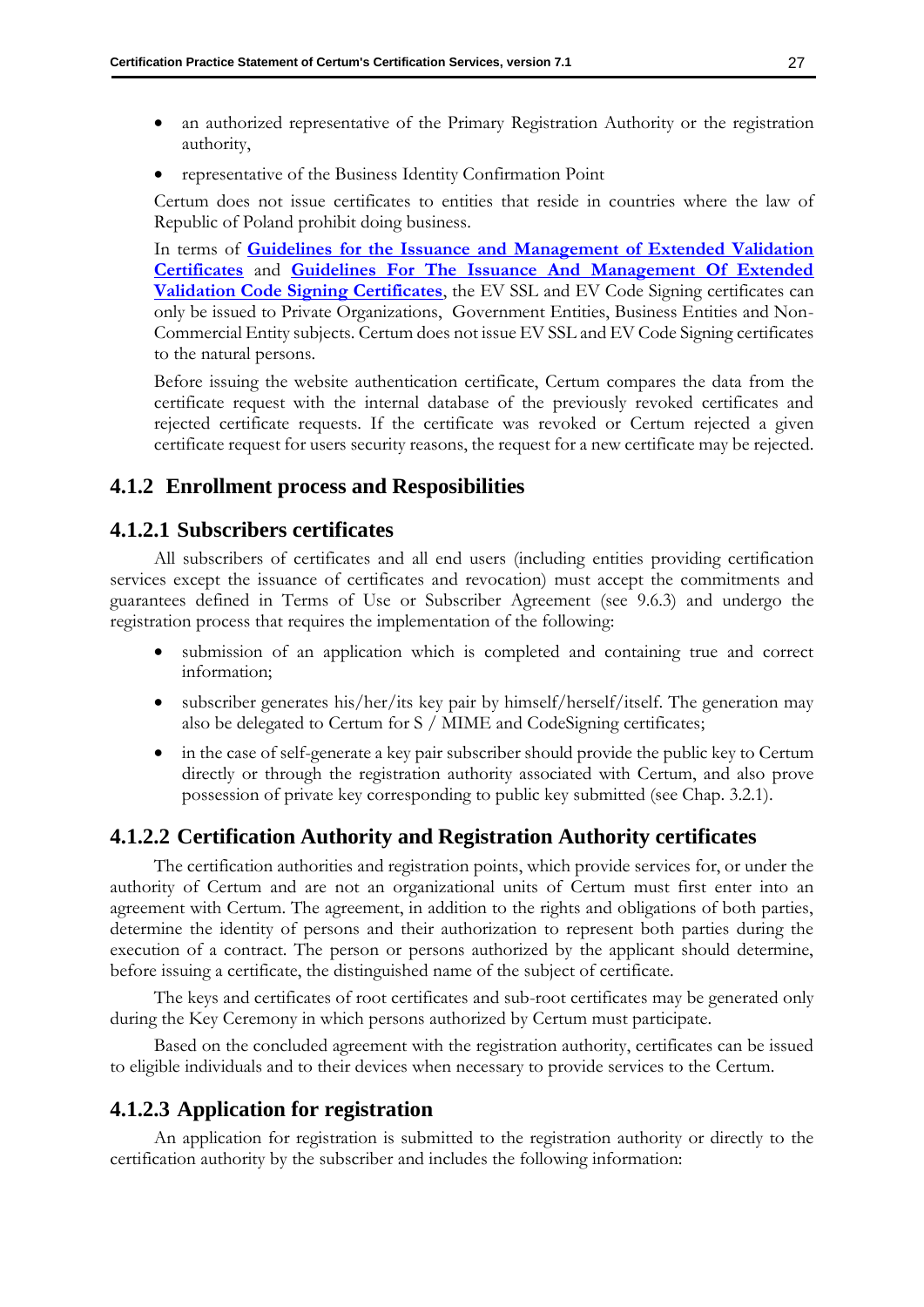- full name of the institution or the name and surname of the subscriber or certificate administrator,
- distinguished name whose structure depends on the subscriber's category (see chapter [3.1.2\)](#page-25-0),
- identifiers: Tax Identification Number, or Business Entity Identification Number/ Personal Identification Number,
- subscriber's postal address (state or province, postal code, city or town, building number and street, fax number),
- email address.
- the certificate type that the subscriber applies for,
- the identifier of certification policy on the basis of which the certificate is to be issued,
- the public key that is to be certified.

Depending on the content of the certificate and its class, some of the data mentioned above may be optional.

After authenticating the identity of the subscriber (see chap. 3.2.2, 3.2.3 and 3.2.5) and upon receipt of confirmation issued by the registration authority, the application is sent to the certification authority.

## **4.1.2.4 Certificate renewal, rekey or modification application**

An application of this type is submitted to the registration authority or directly to the certification authority by the subscriber. Applications are submitted to the registration authority in the following cases:

- directly upon certificate revocation,
- when the certificate which is supposed to be issued in accordance with a certification policy different than certificates currently owned by the subscriber,
- upon explicit demand of the registration authority operator.

If none of these conditions occurs, the subscriber might submit the application directly to the certification authority. Nevertheless, submission of the application to the registration authority is not prohibited.

The application for certificate modification, rekey or certificate renewal, must contain at least:

- the requester's (subscriber's) distinguished name,
- certificate type that the subscriber applies for,
- the identifier of certification policy on the basis of which the certificate is to be issued,
- the public key (previously used in the case of certificate renewal or modification or the new in the case of rekey) that is to be certified.

A part or whole of data contained in above application may be authenticated by application of an electronic signature, provided that the subscriber possesses a currently valid private key for the signature creation.

Upon authentication of the identity of subscriber (see chapter[s 3.2.2,](#page-28-0) [3.2.3](#page-30-0) an[d 3.2.5\)](#page-31-0) applying for registration and upon receipt of confirmation issued by the registration authority, the application is sent to the certification authority.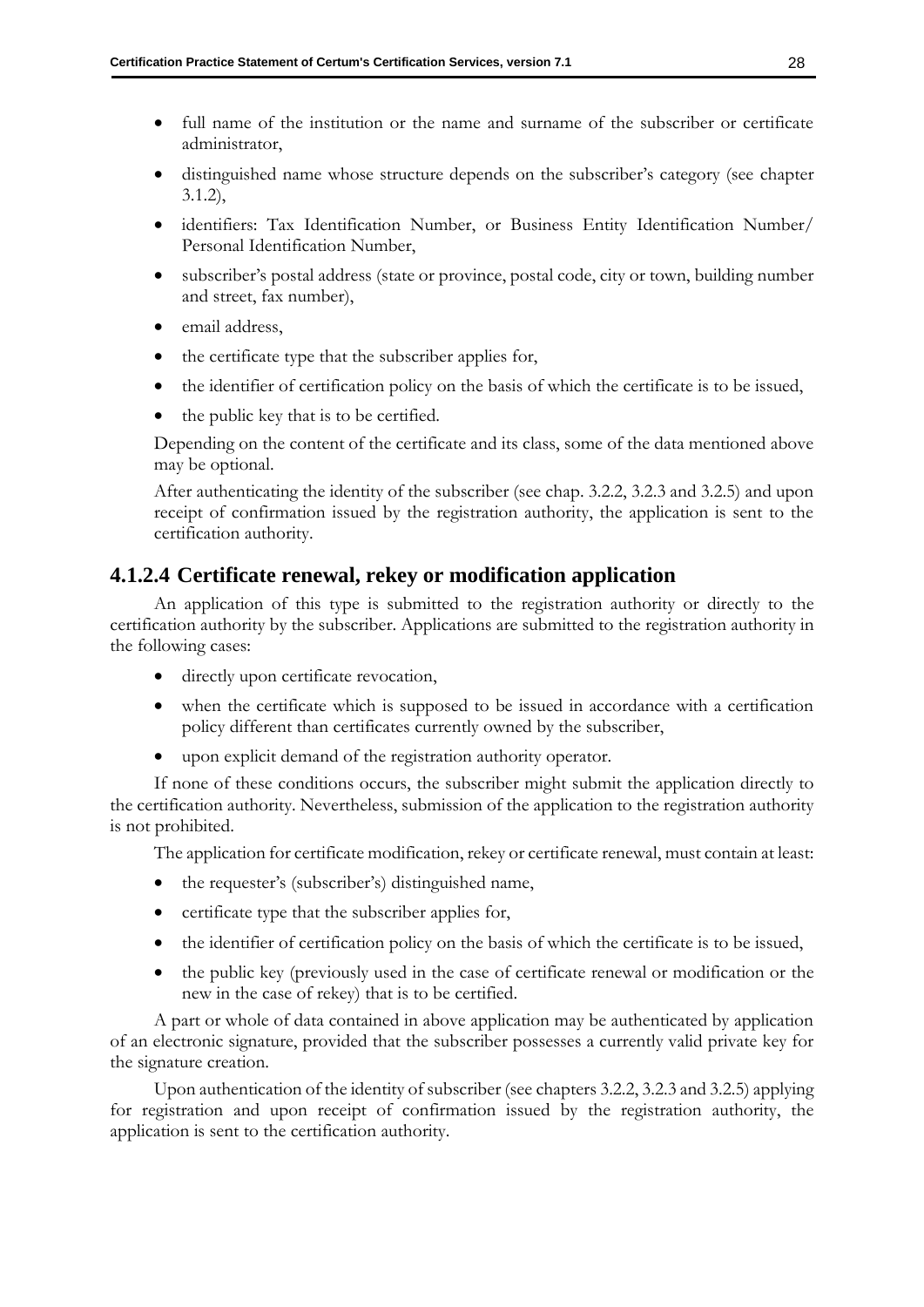## **4.1.2.5 Certificate Revocation Application**

An application for certificate revocation is submitted by the subscriber to the registration authority or directly to the certification authority. Detailed requirements on the revocation request are presented in chapter [4.9.3.](#page-48-0)

In the moment of certificate revocation, registration authorities operators and subscribers are notified about this fact (e.g. by means of e-mail).

# **4.2 Certificate Application Processing**

Certum accepts applications submitted individually and collectively. Applications might be submitted *on-line* and *off-line*.

*On-line* submission is performed by means of WWW pages of Certum server at: [https://www.certum.eu.](https://www.certum.eu/) A subscriber, having visited a suitable site, fills in (in accordance with the instruction on that site) an appropriate application form and sends it to the certification authority. Applications for **Certum Level I CA** certificates are mostly processed automatically, whereas applications for certificates of other levels are processed manually – if the application requires the comparison of data included in the application with documents submitted to Certum or automatically if the comparison with Certum database is sufficient.

*Off-line* submission of the application requires subscriber's or an authorized representative's of a company attendance in person in the registration authority or the certification authority, representatives of the certification authority attendance in requester's / payer's seat or submission of trustworthy data or documents for issuing the certificate to Certum or its representative. Authorization of the documents or persons is carried out as described at https://www.certum.pl. For the requests provided *off-line*, Certum may prepare dedicated processes for certificate retrieval or generate the certificate and keys by itself (solely on the smart cards).

*Off-line* submissions concern also the collective applications. These applications are confirmed by the certification or registration authority operator and processed in groups.

### **4.2.1 Performing Identification and Authentication Functions**

The functions of identification and authentication of all required subscriber's data is performed by the Primary Registration Authority and Registration Points associated with Certum in accordance with the conditions set out in chapter [1.3.2.](#page-16-0)

### **4.2.2 Approval or rejection of certificate applications**

### **4.2.2.1 Application Processing in Registration Authority**

Every application submitted to the certification authority or submitted to the registration authority, is processed in the following way:

- the registration authority operator obtains subscriber's application (a paper version or an electronic version),
- the registration authority operator checks whether the subscriber has made a charge for processing an application for a certificate, provided that such payment is provided in the price list of Certum, in the absence of such a charge, the request is rejected.
- the operator verifies data listed in the application, e.g. subscriber's personal data (see the procedure described in chapter [3.2.2,](#page-28-0) [3.2.3](#page-30-0) and [3.2.5\)](#page-31-0) and checks the proof of private key possession if it exists (see chapter [3.2.1\)](#page-27-0),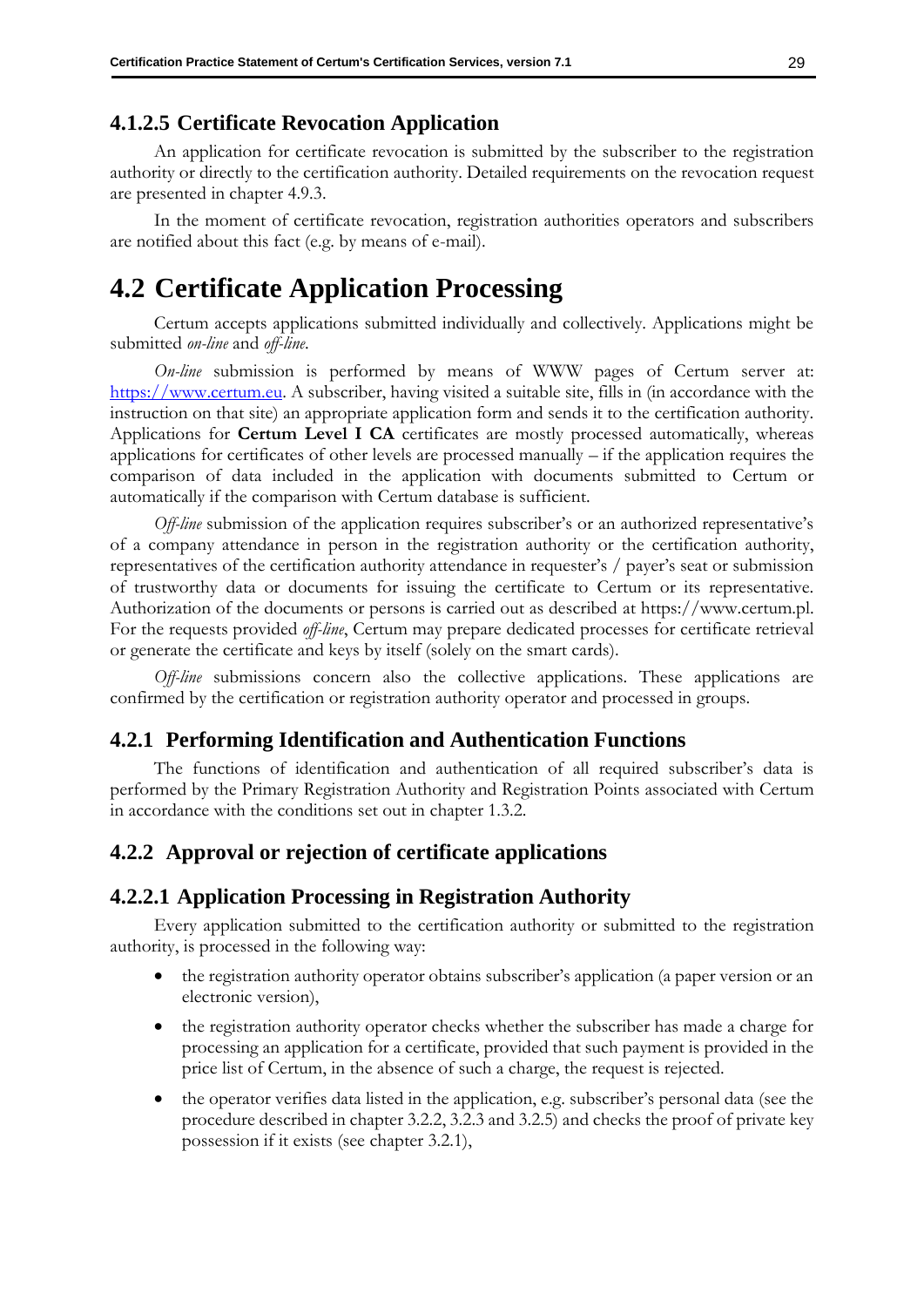- for certificates issued prior to March 1, 2018, Certum may use the documents and data provided in Chapter 3.2 to verify certificate information provided that Certum obtained these data or documents no more than 39 months prior to issuing the certificate,
- for websites authentication certificates (except for Premium EV SSL certificates) issued on or after March 1, 2018, Certum MAY use the documents and data provided in Chapter 3.2 to verify certificate information provided that Certum obtained these data or documents no more than 825 days prior to issuing the certificate,
- for Premium EV SSL certificates Certum may use the documents and data provided in Chapter 3.2 to verify certificate information provided that Certum obtained these data or documents no more than 13 months prior to issuing the certificate,
- upon the positive verification, the operator confirms (signs) the request; if the original application contains incorrect data, it is rejected or corrected,
- basis on the confirmed request a certificate is issued,
- the registration authority may also verify other data that are not listed in an application and required by Certum to run a business.

## **4.2.2.2 Certificate Issuance Denial**

Certum can refuse certificate issuance to any requester without taking any obligations or responsibility that might follow the requester's damages or loss resulting from this denial. The certification authority should immediately refund the requester the certificate fee (if the requester paid it), unless the requester stated false data in his/her/its application.

Certificate issuance denial can occur:

- if the subscriber cannot prove his/her rights to the proposed DN,
- if the certificate request consists any new gTLDs which are not added to the widely used current Public Suffix List,
- if there is suspicion or certainty that the subscriber falsified the data or stated false data,
- if the subscriber in especially inconvenient manner engaged resources and processing means of Certum by submitting number of request clearly in excess of his/her/its needs,
- subscriber did not make a payment for issuing a certificate, provided that such payment is provided in the price list of Certum,
- from other reasons not specified above.

Applicants whose applications have been rejected may subsequently re-apply. Certum may reject application for a certificate if more than 3 months have passed since submitting this application and a subscriber has not completed an formalities in an application at that time.

### **4.2.3 Time to Process Certificate Applications**

Certum makes efforts to ensure that on receiving application for certification, certificate modification or renewal (keys or certificate), the authority examines the application and issues a certificate within the period no longer than 7 days.

This period depends mainly on the type of certificate, completeness of submitted application and possible administration co-ordinations and explanations between Certum and the requester.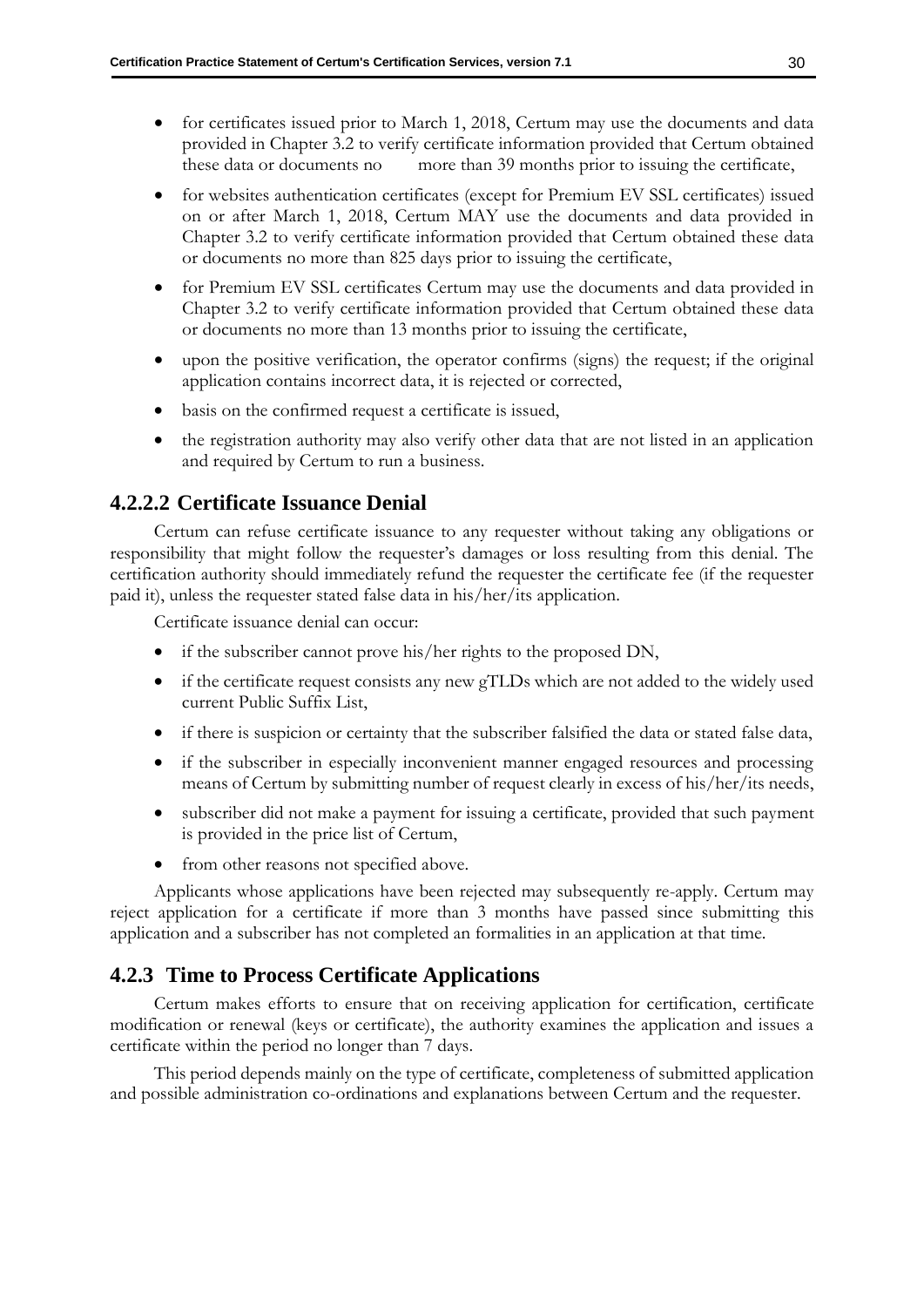# **4.2.4 Certificate Authority Authorization Records Processing**

Certum performs CAA (Certification Authority Authorization ) records checking when issuing subscribers' certificates based on RFC 6844 with errata 5065 *DNS Certification Authority Authorization (CAA) Resource Record*. Certum accepts the following CAA records:

- certum.pl
- certum.eu
- yandex.ru

When the CAA record is set as certum.pl then it takes the following form:

standard SSL certificate:

domain.name IN CAA 0 issue "certum.pl"

• wildcard SSL certificate:

domain.name IN CAA 0 issuewild "certum.pl"

When the CAA record is set as certum.eu then it takes the following form:

• standard SSL certificate:

domain.name IN CAA 0 issue "certum.eu"

• wildcard SSL certificate:

domain.name IN CAA 0 issuewild "certum.eu"

When the CAA record is set as yandex.ru then it takes the following form:

• standard SSL certificate:

domain.name IN CAA 0 issue "yandex.ru"

• wildcard SSL certificate:

domain.name IN CAA 0 issuewild "yandex.ru"

# **4.3 Certificate Issuance**

# **4.3.1 CA Actions During Certificate Issuance**

On receiving an appropriate application and processing it (see chapter 4.2), a certification authority **issues a certificate**.

Every certificate is issued on-line. The issuance procedure is the following:

- any certification request is recorded and verified at the Primary Registration Point,
- only persons performing trusted roles have access to operational accounts of the Primary Registration Point. Using the accounts is protected by multi-level authentication and enables the processing of certificate application including the ability to submit an appropriately formatted certificate request to the issuing CA,
- a processed certificate applications is sent to certificate issuance server,
- if the application for S / MIME or Code Signing certificate contains the request for generating of a key pair, the server charges hardware key generator complying with the requirements of at least FIPS 140 Level 3 with this task,
- quality of submitted or generated by a certification authority public keys is tested,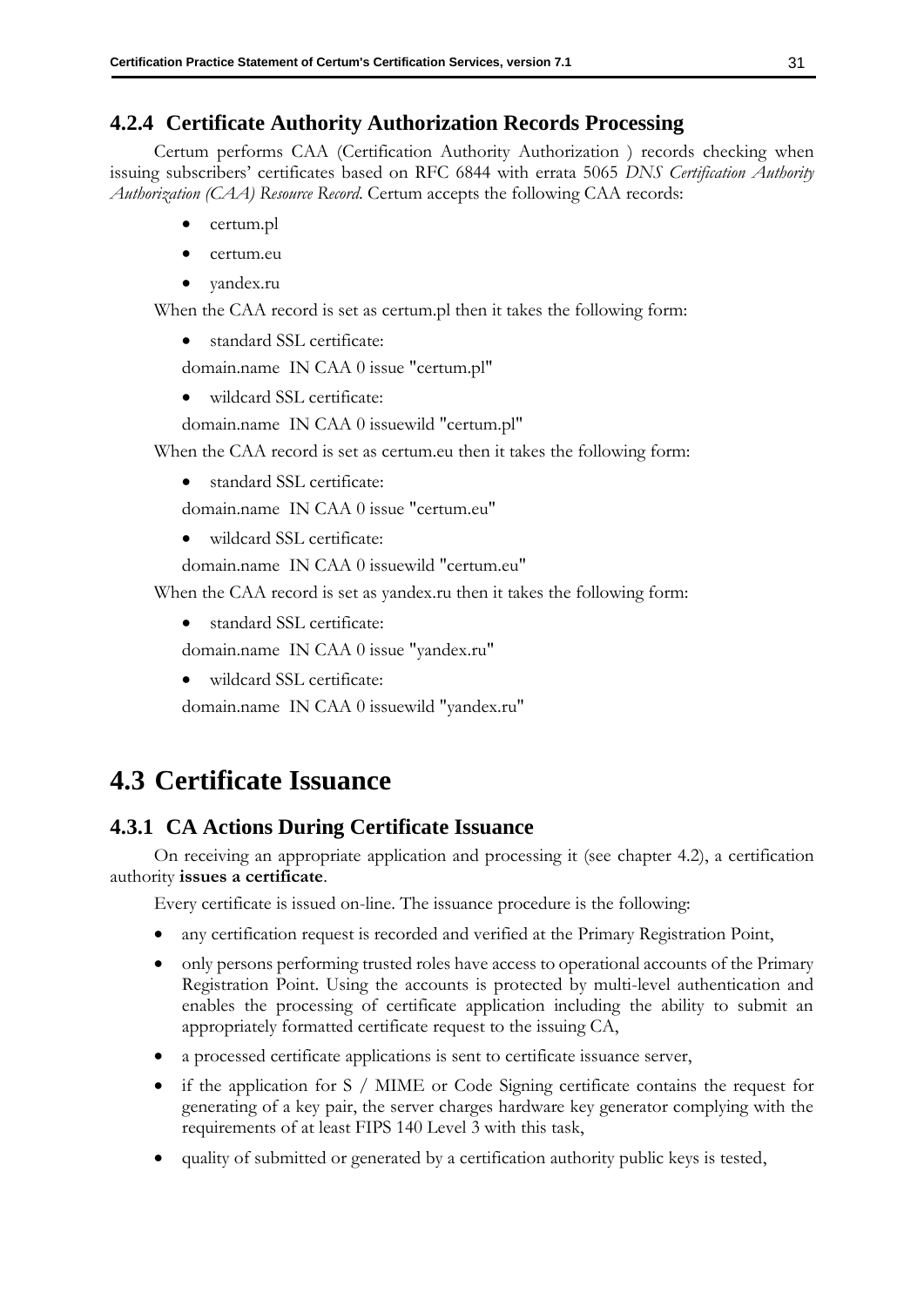- in the case of SSL certificates, the created pre-certificate is sent to the pre-issuance litning service in order to detect possible non-compliance with the requirements. The preissuance litning service uses the Zlint library https://github.com/zmap/zlint,
- if the procedures are successful, the server issues the certificate and charges hardware security module with signing the certificate; the certificate is stored in certification authority database,
- the certification authority prepares an answer containing the issued certificate (if it was issued) and makes it available to the subscriber.

For certificates issued in the signing process, the certificate is issued immediately from the submission of a correctly completed and verified application. The recipient of the certificate confirms their willingness to receive the certificate by using the SMS code received from Certum.

### **4.3.2 Notifications to Subscriber by the CA of Issuance of Certificate**

Certum certification authority employs two basic methods concerning notifying a subscriber about certificate issuance. The first method uses mail or electronic mail and consists in sending (to the address provided by the subscriber) the information allowing the subscriber to obtain the certificate. This method is also used in the case of necessity of notifying all subscribers of given certification authority about the issuance of a new certificate to this authority or notifying some subscribers about the issuance of the new certificate (e.g. to a server) of the organization these subscribers work for.

The second method consists in issuance of a certificate and placement of the certificate (usually in the same place as a private key) on the electronic cryptographic card and submission of the certificate (by mail) to the subscriber's address (a PIN is sent in a separate letter).

# **4.4 Certificate Acceptance**

### **4.4.1 Conduct Constituing Certifcate Acceptance**

On receiving certificate, a subscriber is committed to check its contents, particularly the correctness of the data and complementariness of a public key with the private key he/she/it possesses. If the certificate has any faults that cannot be accepted by the subscriber, the certificate should be immediately revoked (it is equal to lack of approval of the valid certificate expressed by the subscriber). Unless the subscriber revokes or notifies Certum within seven (7) days from receipt the certificate that he/she/it does not accept it, the certificate is deemed accepted.

Certificate acceptance is univocal to the subscriber's stating that prior to applying the certificate to any cryptographic operation, he/she/it thoroughly familiarized with certificate issuance procedures, described in this document.

*Accepting the certificate, the subscriber accepts the rules of Certification Practice Statement and Certification Policy and agrees to comply with the agreement made with Asseco Data Systems S.A.*

A relying party might check whether the certificate associated with a private key by means of which a document was signed, has been accepted by the document issuer (see chapter [4.9.9\)](#page-50-0)

### <span id="page-40-0"></span>**4.4.2 Publications of the Certificate by the CA**

Each issued and accepted certificate is published in the repository of Certum.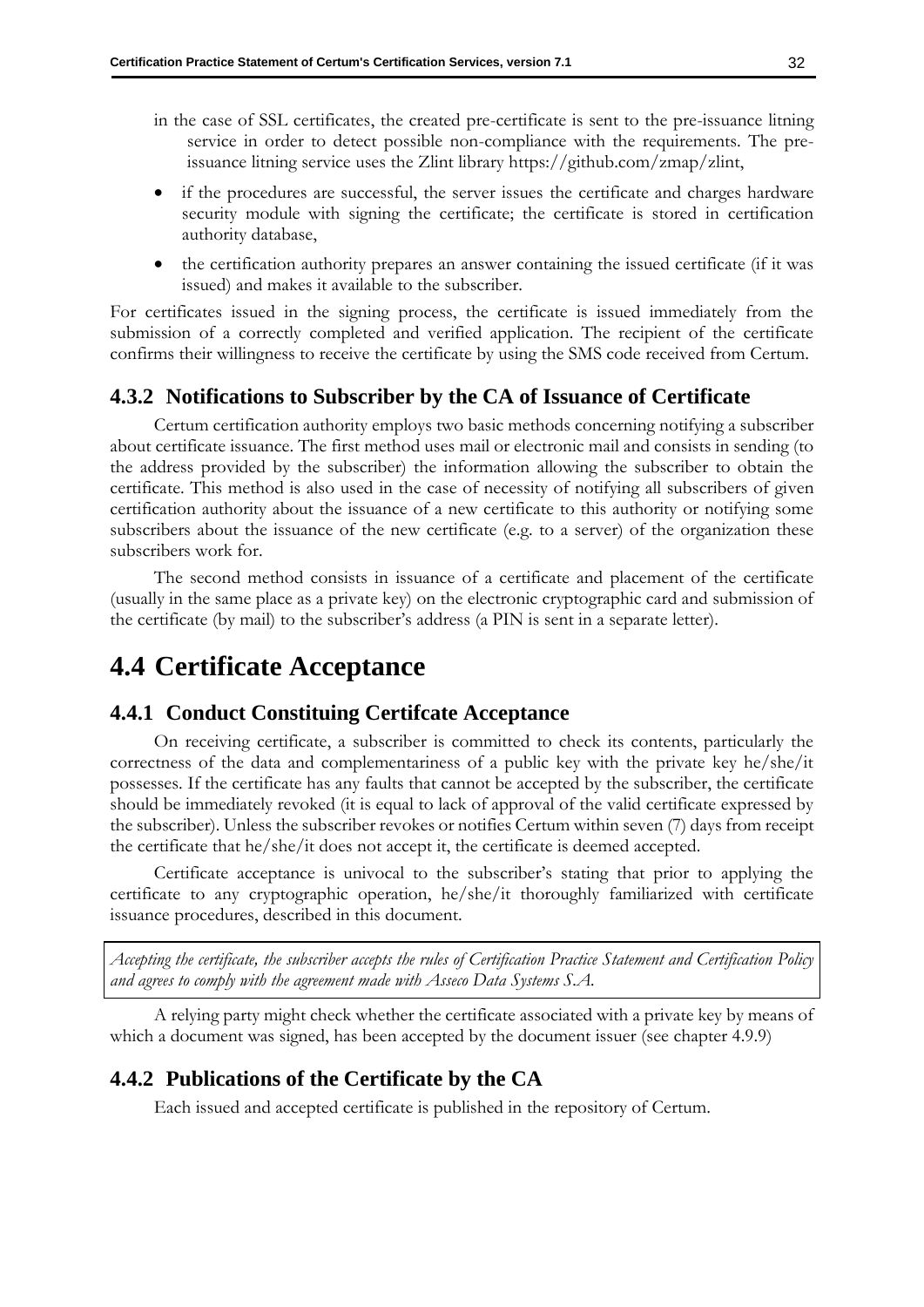# **4.4.3 Notification of Certificate Issuance by the CA to Oher Entities**

The registration authority, which has confirmed the subscriber's data and the applicant, on the basis of contract with Certum, may be informed about the new certificate.

Certum supports Certificate Transparency for all types of SSL certificates since April 30, 2018. All SSL certificates issued after that date are logged in Certificate Transparency logs servers.

# **4.5 Key Pair and Certificate Usage**

# **4.5.1 Subscriber Private Key and Certificate Usage**

Subscribers, including registration authorities' operators, must use private key and certificates:

- in accordance with their purpose stated in the present Certification Practice Statement and in compliance with the certificate contents (the fields **keyUsage** and **extendedKeyUsage**),
- in accordance with the optional agreement between the subscriber and Asseco Data Systems S.A.,
- only within the validity period (not applicable to certificates for digital signature verification),
- only until the certificate revocation.

# **4.5.2 Relying Party Public Key and Certificate Usage**

Relying parties, including registration authority operators, must use public keys and certificates:

- in accordance with their purpose stated in the present Certification Practice Statement and in compliance with the certificate contents (the fields **keyUsage** and **extendedKeyUsage**),
- only upon their status verification (see chapter [4.9\)](#page-44-0) and verification of the signature of the certification authority that issued the certificate,
- only until the key revocation.

# **4.6 Certificate Renewal**

# **4.6.1 Circumstances for certificate Renewal**

Certum may renew certificate when a Subscriber and attributes are consistent, a Private Keys was not compromised and is still in the period of validity.

# **4.6.2 Who May Request Renewal**

See chapter 4.1.1.

# **4.6.3 Processing certificate Renewal Requests**

See chapter 4.2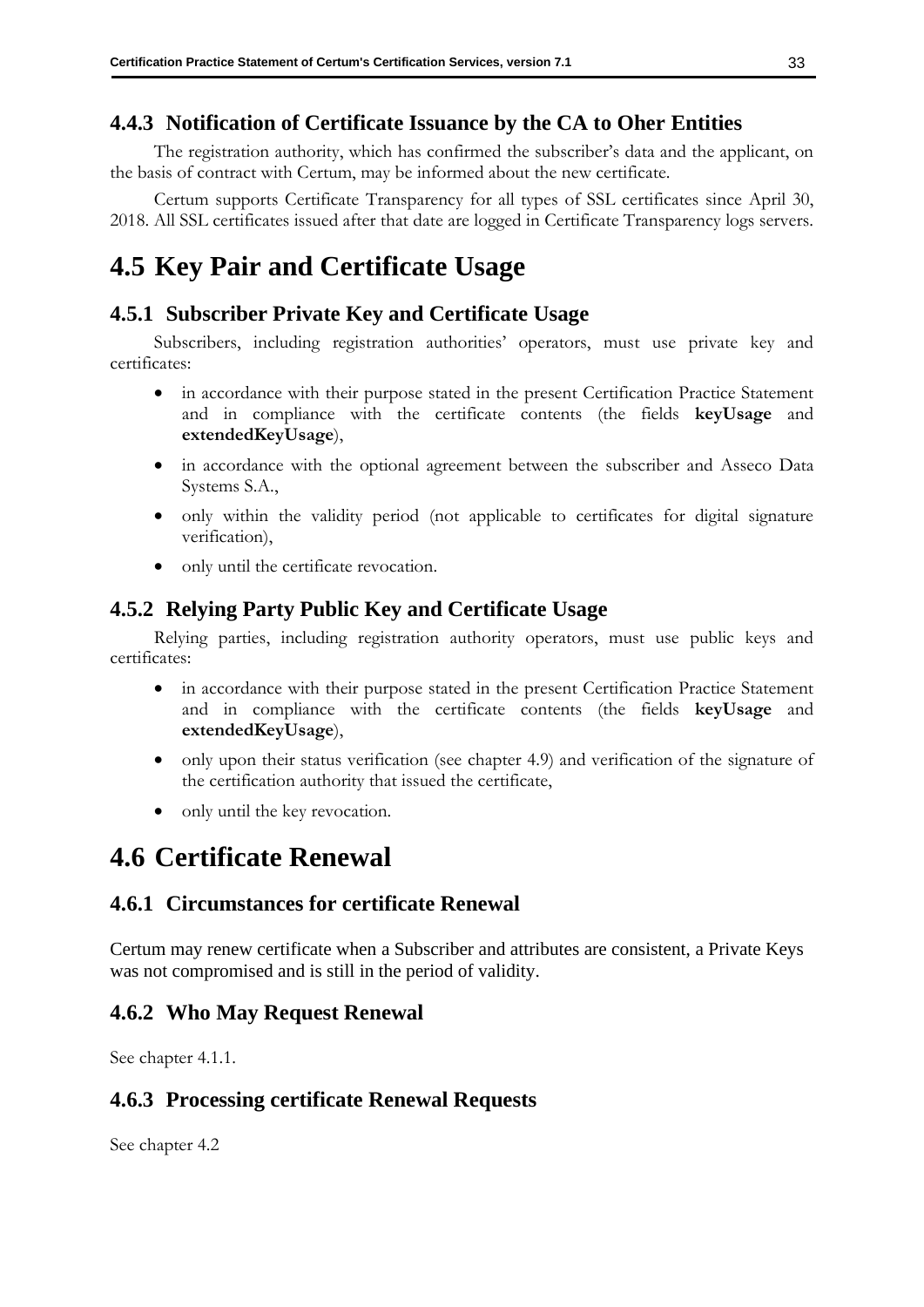# **4.6.4 Notification of New Certificate Issuance to Subscriber**

See chapter 4.3.2

# **4.6.5 Conduct Constituing Acceptance of a Renewal Certificate**

See chapter 4.4.1

# **4.6.6 Publication of the Renewal Certificate by the CA**

See chapter 4.4.2

# **4.6.7 Notification of Certificate Issuance by the CA to Other Entities**

See also chapter 4.4.3

# **4.7 Certificate Re-Key**

Certification and rekey (key update) occurs when a subscriber (already registered) generate a new key pair (or order a certification authority to generate such key pair) and requires issuance of a new certificate confirming possession of a newly created public key. Certification and rekey should be interpreted as follows:

- **key certification** is not associated with any valid certificate and is used by subscribers to obtain one or more (usually additional) certificate of any type, not necessarily within the same certification policy,
- **rekey** refers to a particular certificate, indicated in the request; due to above new certificate includes the same content; the only differences are: a new public key, a serial number, a validity period and a new certification authority signature; rekey may also be referred to as certificate renewal.

Certification and rekey could also apply to certification authority certificates.

*Certum always informs subscribers (at least 7 days in advance) about forthcoming validity period expiry. This information is also submitted when it is related to certificates of certification authority.*

## **4.7.1 Circumstances for Certificate Re-Key**

Rekey request supplied by a subscriber can apply only to:

a currently valid certificate and certificate not revoked before.

On the other hand, key certification also applies to situations when a subscriber:

- does not have a current and valid private key for electronic signatures creation,
- requests an additional certificate of the same type or of different type, but only within the certification policy used for issuance of at least one certificate,
- does not have any valid certificate, issued within one of the certification policies defined in this Certification Practice Statement.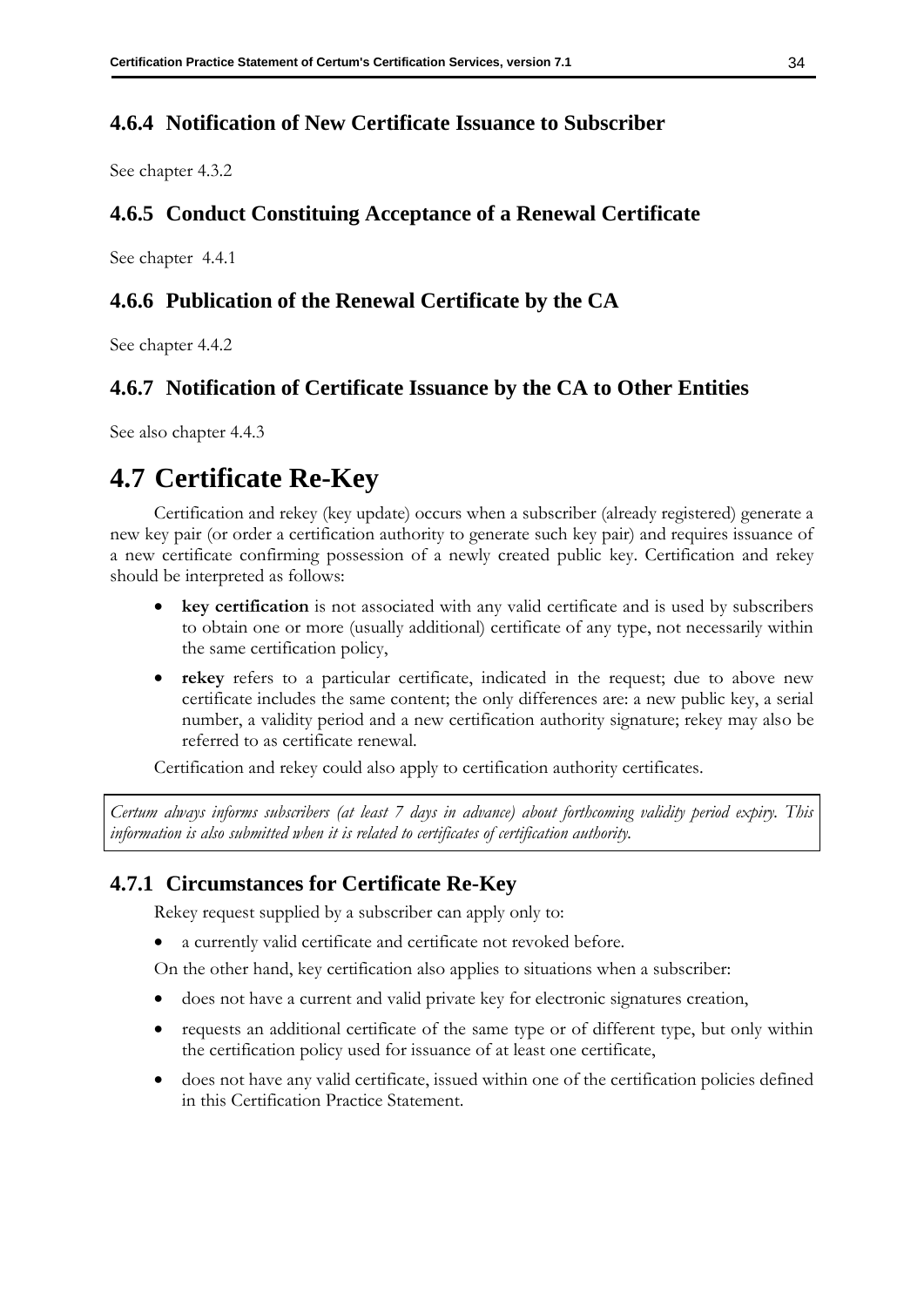# **4.7.2 Who May Request Certification of New Public Key**

Certification or rekey is performed only on subscribers or applicant representative demand and must be preceded by subscription of a suitable request form.

## **4.7.3 Processing Certificate Re-Keying Requests**

Rekey and certification request authorization is carried out in accordance with specifications of instructions published at [http://www.certum.eu.](http://www.certum.eu/)

Rekey and certification requests are processed in accordance with chapter 4.2. and 4.3.

### **4.7.4 Notification of New Certificate Issuance to Subscriber**

See chapter 4.3.2

- **4.7.5 Conduct Constituting Acceptance of a Re-Keyed Certificate** See chapter 4.4.1
- **4.7.6 Publication of the Re-Keyed Certificate by the CA**

See chapter [4.4.2](#page-40-0)

**4.7.7 Notification of Certificate Issuance by the CA to Other Entities** See chapter 4.4.3

# **4.8 Certificate modification**

### **4.8.1 Circumstances for the Certificate Modification**

Modification of a certificate means replacement of a certificate being used (**currently valid**) with a new certificate in which – in contrast to the certificate being replaced – some of the data can be modified, including public key change.

The modification is treated in the same way as the issuance of a new certificate.

Certum can modify the certificate that has been renewed, or whose keys have already been updated. The original certificate may be revoked at the end of the process of modifying the certificate.

### **4.8.2 Who may request certificate modification**

See chapter [4.1.1](#page-34-0)

### **4.8.3 Processing Certificate Modification Requests**

See chapter 4.2

# **4.8.4 Notification of New Certificate Issuance to Subscriber**

See chapter 4.3.2

### **4.8.5 Conduct Constituting Acceptance of Modified Certificate by the CA**

See chapter 4.4.1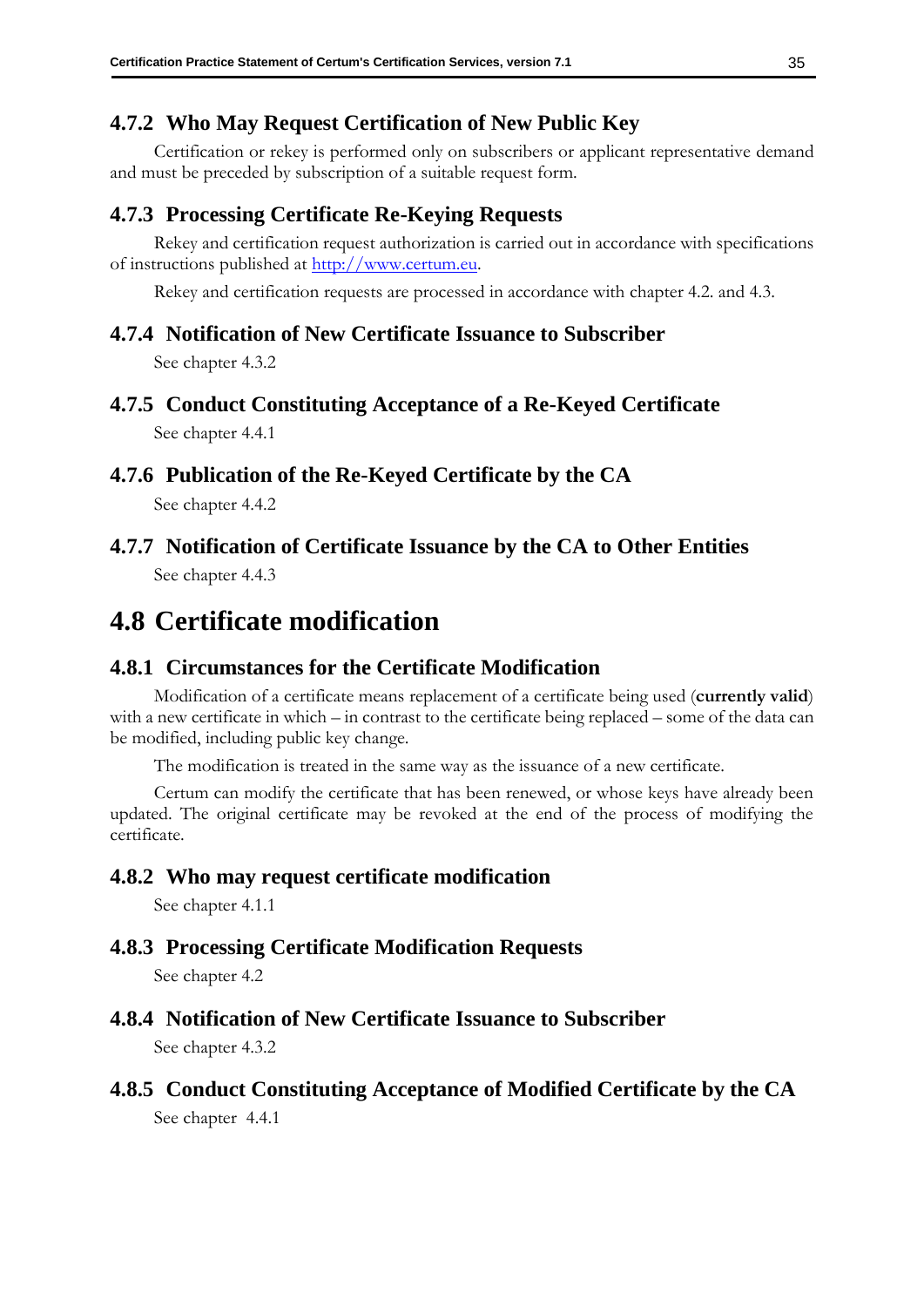# **4.8.6 Publication of the Modified Certificate by the CA**

See chapter [4.4.2](#page-40-0)

# **4.8.7 Notification of the Certificate Issuance by the CA to Other Entities**

See also chapter 4.4.3

# <span id="page-44-0"></span>**4.9 Certificate revocation and suspension**

Certificate revocation has a significant influence on a certificate and obligations of subscriber owning such certificate.

Shortly after subscriber's certificate revocation, the certificate should be considered as not valid (in state of revocation). Similarly, the case of certification authority certificate – cancellation of validity of a certificate of this type means withdrawal of the rights to issue certificates for its owner but does not affect validity of certificates issued by the certification authority when such a certificate was valid.

Certificate revocation does not affect transactions made before revocation or suspension or obligations being result of following of present Certification Practice Statement.

This chapter states conditions which need to be fulfilled or exist for certification authority to have reasons for certificate revocation.

*If a private key, corresponding to a public key, contained in the revoked certificate, remains under the subscriber's control, it should be still protected in a manner guaranteeing its authenticity until it is physically destroyed.*

## <span id="page-44-1"></span>**4.9.1 Circumstances for Revocation**

The basic reason for revoking subscriber's certificate is loss of control (or even suspicion of such a loss) over a private key being owned by the subscriber of the certificate or material breach of obligation or requirements of Certification Policy or Certification Practice Statement by the subscriber.

Certum revokes subscriber's SSL or Code Signing certificate within 24 hours if the following situation occurs:

- on each request of the subscriber indicated in the certificate,
- subscriber notifies Certum that the original certificate request was not authorized and does not retroactively grant authorization;
- when a private key, associated with a public key contained in the certificate or media used for storing it has been compromised, or there is a reason to strongly suspect it would be compromised<sup>17</sup>;
- Certum obtains evidence that the validation of the request was carried out on the basis of incorrect information,
- when the Subscriber resigns from signing the documents he was to sign using the certificate issuing service in the signing process;
- Certum is made aware of a demonstrated or proven method that can easily compute the Subscriber's Private Key based -on the Public Key in the Certificate (such as a Debian weak key, see https://wiki.debian.org/SSLkeys)

<sup>&</sup>lt;sup>17</sup> Private key compromise means: (1) the occurrence of unauthorized access to a private key or a reason to strongly suspect this access, (2) loss of a private key or the occurrence of a reason to suspect such a loss, (3) theft of a private key or the occurrence of a reason to suspect such a theft, (4) accidental erasure of a private key.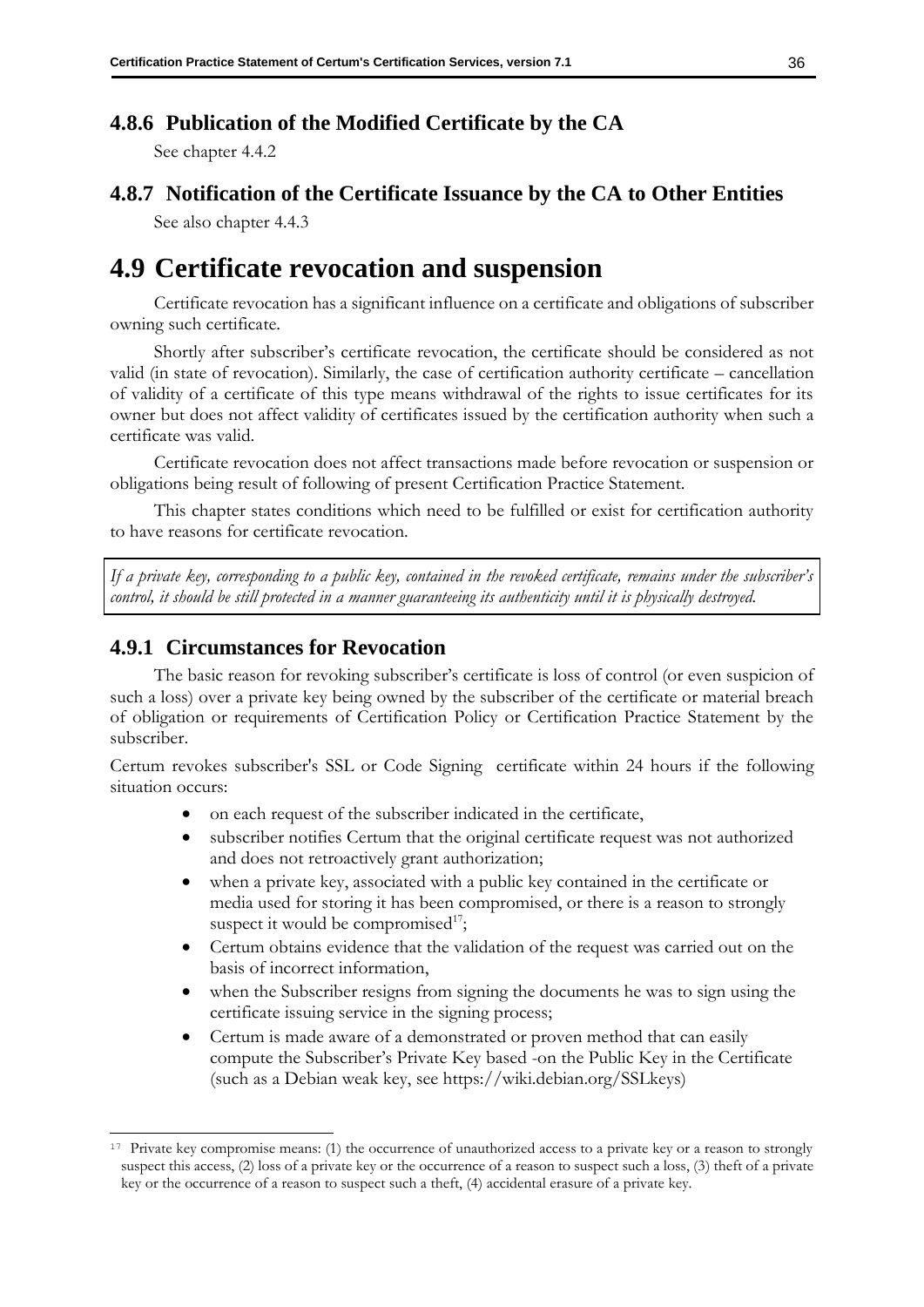Certum revokes subscriber's SSL or CodeSigning certificate within 5 days if the following situation occurs:

- cryptographic standards are no longer valid, which can present risks to subscribers or Relying Parties(e.g. technical content or format of the certificate presents an unacceptable risk to Application Software Suppliers or Relying Parties
- Certum obtains evidence that the Certificate was misused;
- when the subscriber does not comply with accepted Certification Policy or the provisions of other documents referenced in this document, which requires subscriber to comply with them $^{18}$ .,
- Certum is made aware of any circumstance indicating that use of a Fully-Qualified Domain Name or IP address in the certificate is no longer legally permitted,
- Certum is made aware that a Wildcard Certificate has been used to authenticate a fraudulently misleading site,
- any information within the certificate has changed,
- Certum is made aware that the certificate has not been issued in accordance with the provision of this Certification Practice Statement, Certification Policy or the provisions of other documents referenced in this document, which requires subscriber to comply with them,
- Certum determines or obtains information that any information in certificate is incorrect,
- if a certification authority terminates its services, all the certificates issued by this certification authority before expiration of declared period of service termination have to be revoked, along with the certificate of the certification authority, unless Certum maintains the CRL / OCSP repository,
- when revoke is required by Certification Practice Statement or Certification Policy,
- Certum is made aware of a demonstrated or proven method that exposes the Subscriber's Private Key to compromise, methods have been developed that can easily calculate it based on the Public Key or if there is clear evidence that the specific method used to generate the Private Key was flawed,
- the subscriber lingers over fees for services provided by a certification authority or other duties or obligations he/she decided to take,
- the subscriber, being an employee of an organization, has not returned the electronic cryptographic card, used for storing the certificate and the corresponding private key, when terminating the contract for employment
- other circumstances, delaying or preventing the subscriber from execution of regulations of this Certification Practice Statement, emerging from disasters, computer system or network malfunction, changes in the subscriber's legal environment or official regulations of the government or its agencies.

These circumstances may also lead to the revocation of EV SSL certificates.

• Guidelines For The Issuance And Management Of Extended Validation Code Signing Certificates oraz Guidelines For The Issuance And Management Of Extended Validation Certificates

<sup>18</sup> Primarily:

<sup>•</sup> Minimum Requirements for the Issuance and Management of Publicly-Trusted Code Signing Certificates,

<sup>•</sup> Baseline Requirements Certificate Policy for the Issuance and Management of Publicly-Trusted Certificates,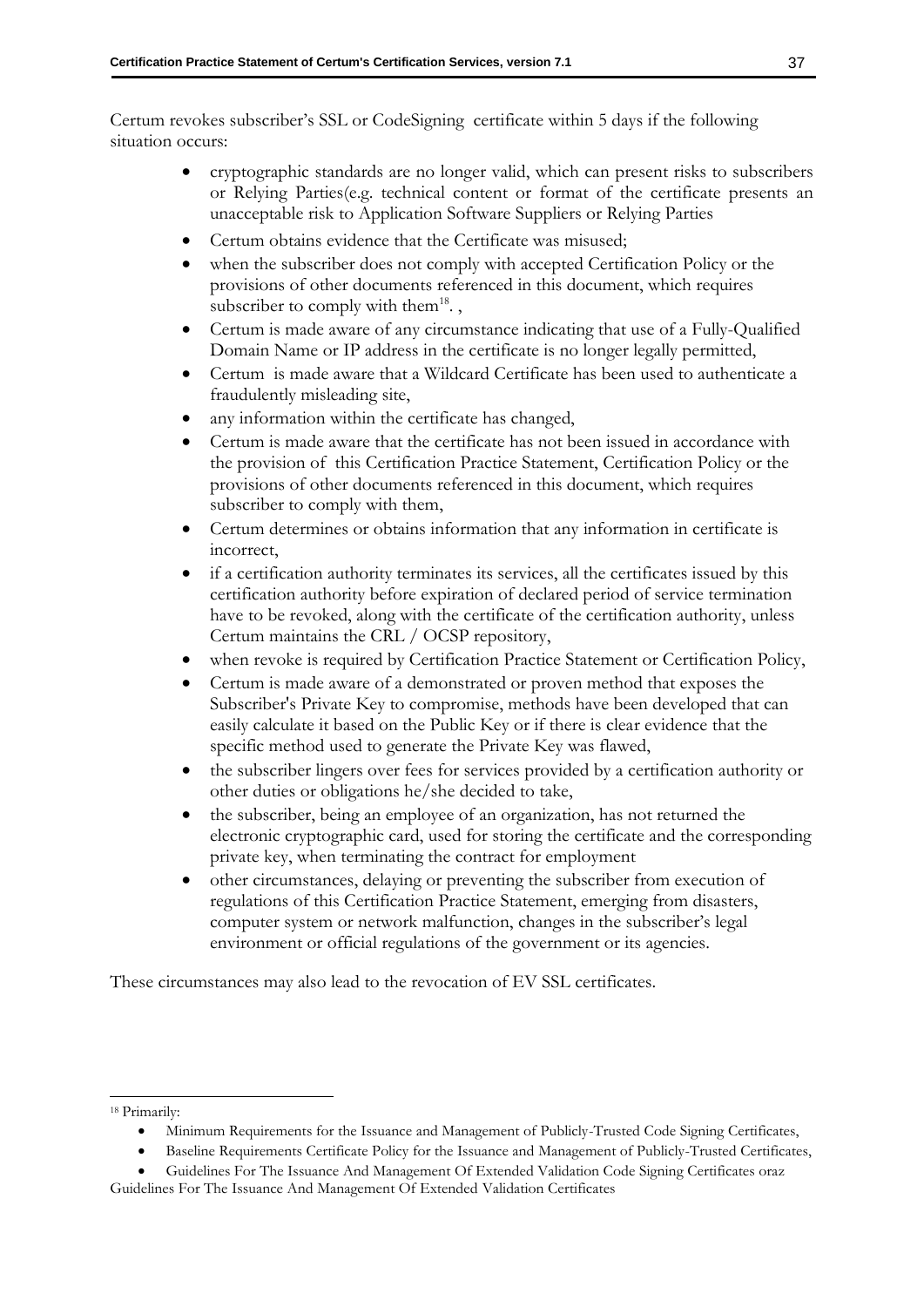Certum revokes subscriber's S/MIME certificate as soon as possible if the following situation occurs:

- the subscriber indicates that the original certificate request was not authorized and does not retroactively grant authorization;
- the Certum obtains reasonable evidence that the subscriber's private key (corresponding to the public key in the certificate) has been compromised or is suspected of compromise;
- the Certum obtains reasonable evidence that the certificate has been used for a purpose outside of that indicated in the certificate or in the Certum's terms of use;
- the Certum receives notice or otherwise becomes aware that a subscriber has violated one or more of its material obligations under the certificates terms of use;
- the Certum receives notice or otherwise becomes aware of any circumstance indicating that use of the email address in the certificate is no longer legally permitted;
- the Certum receives notice or otherwise becomes aware of a material change in the information contained in the certificate;
- the Certum determines that certificate was not issued in accordance with the Certum's Certificate Policy or Certification Practice Statement;
- the Certum determines that any of the information appearing in the certificate is not accurate;
- the Certum ceases operations for any reason and has not arranged for another CA to provide revocation support for the certificate;
- the Certum private key used in issuing the certificate is suspected to have been compromised;
- the Certum determines that the certificate was issued in violation of the applicable requirements.

# **4.9.1.1.1 Circumstances of revocation of a subordinate certificate**

The certificate belonging to a certification authority may be revoked by its issuing authority. Such revocation may occur in the following situation:

- The Subordinate CA requests revocation in writing;
- The Subordinate CA notifies the Issuing CA that the original certificate request was not authorized and does not retroactively grant authorization;
- The Issuing CA obtains evidence that the Subordinate CA's Private Key corresponding to the Public Key in the Certificate suffered a Key Compromise or no longer complies with the requirements of CA/B Forum;
- The Issuing CA obtains evidence that the Certificate was misused;
- The Issuing CA is made aware that the Certificate was not issued in accordance with or that Subordinate CA has not complied with this document or the applicable Certificate Policy or Certification Practice Statement;
- The Issuing CA determines that any of the information appearing in the Certificate is inaccurate or misleading;
- The Issuing CA or Subordinate CA ceases operations for any reason and has not made arrangements for another CA to provide revocation support for the Certificate;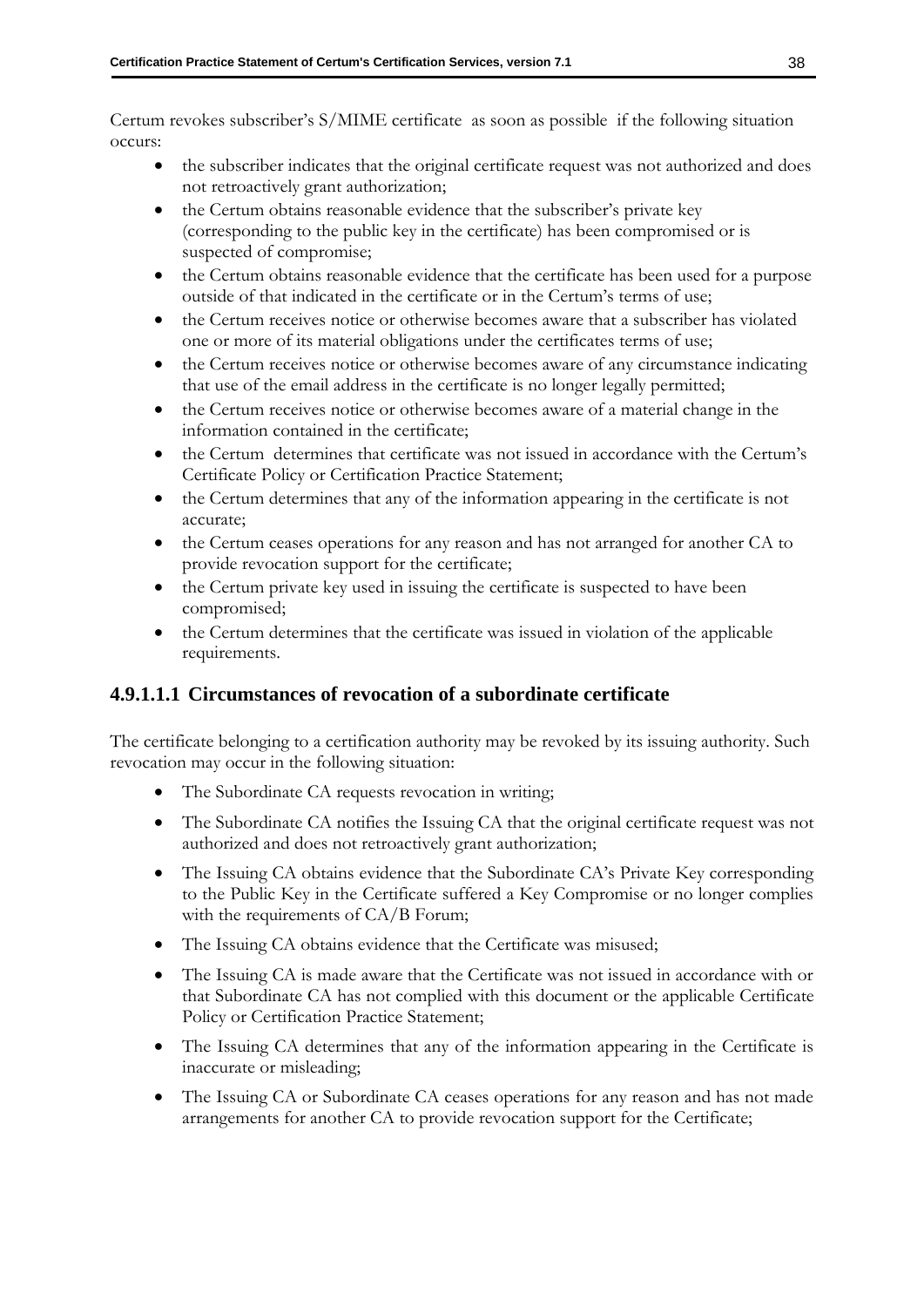- The Issuing CA's or Subordinate CA's right to issue Certificates under these Requirements expires or is revoked or terminated, unless the Issuing CA has made arrangements to continue maintaining the CRL/OCSP Repository; or
- Revocation is required by the Issuing CA's Certificate Policy and/or Certification Practice Statement.

Revocation request might be submitted by means of a registration authority (this requires the subscriber to contact the registration authority) or directly to a certification authority (request might be authenticated with a signature). In the former case, a request signed by the registration authority or a paper document is submitted to the certification authority, whereas in the latter one – the subscriber personally authenticates the revocation request and submits it directly to the certification authority.

Revocation request should contain information which allows indubitable authorization of a subscriber in a registration authority, in accordance with chapter [3.2.2](#page-28-0) or [3.2.3.](#page-30-0)

## <span id="page-47-0"></span>**4.9.2 Who can request certificate revocation?**

The following entities may submit subscriber's certificate request revocation:

- a subscriber who is the owner of a certificate,
- an authorized representative of a certification authority (in the case of Certum this role is reserved for the security inspector),
- a subscriber's requester / payer<sup>19</sup>, for example his/her employer; the subscriber has to be immediately informed about such fact,
- a registration authority operator, which may request revocation on behalf of a subscriber or on its own, if it has information justifying certificate revocation.,
- Relying Parties, Application Software Suppliers, and other third parties may submit reports informing Certum of reasonable cause to revoke the certificate.

*Registration authorities are to act with extreme caution when processing revocation requests not submitted by a subscriber and accept only the requests complying with chapter [4.9.1,](#page-44-1) and in the case of situations when loss of trust for subjected certificate outreach the subscriber's potential losses which arise from revocation.*

When an entity requesting certificate revocation is not an owner of this certificate (i.e. the subscriber), a certification authority has to:

- check whether the requester is authorized to request the revocation (e.g. acts as a subscriber's requester / payer),
- submit notification to the subscriber about revocation or initiation of revocation process.

Every request might be submitted:

- directly to a certification authority as an electronic request with or without registration authority confirmation,
- directly or indirectly (by means of another registration authorities) to the main certification authority as a non-electronic request (paper document, fax, phone call, etc).

<sup>19</sup> See **Glossary.**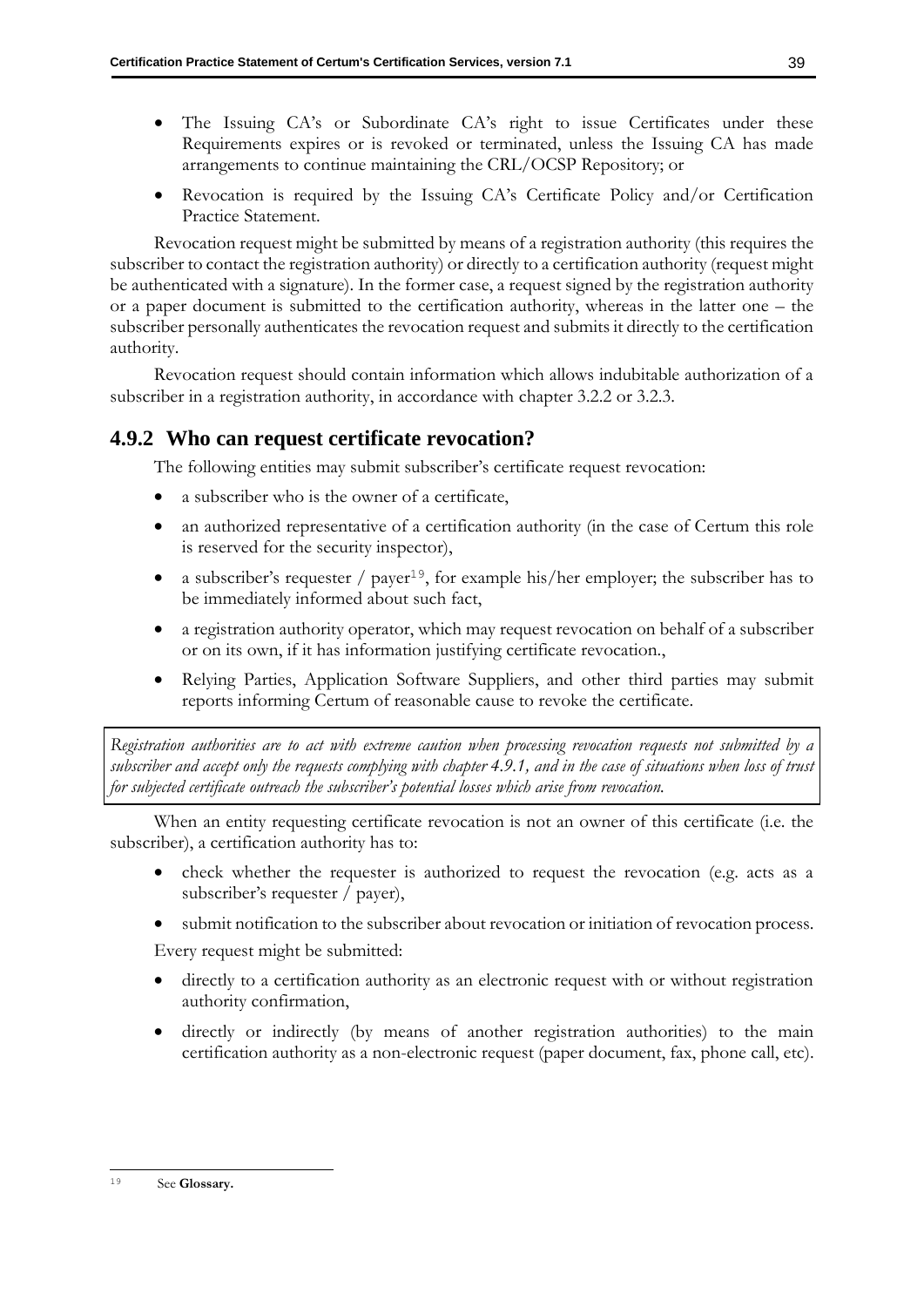# <span id="page-48-0"></span>**4.9.3 Procedure for Revocation Request**

# **4.9.3.1 Procedure for end-user certificate revocation**

Certificate revocation may be carried out in following manners:

- **the first method** is based on submission of electronic revocation request authorized by a password, to the certification authority; such revocation is proceeded by subscriber in an unassisted manner.
- **the second method** requires submission of electronic revocation request to a certification authority, confirmed with an electronic signature of a registration authority; this method applies to situations when (a) the subscriber has lost both his/her/its private key and its password or (b) revocation request has been submitted by the applicant, an authorized representative of a certification authority or a registration authority, provided that there are sufficient reasons to request such revocation,
- **the third method** involves submission of the non electronic request via traditional registered mail - official revocation request letter, signed by the subscriber or the authorized person or the electronic request – via form available on the website certum.eu in the Technical Support.

In all the cases the certification authority – after successful verification of the request – **revokes** the certificate. Information about the revoked certificate is placed on **Certificate Revocation List** (see chapter [7.2\)](#page-87-0), issued by the certification authority.

A certification authority submits proof of the certificate revocation or decision about cancellation of the request, along with the reasons for the cancellation to the entity requesting certificate revocation.

*Every request for certificate revocation has to provide the means to undeniably identify the certificate being revoked,*  contain reasons for revocation, and should have been authenticated (signed electronically or a hand-signature).

Certificate revocation procedure is carried out as follows:

- the certification authority, upon receiving certificate revocation request, authorizes it: if the request is made electronically, the certification authority verifies the correctness of the certificate being requested for revocation and (optionally) the correctness of the **token** attached to the request, issued by the registration authority; request made on paper (compare above – the third method of revocation) requires authorization of the requester; such confirmation may be obtained by phone call, by fax or may be submitted while the subscriber personally visits an authorized representative of the certification authority (or vice-versa),
- if the request is verified successfully, the certification authority places information about certificate revocation on Certificate Revocation List (CRL), along with information concerning the reasons for revocation (see chapter 7.2.2),
- the certification authority submits proof of the certificate revocation or decision about cancellation of the request, along with the reasons for the cancellation to the entity requesting certificate revocation,
- additionally, if the entity requesting certificate revocation is not a subscriber of the certificate, the certification authority must notify the subscriber about revocation of the certificate or initiation of revocation process.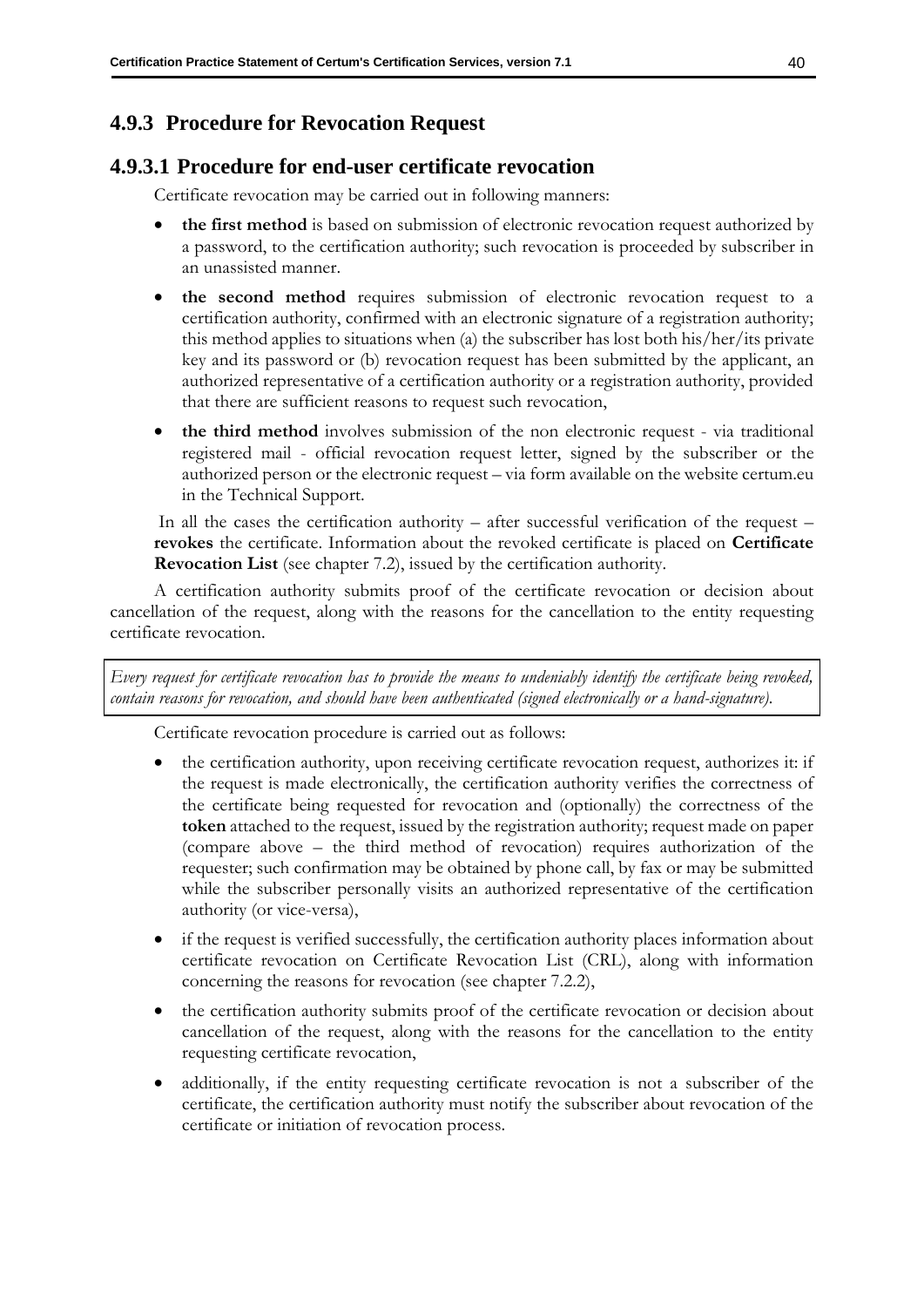*It is required that requests for revocation, submitted by an authorized representatives of a certification authority or by an applicant, have to be authorized by the entitled registration authority.*

If a certificate being revoked or a private key, corresponding to the certificate, were stored on an electronic cryptographic card, upon certificate revocation, the card may be physically destroyed or securely wiped out. This operation is to be carried out by the holder of the card  $- a$ private or legal entity (a representative of such an entity). The holder of the card should store it in a manner preventing it from being stolen or unauthorized usage until physical destruction or the private key erasure.

# **4.9.3.2 Procedure for Certification Authority or Registration Authority certificate revocation**

The certificate belonging to a certification authority or registration authority may be revoked by its issuing authority. Such entity is required to submit request revocation directly to Certum.

Certum may also submit Certification Authority's or Registration Authority's certificate revocation request. (see chapter [4.9.2\)](#page-47-0)

### **4.9.4 Certificate revocation grace period**

Certum guarantees the maximum delay in the processing of applications for certificate revocation according to the reasons for certificate revocation described in point 4.9.1, i.e. 24 hours or 5 days:

- submitted electronically (with the correct format) or by phone call,
- submitted in paper form (from the time of reception of the request by certification authority operator).

*Certificate revocation requests submitted by certification authorities to the issuer of the certificate are processed within 1 hour from reception of the requests, independently from the certification policy used for the certificate issuance. Certum is not obliged to revoke certificates issued within Certum Level I CA, Certum Class 1 CA and Certum Class 1 CA SHA2 Certum.*

Information concerning certificate revocation is stored in Certum database. Revoked certificates are placed on Certificate Revocation List (CRL) according to disclosed CRL publishing periods (see chapter 4.9.8).

In the moment of certificate revocation registration authorities' operators and the affected subscribers are automatically informed about this revocation.

### **4.9.5 Time within which CA must process the revocation request**

Request for revocation of the certificate is processed by Certum without undue delay.

### **4.9.6 Revocation Checking Requirements for Relying Parties**

A relying party, upon receiving an electronic document signed by a subscriber, is obligated to check whether a public key certificate, corresponding to the subscriber's private key used for creating electronic signatures, is not placed on Certificate Revocation List. The relying party is obligated to retain a current CRL.

Certificate status verification may be based solely on CRL only in the cases if CRL issuance frequency periods, declared by Certum, do not bear the risk of serious damages or losses to relying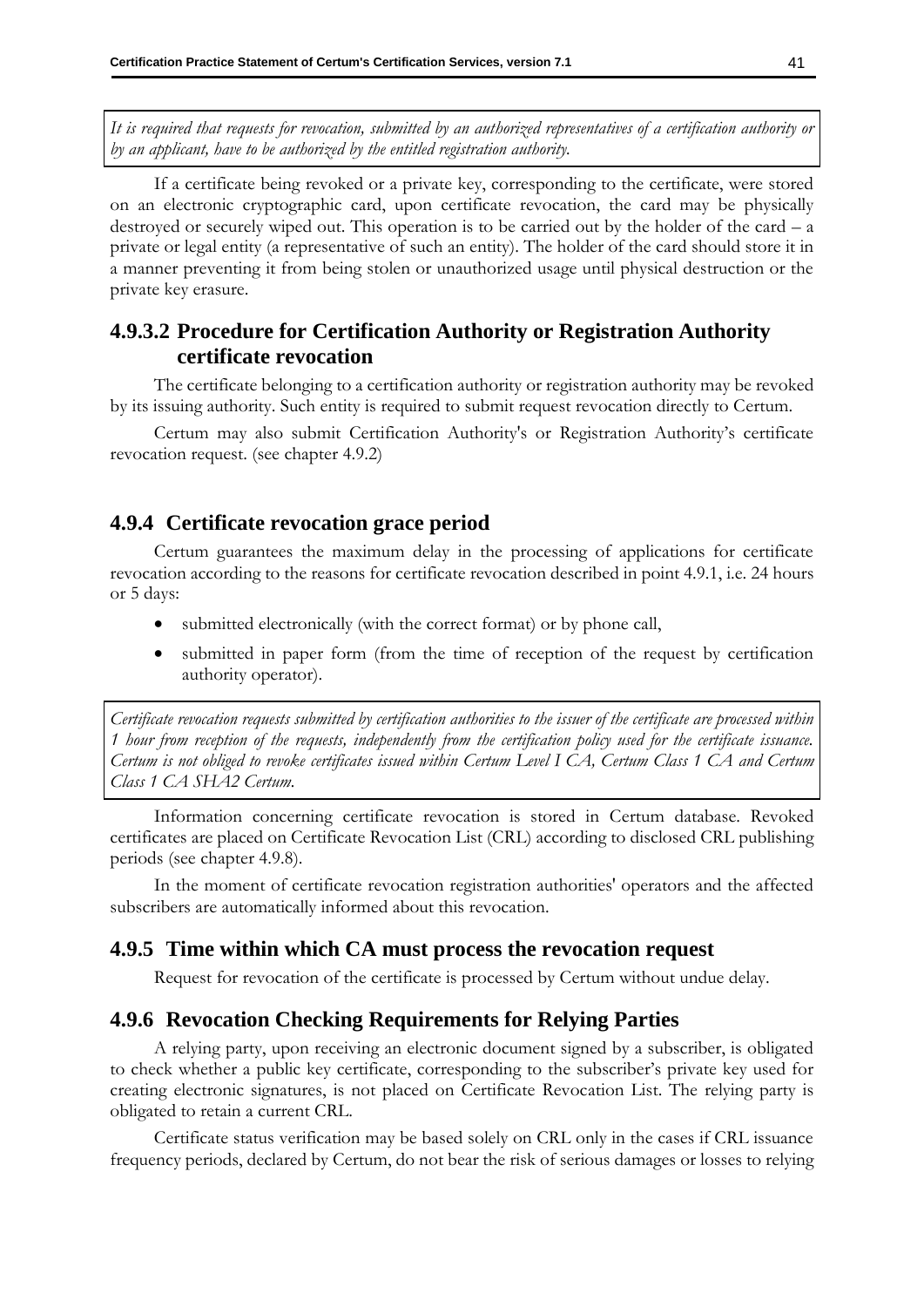party. In other cases, a relying party should contact (by phone, fax, etc) the authority issuing the certificate or employ *on-line* certificate status verification service (see chapter 4.9.10).

The URLs for CRL distribution points are available in the public repository at [http://www.certum.eu](http://www.certum.eu/)

### **4.9.7 CRL issuance frequency**

Every certification authority being a part of Certum issues separate Certificate Revocation List.

Every Certificate Revocation List is updated at least once a week<sup>20</sup> if no additional certificate has been revoked within this period. Notwithstanding, the new CRL is published in the repository after every certificate revocation.

Certificate Revocation Lists for the root CAs: **Certum CA**, **Certum Trusted Network CA**, **Certum Trusted Network CA 2**, **Certum Elliptic Curve** and **Certum Trusted Root CA**  authorities are issued at least every year, provided that there is no revocation of the certificate of one of the authorities affiliated by **root CAs**.

### **4.9.8 Maximum Latency for CRL**

Each CRL is published without undue delay as soon as it is created (usually this is done automatically within a few minutes).

### <span id="page-50-0"></span>**4.9.9 On-line Revocation/Status Checking Requirements**

Certum provides real-time certificate status verification service. This service is carried out on the basis of OCSP, described in RFC6960. Using OCSP, it is possible to acquire certificate status information without requiring CRL.

OCSP functions on the basis of **request – response** model. As a response for each request, OCSP server, providing services for Certum, supplies the following information about the certificate status:

- **good** meaning a positive response to the request, which should be interpreted as confirmation of certificate validity<sup>21</sup>,
- **revoked** meaning the certificate has been revoked,
- **unknown** meaning the certificate has not been issued by any of the affiliated certification authorities.

OCSP service generates response based on a database. OCSP response is valid for 7 days. In order to maintain the proper performance of the system, the OCSP responses are cached for a predetermined time (usually not more than a few hours). To force the current OCSP response the *–nonce* switch should be used when querying the OCSP responder.

### **4.9.10 On-line Revocation Checking Requirements**

Relying parties must check revocation information of a certificate on which they wishes to rely. Otherwise all Certum's warranties becomes void.

#### **For the status of subscriber certificates:**

<sup>&</sup>lt;sup>20</sup> Notification of the time of the next issuance may be also included in the contents of current CRL (see contents of the field **NextUpdate**, chapter 7.2). Contents of this field describe not excessive date of the next CRL issuance. Publication of the succeeding CRL can be also made before this date. In the case of CAs isuuing end-entity certificates, value of this field is set to 10 days.

<sup>21</sup> See **Glossary**.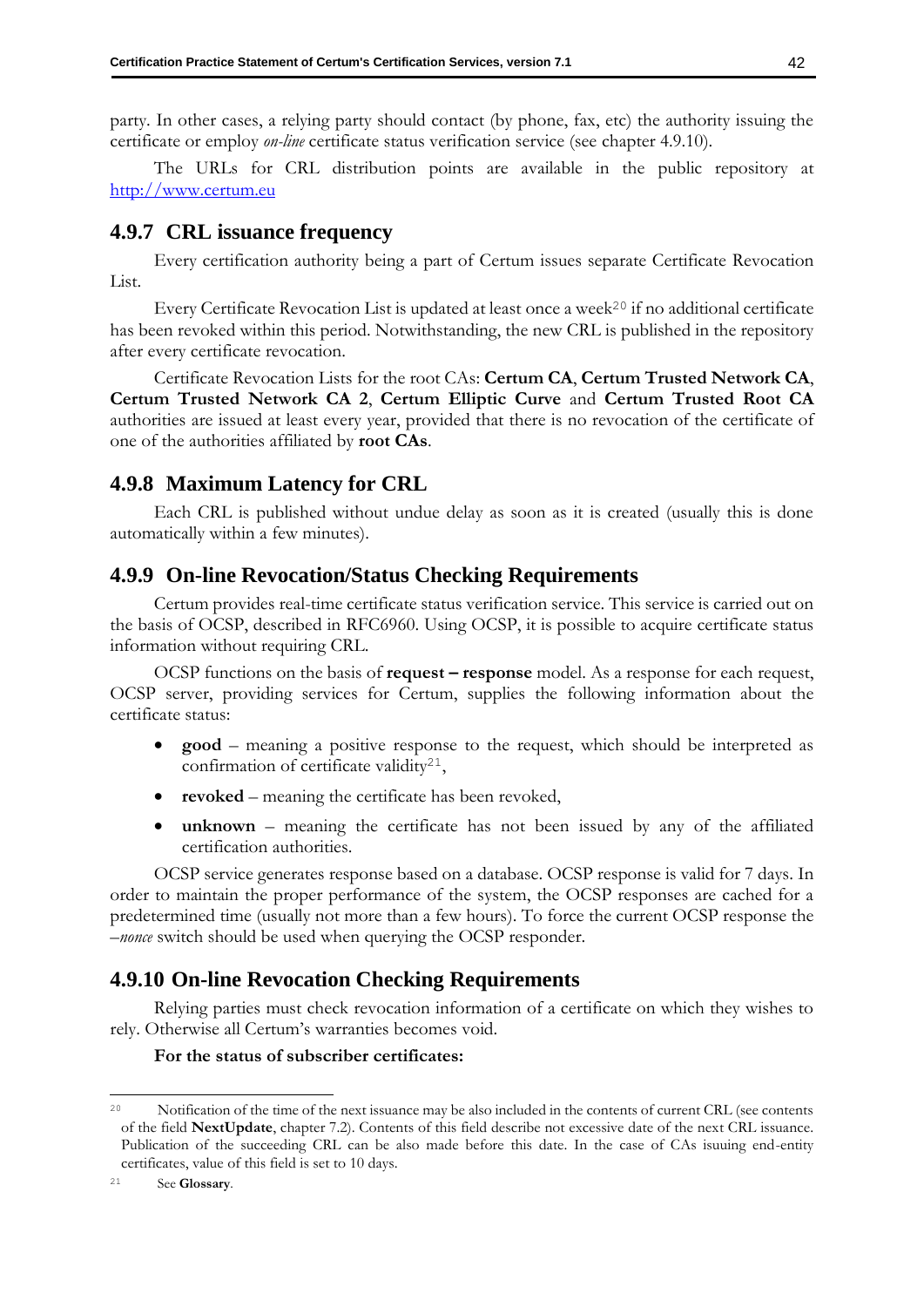Certum updates information provided via an OCSP every few minutes.

OCSP responses have a maximum expiration time of seven days.

#### **For the status of subordinate CA certificates:**

Certum updates information provided via an OCSP at least every twelve months and within maximum 24 hours after revoking a subordinate CA certificate.

## **4.9.11 Other forms of revocation advertisements availability**

Not applicable.

### **4.9.12 Special Requirements Rekey Compromise**

In the case of security breach of private keys (their revelation) of the certification authorities within Certum, the appropriate information is placed immediately in CRL and (optionally) submitted via electronic mail to every subscriber of the certification authority whose private key has been revealed. The information is submitted to every subscriber whose interests may be (directly or indirectly) endangered.

Certums immediately informs the relying parties, referring to the information collected in a repository managed by Certum.

Key compromise can be demonstrated in one of the following ways:

- Handing over the compromised key to Certum,
- Handing over to the CSR named "Proof of compromising the Certum key" signed with a compromised key

The methods of notifying Certum about the compromise of the key are described in point 1.5.2 of this CPS.

### **4.9.13Circumstance for Suspension**

Certum does not support suspension.

### **4.9.14 Who can request suspension**

Not applicable.

### **4.9.15 Procedure for Suspesion Request**

Not applicable.

### **4.9.16 Limits on Suspension Period**

Not applicable.

# **4.10 Certificate Status Services**

### **4.10.1 Operational characteristics**

Certificate status information is available via CRL and OCSP responder. The serial number of a revoked certificate remains on the CRL until the end of the certificate's validity period.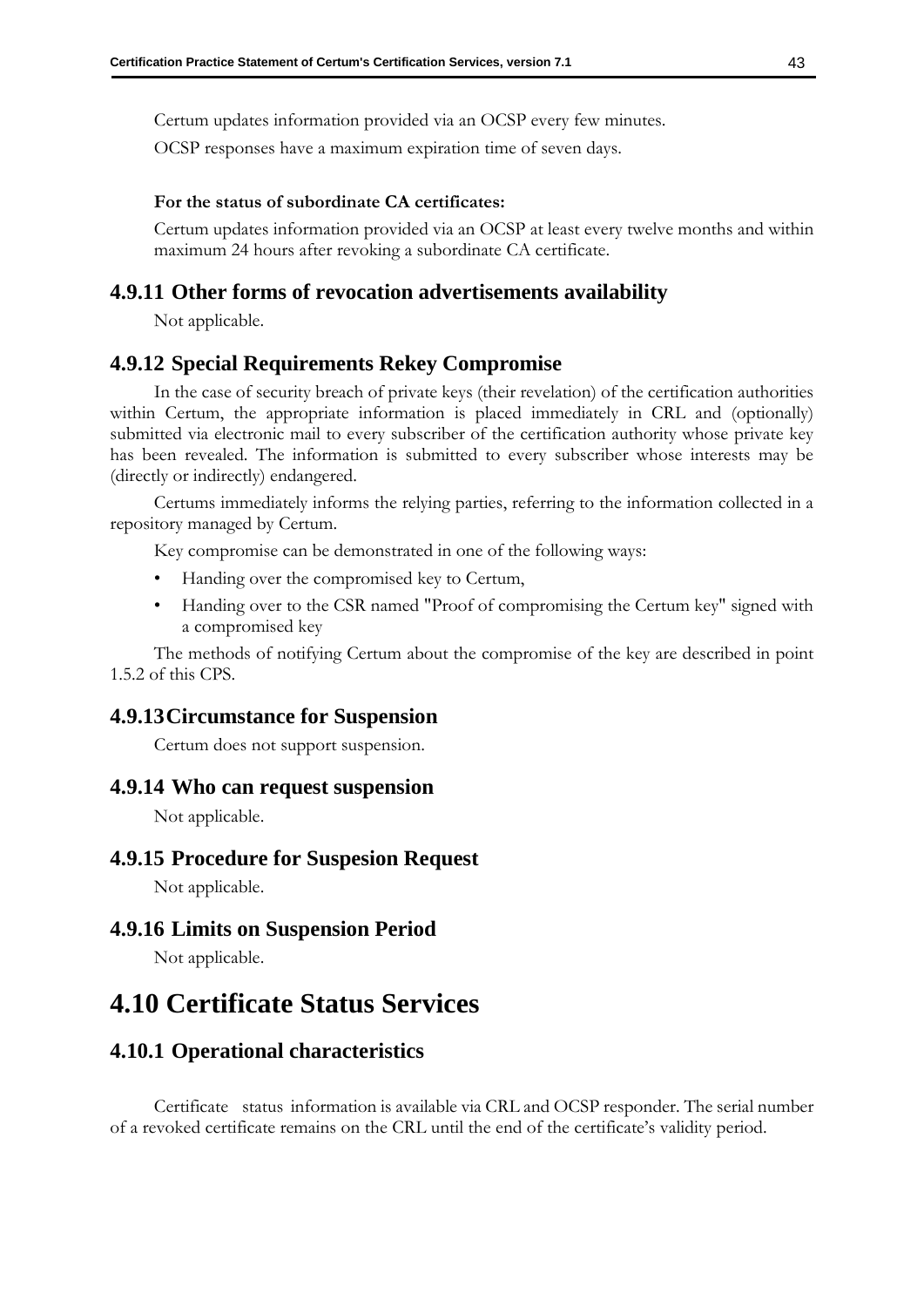# **4.10.2 Service Availability**

Certificate status verification services are available in the regime 24/7 (continuously operating).

# **4.10.3 Optional features**

The certificate status verification service on-line (OCSP) is not available for all types of certificates, and all relying parties.

*The URL address of OCSP service is usually placed in the certificates issued to subscribers. It means that the OCSP service is available for this certificate.*

The OCSP service is obligatory for all of the intermediate certification authorities certificates, SSL certificates and EV SSL certificates issued by Certum.

# **4.11 End of subscription**

The termination of the use of certification services by the subscriber occurs in the following cases:

- when validity period of the certificate has expired and the subscriber has not taken action to update its key, or modification,
- when subscriber certificate was revoked and has not been replaced by another certificate

# **4.12 Key Escrow and Recovery**

## **4.12.1 Key Escrow and Recovery Policy and Practices**

Private keys of certification authorities or of subscribers requesting generation of a key by Certum authorities or which are available to the public are not subjected to escrow.

The exception is the remote code signing certificate and Personal certificate with email address validation, where the private keys of the subscribers are stored on the hardware cryptographic module (HSM) meeting the Minimum Requirements for the Issuance and Management of Publicly-Trusted Code Signing Certificates and are available only to the subscriber/entity after logging to the individual service account in accordance with the internal Certum procedure.

# **4.12.2Session Key Encapsulation and Recovery Policy and Practices**

Not applicable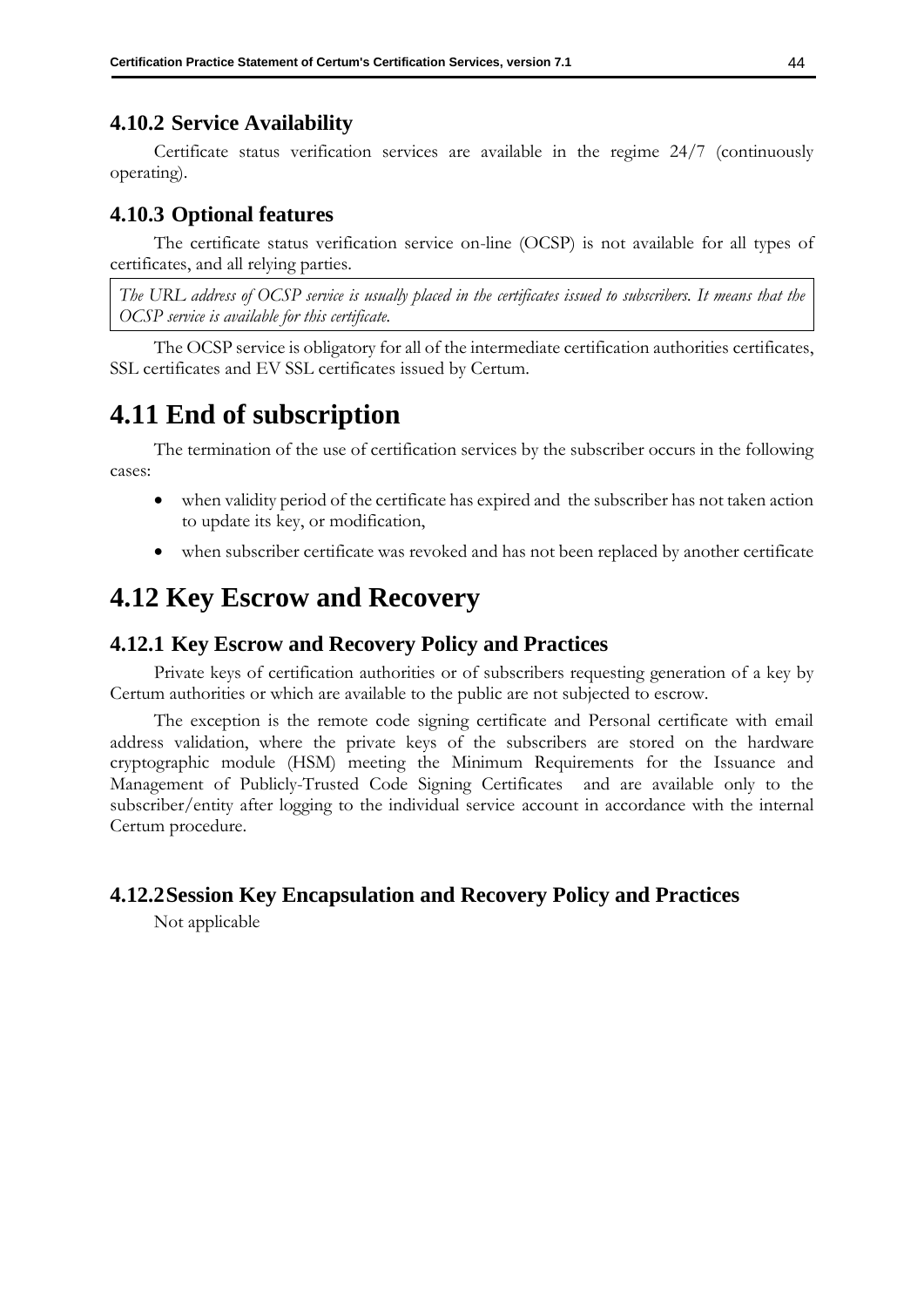# **5 Facility, Management and Operational Controls**

This chapter describes general requirements concerning control, physical and organizational security, as well as personnel activity, used in Certum mainly in the time of key generation, entity authenticity verification, certificate issuance and publication, certificate revocation, audit and backup copy creation.

# **5.1 Physical Controls**

Network computer system, operator's terminals and information resources of Certum are located in the dedicated area, physically protected against unauthorized access, destruction or disruption to its operation. These locations are monitored. Every entry and exit is recorded in the event journal (system logs). Computers registering subscriber's requests and issuing their confirmations are located in specially designated area and operate in on-line mode (have to be connected to the network). Access to these computers is physically secured against unauthorized individuals. Computers may be operated solely by authorized individuals.

### **5.1.1 Site location and construction**

Certum is located in Asseco Data Systems S.A. seat, at the following addresses: Bajeczna Street 13, Szczecin, Poland and Krolowej Korony Polskiej Street 21, Szczecin, Poland. Addresses of registration authorities are available in the repository and by email at the following address: [info@certum.pl.](mailto:info@certum.pl)

### **5.1.2 Physical access**

Physical access to the headquarter and Certum area is controlled and monitored by the integrated alarm system. Physical security of the seat and Certum area operate 24 hours a day.

Visitors to areas occupied by Certum may access this area only if they are escorted by the authorized personnel of Certum.

Areas occupied by Certum are divided into:

- computer system area,
- operators and administrators areas,

The computer system area is equipped with monitored security system built on the basis of motion, fire and flood sensors. Access to this area is granted only to authorized personnel, i.e. the personnel of Certum and Asseco Data Systems S.A. Every entry and exit from the area is automatically recorded in the event journal. The presence of other individuals (e.g. auditors or service employees) requires presence of authorized personnel and the approval of Chief of Certum.

Access to the operators and administrators area is enforced through the use of an smart card and access control system. The area may be occupied solely by Certum personnel and authorized individuals. Additionally, the latter are not allowed to occupy the area unescorted. The only exception concerns the individuals occupying Certum positions who are classified as trusted.

Access to Primary Registration Authority has to be performed as described in this chapter. In the case of other registration authorities, there are no additional restrictions addressing physical access. It is recommended that offices of registration authorities should be separated and rigged with equipment allowing safe storage of data and documents. Access to such areas should be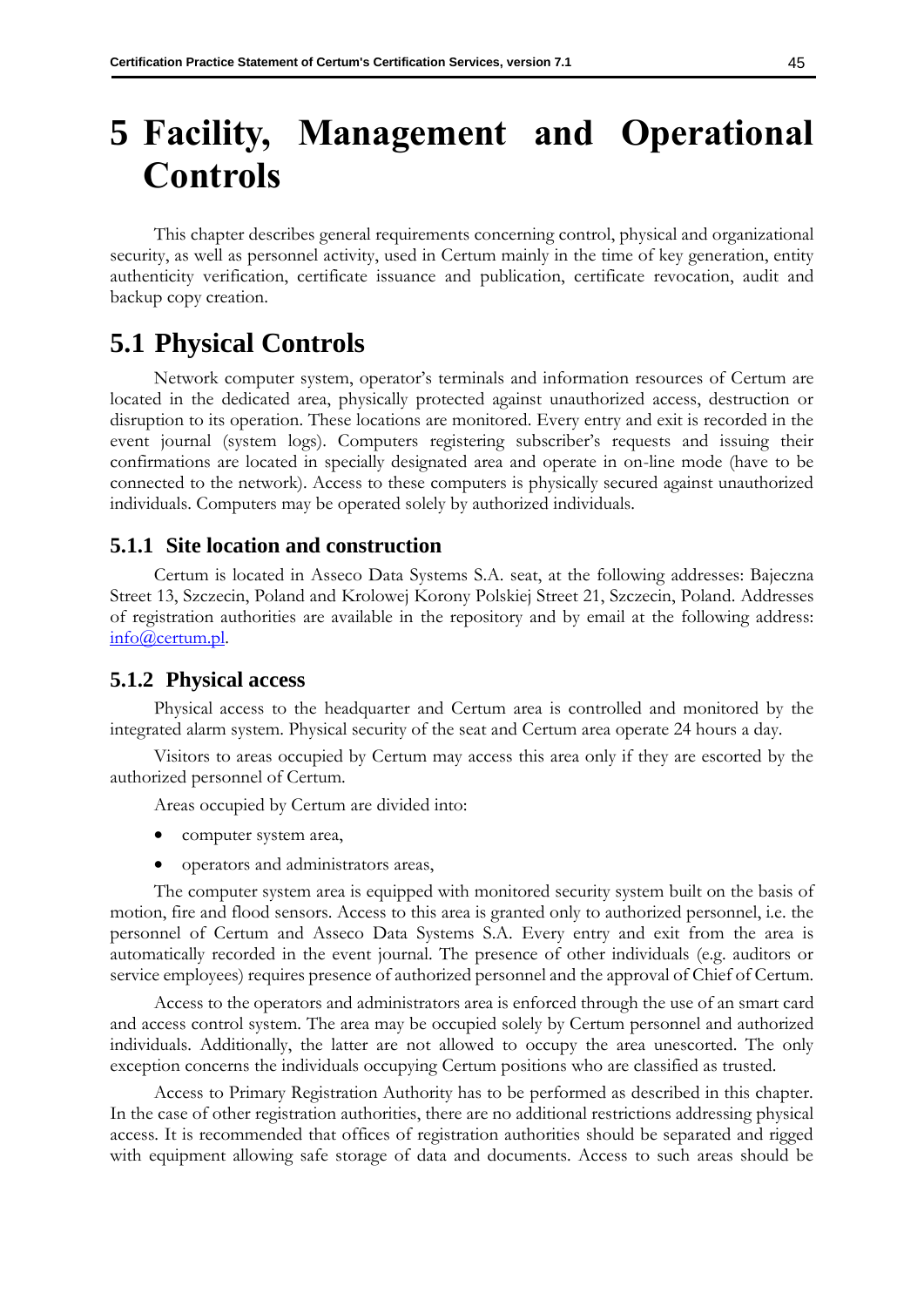monitored and limited to authorized individuals associated with the activity of the registration authority (registration authority operators, system administrators) and their customers.

### **5.1.3 Power and air conditioning**

In case of main power line failure the system switches to emergency power source (UPS and/or power generators).

Working environment in the computer system area is monitored continuously and independently from other areas.

The Primary Registration Authority is connected with emergency power source system of the building. Air conditioning is not required. In the case of other Registration Points, there are no restrictions addressing emergency power source and air conditioning.

### **5.1.4 Water exposure**

In the computer system area humidity and water detecting sensors are installed. These sensors are integrated with the security system of Certum buildings. Reception personnel are notified of the hazards and is obligated to notify appropriate public services, security inspector and one of system administrator.

### **5.1.5 Fire prevention and Protection**

Fire prevention and protection system installed in Asseco Data Systems S.A. headquarter complies with local standards and regulations for fire safety. Computer system area is also equipped with fire control system (neutral gas), activated automatically in the case of fire detection in monitored area.

### **5.1.6 Media storage**

In accordance with the sensitivity of information held, media containing archives and current data backup are stored in fireproof safes, located in the operators and administrator area and the computer system area. Access to the safe is secured with two keys, being held by authorized individuals. Copies of suitable documents, backups and archives are also retained in emergency facility, within fireproof safes secured to the ground.

Media used for storage of archives and current information backup copies and paper documents are held in the safes located in the Primary Registration Authority area.

### **5.1.7 Waste disposal**

Paper and electronic media containing information possibly significant for Certum security after expiration of the retention period (see chapter [5.5.5](#page-63-0) [5.5\)](#page-62-0) are destroyed in special shredding devices. In the case of cryptographic keys and PIN or PUK numbers, media used for their storage are shredded in DIN-3 class devices (this applies only to the media which do not allow definitive erasure of stored information and their re-usage). Hardware security modules are reset end erased according to manufacturer's recommendations. Such devices are erased and reset also prior to their transfer to service or repair.

### **5.1.8 Off-Site Backup**

Copies of passwords, PIN numbers and cryptographic cards are stored in safe-deposit box outside Certum headquarter.

Offsite storage affects also archives, current copies of information processed by the system and full installation version of Certum applications. It enables emergency recovery of most substantial Certum function within 48 hours (in Certum headquarter or in the emergency facility).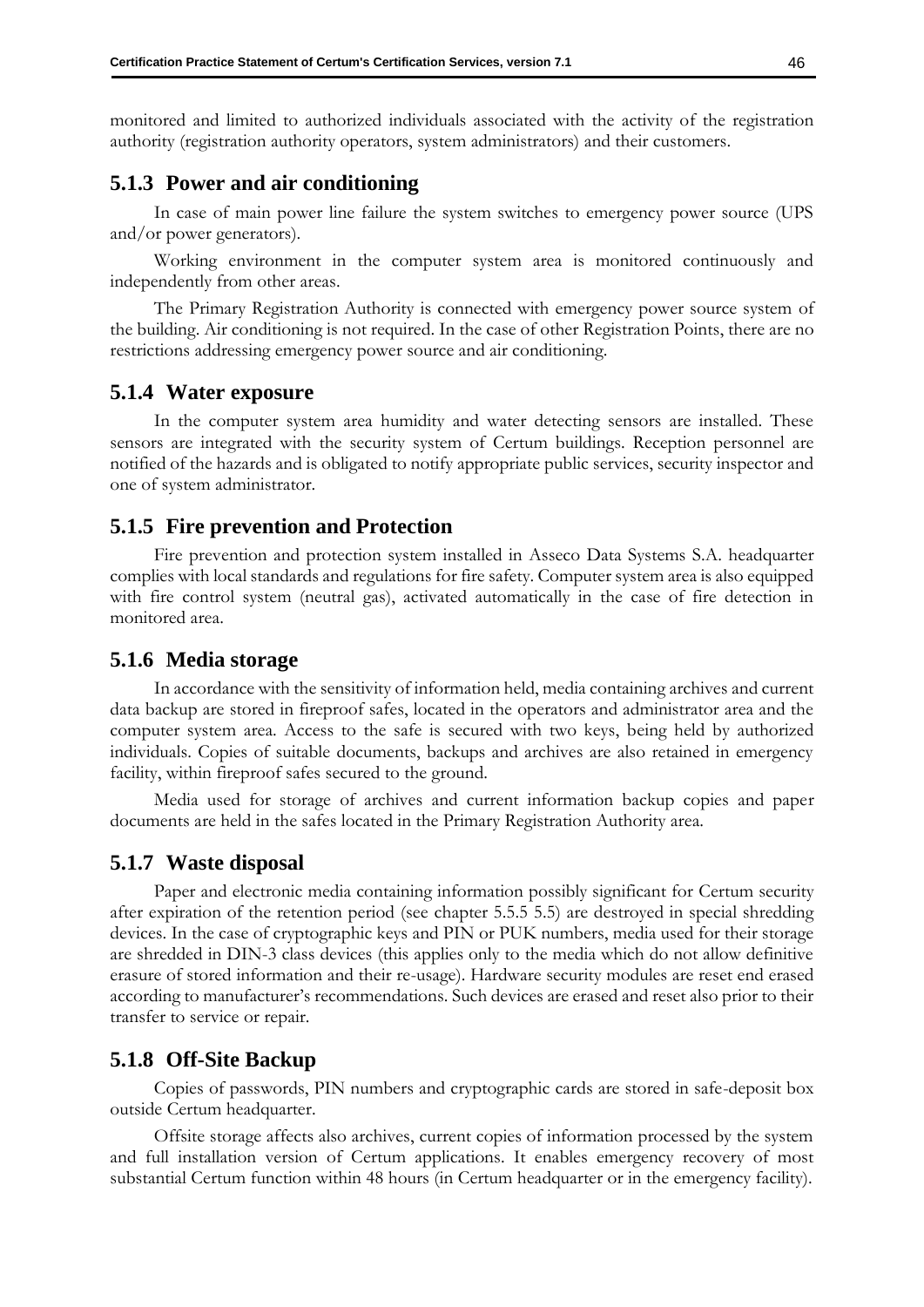Copies should be retained in safes providing two-factor access.

It is recommended to store archives and current information processed by the computer system backup copy outside location of the registration authority.

# **5.2 Procedural Controls**

This chapter presents a list of roles which can be defined for personnel, employed in Certum. This chapter also describes responsibilities and duties associated with each defined role.

# <span id="page-55-0"></span>**5.2.1 Trusted roles**

## **5.2.1.1 Trusted roles in Certum**

The following trusted roles which should be manned with one or more individuals are applied by Certum:

- **Chief of Certum** responsible for correct management of Certum, determines directions of development of certification authority, responsible to manage Certification Policy and Certification Practice Statement
- **security inspector** supervises implementing and handling information system security procedures; manages the administrators, initiates and supervises key and shared secret generation; assigns rights in the field of security and user's access privileges; reviews event logs; supervises service tasks,
- system operator handles standard system operations, including backup copies and transfer of current copies and archives to offsite locations,
- **registration inspector** verifies subscribers' identity and correctness of submitted certification application; authorizes certification request,
- system administrator installs hardware and software for operating system; initially configures the system and network resources; manages folders of Certum available to the public; creates WWW page and manages links,
- **audit inspector** responsible for review, archive and management of event logs (in particular verification of their integrity) and performance of internal audit for compliance of a certification authority operations with this Certification Practice Statement; this responsibility extends also on all Registration Points, operating within Certum,

## **5.2.2 Numbers of persons required per task**

Certum keys – for the needs of certificate and CRL signing – generating and recovering process is the operation requiring particular attention. It requires presence of persons, acting as:

- security inspector,
- hardware security module operator,
- shared secret holder,
- reporter (e.g auditor) optional.,

### **5.2.3 Identification and Authentication for Each Role**

Certum personnel are subjected to identification and authentication procedure in the following situation: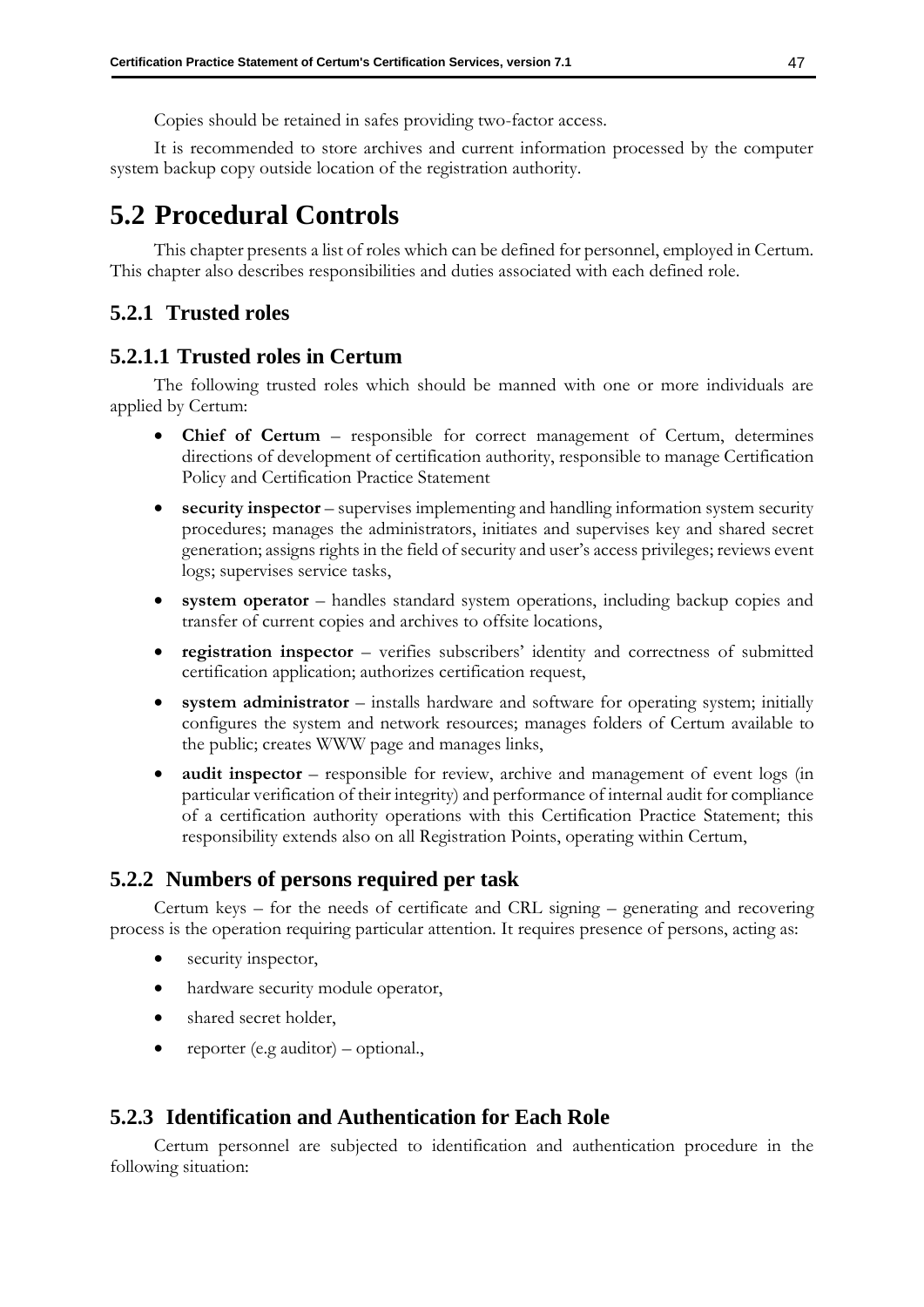- inclusion on the list of persons allowed to access Certum locations,
- inclusion on the list of persons allowed to physically access system and network resources of Certum,
- issuance of confirmation authorizing to perform the assigned role,
- assignation of an account and a password in Certum information system.

Every confirmation and assigned account:

- has to be unique and directly assigned to a specific person,
- cannot be shared with any other person,
- has to be restricted to function (arising from the role performed by a specific person) carried out solely by means of available Certum system software, operating system and controls.

Operations performed in Certum that require access through shared network resources are protected with implemented mechanisms of strong authentication and encryption of transmitted information.

### **5.2.4 Roles Requiring Separation of Duties**

Described in chapter [5.2.1](#page-55-0) duties segregation prevents abuses associated with Certum system usage. Every user is assigned only the rights arising from the user's role and related responsibility.

The presented roles may be combined in limited scope, modified or denied trusted clause. Duties and roles combination could not lead to combination of security inspector role with system administrator or operator, and audit inspector role with security inspector, registration inspector, system administrator or operator.

Access to software supervising operations performed by Certum is granted solely to the individuals whose responsibility and obligations arise from the acted role of the system administrator.

# **5.3 Personnel controls**

Certum personnel performing trusted roles must have documented preparation and experience, which guarantees to meet requirements of trainings and provide certainty that they are ready to perform its future obligations. In cases where a person employed for the operation of certification for the government should have a safety certificate issued by the security administrator Asseco Data Systems SA or by the Internal Security Agency (ABW).

Control of professional training each person who acts as trusted role is repeated at least once every 5 years.

### **5.3.1 Qualifications, experience and clearance requirements.**

Certum has to be sure that the person performing his/her job responsibilities, arising from the acted role in a certification authority or a registration authority system:

- has graduated from at least the secondary school,
- has signed a work contract or other civil agreement describing his/her role in the system and corresponding responsibilities,
- has been subjected to required training on the range of obligations and tasks, associated with his/her position,
- has been trained in the field of personal data protection,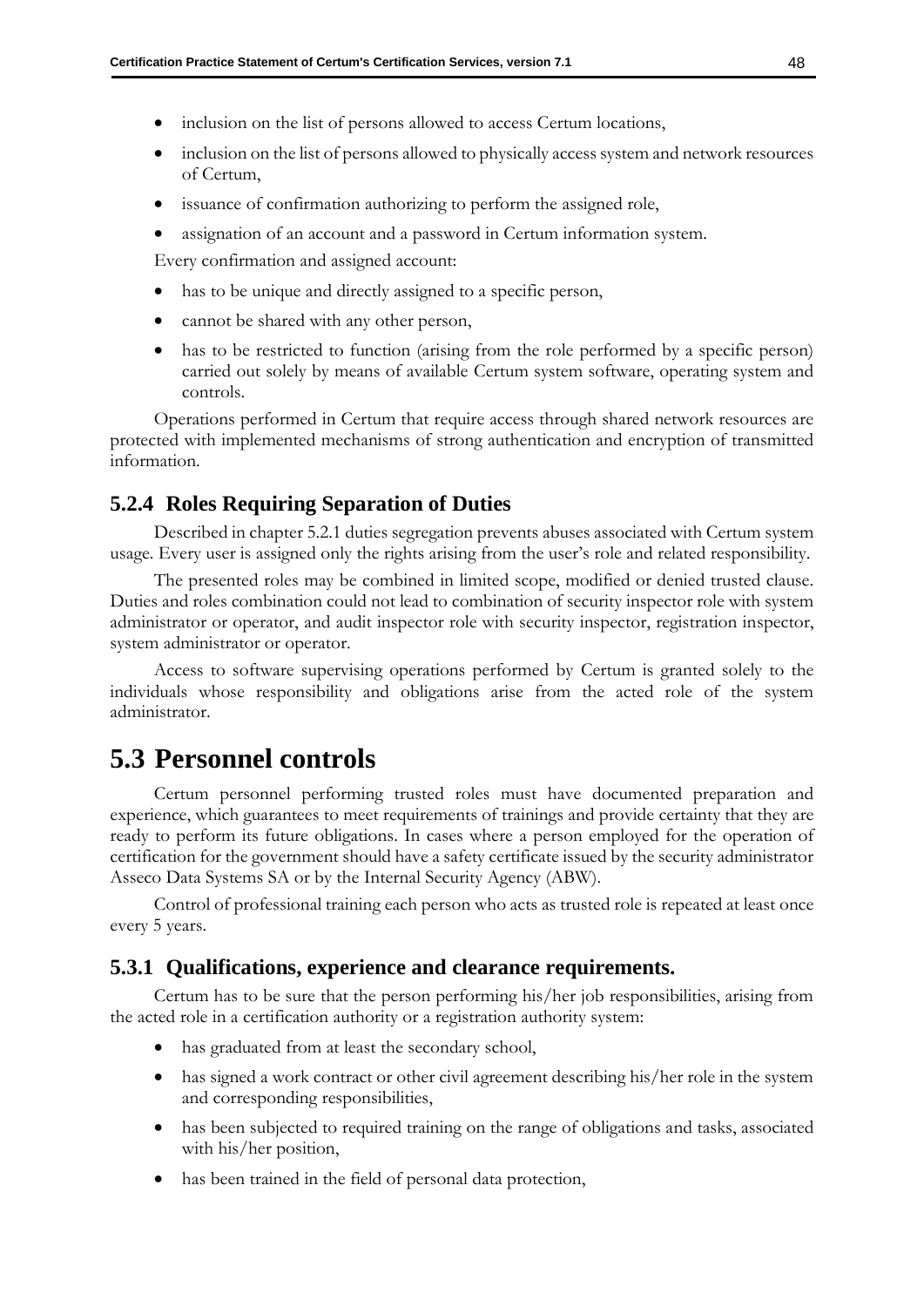- has signed an agreement containing clause concerning sensitive (from the point of view of Certum security) information protection and confidentiality and privacy of subscriber's data,
- does not perform tasks which may lead to a conflict of interests between a certification authority and a registration authority acting on behalf of it.

# **5.3.2 Background Check Procedures**

Each person who is a new employee and performing trusted role is verified by Certum which maintains controls to perform background checks of such person to:

- confirm previous employment,
- check personal references,
- confirm the highest or most relevant educational degree,
- obtained and search criminal records,
- search records of National Debt Register (Krajowy Rejester Długów) in the jurisdiction where the person will be employed,
- check ID (PESEL)

In the case when the required information is not available (eg, due to the current law), Certum may use other techniques that will allow to obtain information similar to the foregoing.

Certum may reject a candidacy associated with the performance of the trusted role, or take action against a person already employed in that position if it is found that:

- Certum was misled by candidate or employee regarding the above data
- Certum received highly unfavorable or not very reliable references from former employers
- Certum received information about candidate's or employee's criminal past and that he/she was convicted under a final and valid court judgement;

In case of any of the above, further steps are carried out in accordance with safety procedures Asseco Data Systems SA and applicable law.

# <span id="page-57-0"></span>**5.3.3 Training requirements**

Personnel performing roles and tasks arising from the employment in Certum or its registration authority have to complete following trainings:

- regulations of Certification Practice Statement,
- regulations of Certification Policy,
- regulations of procedures and documentation related with acted role,
- procedures and security controls employed by a certification authority and a registration authority,
- system software of a certification authority and a registration authority,
- responsibilities arising from roles and tasks performed in the system,
- procedures executed upon system malfunction or disruption of certification authority operations.
- In the process of issuing a certificates in the signing process, BICP operators must be trained in the identity verification procedure and operating the certificate issuing system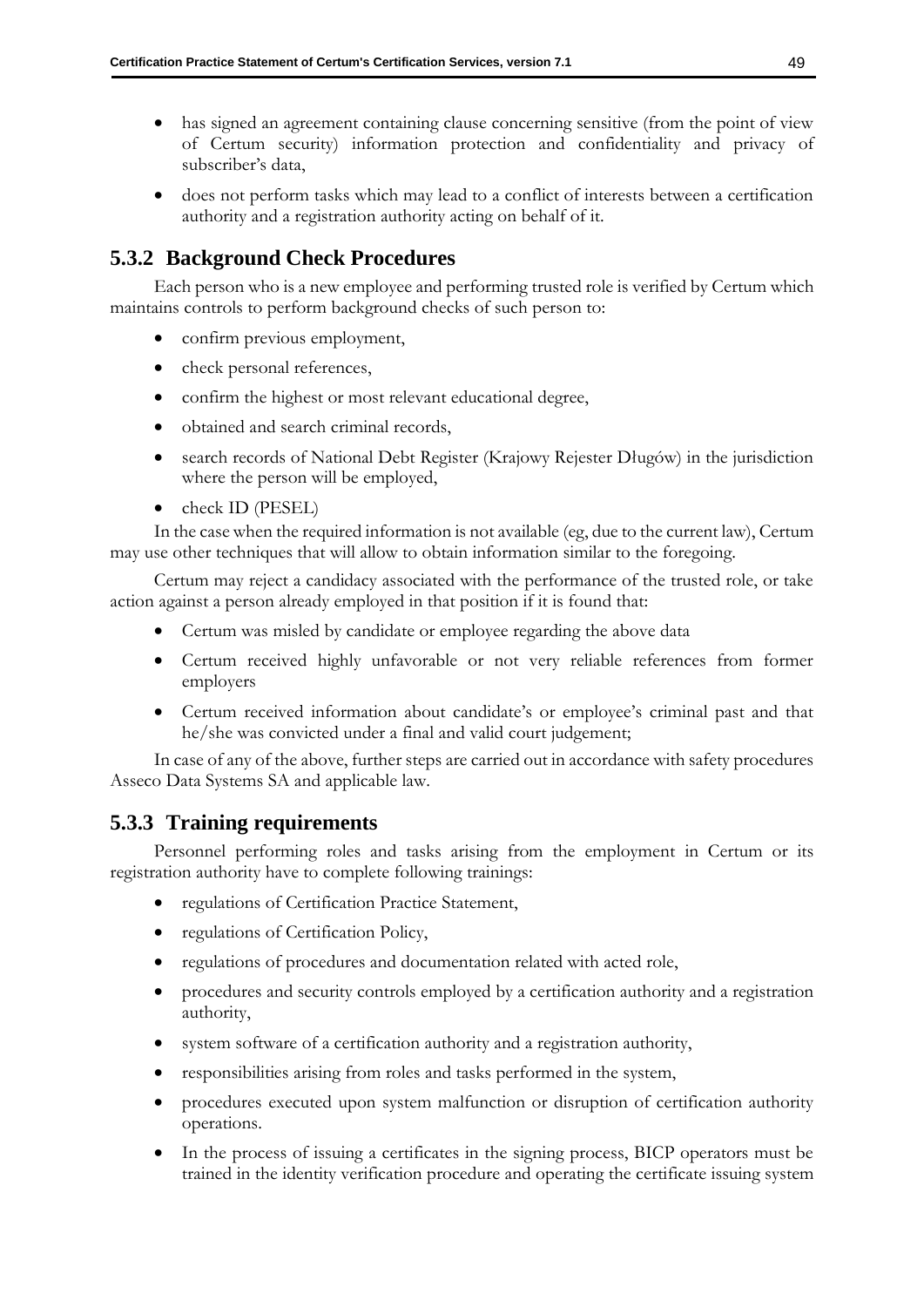in the signing process. If the BICP Operator in organization has undergone training in identity verification and the scope of training fully covers the scope of training conducted by Certum (e.g. training conducted by banks for their operators), no separate training conducted by Certum is needed.

# **5.3.4 Retraining Frequency and Requirements**

Trainings described in chapter [5.3.3](#page-57-0) have to be repeated or supplemented always in situation when significant modification to Certum or its registration authority operation is executed.

# **5.3.5 Job Rotation Frequency and Sequence**

This Certification Practice Statement does not imply any requirements in this field.

## **5.3.6 Sanctions for Unauthorized Actions**

In the case of a discovery or suspicion of unauthorized access, the system administrator together with the security inspector (in the case of Certum employees) or solely system administrator (in the case of registration authority employees) may suspend the perpetrator's access to Certum or the registration authority system. Further disciplinary actions are to be consulted with Certum management.

## **5.3.7 Independent Contractor Requirements**

Contract personnel or consultants may perform trusted roles, listed in the chapter. 5.2.1. In such cases, they are subject to the same requirements applicable to Certum employees.

Because the contract personnel is subjected to the same verification procedure as employees of Certum, then, if they do not provide required information or do not pass the exam (see chapter 5.3.2), they must be escorted by Certum or the registration authority employee each time when performing their task at Certum seat or its registration authority..

## **5.3.8 Documentation Supplied to Personnel**

Management of Certum and the registration authority agent must provide their personnel with access to the following documents:

- Certification Policy,
- Certification Practice Statement,
- application forms and request templates,
- extracts from documentation corresponding to performed role, including emergency procedures,
- range of responsibilities and obligations associated with the acted role in the system.

# **5.4 Audit Logging Procedures**

In order to manage efficient operation of Certum system and supervise Certum users and personnel, all events, having essential impact on Certum security, occurring in the system are recorded.

It is required that every party – associated in any way with providing certification services – should record information and manage it adequately to their work position and duties. Information records compose event logs and should be retained in a manner allowing authorized parties to access appropriate and required information when resolving disputes between parties or detecting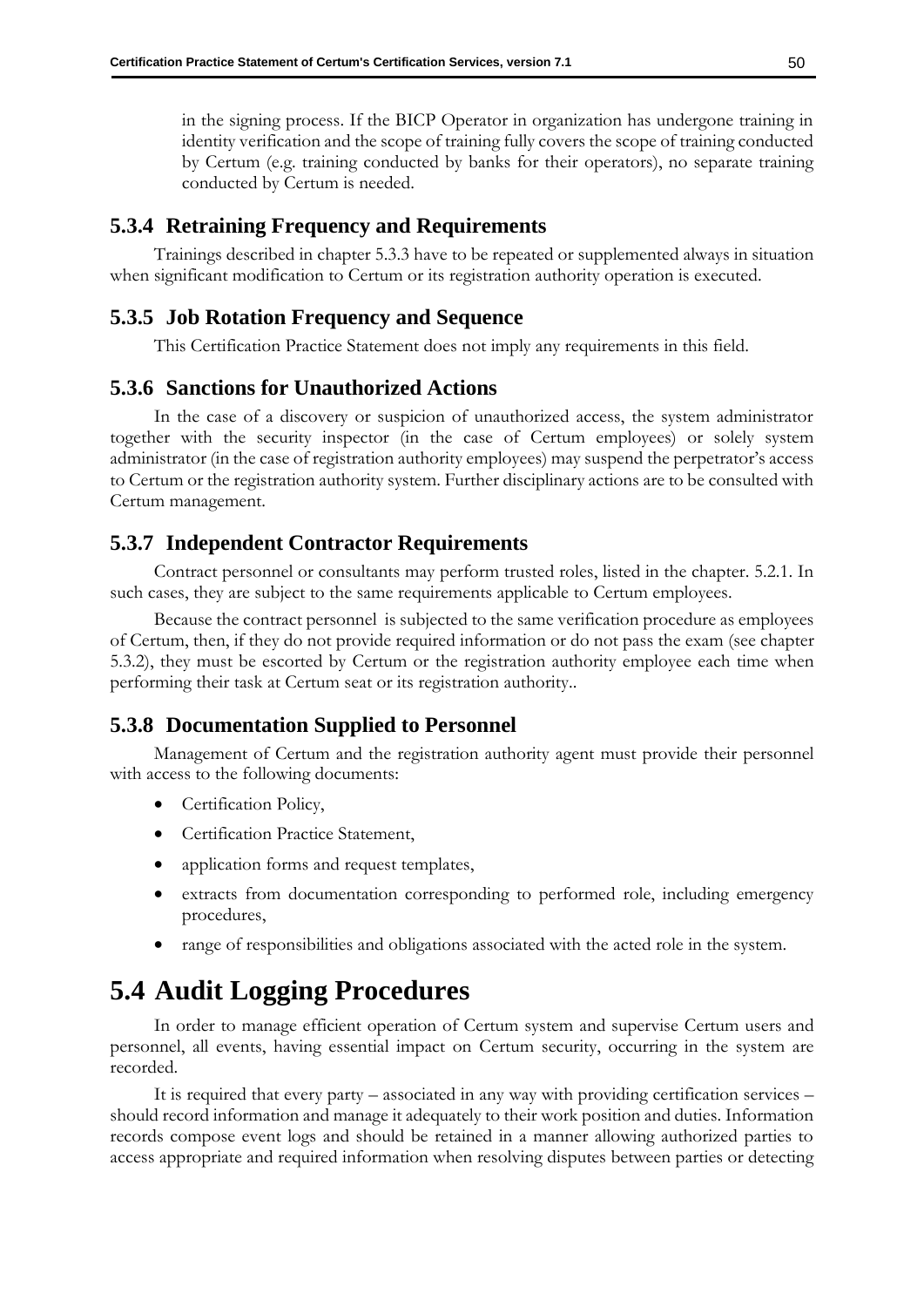attempts to breach security of Certum. Recorded events are subjected to backup procedures. Backup copies are retained outside Certum headquarter.

When applicable, event logs are created automatically. If records cannot be created automatically, paper event logs are used. Every log entry, electronic or handwritten, is retained and disclosed when undergoing an audit.

In Certum system, the security inspector is obligated to carry out regular checks of compliance of implemented mechanisms and procedures with regulations of this Certification Practice Statement, as well as to assess effectiveness of existing security procedures.

# **5.4.1 Types of events recorded**

Every activity, critical for Certum security, is recorded in event logs and archived. Archives might be encrypted and stored on unrewritable media type to prevent it from modification or forgery.

Certum event logs store records of every activity generated by any software component within the system. Such entries are divided into three separate categories:

- **system entries**  record contains information about client's request and server's response (or vice-versa) on the level of network protocol (for example http, https, tcp, etc); Subjects to recordings are: host or server IP address, executed operation (for example: search, edit, write, etc) and its output (for example, amount of entries to database),
- **errors**  record contains information about errors on the level of network protocols and on the level of application modules,
- **audits** record contains information associated with certification services, for example: registration and certificate request, rekey request, certificate acceptance, certificate and CRL issuance etc.

The above event logs are common for every component installed on a applicable server or workstation and have a capacity set in advance. Upon exceeding this capacity, a new version of the event log is automatically created. The previous event log is archived and erased from the disk.

Detailed list of recorded events depends of the certification policy of certificates issued or confirmed by a specific certification authority or a registration authority. However, the following shall in any event be included:

- Certum CAs key lifecycle management events, including:
	- o key generation, backup, storage, recovery, archival, and destruction; and
	- o cryptographic device lifecycle management events.
- Subscriber certificate lifecycle management events, including:
	- o certificate requests, renewal, and re-key requests, and revocation;
	- o all verification activities stipulated in these Requirements and Certum Certification Practice Statement;
	- o date, time, phone number used, persons spoken to, and end results of verification telephone calls;
	- o acceptance and rejection of certificate requests;
	- o issuance of Certificates; and
	- o generation of Certificate Revocation Lists and OCSP entries.
- Security events, including: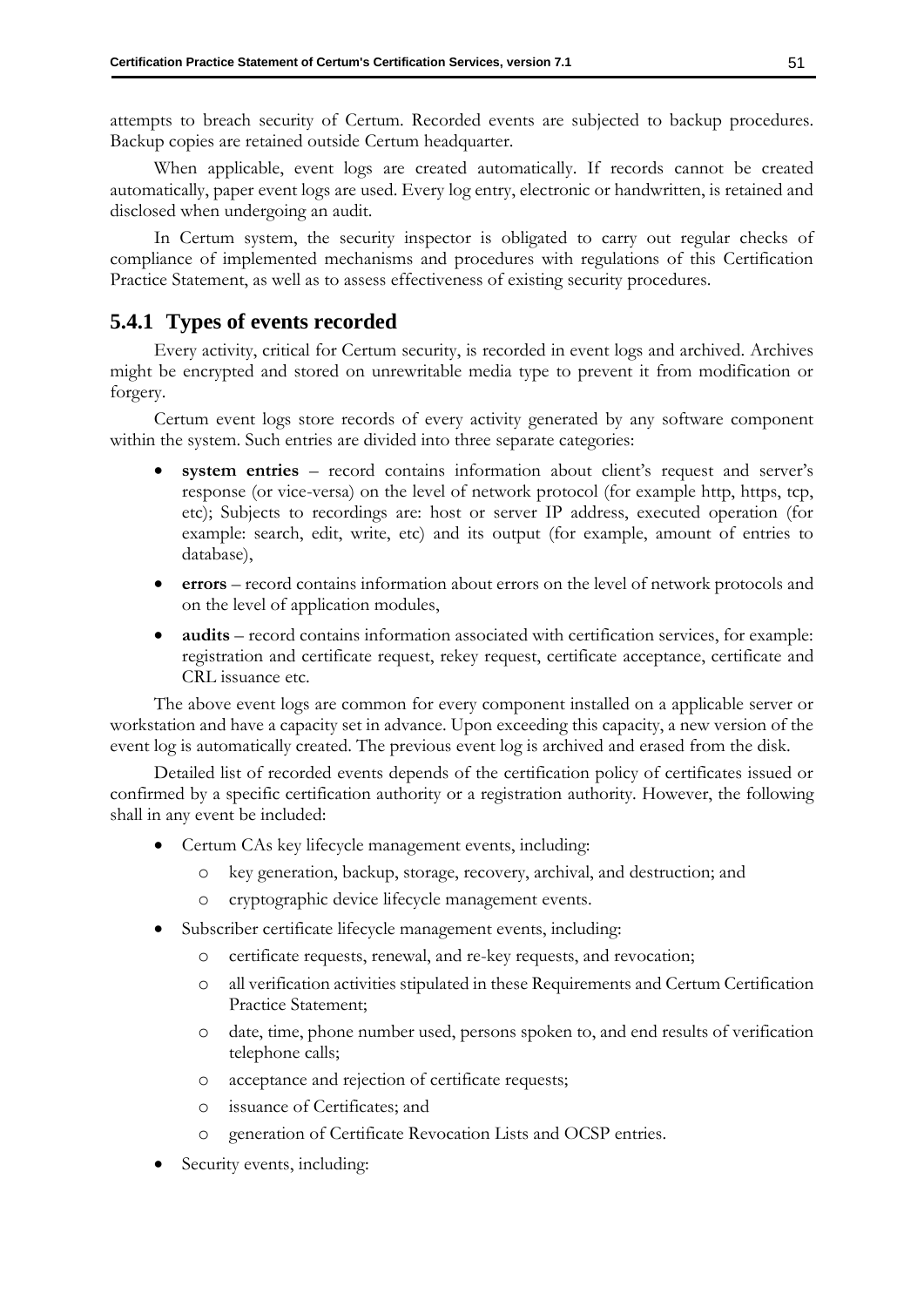- o successful and unsuccessful Certum's system access attempts;
- o security system actions performed;
- o security profile changes;
- o system crashes, hardware failures, and other anomalies;
- o firewall and router activities; and
- entries to and exits from Certum facility.

Registered requests, associated with provided services, submitted by subscribers, apart from their usability in dispute resolving and abuse detection, allow calculation of a fee for issuance of a certificate.

Access to the event entries (logs) is granted solely to security inspector, system administrators and audit inspector (see chapter [5.2.1\)](#page-55-0).

### **5.4.2 Frequency of Processing Log**

Event log entries should be reviewed in details at least once a month. Every event of significant importance should be explained and described in an event log. Event log review process includes the check against its forgery or modification, and verification of every alert or anomalies disclosed in the logs. Every action executed as a result of detected malfunctions has to be recorded in the logs.

## <span id="page-60-0"></span>**5.4.3 Retention Period for Audit Log**

Retention period for audit log are at least 7 years.

### **5.4.4 Protection of Audit Log**

Once a week every entry in event logs is subjected to copy to a magnetic tape. After surpassing accepted for specific log number of entries, log contents are archived. Archives may be encrypted with Triple DES or AES algorithm. A key used to archive encryption is placed under the management of the security inspector.

An event log may be reviewed solely by the **security inspector**, **system administrator** or an **audit inspector**. Access to the event log is configured in such a way that:

- only authorized persons (i.e. auditors and personnel defined above) have the right to read log entries,
- only the security inspector may archive or erase files (after their archive) containing registered events,
- it is possible to detect every violation of integrity; it assures that the records do not contain gaps or forged entries,
- no entity has the right to modify the contents of the journal.

Additionally, procedures for event logs protection are implemented in a manner that even after the journal archival it is impossible to delete entries or erase the logs before surpassing an estimated period of logs retention (see chapter [5.4.3\)](#page-60-0).

## **5.4.5 Audit Log Backup Procedures**

Certum security procedures require that the event logs and activity records – created when reviewing this journal by the security inspector, system administrator or an audit inspector – such as activities on the journals, collective statements, analysis, statistics, detected threats etc, should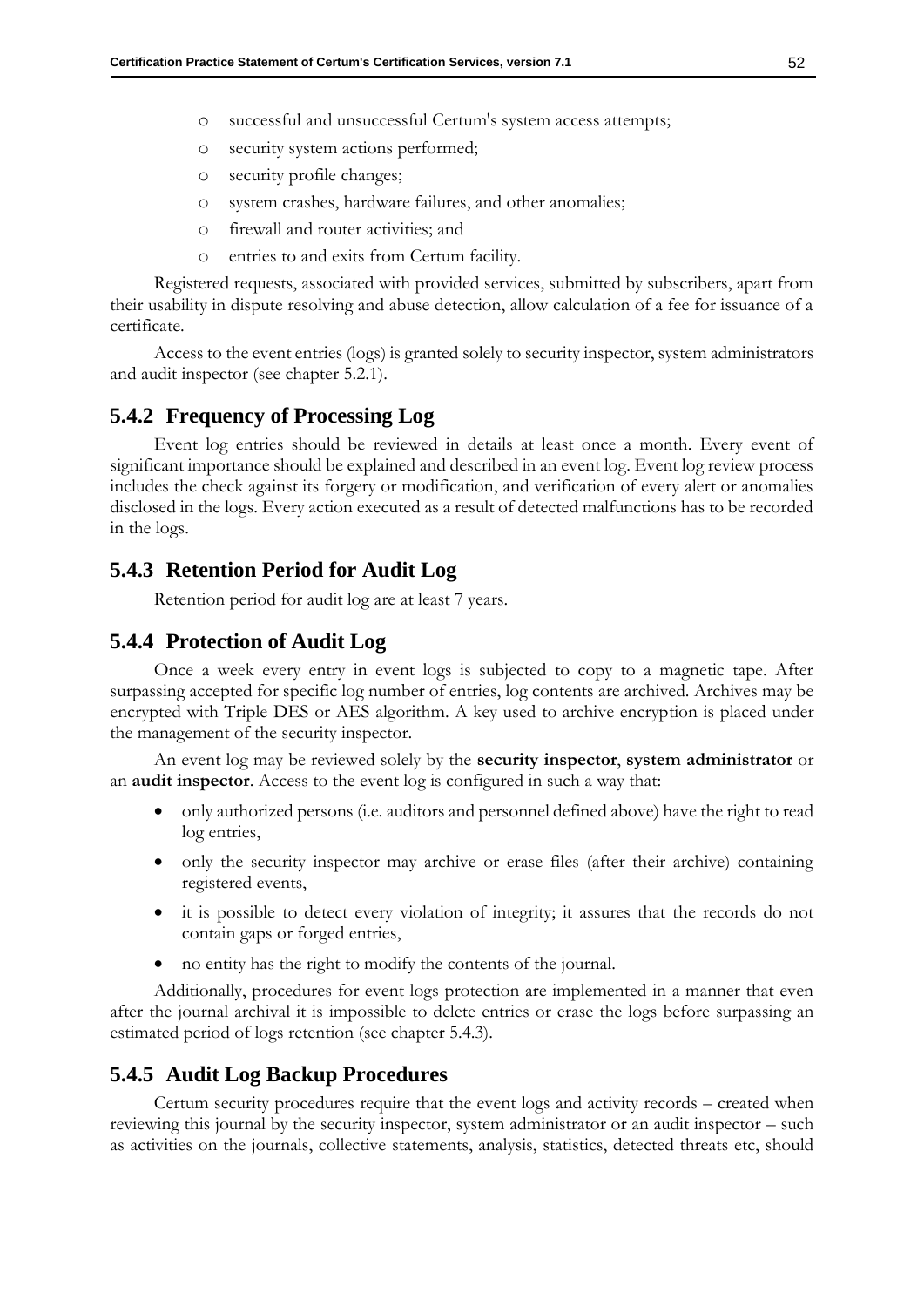be subjected to monthly backup. These backups are retained in main and alternate site of Certum. Backup copies may be signed with a timestamp.

### **5.4.6 Audit Collection System (Internal vs. External)**

Applications, components and network software and operating systems used in the systems of Certum automatically generate the information about events. Information about these types of events are also entered manually by staff Certum.

## **5.4.7 Notification to Event-Causing Subject**

Module for analysis of the event logs implemented in the system allows examination of current events and automatically notifies about suspected or security violating activities. In the case of activities having influence on the system security, the security inspector and system administrator are automatically notified. In other cases, the notification is directed only to the system administrator.

Information transmission to authorized persons about critical – from the point of view of the system security – situations is carried out by other, appropriately secured, means of communication, for example pager, mobile phone, electronic mail.

Notified entities take appropriate actions to prevent the system from detected threat.

### **5.4.8 Vulnerability Assessment**

This Certification Practice Statement requires the certification authority issuing certificates (including subordinate authorities of **Certum Global Services CA** and **Certum Global Services CA SHA2**), the Primary Registration Authority and affiliated Registration Points (in the case of delegation of rights to registered subscribers) to perform vulnerability assessment analysis of every internal procedures, applications and information system. Scan of vulnerabilities are held 4 times a year. Requirements for analysis may be also determined by an external institution, authorized to carry out Certum audit.

Certum classifies and keeps records of all assets according to PN-ISO/IEC 27001:2017 standard. This Certification Practice Statement requires performing vulnerability assessment analysis of every internal procedures, applications and information system. Requirements for analysis may be also determined by an external institution, authorized to carry out Certum audit.

Risk analysis for Certum is conducted at least once a year or when introducing new services, major changes in Certum systems or as a result of a security incident.

Certum assets and Information Security Policy, which is part of the implementation of Asseco Data Systems S.A. The Integrated Management System is subjected to annual reviews and approval of the Certum Director.

In accordance with the risk management plan, each risk analysis begins with the identification and verification of the asset list.

The list of assets is sent for verification to the team conducting the analysis. Verified lists are sent to the analysis manager, who consolidates received information and creates a current asset list.

The risk assessment process is carried out if:

- new group of information will be created,
- new assets will appear,
- new threat/risk will appear,
- new cycle of analysis will begin, no later than 11 months after the end of the previous analysis.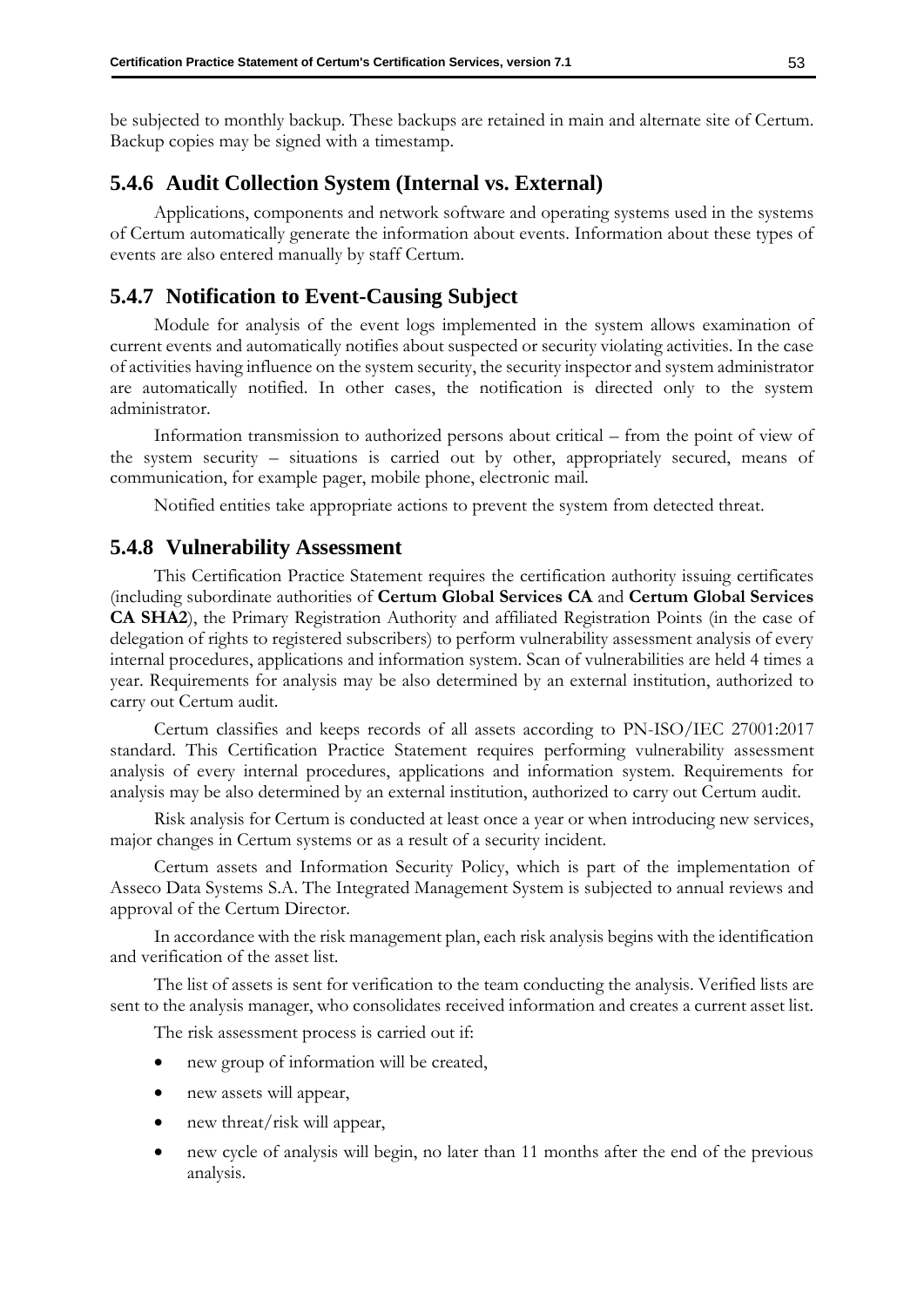Low level risks are accepted by the Certum Director. For the risks above acceptable level, risk management plans are being developed that also require the approval of Certum Director.

The Certum infrastructure is subjected to penetration tests once a year by an external organization. The detailed scope of tests is included in the external documentation.

# <span id="page-62-0"></span>**5.5 Records archival**

It is required to archive all data and files related to the registration of information associated with the system security, all requests submitted by subscribers, all information about subscribers, issued certificates and CRLs, all keys, used by certification authorities, The Primary Registration Authority and Registration Points and whole correspondence of Certum with subscribers. Subjected to archival are also all documents and data used in identity verification process. Some of data (marital status, photo and description), not directly required in the authentication process, may be removed from the documents. Hard-copy documents are processed to electronic form and are also subjected to archival.

Certum manages two types of archives: archive available *on-line* (*on-line* archive) and available *off-line (off-line* archive).

Valid certificates (including inactive, issued no more than 15 years before the current date) are retained in the *on-line* archive of active certificate and may be used to perform some of external certification authority services, for example certificate validity verification, certificate publication for their owners (restoration of certificates) and authorized entities.

*On-line archive might also contain the certificates issued 25 years (and more) in the past. On-line archive may replace off-line archive.*

The *off-line* archive contains certificates (including revoked certificates) issued in the period of 15 to 25 years before a current date. Revoked certificate archive contains information about a certificate identifier, date of revocation, reason for revocation, whether and when the certificate was placed on CRL. The archive is used for dispute resolving, applying to old documents, electronically signed (in the past) by a subscriber.

It is recommended to encrypt and timestamp the archive. A key used for archive encryption is managed by the certification authority security inspector or system administrator.

### **5.5.1 Types of Records Archived**

The following data are subjected to archive:

- information from examination and evaluations (arising from an audit) of logical and physical protections of Certum's certification authorities, the Primary Registration Authority and Registration Points, and the repository,
- received requests and issued decisions in an electronic or paper form, submitted by or to the subscriber as a paper document, files or electronic messages,
- subscribers database,
- certificates database,
- issued Certificate Revocation Lists,
- history of a certification authority key, from its generation to erasure,
- history of the subscribers' keys, from their generation to erasure, if the keys are subjected to archive in certification authority databases,
- documents and data used in identity verification process.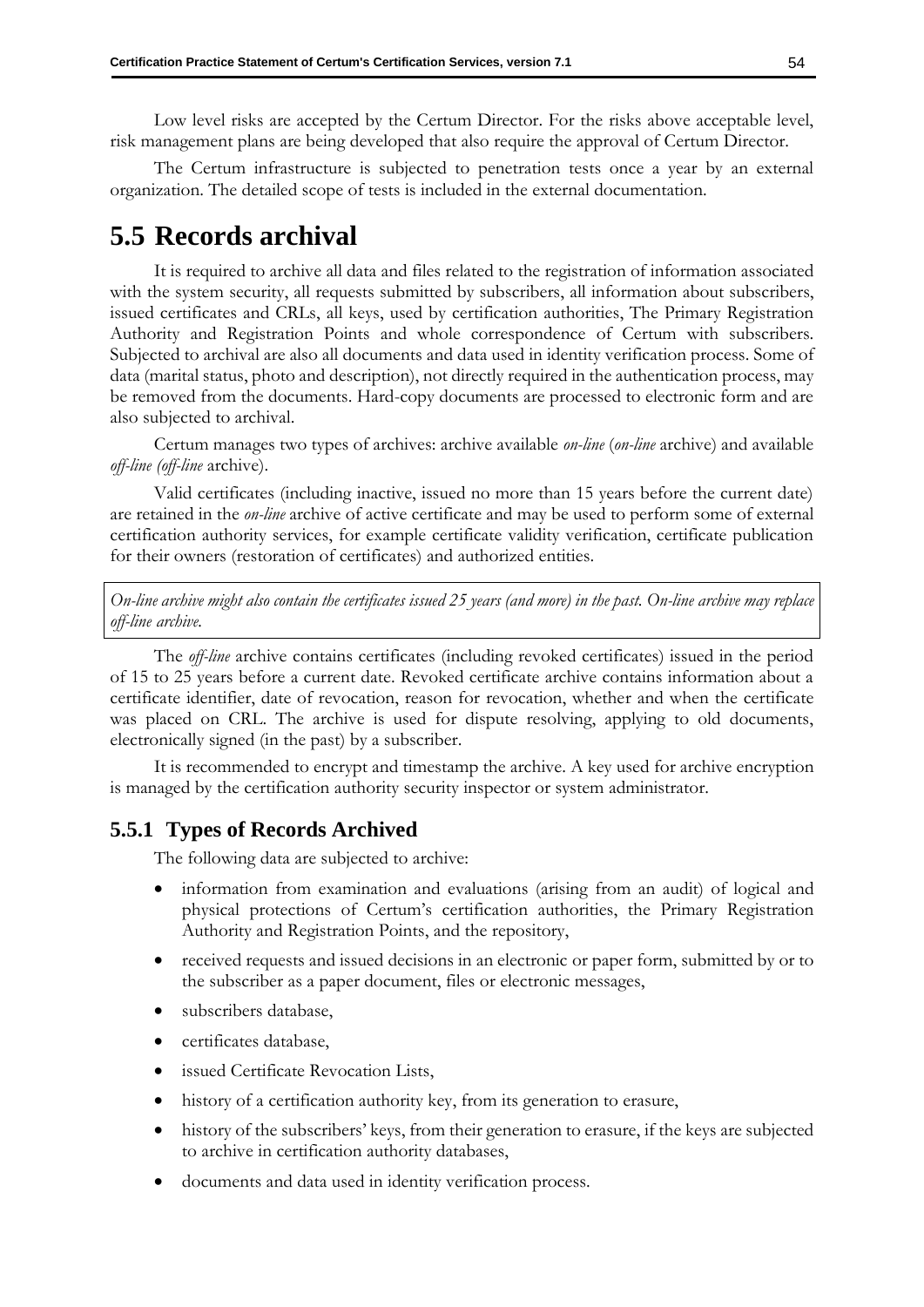### **5.5.2 Retention Period of Archive**

Certum retain all documentation (in paper and electronic form) relating to certificate requests and the verification thereof, and all certificates and revocation thereof, for at least seven years after any certificate based on that documentation ceases to be valid

After expiration of the declared retention period, archived data may be destroyed. In the case of key and certification erasure, an appropriate procedure is executed with particular attention.

### **5.5.3 Protection of archive**

Access to the archive have only authorized persons performing trusted roles in Certum. Archive is stored in the system, which meets the requirements of CEN TS 419 261*.* This system provides protection against unauthorized browsing the archives, modification, removal or tampering. The media on which the archives are stored for processing applications and archives must be maintained in the state to ensure the declared period of access to the archives (chapter 5.5.2).

### <span id="page-63-1"></span>**5.5.4 Archive Backup Procedures**

Backup copies allow full restoration (if necessary, for example after system destruction) of data essential to the proper activity of Certum. To accomplish the above goal, the following applications and files are subjected to backup:

- installation disks with system applications, for example operating systems,
- installation disks with certification and registration authority applications,
- WWW server and the repository installation disks,
- authorities' keys, certificates and CRL history,
- data from the repository,
- data concerning subscribers and personnel of Certum,
- event logs.

### <span id="page-63-0"></span>**5.5.5 Requirements for Time-Stamping of Records**

It is recommended that archived data should be signed with a timestamp, created by the authorized Timestamping Authority (TSA), having a certificate issued by the operational certification authority affiliated by **Certum CA**.

### **5.5.6 Archive Collection System**

The archive data collection system is internal system of Certum. The exception to this rule are the archives kept by Registration Points associated with Certum. The data in external files must be kept primarily for the purpose of the audits carried out by Certum or entity designated by Certum.

### **5.5.7 Procedures to Obtain and Verify Archive Information**

Only those persons who performing trusted roles in Certum have access to the archive and access is possible only after successful authentication (ie authentication and confirmation of a person's access rights).

To verify the integrity of archived information, data may be periodically tested and verified against original data (if still accessible in the system). This activity may be carried out solely overseen by the security inspector and should be recorded in the event logs.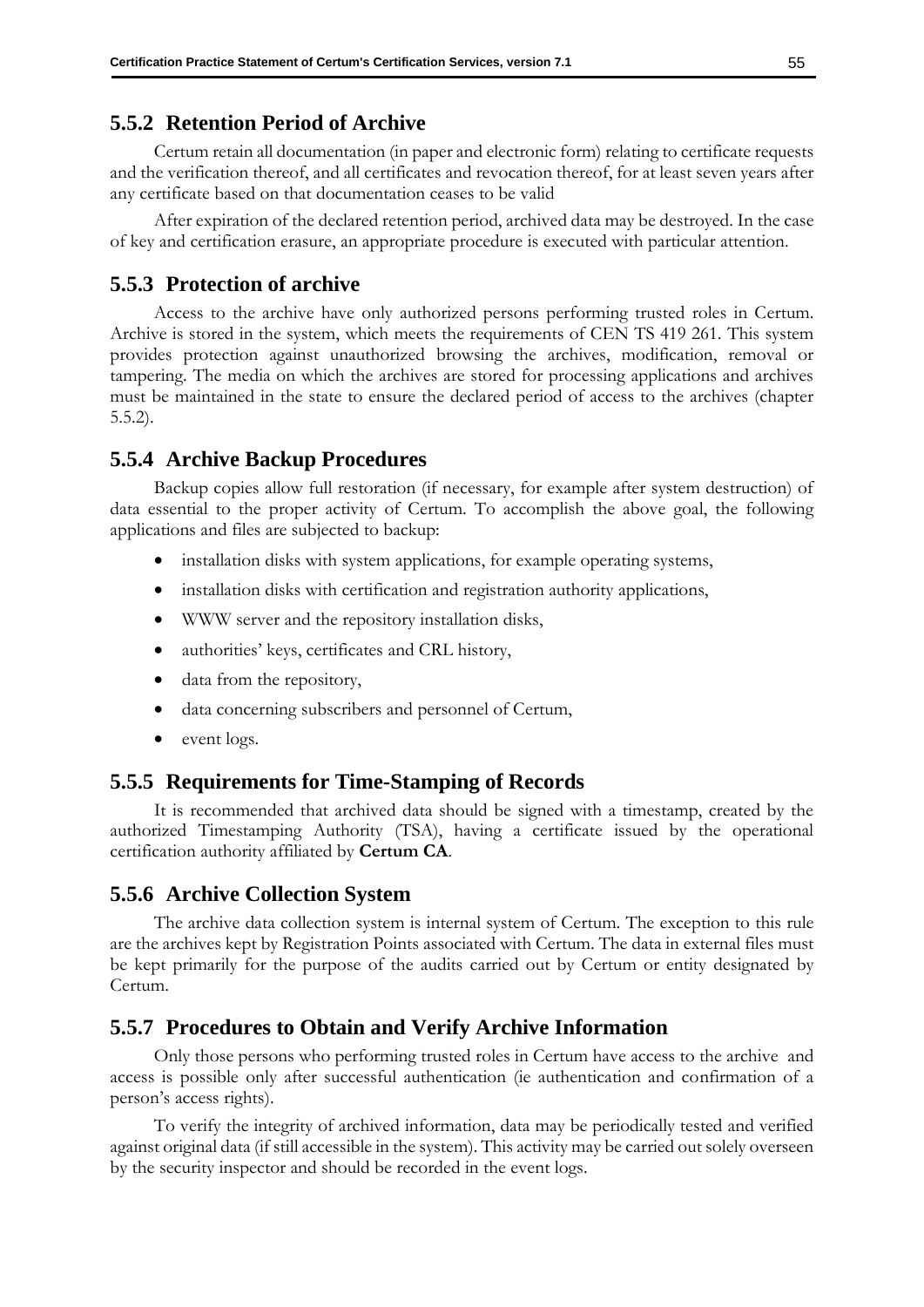If any damages or modifications to original data are detected, the damages are to be removed as promptly as possible.

# **5.6 Key changeover**

Procedure for key changeover applies to the keys of certification authorities affiliated by the Certum and it describes procedure for key update (rekey) for a certificate and CRL signing which replaces a currently used key.

Rekey procedure is based on issuance of special certificates by a certification authority, facilitating a subscriber who has old certification authority certificate, a secure exchange for a new certificate, and allowing new subscribers who have a new certificate, for a secure way to obtain the old certificate and verification of current data (see RFC 4210, and chapter [6.1.1.1\)](#page-70-0)

Every key changeover is announced in advance by means of Certum WWW page, distribution on new keys in the application and broadcasted by electronic mail. Additionally, in the case of **Certum root certificates** key changeover, information about changeover might be published by means of mass media in the week preceding expiration of private key validity period.

Frequency of key changeover of a certification authority, affiliated by the Certum results from the validity period of corresponding certificates, shown in Tab. 6.1.

*From the moment of key changeover, the certification authority uses only a new private key for signing issued certificates and Certificate Revocation List.* 

# **5.7 Compromise and Disaster Recovery**

This chapter describes procedures carried out by Certum in abnormal situations (including natural disasters) to restore a guaranteed service level. Such procedures are executed in accordance with the accepted plan disclosed in Disaster Recovery Plan.

### **5.7.1 Incident and Compromise Handling Procedures**

Incidents handling and responding to threats are regulated by Certum Business Continuity Plan. At least once a year Certum tests the effectiveness of the procedures covered by the Business Continuity Plan.

Certum Business Continuity Plan includes:

- The conditions for activating the plan.
- Emergency procedures.
- Fallback procedures.
- Resumption procedures.
- A maintenance schedule for the plan.
- Awareness and education requirements.
- The responsibilities of the individuals.
- Recovery time objective (RTO).
- Regular testing of contingency plans.
- Certum's plan to maintain or restore business operations in a timely manner following interruption to or failure of critical business processes.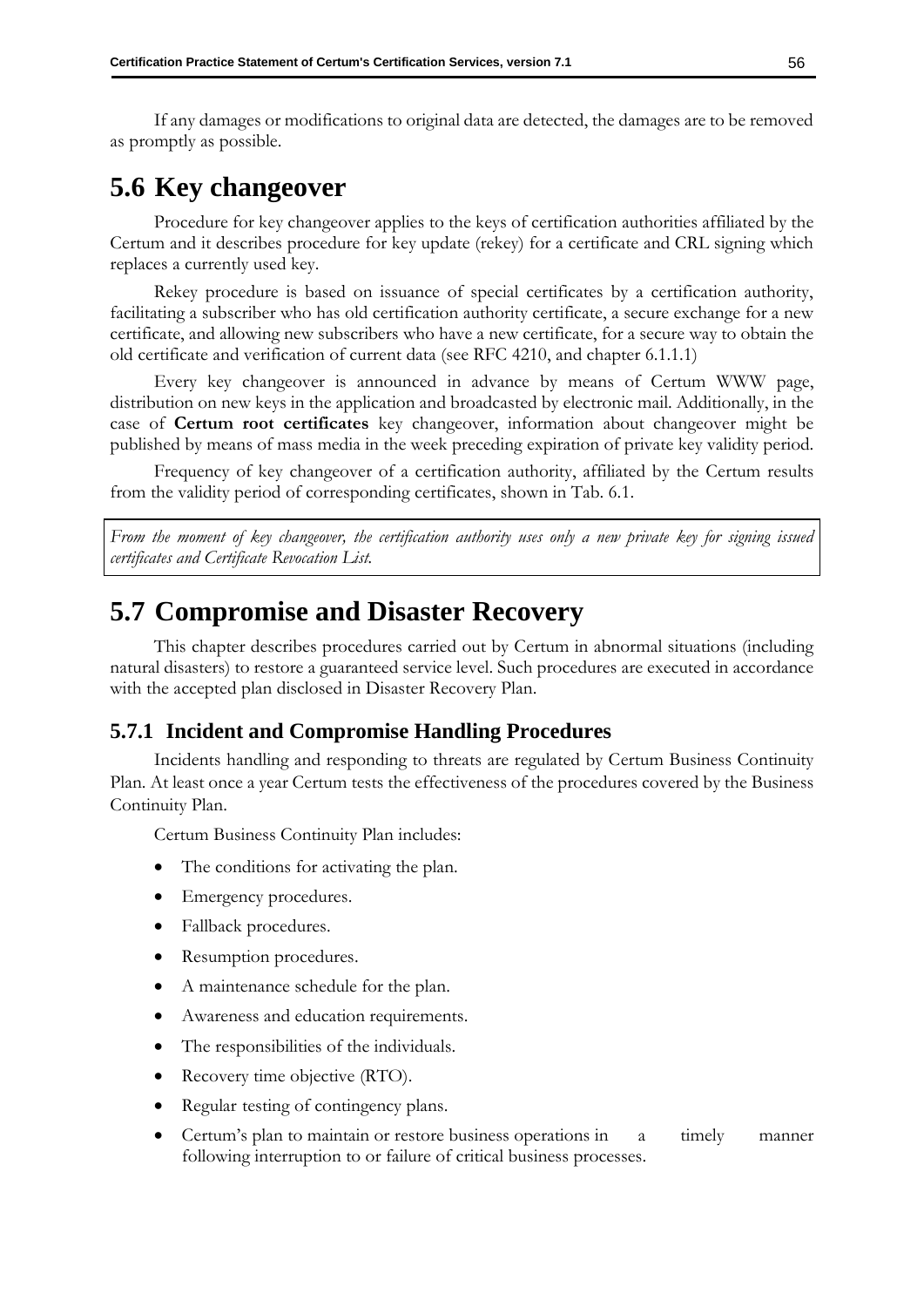- A requirement to store critical cryptographic materials (i.e., secure cryptographic device and activation materials) at an alternate location.
- What constitutes an acceptable system outage and recovery time.
- How frequently backup copies of essential business information and software are taken.
- The distance of recovery facilities to the Certum's main site; and
- Procedures for securing its facility to the extent possible during the period of time following a disaster and prior to restoring a secure environment either at the original or a remote site.

# **5.7.2 Computing Resources, Software and Data are Corrupted**

All information about corruption of computing resources, software and/or data are communicated to the security inspector who assigns the performance of activities under the procedures developed.

These procedures are designed to analyze the intensity of an attack, investigate the incident, to minimize its effects and eliminating it in the future. If necessary, in the case of Certum private key compromise or other corruption events appropriate steps must be taken with the Disaster Recovery Plan including.

# **5.7.3 Entity Private Key Compromise Procedures**

In the case of certification authorities or other entities affiliated by the Certum private key compromise or suspicion of such compromise, the following actions should be taken:

- the certification authority generates a new key pair and a new certificate,
- all certificate users are immediately informed about the compromise of the private key, by means of mass media system and electronic mail,
- a certificate corresponding to the compromised key is placed on Certificate Revocation List, along with a suitable reason for revocation ,
- all certificates in the certification path of the compromised certificate are revoked and a suitable reason for revocation is submitted,
- new certificates for subscribers are generated,
- new certificates for subscribers are submitted to them, without charging a fee for the operation

These operations are carried out in accordance with the plan developed by the security incident response team which includes Chief of Certum, security inspector, security administrators and other appropriate Certum personel appointed by Chief of Certum . A plan must be approved by the member of the Asseco Data Systems S.A. Board.

# **5.7.4 Business Continuity Capabilities After a Disaster**

Security policy, executed by Certum, takes into consideration the following threats influencing availability and continuity of the provided services:

- physical corruption to the computer system of Certum, including network resources corruption – this threat addresses corruptions originating from random situations,
- software and application malfunction, rendering data inaccessible such corruptions address operating system, users' applications and execution of malicious software, for example viruses, worms, Trojan horses,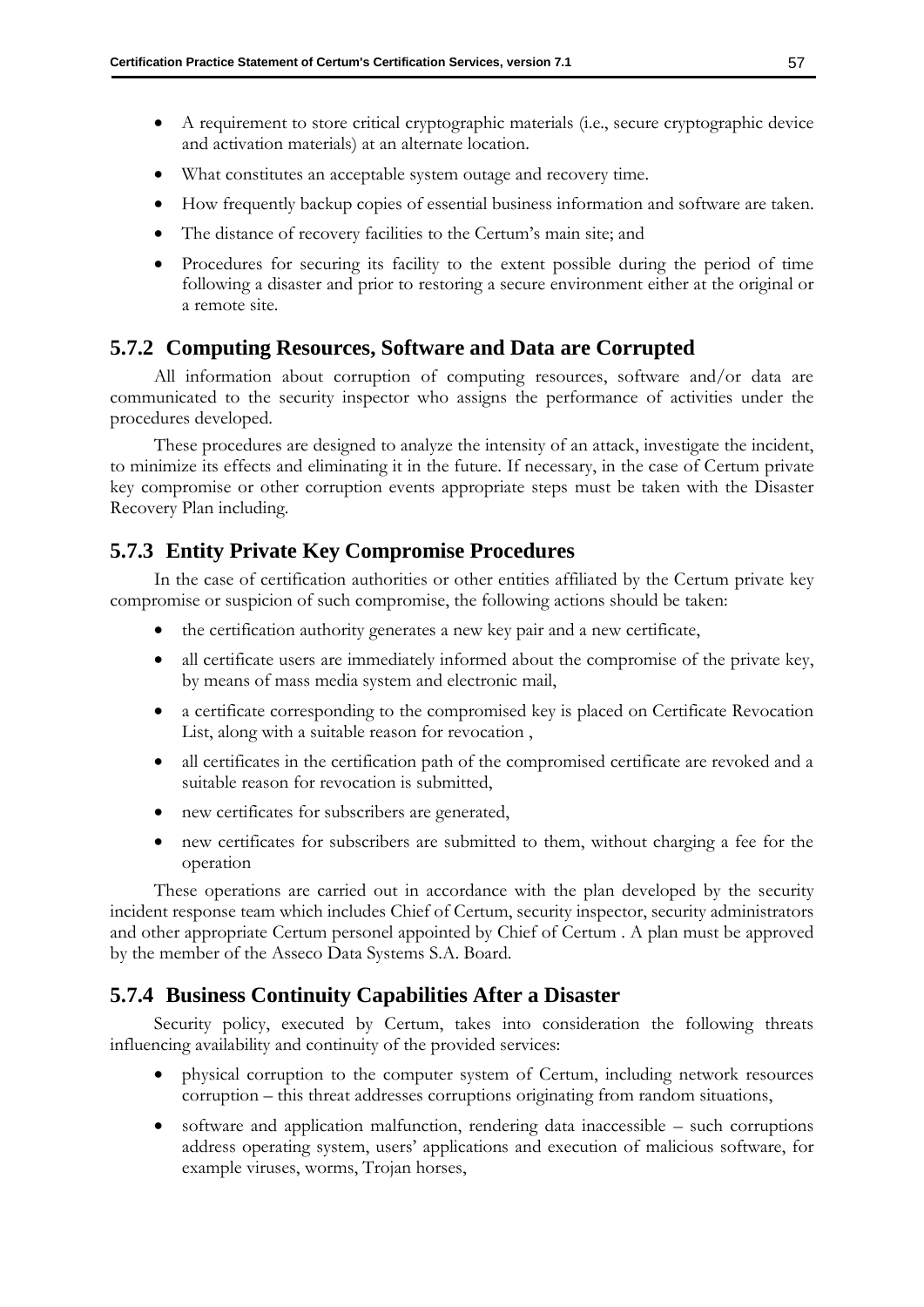- loss of important network services, associated with Certum interests. It primary addresses power cuts and damages of the network connections,
- corruption of a part of the network, used by Certum to provide its services the corruption may imply obstruction for the customers and denial (unintended) of services.

To prevent or limit results of the above threats, the security policy of Certum comprises:

- **Disaster Recovery Plan.** All subscribers and relying parties are informed, as soon as possible and in a manner most appropriate for the existing situation, about every significant malfunction or corruption, associated with any information system or network environment component. Disaster recovery plan includes number of procedures executed in the event any part of the system has been subjected to compromise (corruption, revelation, etc). The following actions are performed:
	- o disk images of every server and workstation of Certum are created and archived; every backup copy is retained both in main seat and in emergency location outside Certum,
	- o periodically, following the procedures disclosed in chapter [5.5.4,](#page-63-1) a backup copy of the databases is created. The copy includes all submitted requests, issued, renewed and revoked certificates; latest copies are retained both in main seat and in emergency location outside Certum,
	- o periodically, following the procedures disclosed in chapter [5.5.4,](#page-63-1) every server full backup copy is created. This copy includes all submitted requests, entries to event logs, issued, renewed and revoked certificates; copies are retained in secure location outside Certum facility,
	- o Certum keys, split according to procedures for secret sharing, are held by trusted individuals in the places known only to themselves,
	- o computer replacement is carried out in a manner allowing disk image restoration, on the basis of most recent data and keys (applies to singing server),
	- o system recovery procedures after disaster are tested on every system component, at least once a year. These tests are a part of an internal audit.
- **Modification monitoring**. Installation of updated software version in the production system is possible only after carrying out intensive tests in a testing environment, performed in strict accordance with disclosed procedures. Every modification in the system requires Certum security inspector's acceptance. If the newly implemented components, installed in accordance with the above procedures, cause target system corruption, accepted system recovery plans allow swift restoration of the system to the state before corruption occurred.
- **Emergency system**. In the case of corruption restraining Certum functionality, within 24 hours an emergency facility will be activated, which should substitute most substantial function of a certification authority until the primary facility is restored to service. Due to regular backup copy and archive creation, unprocessed requests accumulation and hardware-software redundancy, in the case of corruption restraining Certum activity, it is possible to:
	- o activate emergency facility allowing provision of Certum services,
	- o process all accumulated and unprocessed revocation requests,
	- o process in real-time requests submitted by subscribers until restoration and recovery of the prime facility.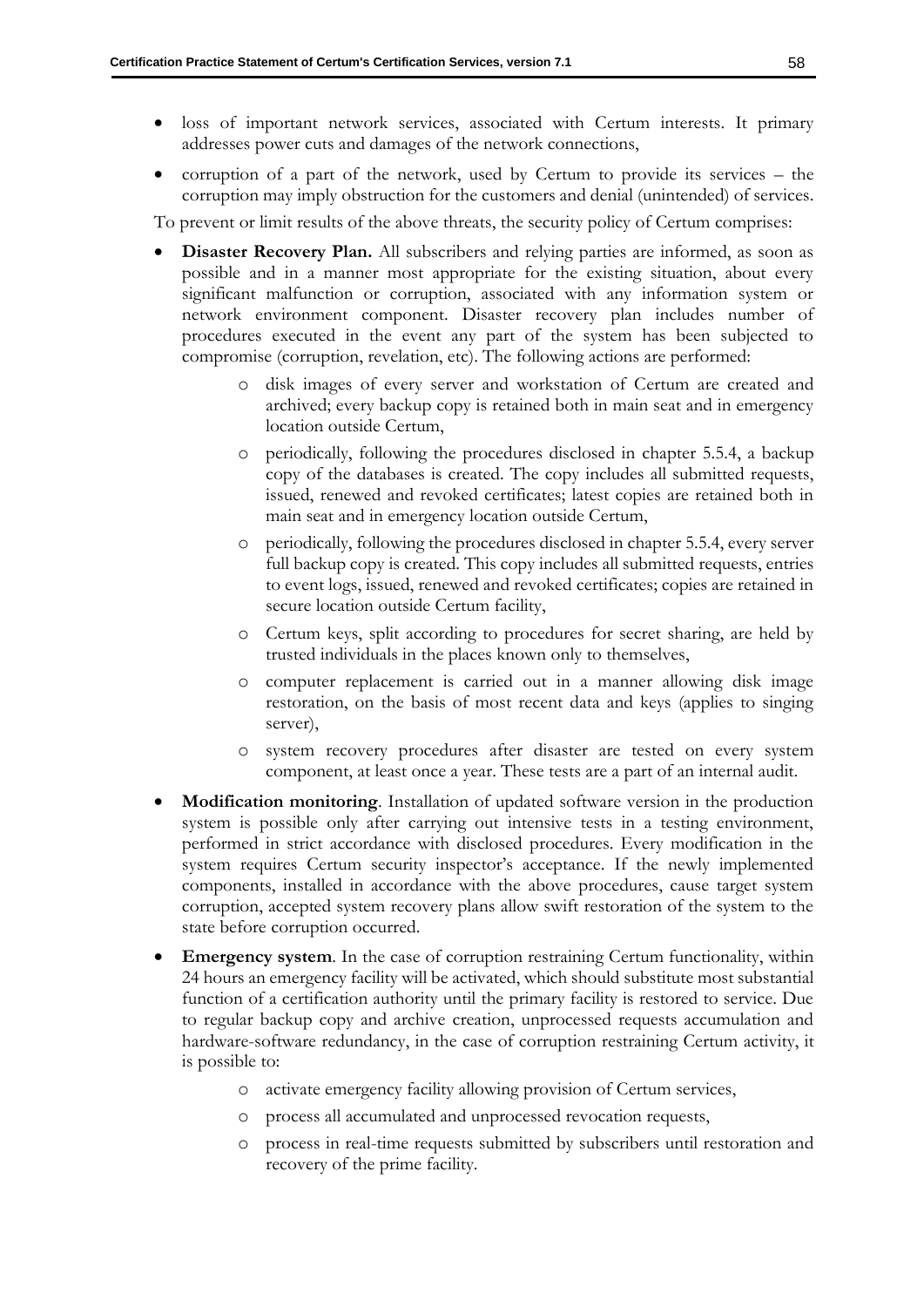- **Backup copy creation system**. Certum system utilizes application, creating backup copy from data, allowing system recovery at any moment and performance of an audit.
- **Additional services**. To prevent the system from power cuts and to secure service continuity, emergency power sources (UPS) are employed. UPS devices are tested every six (6) months.

Upon every system recovery after disaster, the security inspector or system administrator executes the following:

- changes all previously used passwords,
- removes and resets all the access rights to the system resources,
- changes all codes and PIN numbers associated with physical access to facilities and the system components,
- if recovery from the accident involves reinstallation of operating system and utility software, all IP addresses of system elements and its subnetworks are changed,
- reviews analysis of the disaster cause, updates to the plan and network security policy of Certum and physical access to locations and the system components,
- informs every system user about restoration of the system activity.

# **5.8 CA Terminantion**

Obligations described below are developed to minimize disruption to subscribers and relying parties, arising from the decision of Certum's certification authority to cease operation, and include obligations to notify in advance all subscribers of the authority that certified the certification authority subjected to termination (if such exists) about the termination, and transition of responsibilities – on the basis of regulations with other certification authorities – for service of its subscribers, database and other resources management.

The detailed procedure for the termination is described by the Certum's termination plan, which is the internal procedure of Certum.

# **5.8.1 Requirements associated with duty transition**

Before a certification authority ceases its services, it is obligated to:

- notify the certification authority that issued its certificate about their intention to terminate services as the authorized certification authority; the notification should be made 90 days before the agreed date of the termination,
- notify (at least 90 days in advance) its subscribers who hold active (unexpired and unrevoked) certificates issued by this authority about decision to terminate its services,
- revoke all certificates which remain active (unexpired and unrevoked) in the declared moment of service termination, regardless of the fact that a subscriber has submitted or has not submitted a suitable request,
- notify all subscribers associated with the certification authority about service cessation,
- make commercially reasonable effort to minimize disruptions to interests of subscribers and legal entities engaged in an ongoing process of electronic signature (remaining in usage) verification with public keys certified with the digital ID, issued by the certification authority being terminated,
- pay compensations of issuance fees to the subscriber or the applicant; compensations should be proportional to remaining validity period of the certificate.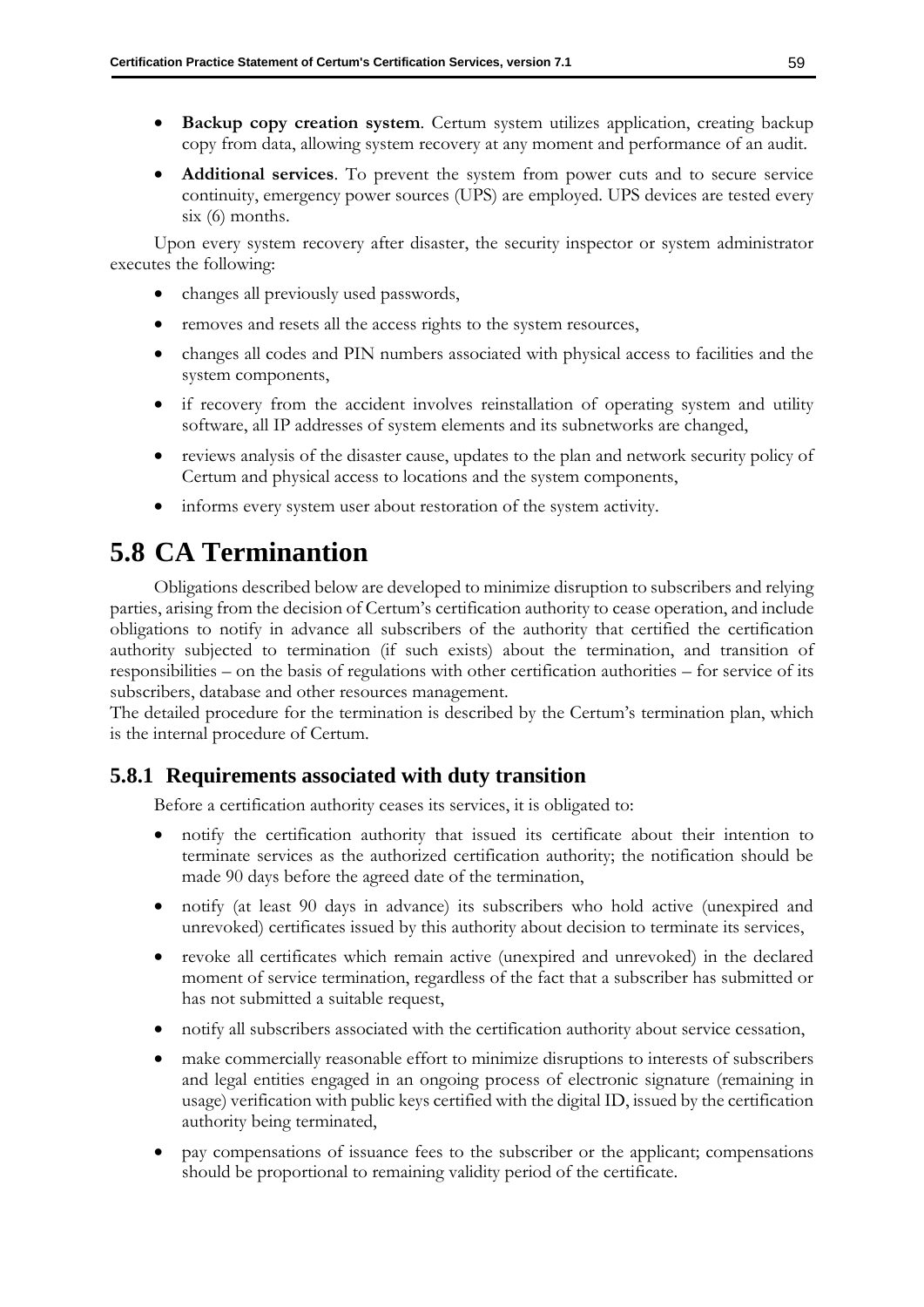If the decision to terminate services applies only to the Registration Point, the Registration Point is obligated to:

- notify the certification authority or certification authorities they work with about their intention to terminate services as the authorized Registration Point; the notification should be made 90 days before the agreed date of the termination,
- provide certification authorities with subscribers documentation, including archive and data for the audit.

# **5.8.2 Certificate issuance by the successor of terminated certification authority**

To provide continuity of the certificate issuance services to subscribers, a terminating certification authority may sign up an agreement with another certification authority offering similar services, related to issuance of replacement certificates for certificates of the terminated certification authority remaining in usage.

Issuing a replacement certificate, the successor of the terminated certification authority takes over the rights and obligations of the terminated certification authority related to the management of the certificates which remain in usage.

Archive of the intermediate certification authority ceasing its service has to be turned over to the root certification authority or to the institution which the suitable agreement was signed up with (in the case of termination of Certum root certification authorities).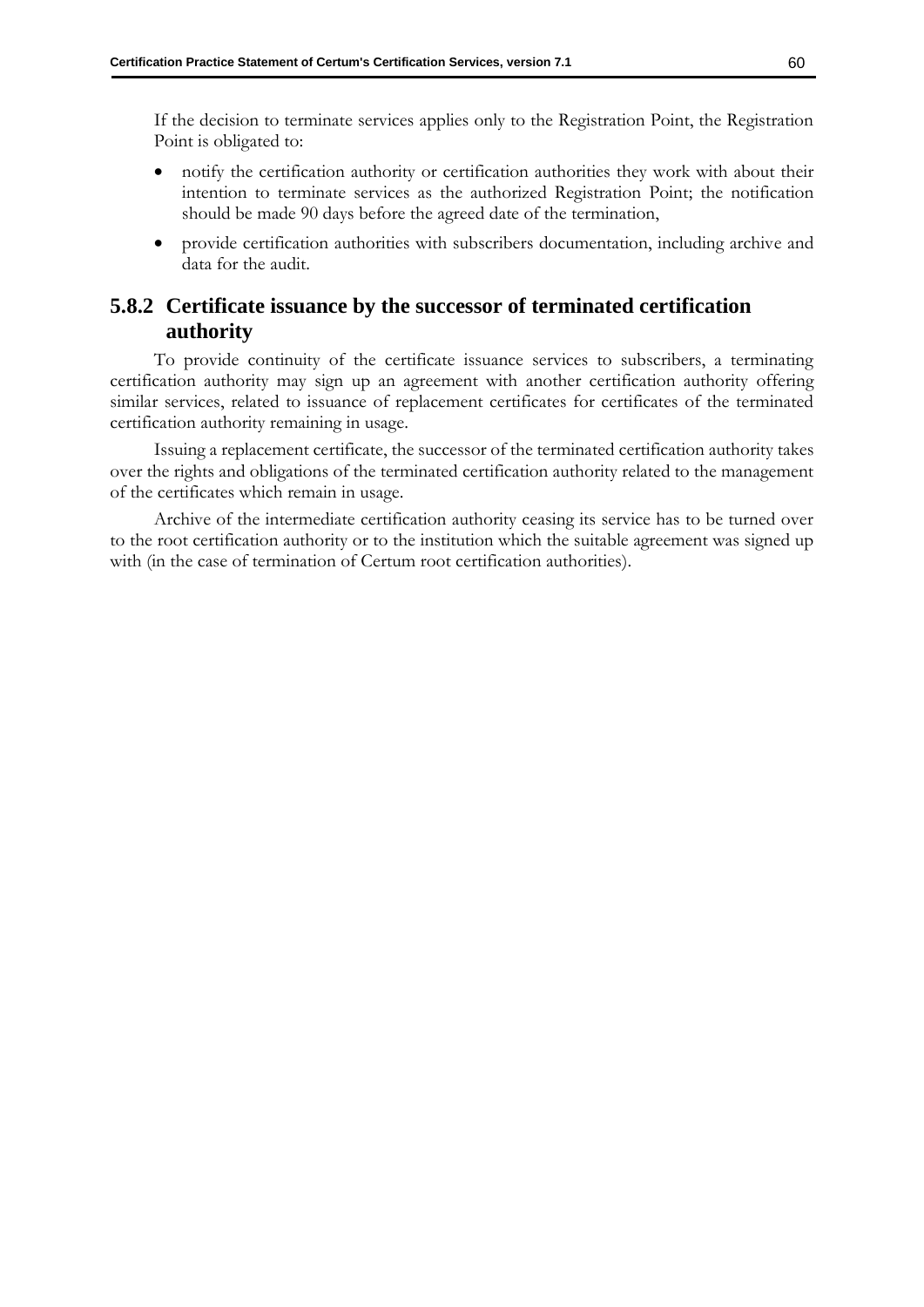# **6 Technical Security Controls**

This chapter describes procedures for generation and management of a cryptographic key pair of Certum's certification authorities, the Primary Registration Authority, Registration Points and subscribers, including associated technical requirements. Information below that applies to **Certum Trusted Network CA** root certificates applies also to another root certificate from the same domain: **Certum Trusted Network CA 2**, **Certum Elliptic Curve CA**, **Certum Trusted Root CA** and **Certum EC-384 CA**.

# **6.1 Key Pair Generation and Installation**

## **6.1.1 Key Pair Generation**

Procedures for key management apply to secure storage and usage of the keys being held by their owner. Particular attention is required for generation and protection of private keys of Certum root certification authorities, influencing secure operation of the whole public key certification system.

Certum root certification authorities own at least one self-certificate. A private key corresponding to a public key contained in a self-certificate is used solely for signing of public keys of intermediate certification authorities and issuing of Certificate Revocation List and operational certificates of a certification authority, necessary for the operation of the authority issuing the certificates.

Key pairs owned by each Certum certification authority should allow:

- to sign certificates and CRLs;
- to sign messages transmitted to subscribers, the Primary Registration Authority and Registration Points (the operational key),
- to negotiate of keys used for confidential information exchange between the authority and its environment (the operational key).

The private keys of Certum root certification authorities, Certum intermediate certification authorities and Certum non-repudiation authorities keys are generated within Certum headquarter, in the presence of selected group of trusted persons (comprising additionally security inspector and system administrator). The group is required only in the case of certificate and CRL signing key generation.

Additionally, when generating keys for Certum root certification authorities, Certum have a qualified auditor witness the Root CA key pair generation process. The auditor confirms that key ceremony was conducted in conformance with Certum's procedures and that appropriate controls was used to ensure the integrity and confidentiality of the key pair.

Key ceremony is conducted in a secure, shielded room protecting against electromagnetic radiation.

Key pairs of certification authorities operating within Certum are generated on designated, authenticated workstation and connected to hardware security module, complying with the FIPS 140-2 Level 3 or superior requirements.

Certification authorities key pair are generated in accordance with the accepted by Certum procedure for key pair generation. Actions executed while performing key pair generation are recorded, dated and signed by each person present during the generation. The records are retained for the needs of audits and common system reviews.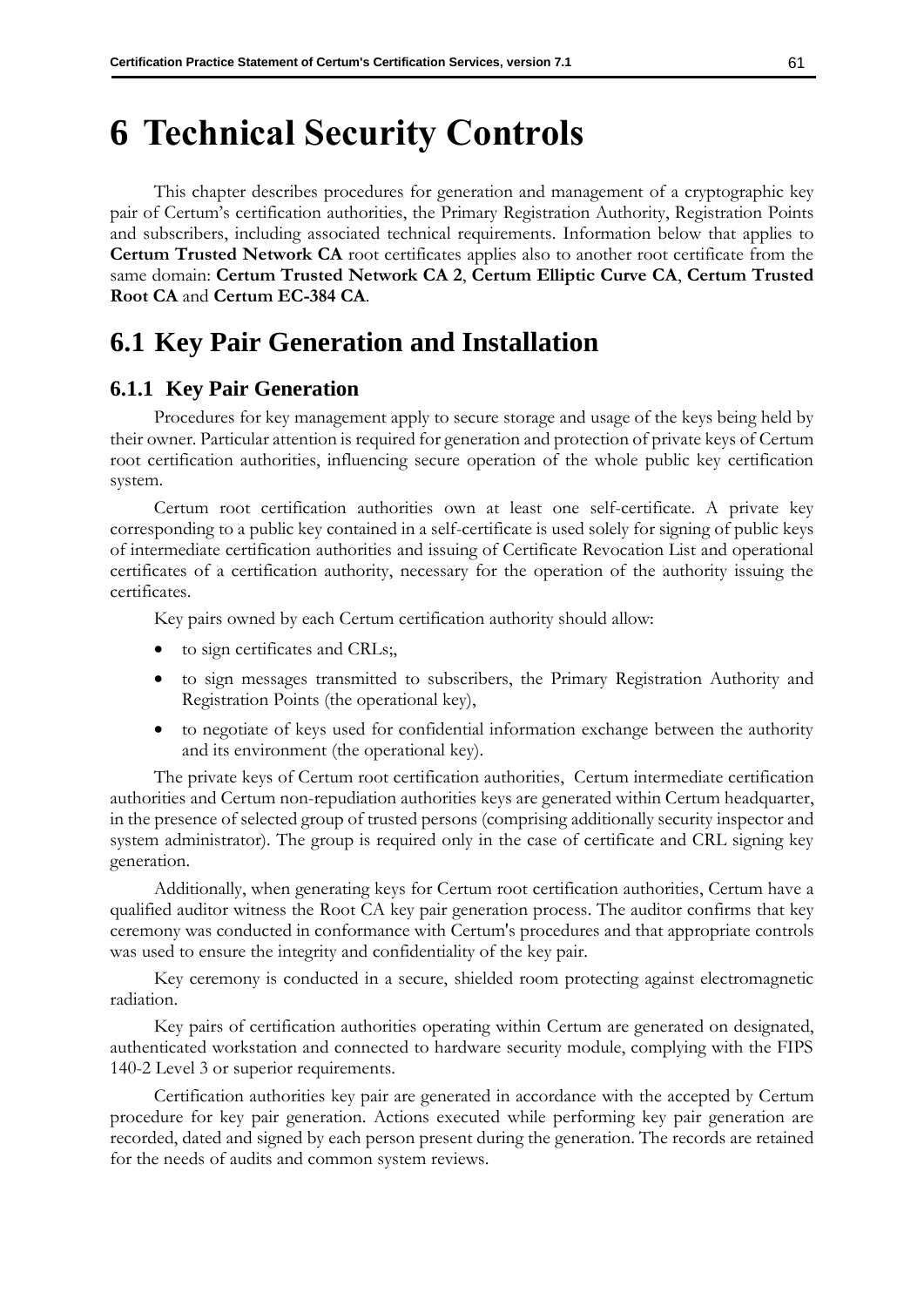### <span id="page-70-0"></span>**6.1.1.1 Certum root certification authorities rekey procedure**

The cryptographic keys of Certum root certification authorities have a limited lifetime period; if the period has expired, the keys should be updated.

A particular procedure is applied for update of key pair used for certificate and CRL signing. It is based on the issuance of special certificates by the one of Certum root certification authority. The certificates enable subscribers who have already installed an expired **root-self-certificate** to securely migrate to work with a new self-certificate; new subscribers already possessing a new selfcertificate are enabled to securely retrieve expired self-certificate, which may be needed for verification of the data signed in the past (see RFC 4210).

To achieve effect described above, **Certum** deploys a procedure, owing to which new key pair generation will secure (authenticate) a new public key with the use of the former (previously used) private key and vice-versa (an old public key is secured with a new private key). It means that as a result of update of the **root-self-certificate** apart from a new self-certificate, two additional certificates are created. After the key update four certificates are created for certificates and CRL signing: the former **self-certificate OldWithOld** (old public key signed with old private key), the new **self-certificate NewWithNew** (new public key signed with new private key), **self-certificate OldWithNew** (old public key signed with new private key) and **self-certificate NewWithOld** (new public key signed with old private key).

Procedure for Certum root certification authority key pair – designated to certificate and CRL signing – update (rekey), is executed as follows:

- generation of a new, succeeding main key pair  $\mathbf{GPK}_{(i,CA)} = \{\mathbf{K}^1_{\mathbf{GPK}(i,CA)}, \mathbf{K}_{\mathbf{GPK}(i,CA)}\}$ , where  $K^{-1}_{\text{GPK}(i,\text{CA})}$  – private key, while  $K_{\text{GPK}(i,\text{CA})}$  – public key, distribution of the private key (according to accepted threshold method),
- creation of a self-certificate, containing new public key of Certum root certification authority, signed with old private key  $K$ <sup>1</sup><sub>GPK(i-1,CA)</sub> (self-certificate NewWithOld),
- deactivation of old private key  $K^1_{\text{GPK}(i-1,CA)}$  and activation of new private key  $K^1_{\text{GPK}(i,CA)}$  within hardware security module a new private key for certificate and CRL signing is loaded,
- creation of a self-certificate, containing old public key of Certum root certification authority, signed with new private key  $\mathbf{K}^1$ <sub>GPK(i,CA)</sub> (self-certificate OldWithNew),
- creation of a self-certificate containing new public key of Certum root certification authority, signed with new private key  $K^1$ <sub>GPK(i,CA)</sub> (self-certificate NewWithNew),
- publication of created certificates in the repository, submission of the information about new available certificates.

After generation and activation of a new private key (it may be executed in any moment within the validity period of the old self-certificate), Certum root certification authority signs new intermediate certificates solely by means of the new private key.

The old public key (old self-certificate) is available to the public until all subscribers obtain the new self-certificate (new public key) of Certum root certification authority (it should be achieved before the expiry date of the old self-certificate).

Beginning and expiration of the validity period of **self-certificate OldWithNew** should be the same as beginning and expiration date of the old self-certificate.

Validity period of **self-certificate NewWithOld** starts in the moment of a new key pair generation and expires in the moment when all the subscribers will obtain new self-certificates (certificate of the new public key) of Certum root certification authority. Its expiration date should not be later than the expiry date of the old self-certificate.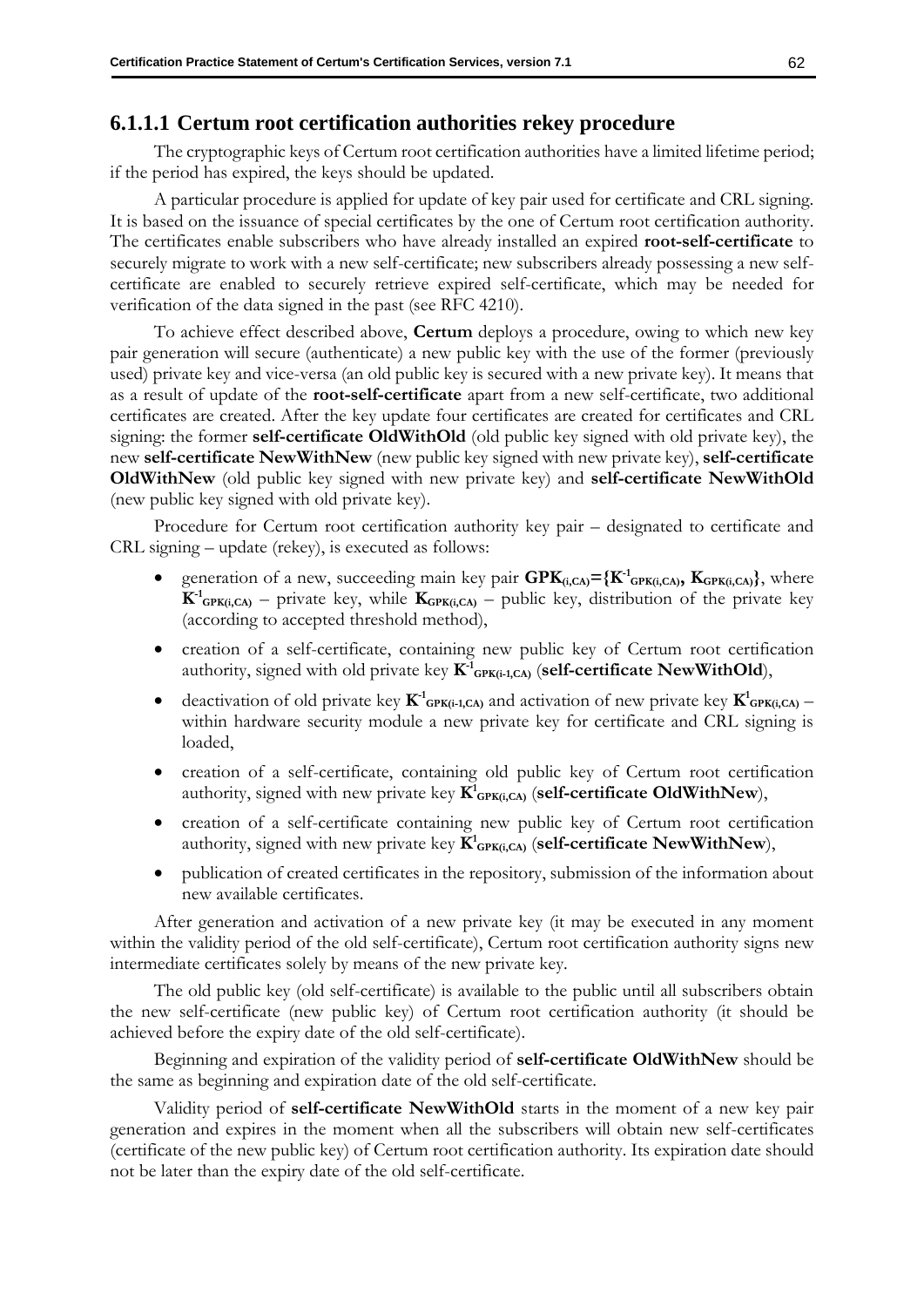Validity period of **self-certificate NewWithNew** begins in the moment of a new key pair generation and expires at least 180 days after the next anticipated date of succeeding key pair generation. This requirement means that Certum root certification authority terminates usage of the private key for signing certificates and CRL at least 180 days before the expiry date of the selfcertificate corresponding to this private key.

## **6.1.2 Private Key Delivery to Subsrciber**

Subscriber's key pair is generated by himself/herself/itself or may be generated centrally by a certification authority inside a token (e.g. an electronic identity card) In the case of keys generation by Certum keys are delivered (together with a token) to the subscriber personally or by means of registered mail; data for the card activation (including PIN/PUK) or key decryption (password) are submitted separately from the media containing the key pair; the issued cards are personalized and registered by the certification authority.

Subscriber keys can also be generated in the hardware cryptographic module in business processes in which the Subscriber operates. Certificates issued in the signing process use personalized virtual cards placed on HSM devices. Card personalization means preparing the card for use by setting up the main card structure, creating profiles, and generating a unique card number. The created card serves as a secure device on which the end-user certificate will be located. The keys are generated when the business process in which these keys are used is carried out.

In the case of code signing certificates, subscribers are obliged to generate and protect their own private key in an external device. Certum recommends to subscribers that they use Certum's electronic cryptographic cards which are certified as conformant with FIPS 140 Level 2.

Certum recommends using electronic cryptographic cards for ID certificates to generate private keys on board and store them together with the certificate. Using an electronic cryptographic card warrants the security of private key.

*Certum guarantees that it employs procedures assuring that in any moment after generation of a key pair on subscriber's demand there will be a possibility to use keys for creating an electronic signature by certification authority personnel and that the certification authority will not create conditions for making the signature by any unauthorized entity, except for the owner of the private key.* 

## **6.1.3 Public Key Delivery to Certificate Issuer**

Subscribers and the Primary Registration Authority operators submit their generated public keys as an electronic request whose format has to comply with protocols of PKCS#10 Certification Request Syntax<sup>22</sup> (CRS).

*Currently, Certum supports only requests submitted in the format PKCS#10 Certification Request Syntax (CRS) and Netscape SPKAC (Signed Public Key and Challenge).* 

Requests submitted to a certification authority may, in particular cases, require confirmation issued by a registration authority (see chapter [3](#page-25-1) and 4).

Submission of a public key is expendable in the case when a key pair is generated on demand by a certification authority, which simultaneously issues a certificate for the generated key pair.

## **6.1.4 Certification authority public key delivery to relying parties**

Public keys of the certification authority issuing certificates to subscribers are distributed solely in a form of certificates complying with ITU-T X.509 v.3 recommendations. In the case of

<sup>22</sup> RFC 2314 (CRS): B. Kaliski *PKCS #10: Certification Request Syntax, Version 1.5*, March 1998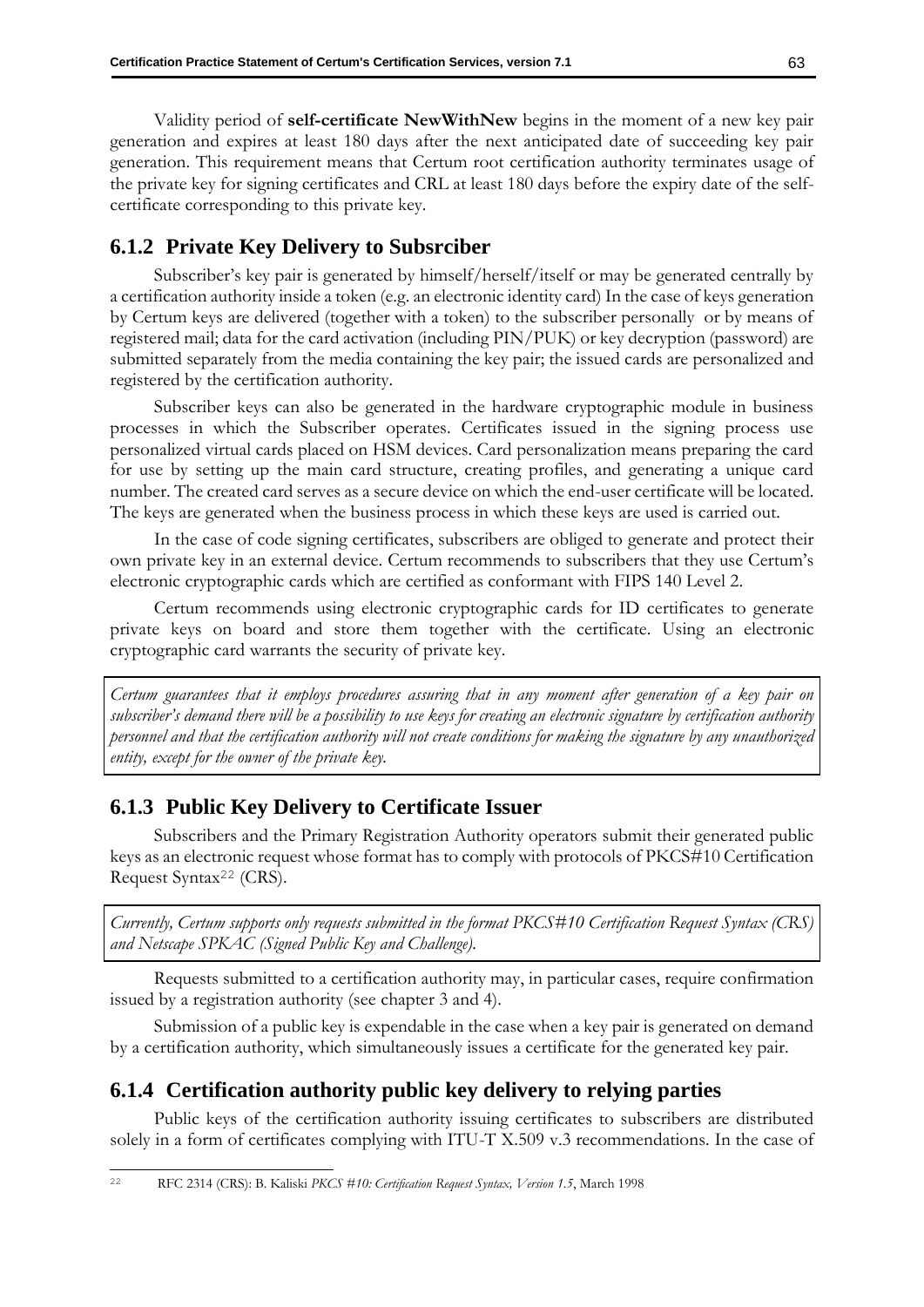## **Certum CA** , **Certum Trusted Network CA, Certum Trusted Network CA 2**, **Certum Elliptic Curve CA, Certum Trusted Root CA** and **Certum EC-384 CA** certificates have a form of a selfcertificates.

Certum certification authorities distribute their certificates in two different methods:

- placement in the publicly available web repository of Certum at [http://www.certum.eu,](http://www.certum.eu/)
- distribution together with a dedicated software (e.g. web browsers, email clients, etc.), which allows usage of services offered by Certum.

In the case of Certum certification authority key update (rekey), the repository should contain all additional self-certificates or certificates issued as a result of execution of the procedure described in chapter [6.1.1](#page-69-0)

## **6.1.5 Keys Sizes**

Size of keys deployed in most of the Certum's certification authorities is 2048 bits excluding **Certum Trusted Network CA 2** which has 4096-bit keys and **Certum Elliptic Curve CA** authority key which has 521-bit in length but encrypted with ECDH\_P521 algorithm and **Certum EC-384 CA** authority has length 384-bit. The key length in certificates used by the Primary Registration Authority operators and subscribers are defined by the user (2048 bit or more).

For RSA Certum keys:

- checks that the module length is at least 2048 bits;
- checks that the module length is divisible by 8.

For ECDSA Certum keys:

• Verifies that the curve used is NIST P-256 or NIST P-384.

Other algorithms are not accepted.

# **6.1.6 Public Key Generation Parameters and Quality Checking**

Certum fulfills minimal requirements, described in NIST SP 800-89 recommendation.

Certum generates keys in accordance with FIPS 186. If key pair is generated by subscriber, Certum always validates the quality of public keys presented by subscribers before the issuance of subscriber's certificate. Certum recognizes subscriber's "weak keys" and rejects them before certificate request submission. It is not allowed to accept keys which are not compliant with the Baseline Requirements Section 6.1.6.

Person who generate a key is responsible for checking parameter quality of the generated key He/she/it is required to verify:

- ability to execute encryption and decryption operation, including electronic signature creation and its verification,
- key generation process, which should be based on strong random cryptographic number generators – physical sources of white noise, if possible,
- immunity to known attacks (applies to RSA cryptographic algorithm).

Additionally, every certification authority, upon reception or generation (on subscriber's demand) of a public key, subjects it to appropriate verification test on compliance with restrictions enforced by the Certification Practice Statement (e.g. module length and exponent).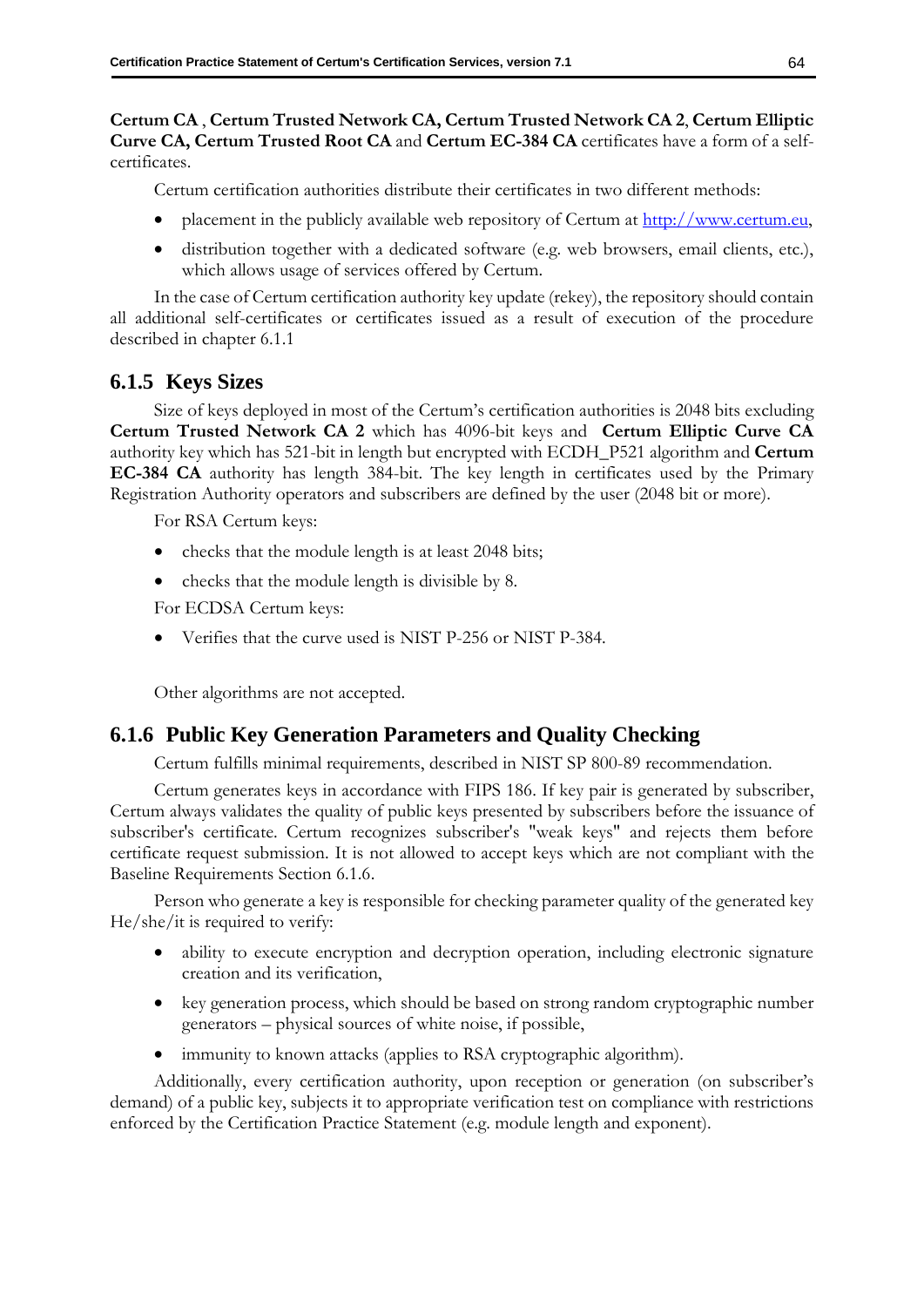Parameter quality checking, covering for example checks of primness of the prime numbers, should be obligatory in the case of centralized key generation and should be executed according to recommendations listed in NIST SP 800-89

The CA SHALL confirm that the value of the public exponent is an odd number equal to 3 or more. Additionally, the public exponent SHOULD be in the range between 216+1 and 2256-1. The modulus SHOULD also have the following characteristics: an odd number, not the power of a prime, and have no factors smaller than 752.

# **6.1.7 For ECDSA keys: The keys shall pass the validation process as specified in the ECC key validation procedure described in section 5.6.2.3.2 or 5.6.2.3.3 of NIST SP 800-56A: Revision 2.Key Usage Purposes**

Allowed key usage purposes are described in **keyUsage** field of standard extension of a certificate complying with X.509 v3. This field does not have to be obligatorily verified by the subscribers' application managing the certificates.

Usage of every bit of **keyUsage** field must comply with the RFC 5280.

Certificates used for both signature creation and encryption may be issued solely to subscribers.

Private keys corresponding to root certificates are not used to sign certificates except in the following cases:

- self-signed certificates to represent the root CA itself,
- certificates for subordinate CAs and cross certificates,
- certificates for infrastructure purposes certificates (i.e. internal Certum operational device certificates), and
- certificates for OCSP response verification.

# <span id="page-73-0"></span>**6.2 Private Key Protection and Cryptographic Module Engineering Controls**

Every subscriber, Certum's certification authority operator and the Primary Registration Authority operator generates and stores his/her/its private key employing a credible system preventing from private key loss, revelation, modification or unauthorized access. Certification authority (see chapter 6.1.1) generating a key pair on authorized subscriber's demand, has to deliver it securely to the subscriber and notifies the subscriber on rules regarding protection of his/her/its private key (see chapter [6.1.2](#page-71-0) ).

Certum implements physical and logical safeguards to prevent unauthorized certificate issuance. Protection of Certum private key outside the validated system or device MUST consist of physical security, encryption, or a combination of both, implemented in a manner that prevents disclosure of the private key.

Certum encrypts its private key with an algorithm and key-length that, according to the state of the art, are capable of withstanding cryptanalytic attacks for the residual life of the encrypted key or key part.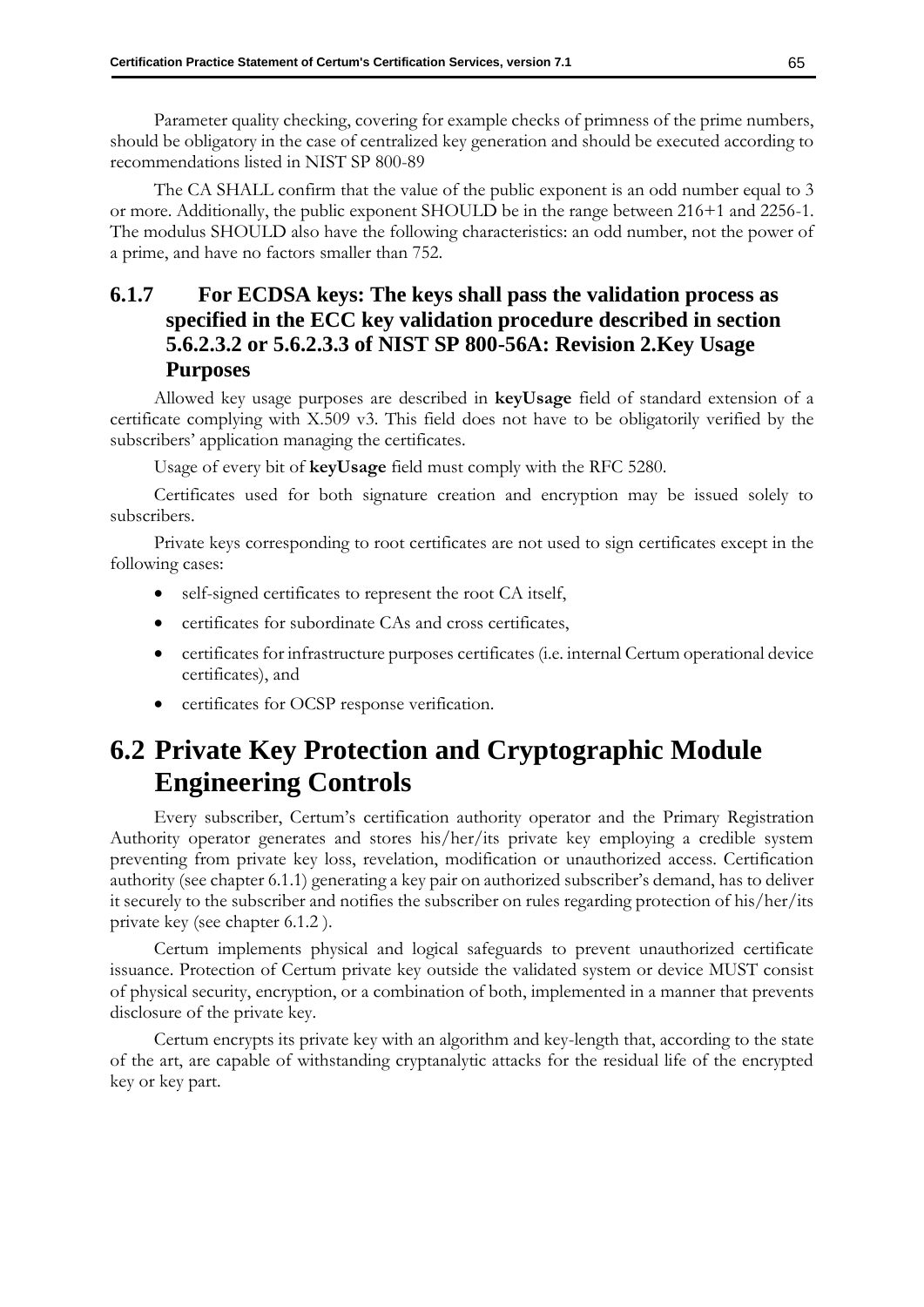### **6.2.1 Cryptographic Module Standards and Controls**

Hardware security modules employed by a certification authority and a registration authority comply with the requirements of FIPS 140-2 Level 3 or higher standard. In the case of subscriber's using hardware key protection, it is recommended to comply with FIPS 140-2 Level 2 or higher.

### <span id="page-74-0"></span>**6.2.2 Private Key Multi-Person Control**

Multi-person control of a private key applies to private keys of all certification authorities of Certum used for certificate and CRL signing, as well as other cryptographic operations, e.g. message encryption.

Certum allows direct and indirect method for private key distribution into multi-person control. In the case of direct method usage, the very private key is subjected to multi-person control, while in indirect method the control applies to a symmetric key used for encryption of private key of certification authority.

In both methods, keys (symmetric or asymmetric) are distributed according to accepted threshold method (so called shadows) and transferred to authorized **shared secret holders**. Required number of secrets allowing private key restoration and accepted number of a shared secret are 3 of 5 for the root certificates and 2 of 3 for the intermediate certificates.

Shared secrets are stored on cryptographic cards, protected by a PIN number and transferred in an authenticated manner to their holders.

Shared secret transfer procedure has to include secret holder presence during key generation and distribution process, acceptance of a delivered secret and resulting responsibilities for its storage, and it should state conditions and requirements for shared secret retransmission to authorized personnel.

### **6.2.3 Private Key Escrow**

See chapter 4.12

### <span id="page-74-1"></span>**6.2.4 Private Key Backup**

Certification authorities operating within Certum create a backup copy of their private key. The copies are used in the case of execution of standard or emergency (e.g. after disaster) key recovery procedure.

Depending on applicable key distribution method (appropriately direct or indirect, see chapter [6.2.2\)](#page-74-0), copies of private keys are retained in secret shares or in one piece (after encryption with a symmetric key). Copied keys are stored in hardware security modules. Security module, used for private key storage, complies with requirements disclosed in chapter 6.2.1. The copy of a private key is entered into module in accordance with procedures described in chapter [6.2.6](#page-75-0)

Certum does not retain copies of the Primary Registration Authority and Registration Points' operator's private keys. Copies of a subscriber's private keys are created solely on subscriber's demand and in accordance with the methods presented in chapter 4.12.

### <span id="page-74-2"></span>**6.2.5 Private Key Archival**

Private keys of all Certum's certification authorities are archived only by Certum.

Private keys of certification authorities used for electronic signature creation are archived for at least 5 years after their usage termination in cryptographic operation. The same requirement applies to public key certificate corresponding to private key after its expiration or revocation.

Private keys of certification authorities used in key agreement operations have to be archived after expiry of the validity date of the associated certificate or upon its revocation for the period at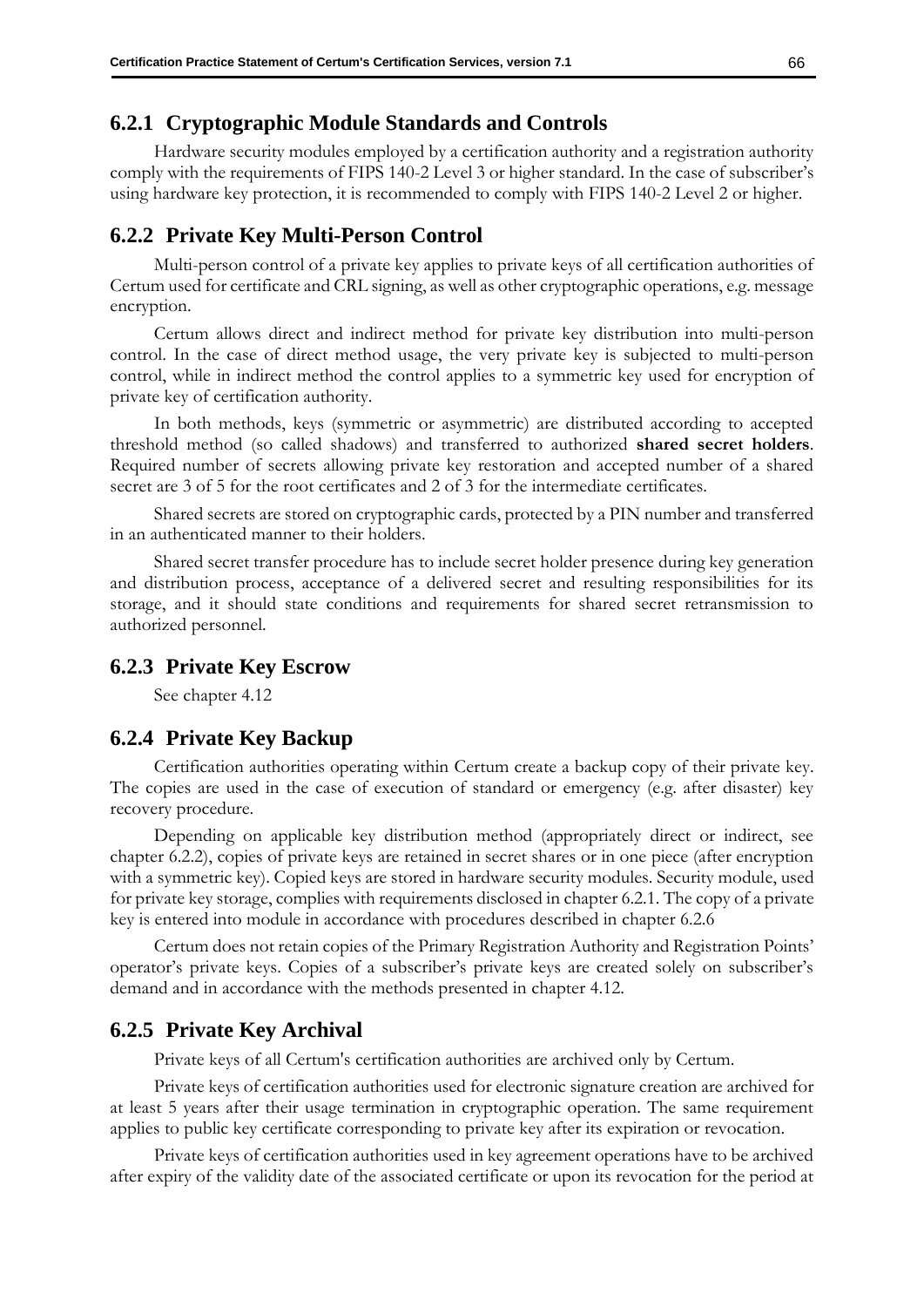least 5 years. Archived keys have to be available for 25 years; for the first 15 years they must be accessible *on-line*.

Certum does not archives copies of registration authority's and subscriber's private keys.

## <span id="page-75-0"></span>**6.2.6 Private Key Transfer Into or From a Cryptographic Module**

Operation of entering of a private key into a cryptographic module is carried out in the following cases:

- in the case of creation of backup copies of private keys stored in a cryptographic module, it may be occasionally necessary (e.g. in the case of the module corruption or malfunction) to enter a key pair into a different security module,
- it is necessary to transfer a private key from the operational module used for standard operations by the entity to another module; the situation may occur in the case of the module defection or necessity of its destruction.

Entry of a private key into the security module is a critical operation, therefore measures and procedures, preventing key revelation, modification or forgery are implemented during execution of the operation. The private keys of all intermediate CAs authorities remain under the sole control of Certum.

Certum applies two methods of securing key – subjected to entry into the cryptographic module – integrity:

- if the key is provided in one piece than outside the module it is not available in plain form, i.e. upon key generation in the module and its export to another cryptographic device, the key is encrypted with a secret key; the secret key is stored in a manner preventing unauthorized access to both parts of the secret (private key and secret key used for its encryption) simultaneously,
- if a key, or its password is stored as secret shares, then the very module is able to verify, on shares loading, a potential attack or forgery attempts.

Entry of a private key into hardware security module of each certification authorities requires restoration of the key from the cards in the presence of appropriate number of shareholders or administrator's card protecting the module containing these private keys (see chapter [6.2.2\)](#page-74-0). Since every certification authority may possess an encrypted copy of its private key (see chapter [6.2.4\)](#page-74-1), the keys may be also transferred between the security modules.

A private key of The Primary Registration Authority's and Registration Points operator is always available in one instance (no copies), therefore there is no need to enter it into the memory of the cryptographic module.

## **6.2.7 Private Key Starge on Cryptographic Module**

Hardware security modules employed by Certum's certification authorities comply with the requirements of FIPS 140-2 Level 3 or higher standard. Regardless of the form of the private key's storage, the key is not accessible from outside the cryptographic module for unauthorized entities.

## **6.2.8 Method of Activating Private Key**

Methods of activation of a private key, possessed by various users and subscribers of Certum system, apply to the method of key activation before every use of them or beginning of a session (e.g. the internet connection) employing these keys. A once activated key is ready for usage until the moment of the key deactivation.

Activation (and deactivation) of private key procedure execution depends on the type of the entity holding the key (a subscriber, a Registration Point, a certification authority, a device, etc.),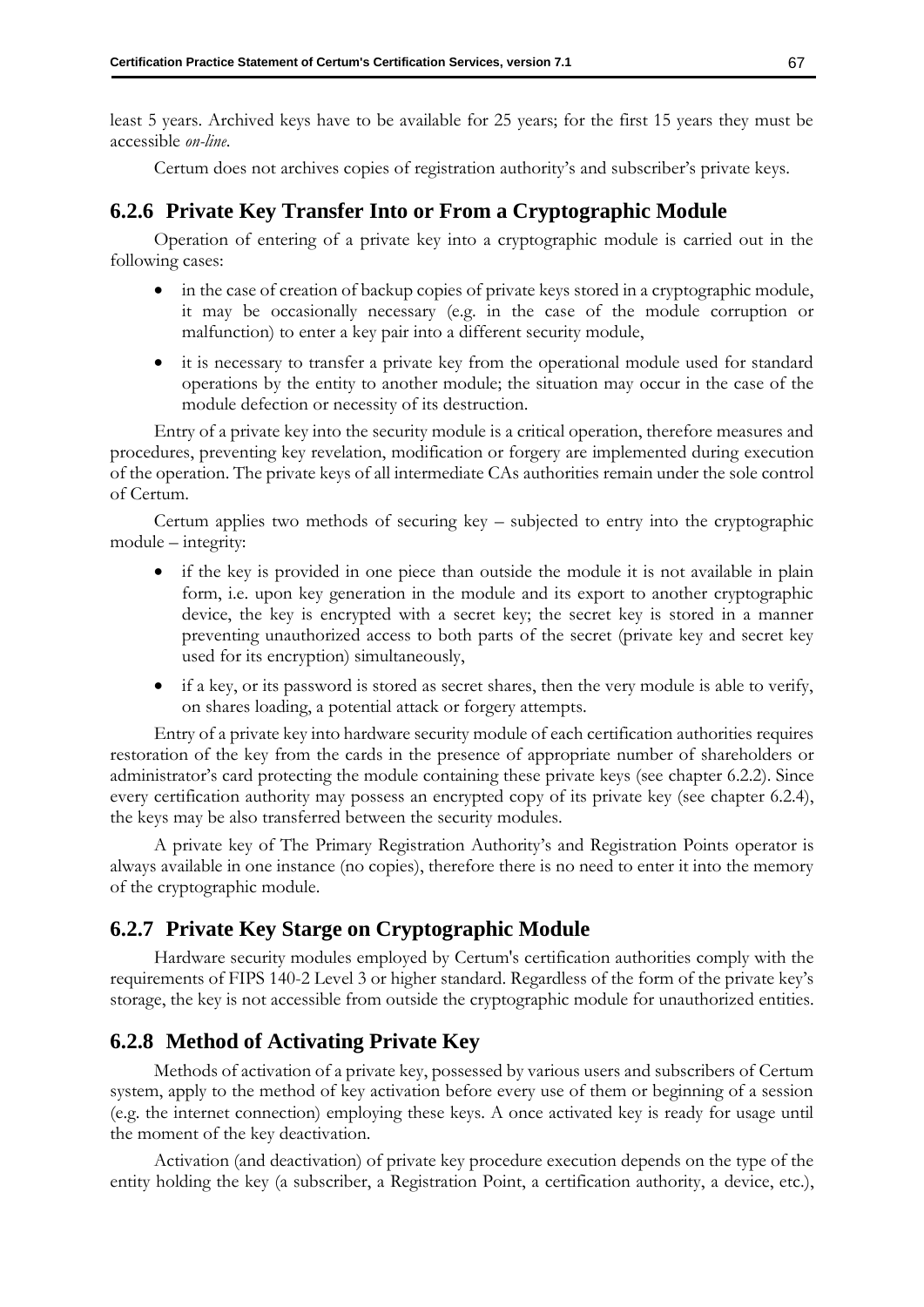on sensitivity of the data protected by the key and on the fact whether the key remains active for the time of one operation, session or for unlimited time.

All private keys of certification authorities, entered into the module after their generation, import in an encrypted form from another module or restoration from shared secrets by the authorized person, remain in the active state until their physical erasure from the module or removal from Certum services.

Signing private keys of the Primary Registration Authority operators, used for information signing, are activated after authentication of the operator (PIN number provision) and only for the time of a single cryptographic operation requiring usage of this key. Upon the completion of this operation the private key is automatically deactivated and has to be activated again before execution of another cryptographic operation. Other private keys, e.g. used for authentication of the Primary Registration Authority's applications or creation of encrypted network channel are automatically activated for a period of a single session, immediately after authentication of the operator. The completion of a session deactivates all previously activated private keys.

Activation of a subscriber's private key is carried out similarly to private keys of the Primary Registration Authority operators, regardless whether they are stored on an electronic card or in an encrypted form as a file.

### **6.2.9 Method of Deactivating Private Key**

Private key deactivation method applies to key deactivation methods after their usage or upon completion of every session (e.g. network connection) during which the key were used.

In the case of a subscriber or the Primary Registration Authority operator, private signing key deactivation is carried out immediately after creation of an electronic signature or session completion (e.g. application logout). If during execution of this cryptographic operation the private key was stored in the operational memory of the application, the application has to prevent unauthorized restoration of the private key.

In the case of Certum, deactivation of a private key is carried out by the security inspector only in the situation when the validity period of the private key has expired, the key has been revoked or there is immediate requirement to temporary suspend the activity of the system. Deactivation of a private key is carried out by resetting the memory of cryptographic module.

Every private key deactivation is recorded in the event journal.

### **6.2.10 Method of Destroying Private Key**

Erasure of private keys of subscriber or the Primary Registration Authority operators involve respectively their erasure from the media (disc, electronic card, operational memory, hardware security module, etc), destruction of the media (electronic card) or at least taking over the control of the key in the case of the card preventing definite private key erasure from this card.

Destruction of certification authority private key means physical destruction of the electronic cards and/or other media used for storage of copies or archives of shared secrets. Every private key destruction is recorded in the event journal.

### **6.2.11Cryptographic Module Rating**

See chapter 6.2.1

# **6.3 Other Aspects of Key Pair Management**

Remaining requirements of this chapter apply to public key archive procedure and validity period of public and private keys of every subscriber, including a certification authority.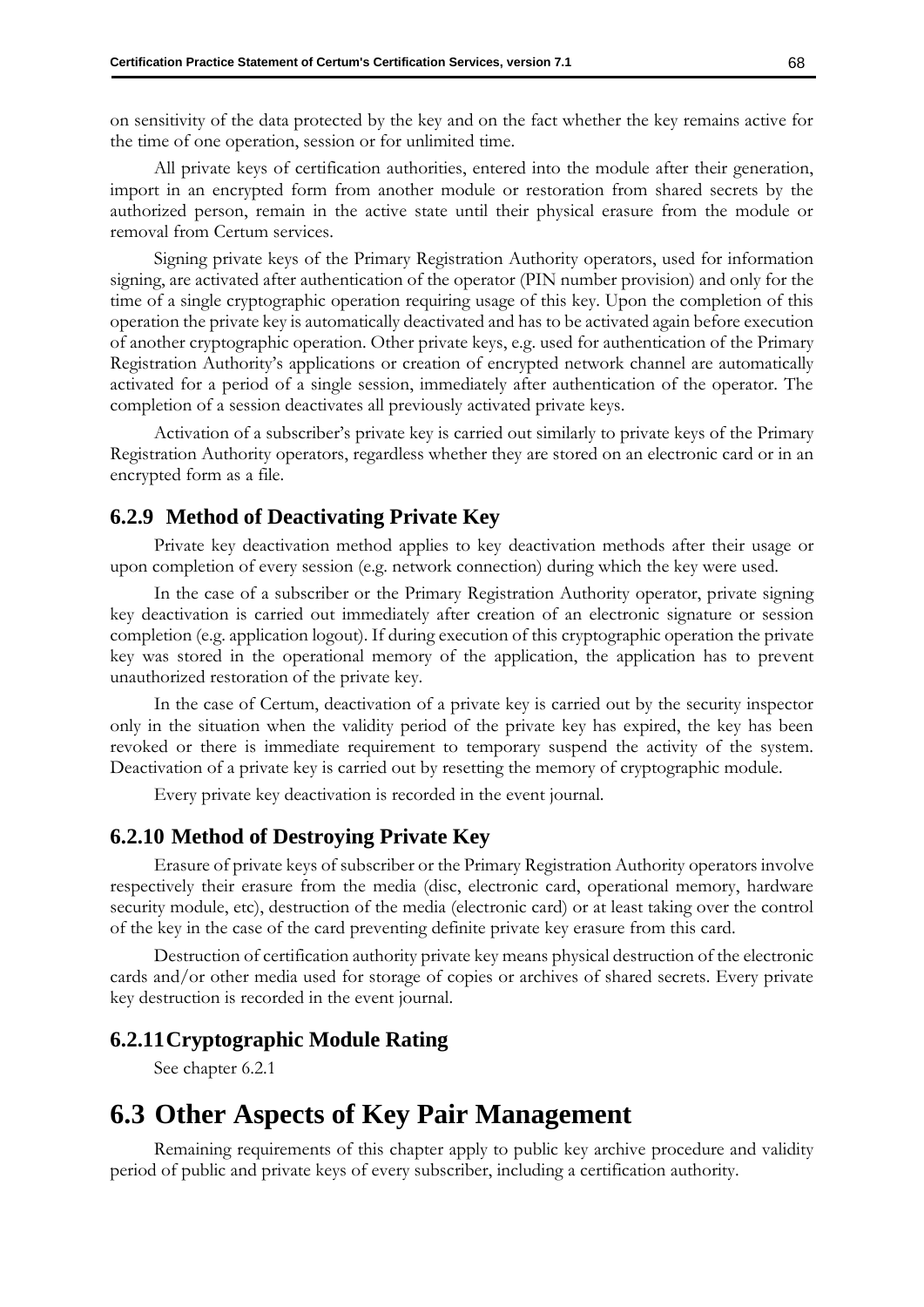# **6.3.1 Public Key Archival**

The purpose of public key archive is to create possibility of electronic signature verification after removal of a certificate from the repository (see chapter 2) It is extremely important in the case of providing of non-repudiation services, such as timestamp service or certificate status verification service.

*Archive of public keys involves archive of the certificates containing these keys.*

Every authority issuing certificates archives public keys of subscribers whom certificates were issued to. Certification authority public keys are archived together with private keys, in the manner described in chapter [6.2.5.](#page-74-2)

Within Certum, only the keys used for electronic signature verification are subjected to archival. Any other types of public keys (e.g. keys used for encrypting messages) are destroyed immediately after their removal from the repository.

Public keys are retained in the public key archive for the period of 25 years (see chapter [5.5\)](#page-62-0).

Every archive of a public key or a public key destruction is recorded in the event journal.

# **6.3.2 Certificate Operational Periods and Key Pair Usage Periods**

Usage period of public keys is defined by the value of the field **validity** of every public key certificate (see chapter [7.1\)](#page-84-0). Validity period of a private key may be shorter, which results from the possibility to cease private key usage at any time.

*Usage periods of certificates and the corresponding private keys may be shortened in the case of revocation of a certificate.*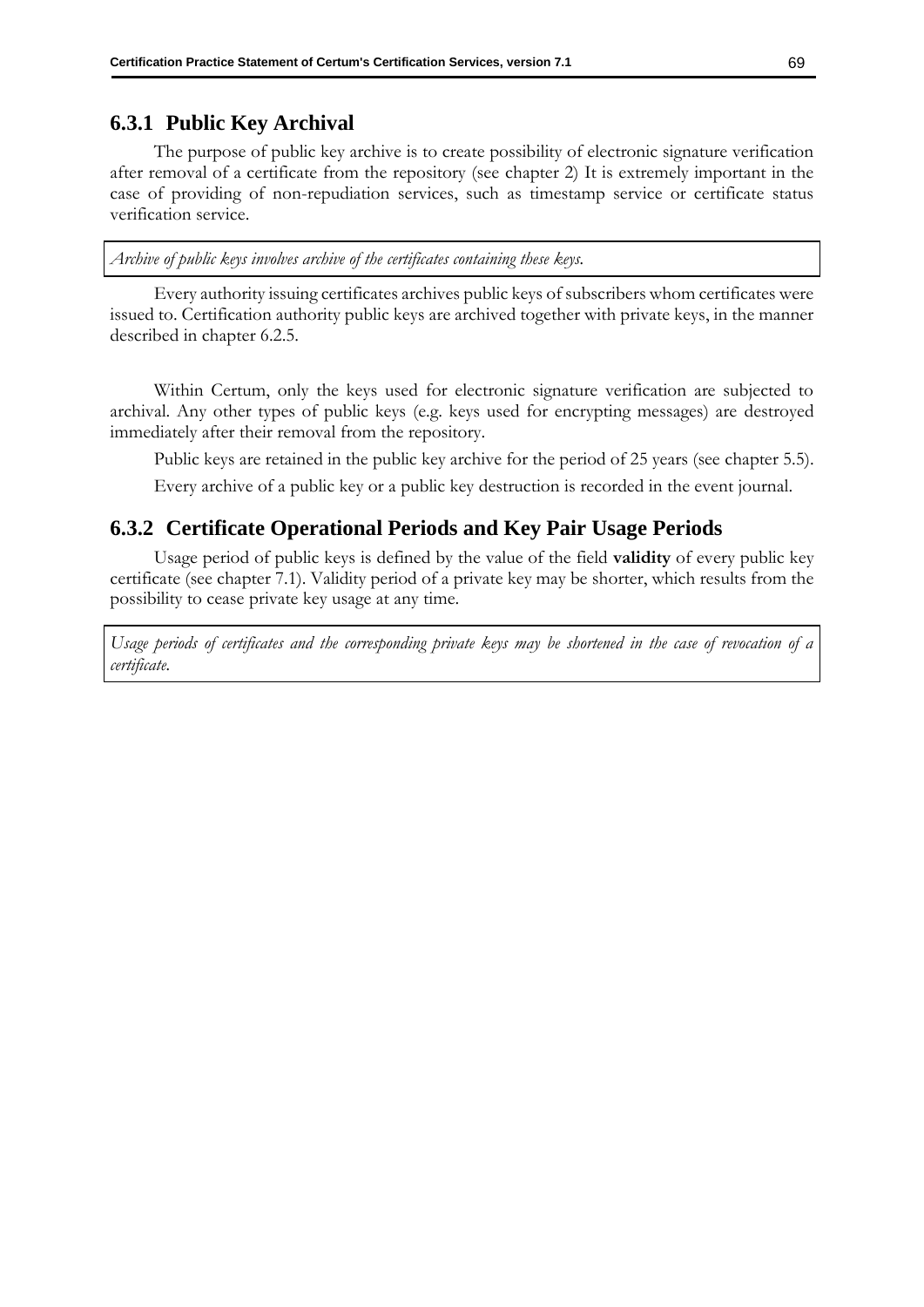| <b>Owner and key type</b>   |             | <b>Main key usage</b>                                   |                                 |
|-----------------------------|-------------|---------------------------------------------------------|---------------------------------|
|                             |             | <b>RSA for</b><br>certificate and<br><b>CRL signing</b> | <b>RSA for token</b><br>signing |
| Certum CA                   | public key  | 25 years                                                |                                 |
|                             | private key | 15 years                                                |                                 |
| Certum Elliptic Curve CA    | public key  | 35 years                                                |                                 |
|                             | private key | 25 years                                                |                                 |
| Certum Trusted Network CA   | public key  | 21 years                                                |                                 |
|                             | private key | 15 years                                                |                                 |
| Certum Trusted Network CA 2 | public key  | 35 years                                                |                                 |
|                             | private key | 25 years                                                | $=$                             |
|                             | public key  | 25 years                                                |                                 |
| Certum Trusted Root CA      | private key | 20 years                                                | $-$                             |
| Certum EC-384 CA            | public key  | 25 years                                                |                                 |
|                             | private key | 20 years                                                |                                 |
| Certum Level I CA           | public key  | 15 years                                                |                                 |
|                             | private key | 12 years                                                |                                 |
| Certum Level II CA          | public key  | 15 years                                                |                                 |
|                             | private key | 12 years                                                |                                 |
| Certum Level III CA         | public key  | 15 years                                                |                                 |
|                             | private key | 12 years                                                |                                 |
| Certum Level IV CA          | public key  | 15 years                                                |                                 |
|                             | private key | 12 years                                                |                                 |

Tab.6.1 Maximal usage periods of certification authorities certificates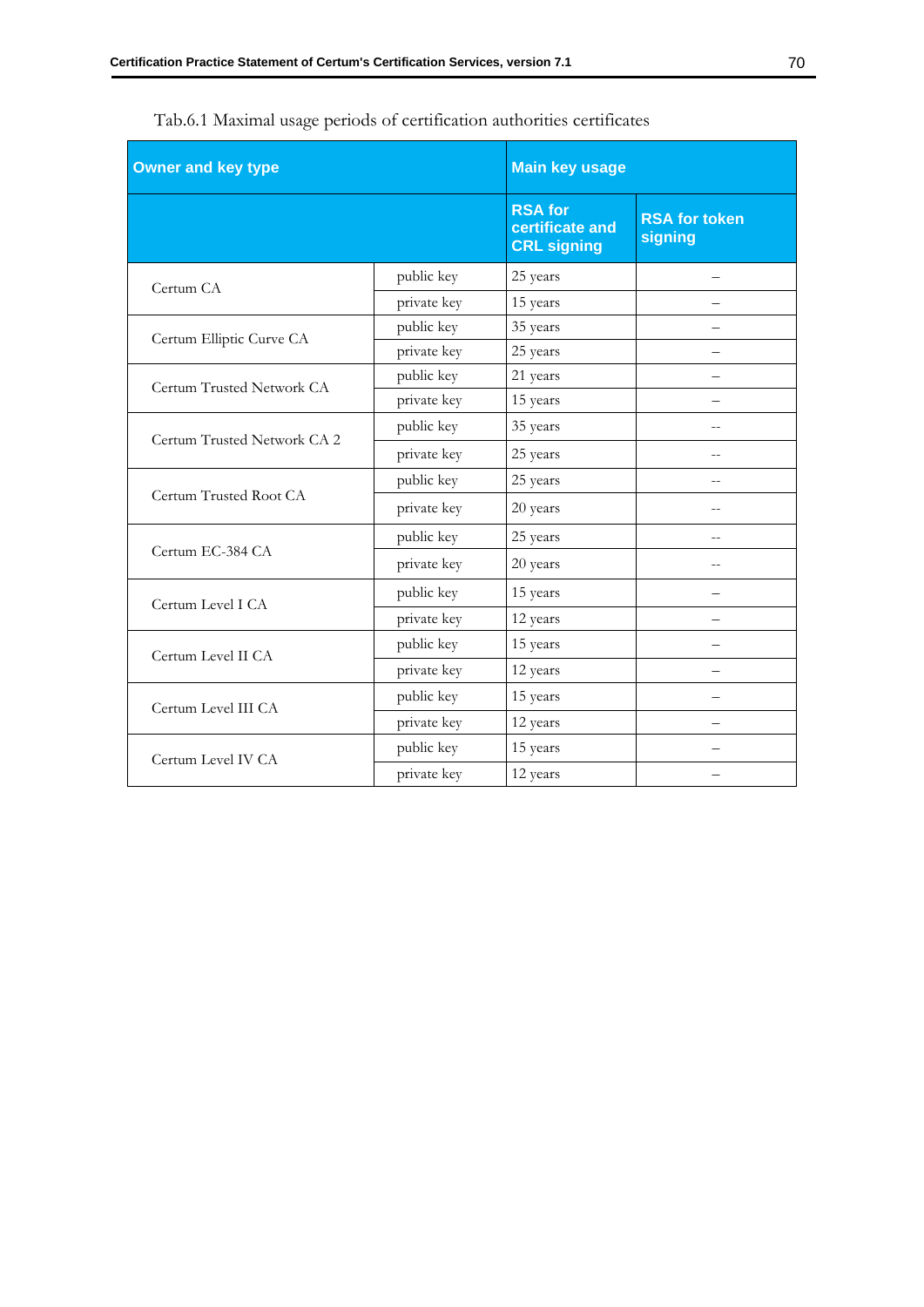| Certum Domain Validation CA                          | public key  | 15 years                 | $-$                      |
|------------------------------------------------------|-------------|--------------------------|--------------------------|
| SHA <sub>2</sub>                                     | private key | 12 years                 |                          |
| Certum Organization Validation CA                    | public key  | 15 years                 |                          |
| SHA <sub>2</sub>                                     | private key | 12 years                 |                          |
| Certum Digital Identification CA<br>SHA <sub>2</sub> | public key  | 15 years                 | $-$                      |
|                                                      | private key | 12 years                 | $-$                      |
|                                                      | public key  | 15 years                 |                          |
| Certum Extended Validation CA                        | private key | 12 years                 |                          |
| Certum Extended Validation CA                        | public key  | 15 years                 | $-$                      |
| SHA <sub>2</sub>                                     | private key | 12 years                 |                          |
| Certum Code Signing CA                               | public key  | 15 years                 | $- \, -$                 |
|                                                      | private key | 12 years                 |                          |
|                                                      | public key  | 15 years                 | $\overline{a}$           |
| Certum Code Signing CA SHA2                          | private key | 12 years                 |                          |
| Certum Extended Validation Code<br>Signing CA SHA2   | public key  | 14 years                 | $-$                      |
|                                                      | private key | 11 years                 |                          |
| Certum Class 1 CA                                    | public key  | 15 years                 | $\overline{\phantom{0}}$ |
|                                                      | private key | 14 years                 |                          |
| Certum Class 1 CA SHA2                               | public key  | 15 years                 |                          |
|                                                      | private key | 14 years                 |                          |
| Certum Global Services CA                            | public key  | 15 years                 |                          |
|                                                      | private key | 10 years                 |                          |
| Certum Global Services CA SHA2                       | public key  | 15 years                 |                          |
|                                                      | private key | 10 years                 |                          |
| Certum EV TSA SHA2                                   | public key  | $\overline{\phantom{0}}$ | 10 years                 |
|                                                      | private key |                          | 10 years                 |

*Every user, including a certification authority, can terminate private key usage for electronic signature creation at any time, although the certificate remains currently valid. Notwithstanding, a certification authority is obligated to notify its subscribers of this situation (related for example to key changeover).* 

*The rules mentioned above do not applies to the keys used for validation service, signed by intermediate roots.*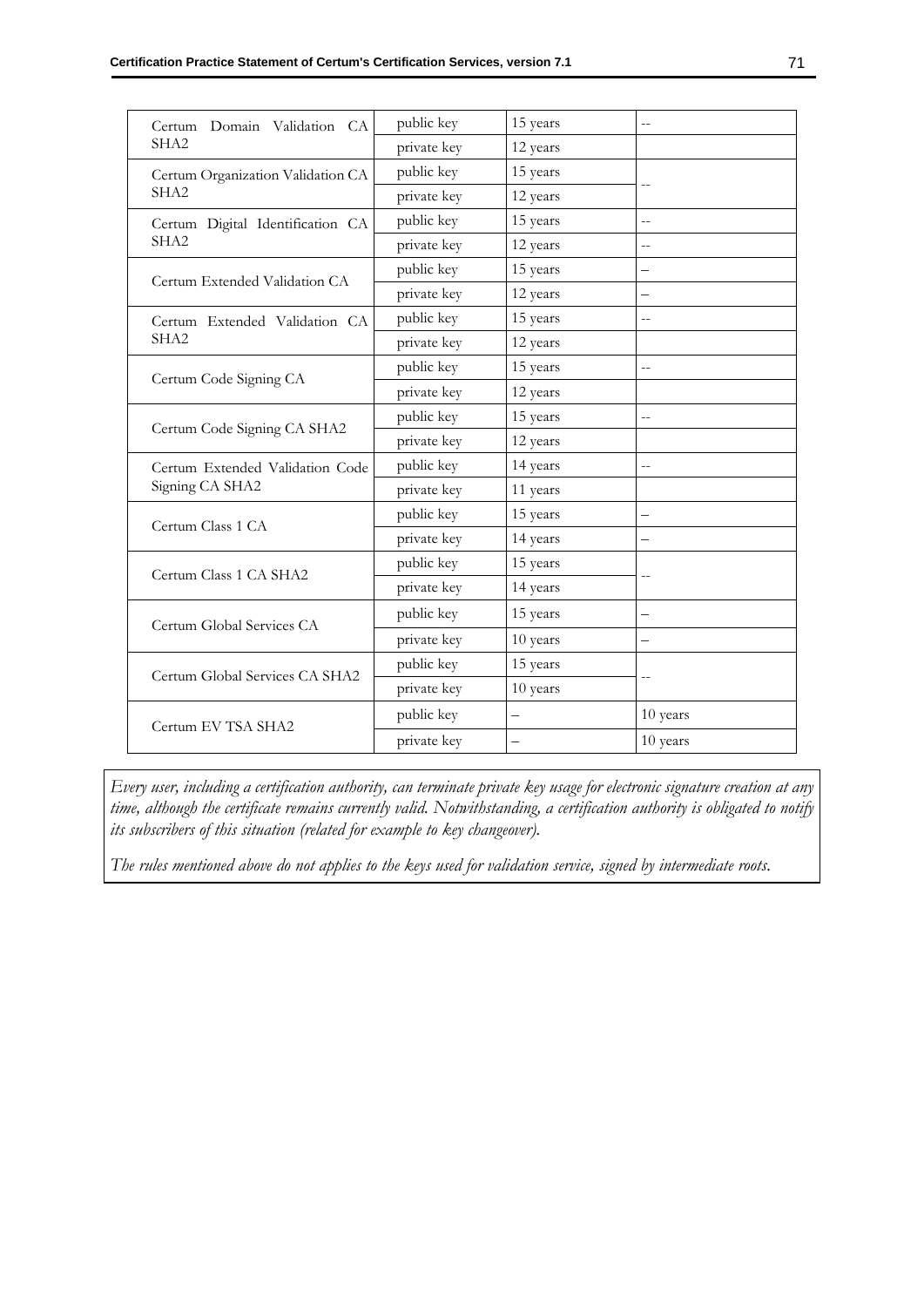The maximum validity period of subscriber's certificates depends on the use of a given certificate:

- The maximum validity period for SMIME certificates is 1095 days
- The maximum validity period for code signing certificates is 1095 days.
- The maximum validity period for website authentication certificates is 398 days

# **6.4 Activation Data**

Activation data are used for activation of a private key used by the Primary Registration Authority, Certum's certification authorities, Registration Points or by subscribers. They are usually used on the stage of entity authentication and control of the access to a private key.

## **6.4.1 Activation Data Generation and Installation**

Activation data are used in two basic cases:

- as an element of one- or multi-factor authentication procedure (so called authentication phrase, e.g. password, PIN number, etc),
- as a part of the shared secret, which upon installation allows cryptographic key(s) restoration.

The Primary Registration Authority's operators and Certum's certification authority's operators, as well as other persons performing the roles described in chapter [5.2.1](#page-55-0) should operate passwords immune for brute force attacks (also called exhaustive attacks). It is recommended to create a subscriber's password in a similar manner.

In the case of private key activation, it is recommended to use multi-factor authentication procedures, for example a cryptographic token (including an electronic cryptographic card) and an authentication phrase or a cryptographic token and biometric (e.g. fingerprint of the subscriber).

The above authentication phrase should be generated in accordance with the requirements of FIPS 140-2 Level 3.

Shared secrets used for certification authority private key protection are generated in accordance with the requirements presented in chapter [6.2](#page-73-0) and retained inside cryptographic tokens which are protected by a PIN number. Shared secrets become activation data after their activation, i.e. providing the correct PIN number protecting the token.

## **6.4.2 Activation Data Protection**

Activation data protection includes activation data control methods preventing from their revelation. Activation data protection control methods depend on the fact whether they are authentication phrases and whether control is enforced on the basis of private key or its activation data distribution into shares (shared secrets).

It is recommended that activation data used for private key activation should be protected by means of cryptographic controls and physical access controls. Activation data should be biometric data or should be remembered (not written down) by the entity being authenticated. If the authentication data are written down, the level of their protection should be the same as data protected by the usage of a cryptographic token. Several unsuccessful attempts to access this module should result in token lock. Stored activation data should never be retained together with the token.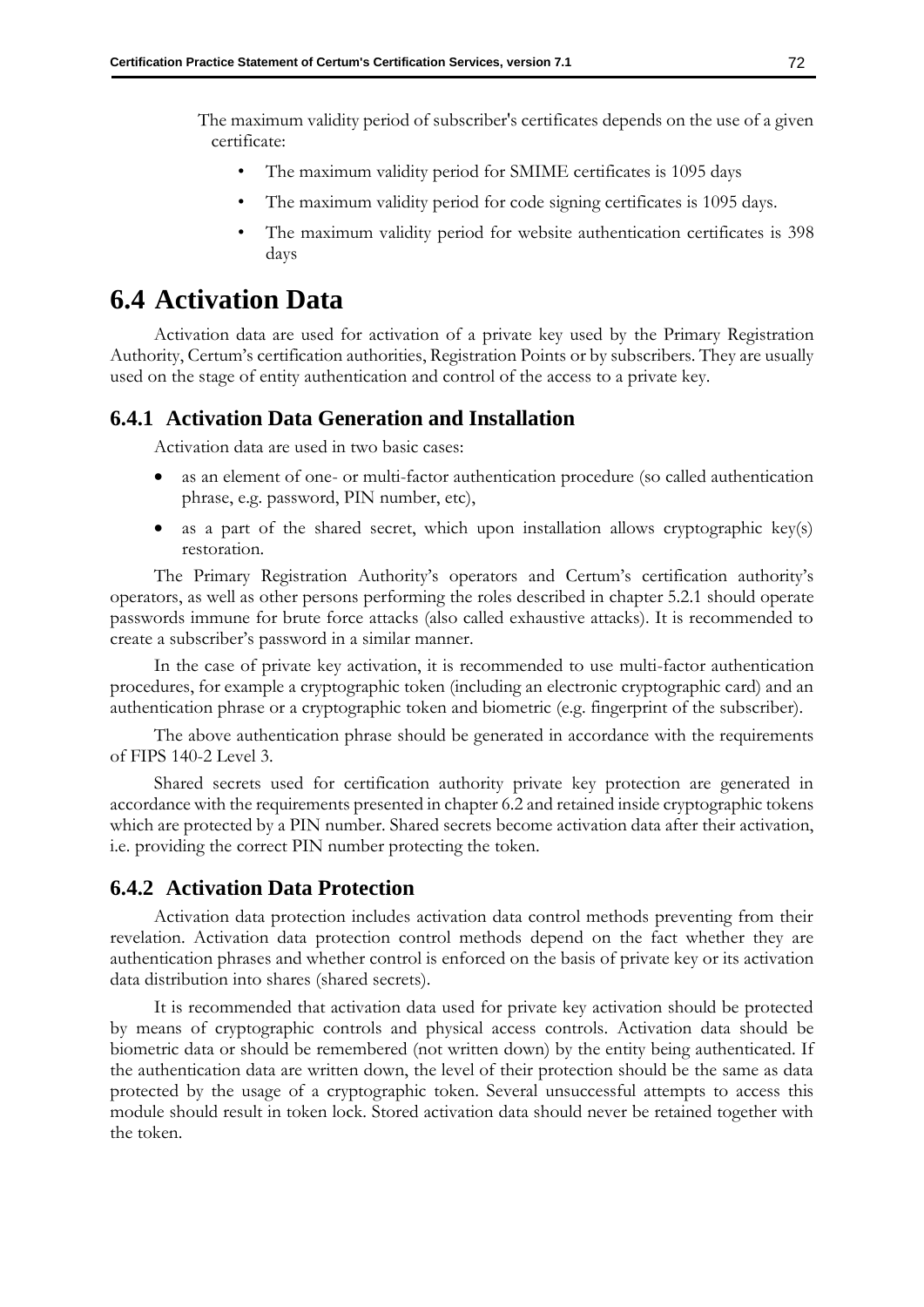### **6.4.3 Other Aspects of Activation Data**

Activation data are stored always as a single copy. A sole exception from this rule are PIN numbers, protecting access to shared secrets – every shared secret holder can create a copy of the PIN number and retain it in the location different than the shared secret

In the case of issuing a certificate in the signing process, activation of the signature is carried out by the Subscriber who has control over the entire process by having under his sole control a mobile phone to which he will receive a code authorizing the use of data contained in the SimplySign component to sign. The certainty that the activation data will reach the Subscriber is ensured by the Subscriber's personal appearance in BICP, and verification of the Subscriber's identity carried out by the BICP operator.

Activation data protecting access to private keys stored on cryptographic tokens can be periodically changed.

Activation data may be subjected to archive.

# **6.5 Computer Security Controls**

The tasks of the Primary Registration Authority and Certum's certification authorities operating within Certum are carried out by means of credible hardware and software, being a part of the system which complies with the requirements described in the *FIPS 140-2 Security Requirements for Cryptographic Module*, at least EAL3 according to *ISO/IEC 15408-1/2/3:2005 - Information technology — Security techniques — Evaluation criteria for IT security — Part 3: Security assurance requirements (15408-3)*.

### **6.5.1 Specific Computer Security Technical Requirements**

Technical requirements, presented in this chapter, apply to single computer security control and installed software control, used for Certum system operation. Security means protecting computer systems are executed on the level of operating system, application and physical protections.

Computers operated within Certum's certification authorities and in their associated components (e.g. the Primary Registration Authority) are equipped with the following security controls:

- mandatory authenticated registration on the level of operating system and application (in the case of significant importance, e.g. due to the role performed in the system),
- discretionary access control,
- possibility of conducting security audit,
- computers are accessible only by personnel, performing trusted roles in Certum,
- enforcement of duty segregation, arising from the role performed in the system,
- identification and authentication of roles and personnel performing these roles,
- cryptographic protection of information exchange session and protection of databases,
- archive of history of operation carried out on the computer and data required by audits,
- a secure path allowing credible identification and authentication of roles and personnel performing these roles,
- key restoration methods (only in the case of hardware security modules) and application and operating system,
- monitoring and alerting means in the case of unauthorized computer resources access.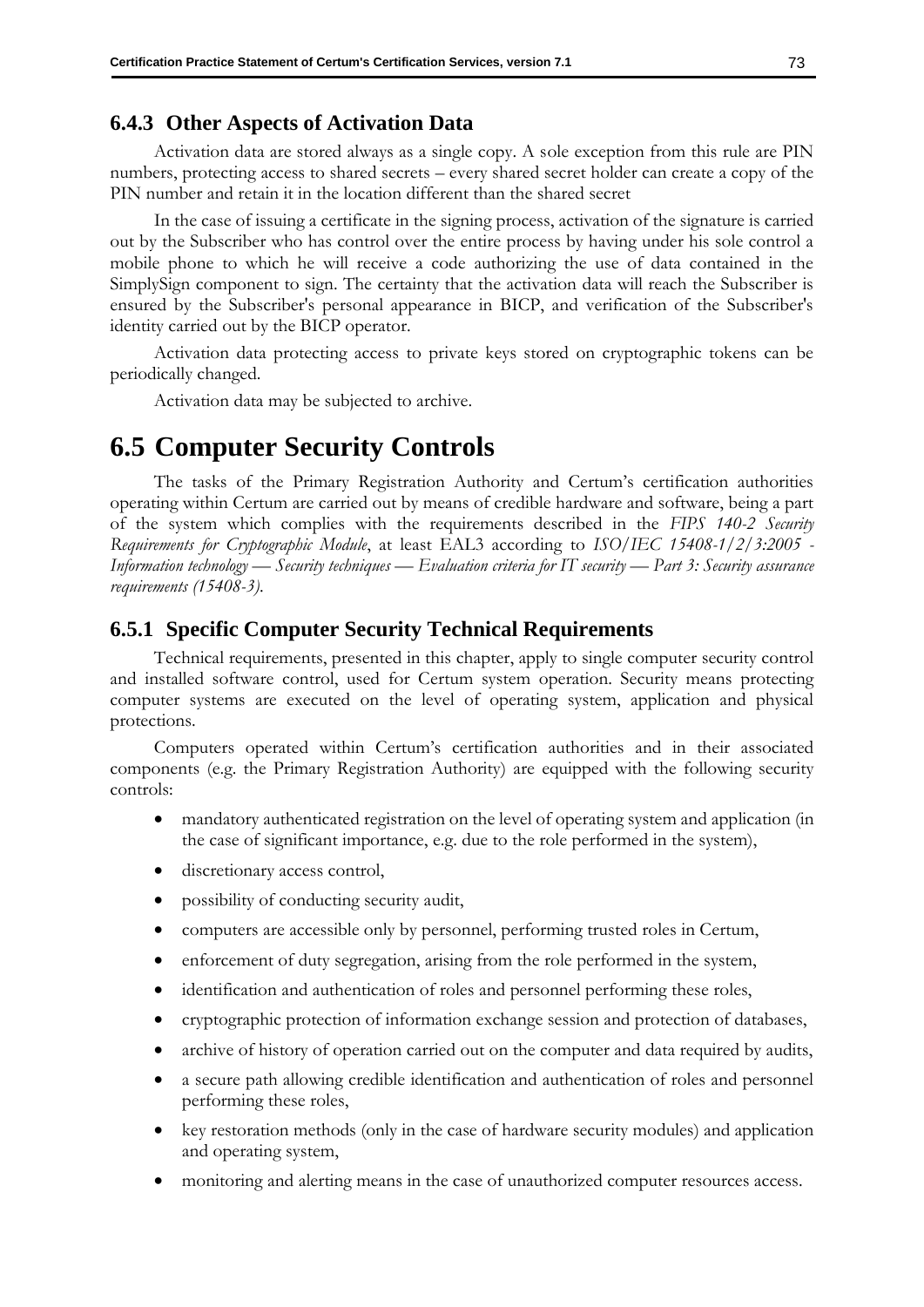Certum enforces multi factor authentication on any account capable of directly causing Certificate issuance. .

## **6.5.2 Computer Security Rating**

Certum computer system complies with requirements described in *FIPS 140-2 Security Requirements for Cryptographic Module*. The above has been confirmed by an independent auditor, performing functionality assessment of Certum on the basis of the criteria described in WebTrust Principles and Criteria for Certification Authorities.

# **6.6 Life Cycyle Technical Controls**

### **6.6.1 System Development Controls**

Applications used by Certum system are developed and implemented by Asseco Data Systems specialists.

Hardware changes are monitored and registered. In particular the monitoring guarantees:

- hardware is supplied in a manner allowing its tracing and evaluation of the route of the component to the place of its installation,
- replacement hardware delivery is carried out in a manner similar to delivery of original hardware; replacement is carried out by trusted and trained personnel.

## **6.6.2 Security Management Controls**

The purpose of security management control is to supervise Certum system functionality providing assurance that the system operates correctly and in accordance with the accepted and implemented configuration.

Current configuration of Certum system, as well as any modifications and updates to its system are recorded and controlled. Controls applied to Certum system allow continuous verification of application integrity, their version and authentication and verification of hardware origin.

### **6.6.3 Life Cycle Security Controls**

This Certification Practice Statement does not imply any requirements in this field.

# **6.7 Network Security Controls**

In terms of security of computer networks, Certum complies with the best business practices, including the current CA / B Forum guidelines - Network and Certificate System Security Requirements.

Servers and trusted workstations of Certum system are connected by the designated and separated two-level internal LAN network. Access from the internet to any segment is protected by means of intelligent firewall of the E3 class (according to ITSEC) and by means of intrusion detection systems (IDS).

Certum's second subnetwork performs the role of a model system, used in development and test operations.

Certum computer system is protected against denial of services type attacks.. Security controls are developed on the basis of firewall and traffic filtering on the routers and Proxy services.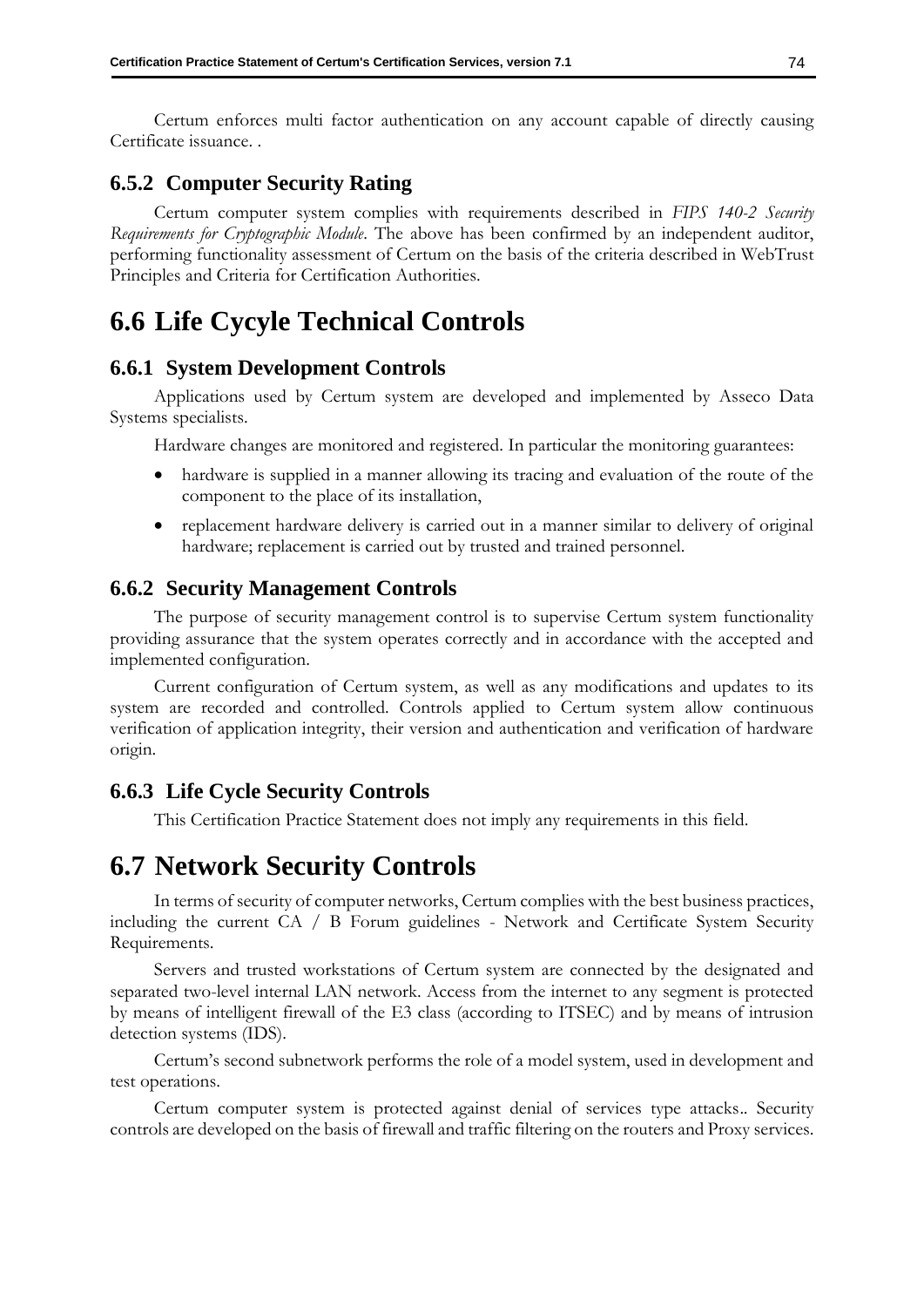Network firewall's controls accept only messages submitted with the usage of http, https, NTP, POP3 and SMTP protocols. Event records (logs) are recorded in the system logs and allow supervision of correctness of the usage of services provided by Certum.

*Detailed configuration of Certum network and its protection means is presented in technical infrastructure documentation. Such documentation has a "non-public" status and is available only to 75nauthoriz individuals.*

# **6.8 Time-Stamping**

Requests created within CMP and CRS protocol (chapter [6.1.3\)](#page-71-1) do not require signing with trusted time. In the case of any other messages exchanged between Certum's certification authority, the Primary Registration Authority and a subscriber, it is recommended to apply time stamps. Time stamps are created within Certum system in accordance with the recommendation RFC 3161 and Microsoft Authenticode™ technology. Timestamps are issued in accordance with Timestamping Authority Policy (document is available *on-line* in the repository).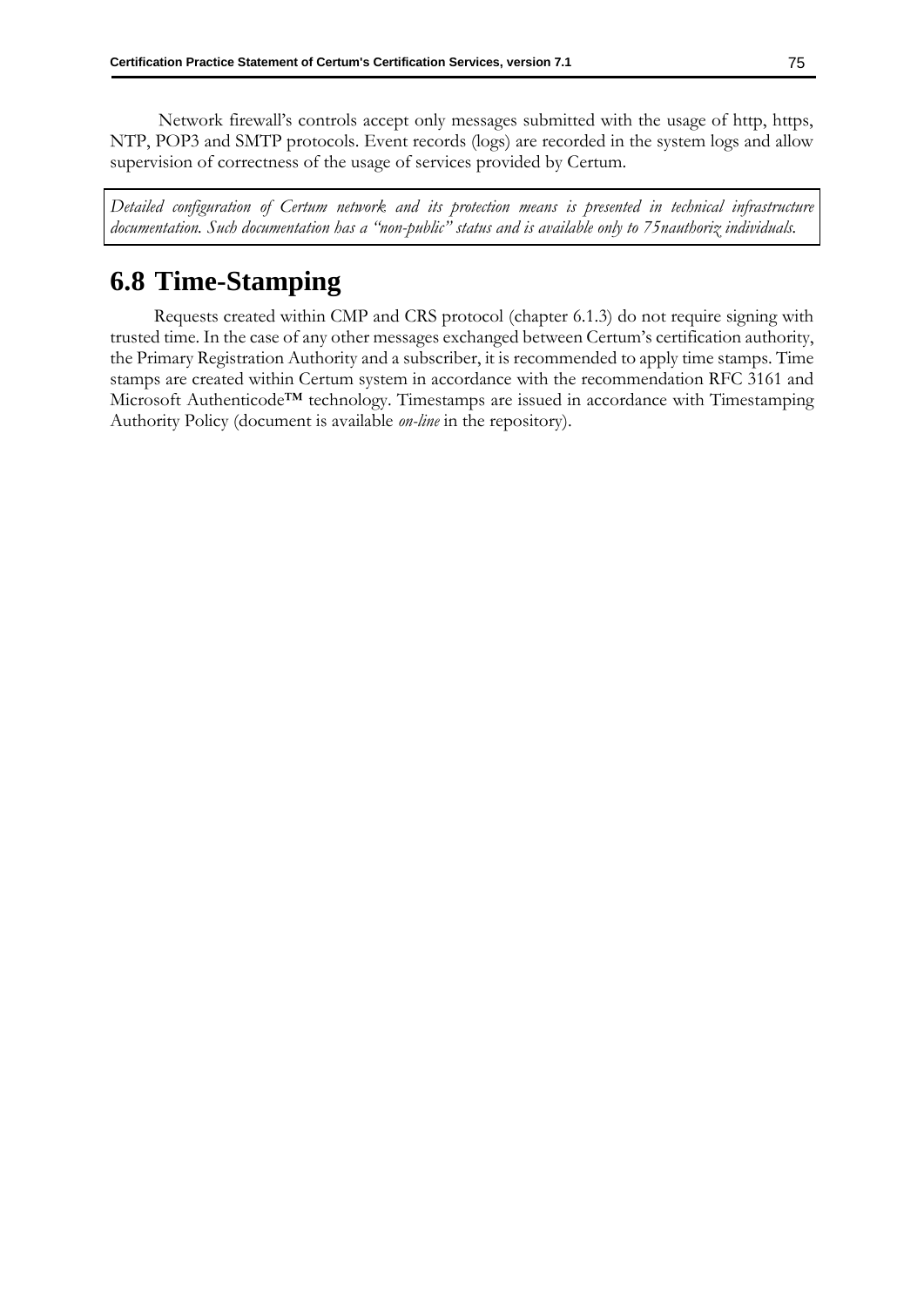# <span id="page-84-1"></span>**7 Certificate, CRL, and OCSP Profiles**

Certificate profiles and Certificate Revocation List profile comply with the format described in ITU-T X.509 v.3 standard, the profile of OCSP token complies with the requirements of RFC 6960, while the profile of timestamp token complies with RFC 3161 (see also *ETSI Time stamping profile EN 319 422 v 1.1.1.*). Information stated below describes the meaning of respective certificate fields, CRL, timestamp and OCSP token, applied standard and private extensions employed for the needs of Certum.

# <span id="page-84-0"></span>**7.1 Certificate Profile**

Following the X.509 v.3 standard, a certificate is the sequence of the following fields: the first one contains the body of certificate (**tbsCertificate**), the second one– information about algorithm used for certificate signing (**signatureAlgorithm**), while the third one – an electronic signature created on the certificate by a certification authority (**signatureValue**).

The contents of a certificate include values of **basic fields** and **extensions** (standard, described by the norm, and private, defined by the certification authority).

Certum supports the following certificate basic fields:

- **Version**: third version (X.509 v.3) of certificate format,
- **SerialNumber**: certificate serial number, unique within certification authority domain (Certum generates non‐sequential certificate serial numbers (positive numbers greater than zero) that contain at least 64 bits of output from aCSPRNG);
- **SignatureAlgorithm**: identifier of the algorithm applied by a certification authority issuing certificates,
- **Issuer**: distinguished name (DN) of a certification authority,
- **Validity**: validity period, described by the beginning date (**notBefore**) and the ending date (**notAfter**) of the certificate validity period,
- **Subject**: distinguished name (DN) of the subscriber that is the subject of the certificate,
- **SubjectPublicKeyInfo**: value of a public key along with the identifier of the algorithm associated with the key,
- **Signature**: the sign generated and encoded according to RFC 5280.

In certificates issued by Certum values of the above fields are set in accordance with the rules described in Table 7.1.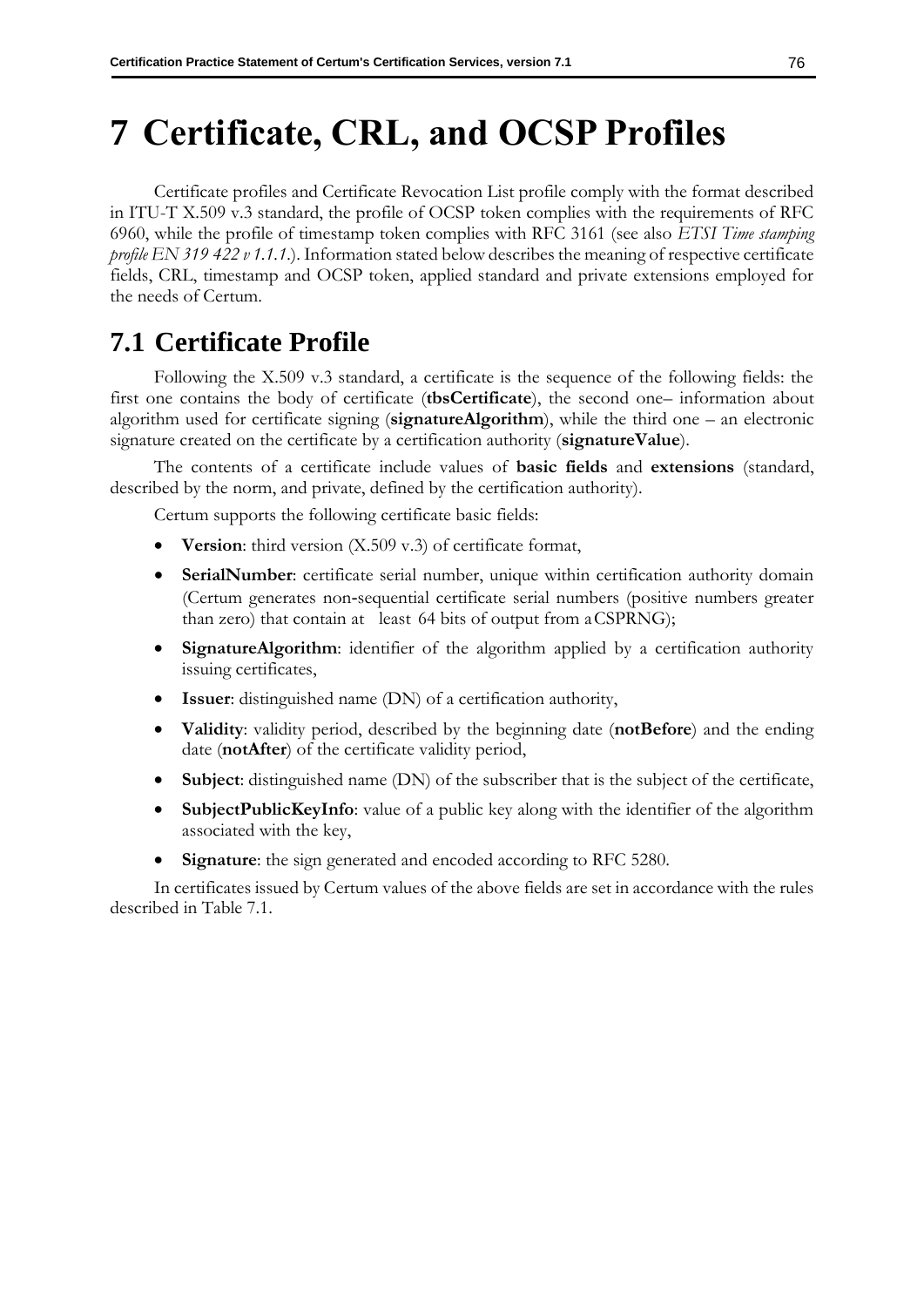| <b>Field name</b>                              | <b>Value or value constraint</b>                                                                                                                                                                                                                                                                                                                                                                                                                                                                                                                                                                                                                                              |                                                                                          |  |
|------------------------------------------------|-------------------------------------------------------------------------------------------------------------------------------------------------------------------------------------------------------------------------------------------------------------------------------------------------------------------------------------------------------------------------------------------------------------------------------------------------------------------------------------------------------------------------------------------------------------------------------------------------------------------------------------------------------------------------------|------------------------------------------------------------------------------------------|--|
| Version                                        | Version 3                                                                                                                                                                                                                                                                                                                                                                                                                                                                                                                                                                                                                                                                     |                                                                                          |  |
| Serial Number                                  | Unique value for all certificate issued by certification authorities within<br>Certum                                                                                                                                                                                                                                                                                                                                                                                                                                                                                                                                                                                         |                                                                                          |  |
| Signature Algorithm                            | sha256WithRSAEncryption (OID: 1.2.840.113549.1.1.11)                                                                                                                                                                                                                                                                                                                                                                                                                                                                                                                                                                                                                          |                                                                                          |  |
|                                                | sha384WithRSAEncryption (OID: 1.2.840.113549.1.1.12)                                                                                                                                                                                                                                                                                                                                                                                                                                                                                                                                                                                                                          |                                                                                          |  |
|                                                | sha512WithRSAEncryption (OID: 1.2.840.113549.1.1.13)                                                                                                                                                                                                                                                                                                                                                                                                                                                                                                                                                                                                                          |                                                                                          |  |
|                                                | ecdsa-with-SHA256 (OID: 1.2.840.10045.4.3.2)                                                                                                                                                                                                                                                                                                                                                                                                                                                                                                                                                                                                                                  |                                                                                          |  |
|                                                | Common Name $(CN)$ =                                                                                                                                                                                                                                                                                                                                                                                                                                                                                                                                                                                                                                                          | Proper root certificate name                                                             |  |
| Issuer (Distinguished Name)                    | Organization $(O)$ =                                                                                                                                                                                                                                                                                                                                                                                                                                                                                                                                                                                                                                                          | Unizeto Sp. z o.o. (within certum) or<br>Unizeto Technologies S.A. (within<br>ctnDomena) |  |
|                                                | Organization Unit (OU) =                                                                                                                                                                                                                                                                                                                                                                                                                                                                                                                                                                                                                                                      | Certification<br>Certum<br>Authority<br>(only within ctnDomena)                          |  |
|                                                | Country $\mathbb{C}$ =                                                                                                                                                                                                                                                                                                                                                                                                                                                                                                                                                                                                                                                        | PL                                                                                       |  |
| Not before (validity period<br>beginning date) | Universal Time Coordinated based. Certum owns satellite clock controlled<br>by Atomic Frequency Standard. Certum clock is known as valid world<br>Stratum I service                                                                                                                                                                                                                                                                                                                                                                                                                                                                                                           |                                                                                          |  |
| Not after (validity period ending<br>date)     | Universal Time Coordinated based. Certum owns satellite clock controlled<br>by Atomic Frequency Standard. Certum clock is known as valid world<br>Stratum I service                                                                                                                                                                                                                                                                                                                                                                                                                                                                                                           |                                                                                          |  |
| Subject (Distinguished Name)                   | Distinguished names comply with the X.501 requirements. Values of all<br>attributes of these fields are optional, except for the following fields:<br>emailAddress (in the case of individual's certificates), organizationName (in<br>the case of non-Repudiation and CA certificates), subjectAltName (in the<br>case of server certificates: contain all domain names or IP addresses),<br>commonName (in the case of server certificates: contain a single IP address<br>or a domain name that is one of the values contained in the certificate's<br>subjectAltName extension), unstructured {Address or Name} (in the case<br>of VPN certificates) which are mandatory. |                                                                                          |  |
| Subject Public Key Info                        | Encoded in accordance with RFC 5280, may contain information about<br>RSA, DSA or ECDSA public keys (key identifier, key size in bits and value<br>of the public key).                                                                                                                                                                                                                                                                                                                                                                                                                                                                                                        |                                                                                          |  |
| Signature                                      | Certificate signature, generated and encoded in accordance with the<br>requirements described in RFC 5280                                                                                                                                                                                                                                                                                                                                                                                                                                                                                                                                                                     |                                                                                          |  |

Tab.7.1 Profile of the basic fields of certificates

Extensions defined in a certificate according to the X.509 v.3 recommendation allow assignation of additional attributes to the subscriber and his/her/its public key and simplify management of hierarchical certificate structure. Certificates issued in accordance with X.509 v.3 recommendation allow definition of proprietary extensions, unique for implementation of the system.

## **7.1.1 Version Number**

All certificates belonging to Certum are issued in accordance with Version 3 (X.509 v.3).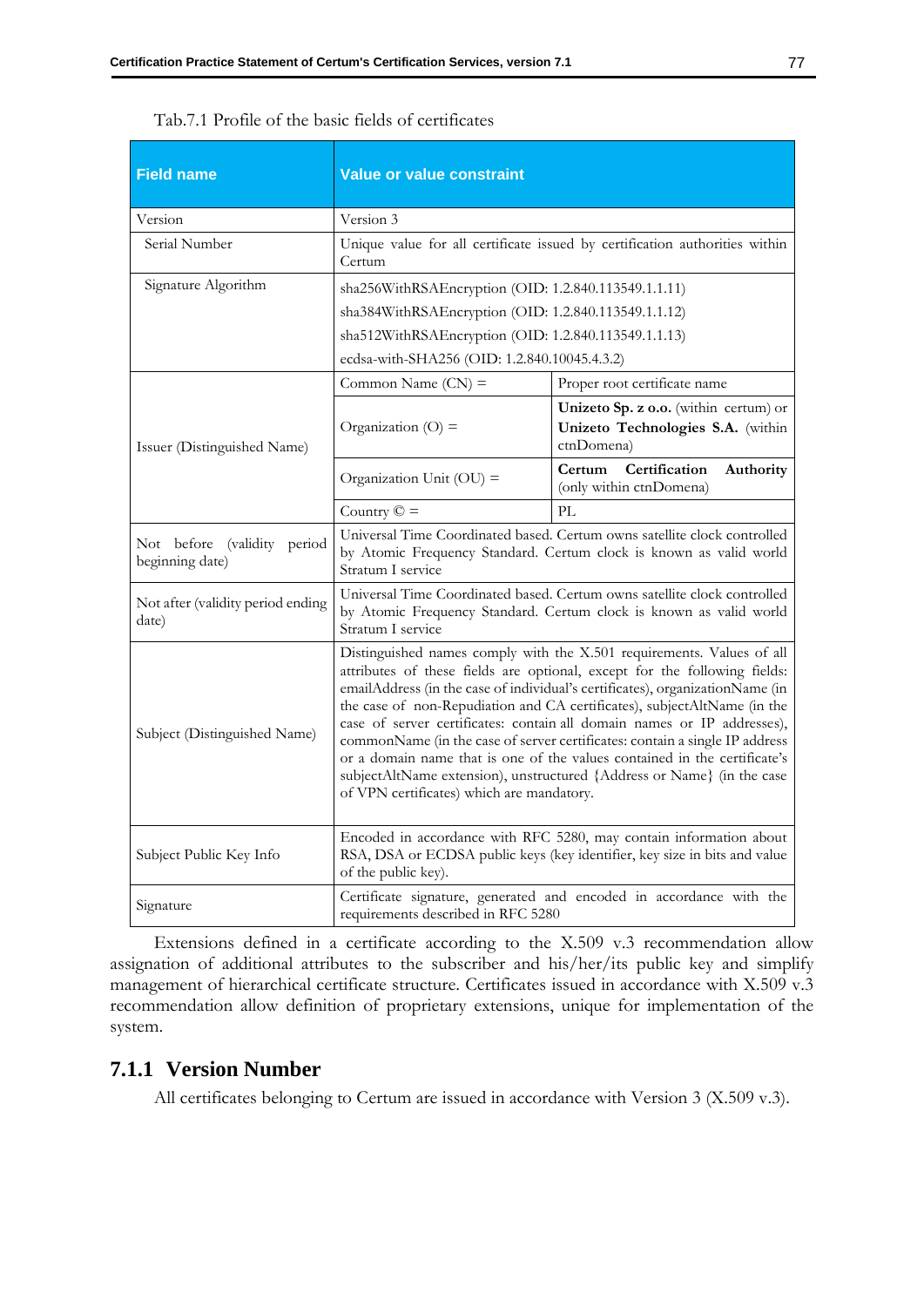# **7.1.2 Certificate Extensions**

The extensions values are created in accordance with RFC 5280. Function of every extension is defined by the standard value of the corresponding object identifier (**OBJECT IDENTIFIER**). Extension, depending of the choice of issuing authority, may be **critical** or **non-critical**. If an extension is defined as critical, the application supporting certificate usage must reject every certificate containing an unrecognized critical extension. On the other hand, extensions defined as non-critical may be omitted. Requirements imposed on the extensions of EV SSL certificates are described in **[Guidelines for the issuance and Management of Extended Validation](https://cabforum.org/extended-validation/)  [Certificates](https://cabforum.org/extended-validation/)**.

Certum Root CA Certificates:

basicConstraints (critical) – cA True keyUsage (critical) – keyCertSign, cRLSign certificatePolicies – not present extendedKeyUsage – not present cRLDistributionPoints – not present authorityInformationAccess – not present

Certum Subordinate CA Certificates:

basicConstraints (critical) – cA True keyUsage (critical) – keyCertSign, cRLSign certificatePolicies – anyPolicy extendedKeyUsage –

- serverAuth (website authentication certificates),
- clientAuth (website authentication certificates, SMIME certificates)
- codeSigning (codesigning certificates)
- emailProtection (SMIME certificates)

cRLDistributionPoints – present authorityInformationAccess – 1.3.6.1.5.5.7.48.1, 1.3.6.1.5.5.7.48.2

Certum subscriber certificates:

basicConstraints (critical) – cA False keyUsage (critical) –

- digitalSignature (SMIME certificates, codesigning certificates, website authentication certificates)
- keyEncipherment (SMIME certificates)
- Non Repudiation (SMIME certificates)
- Key Encipherment (SMIME certificates, website authentication certificates)
- Data Encipherment (SMIME certificates)

certificatePolicies – see 1.3.1.2

extendedKeyUsage –

- serverAuth (website authentication certificates),
- clientAuth (website authentication certificates, SMIME certificates)
- codeSigning (codesigning certificates)
- emailProtection (SMIME certificates)

cRLDistributionPoints – present

authorityInformationAccess – 1.3.6.1.5.5.7.48.1, 1.3.6.1.5.5.7.48.2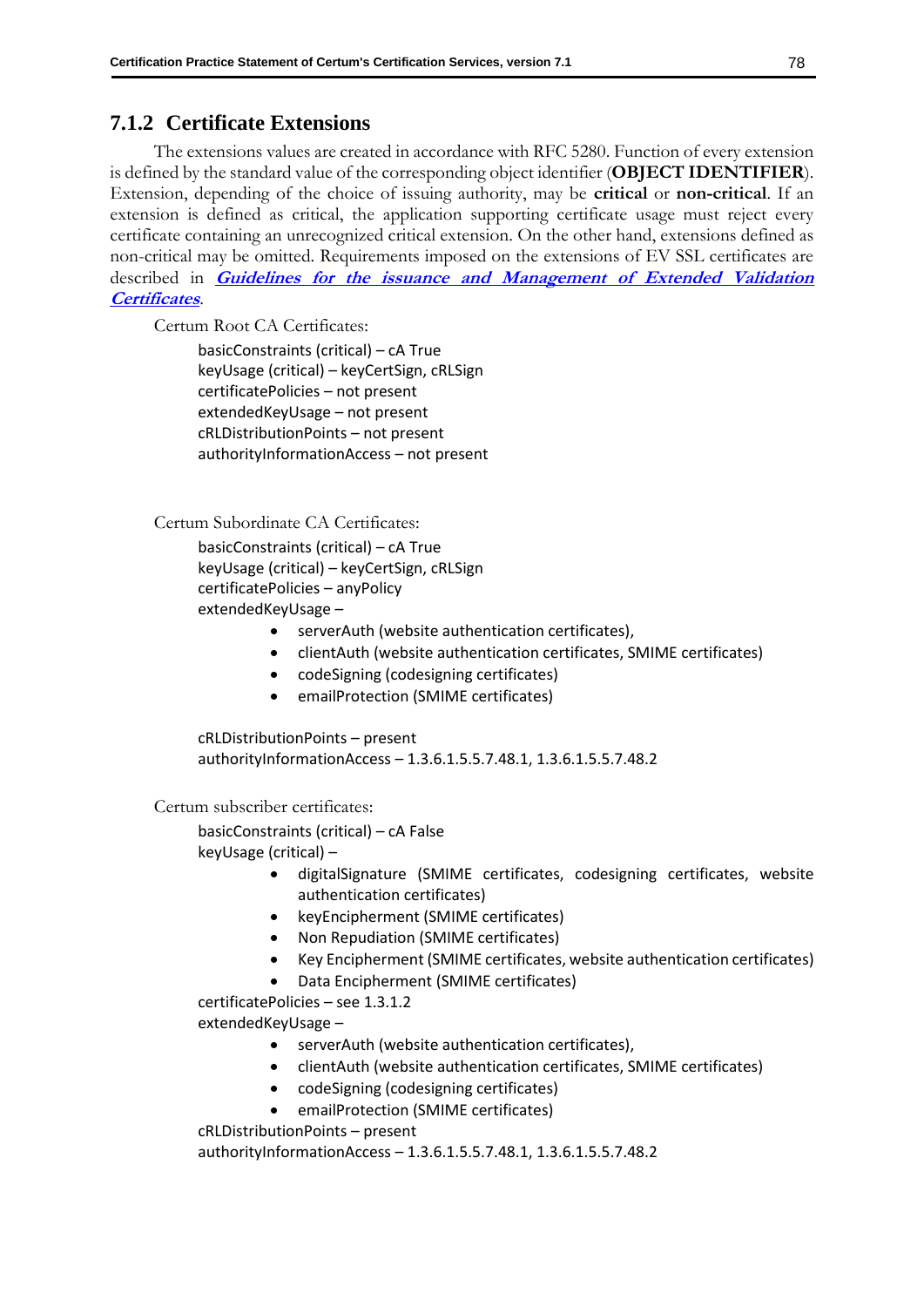# **7.1.3 Algorithm Object Identifiers**

The field of **signatureAlgorithm** contains a cryptographic algorithm identifier describing the algorithm applied for an electronic signature created by a certification authority on the certificate. In the case of Certum, RSA algorithm, in combination with SHA-384, SHA-256 or SHA-512 cryptographic hash is used.

```
sha256withRSAEncryption OBJECT IDENTIFIER ::= {iso(1) member-body(2)
 us(840) rsadsi(113549) pkcs(1) pkcs-1(1) 11}
sha384WithRSAEncryption OBJECT IDENTIFIER ::= {iso(1) member-body(2)
                          us(840) rsadsi(113549) pkcs(1) pkcs-1(1) 12}
sha512WithRSAEncryption OBJECT IDENTIFIER ::= { iso(1) member-body(2)
                         us(840) rsadsi(113549) pkcs(1) pkcs-1(1)
```
In the case of website authentication certificates, Certum applies only SHA-256 or higher algorithms.

# **7.1.4 Name forms**

Certificates issued by Certum contain the name of the issuer and name of the subject, which are developed in accordance with the principles described in the chapter [3.1.1.](#page-25-0)

## **7.1.5 Name constraints**

Certum may include name constraints in the nameConstraints field when appropriate.

# **7.1.6 Certificate Policy Object Identifiers**

Certification Policy contains information of the policyInformation type (identifier, electronic address) about a certification policy, applied by the issuing authority – this extension is not critical.

Certificates issued by certification authorities include both qualifiers, recommended by the RFC 5280.

## **7.1.7 Usage of Policy Constraints Extensions**

The present Certification Practice Statement does not state any conditions in this respect.

## **7.1.8 Policy qualifier syntax and semantics**

In most cases, certificates issued by Certum contain qualifier of certification policy, placed in the policyInformation extension. Qualifier contains a reference to the Certification Practice Statement.

## **7.1.9 Processing Semantics for Critical Certificate Extensions**

No stipulation.

# **7.2 CRL profile**

Certificate Revocation List (CRL) consists of three fields. The first field (**tbsCertList**) contains information about revoked certificates, the second and the third field **signatureAlgorithm** and **signatureValue** contain information about respectively: the identifier of the algorithm used for list signing, and electronic signature created on the certificate by a certification authority. The meaning of the last two fields is the same as for the certificates.

The field of **tbsCertList** is the sequence of mandatory and optional fields. Mandatory fields identify CRL issuer, while optional fields contain information about revoked certificates and CRL extensions.

Tab 7.2 The following fields are the contents of mandatory and optional fields of CRL: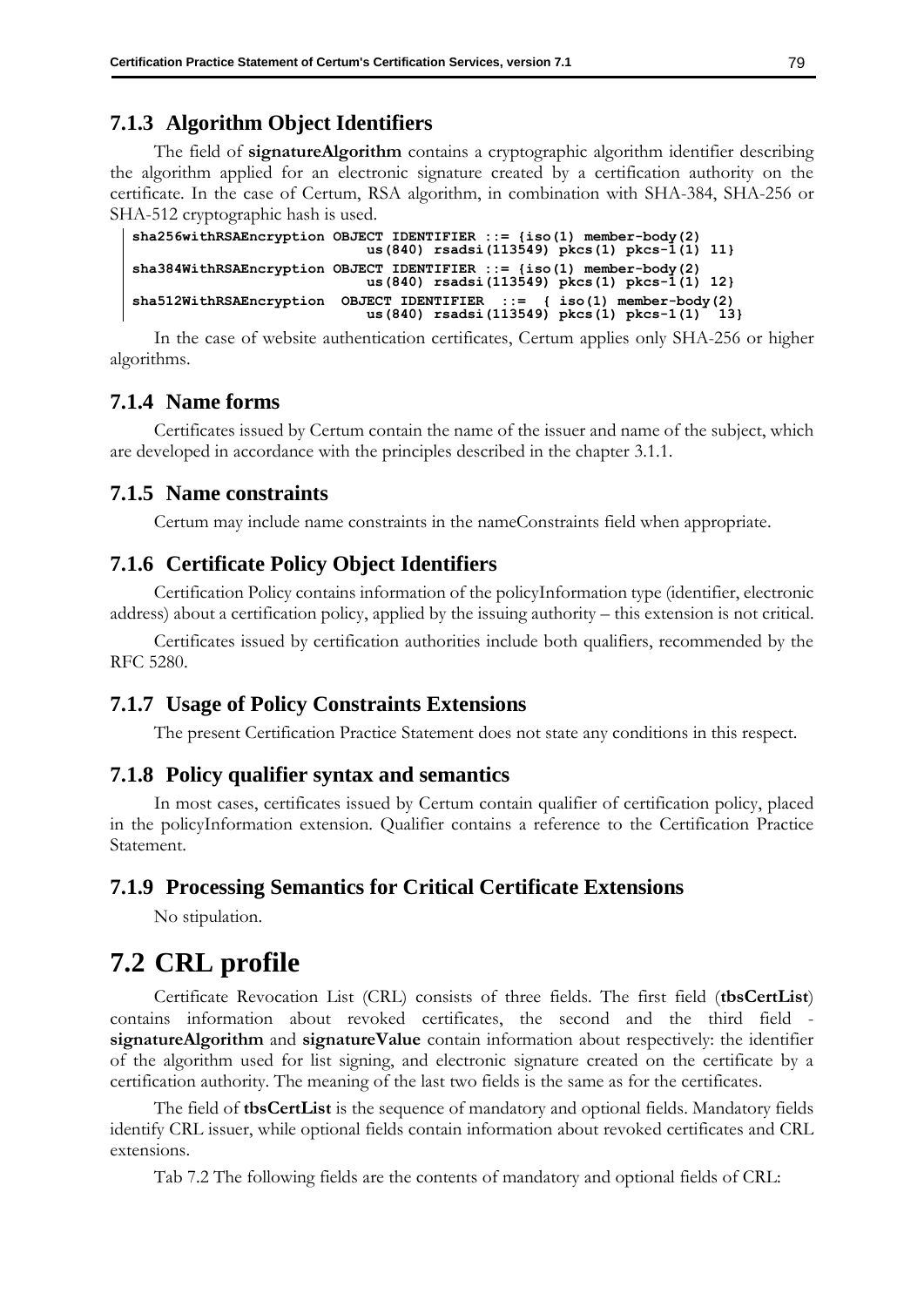| <b>Name</b>          | <b>Value</b>                                                                                                                            |                                                                                                        |  |
|----------------------|-----------------------------------------------------------------------------------------------------------------------------------------|--------------------------------------------------------------------------------------------------------|--|
| Version              | Version 3                                                                                                                               |                                                                                                        |  |
|                      | sha1WithRSAEncryption (OID: 1.2.840.113549.1.1.5)                                                                                       |                                                                                                        |  |
|                      | sha256WithRSAEncryption (OID: 1.2.840.113549.1.1.11)                                                                                    |                                                                                                        |  |
| Signature Algorithm  | sha384WithRSAEncryption (OID: 1.2.840.113549.1.1.12)                                                                                    |                                                                                                        |  |
|                      | sha512WithRSAEncryption (OID: 1.2.840.113549.1.1.13)                                                                                    |                                                                                                        |  |
| Issuer               | Common Name $(CN)$ =                                                                                                                    | Proper root name                                                                                       |  |
|                      | Organization $(O)$ =                                                                                                                    | (within certum<br>Unizeto Sp. z o.o.<br>domain) or<br>Unizeto Technologies S.A. ( within<br>ctnDomena) |  |
|                      | Organization Unit $(OU)$ =                                                                                                              | <b>Certum Certification Authority (only</b><br>for certificates within ctnDomena)                      |  |
|                      | $Count@(C) =$                                                                                                                           | PL                                                                                                     |  |
| thisUpdate           | CRL publication date,                                                                                                                   |                                                                                                        |  |
| nextUpdate           | the next CRL publication date,                                                                                                          |                                                                                                        |  |
|                      | The information consist of four sub-fields:                                                                                             |                                                                                                        |  |
|                      | userCertifcate - serial number of a revoked certificate,                                                                                |                                                                                                        |  |
|                      | • revocationDate - date of the certificate revocation,                                                                                  |                                                                                                        |  |
| revokedCertificates: | · crlEntryExtensions - extended access to CRL (contains additional<br>information about revoked certificates - optional),               |                                                                                                        |  |
|                      | • CRLReason (contains information about a reason for the revocation of<br>a certificate - optional)                                     |                                                                                                        |  |
|                      | Information about fields mentioned above are described below:                                                                           |                                                                                                        |  |
| userCertificate      | Serial number of a revoked certificate                                                                                                  |                                                                                                        |  |
| revocationDate       | Date of the certificate revocation                                                                                                      |                                                                                                        |  |
| CRLReason            | Returns the reason the certificate was revoked. Values of this field are set in<br>accordance with the rules described in chapter 7.2.2 |                                                                                                        |  |
| Extensions           | Extended information about certificate. (See chapter 7.2.1)                                                                             |                                                                                                        |  |
| Signature            | An identifier of the algorithm used by a certification authority to sign CRL<br>in accordance with requirements described in RFC 5280.  |                                                                                                        |  |

## **7.2.1 Version Number**

Certum supports both X.509 Version 1 and Version 2 CRLs. Version 1 CRLs is used by Certum certification authorities which are no longer issue certificates (Certum Level I, Certum Level II, Certum Level III and Certum Level IV). CRLs for intermediate certification authorities that issue certificates (Certum Level I CA, Certum Level II CA, Certum Level III CA, Certum Level IV CA) are published in version 2.

# **7.2.2 CRL and CRL Entry Extensions**

Among numerous extensions, the most important are the following ones: **authorityKeyIdentifier**.allowing identification of a public key corresponding to a private key used for list signing, and **cRLNumber**, containing monotonically increased serial number of the lists issued by a certification authority (by means of this extension, a subscriber is able to define when a specific CRL replaced another list). Function and meaning of extensions are the same as for certificate extensions (see chapter 7.1.2)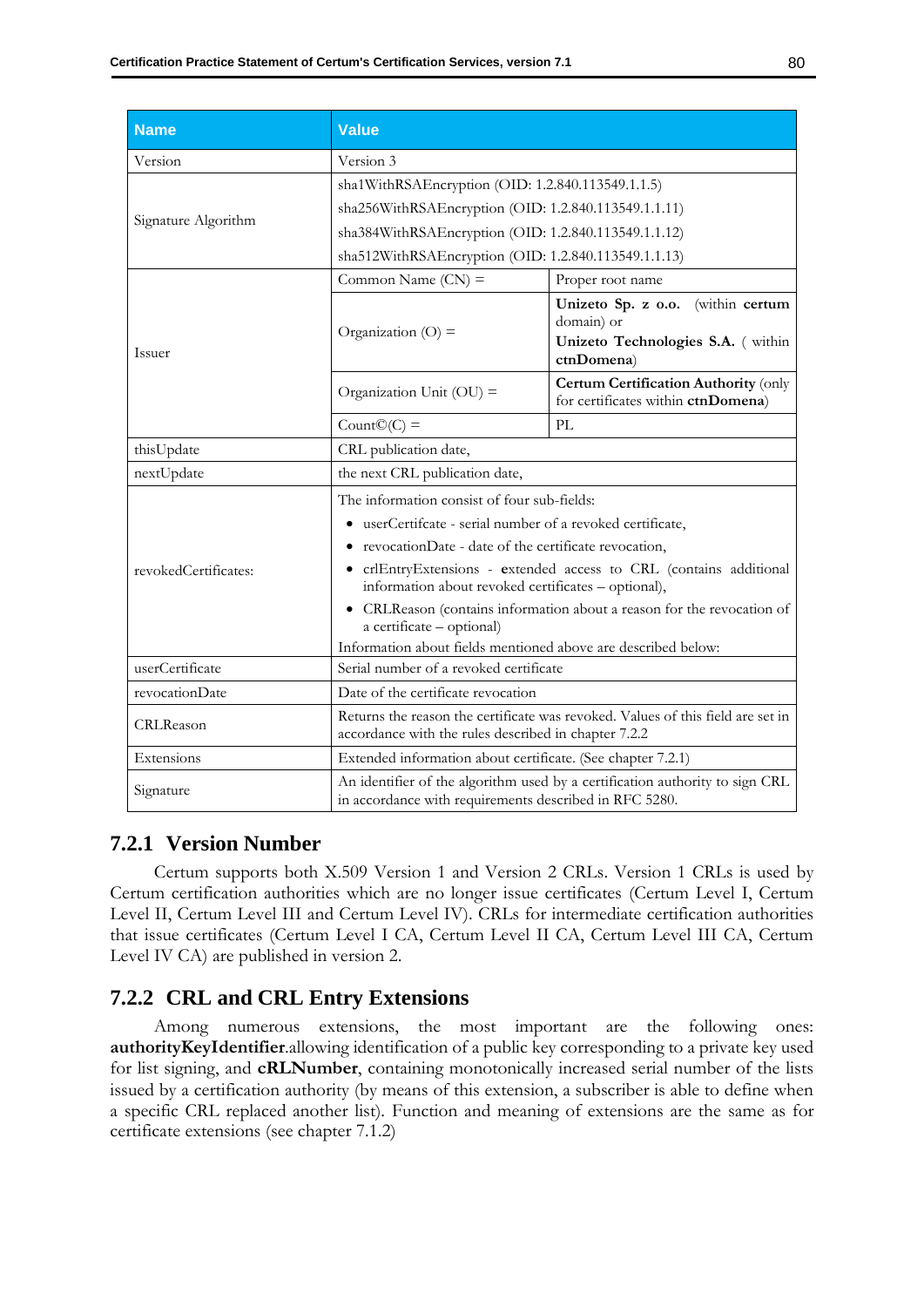# **7.3 OCSP Profile**

The protocol of on-line certificate status verification (OCSP) is used by certification authorities and allows certificate status evaluation.

Certificate status verification service is provided by Certum on behalf of all affiliated certification authorities. OCSP server, which issues certificate status confirmations, employs a special key pair, developed solely for this purpose.

Certificate status verification server certificate has to contain in its body the extension of **extKeyUsage**, described in RFC 5280. This extension should be set as **critical**, and means that a certification authority issuing the certificate to the OCSP server, confirms with its signature delegation of the authorization to issue certificate status conformation (of this authority subscriber's certificates).

Certificate may also contain information about the means of contact with the server of certificate status verification authority. This information is included in the extension **AuthorityInfoAccessSyntax**.

In accordance with RFC 6960, Certum's certificate status verification may be issued in three modes:

- the **Local** mode, where certification authority issued the revised certificate and the certificate status verification shall be signed by the same private key of certification authority that was used to sign the verified certificate,
- the **Trusted Responder** mode, where requestors trust the public key certificate of the responder;
- the **Authorized Responder** mode, where certification authority provides a primary source of certificate status information.

When certification authority provides OCSP service in the Authorized Responder mode, **extendedKeyUsage** extension must be entered with the value: *id-kp-OCSPSigning*.

All certification authorities that provide OCSP services within the framework of Certum work in the **Authorized Responder** mode.

### **7.3.1 Version Number**

Certificate status verification server operating within Certum issues certificate status tokens in accordance with the RFC 6960. The only allowable value of the version number is 0 (it is an equivalent of version 1).

## **7.3.2 OCSP Extensions**

The current version of Certum certificate status verification server does not include extensions **certHash** and **archiveCutOff** in its OCSP response. Notwithstanding, Certum declares that the certificate status good, received in OCSP response, means the certificate was issued by (any) certification authority and that it has not been revoked prior to its expiration date. Status good is not returned to non-issued certificates.

In accordance with RFC 6960, Certum's certificate status verification server supports the following extensions:

• Nonce – binding a request and a response to prevent reply attacks. Nonce value is included in **requestExtension** of the **OCSPRequest** and repeated in the field **responseExtension** of the **OCSPResponse**.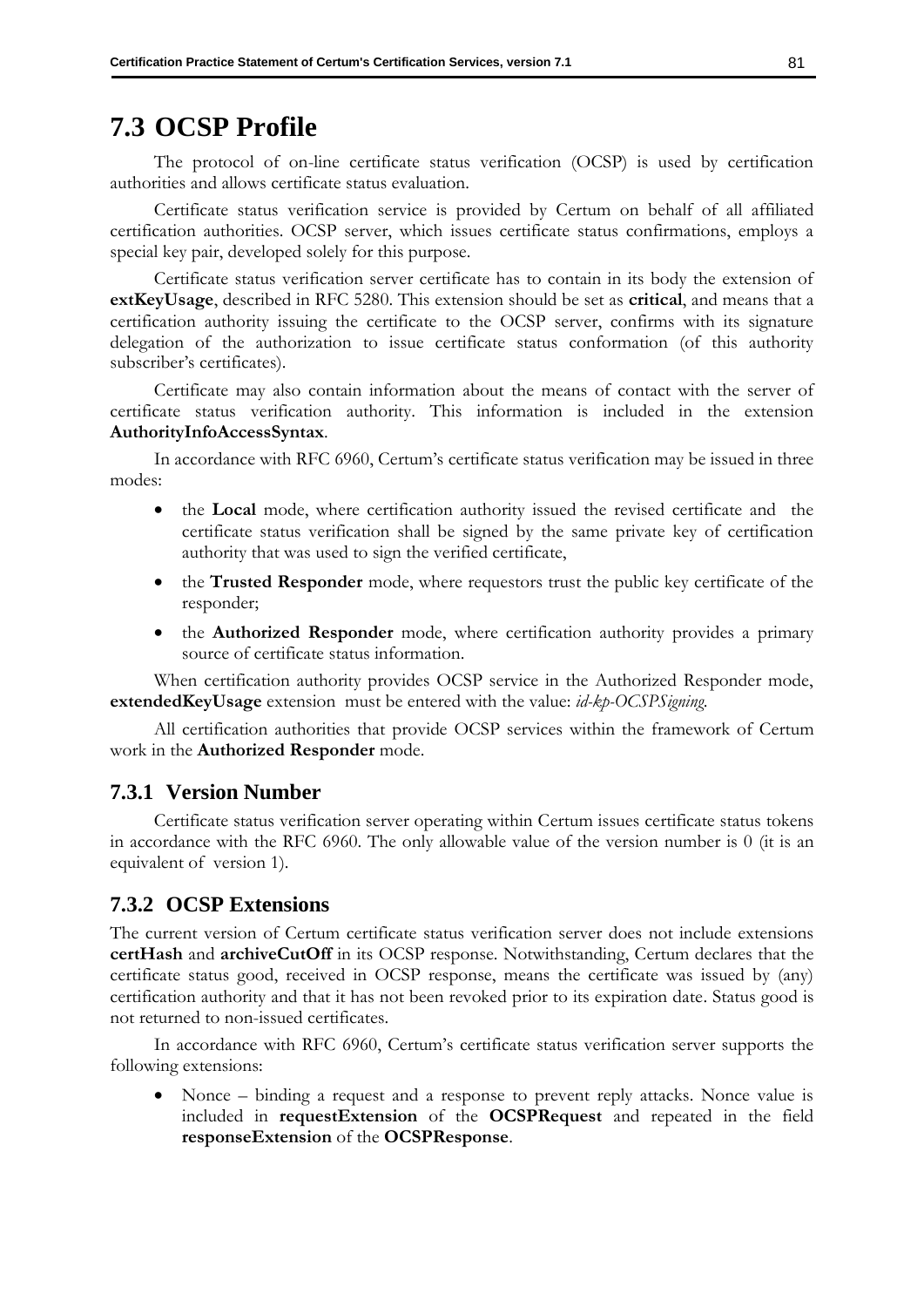- If the verified certificate is included on CRL, the response should contain identification data of the list. Information about CRL should contain CRL's URL address, its serial number and time of the list issuance. These information is provided in the field **singleExtensions** of the **SingleResponse**.
- If the verified certificate is included on CRL, the response should additionally contain three extensions of the CRL, described in chapter 7.2.2. This information are included in the field **singleExtensions** of **SingleResponse** structure.
- Types of responses accepted by a subscriber (i.e. his/her/its application) submitting a request to OCSP server. This extension describes the declared type of responses which can be interpreted by the application (**id-pkix-ocsp-basic** among others) and is supplied in the request as the extension **acceptableResponses**.

Every recipient of token issued by OCSP server has to be able to support the standard type of a response with the **id-pkix-ocsp-basic** identifier.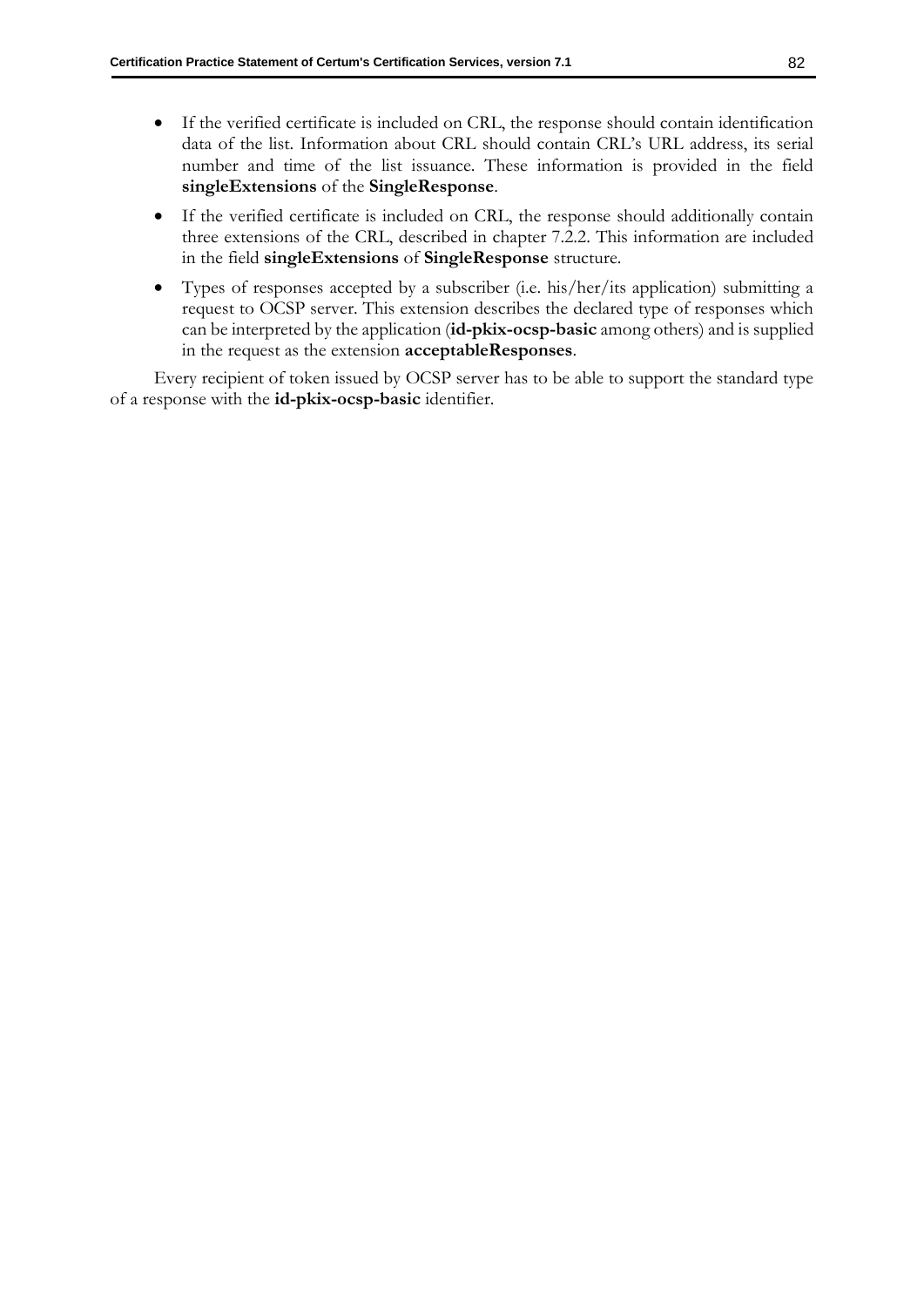# **7.4 Other profiles**

## **7.4.1 Timestamp token profile**

**Certum EV TSA SHA2** electronically signs issued timestamp tokens with one or more private keys reserved solely for this purpose. According to RFC 5280 recommendation certificates of their complimentary public keys contain field constraining allowed key usage (**ExtKeyUsageSyntax**), marked as **critical**. This means the certificate may be used by the timestamping authority solely for the purposes of signing timestamp tokens issued by this authority.

Tab. 7.3 shows the various requirements imposed on the Certum Time Stamping Authority:

| <b>Policy name</b>                   | <b>Policy identifier</b>                                                                                   | <b>Compliance</b>                                                                                                | <b>Time source</b>                                 |
|--------------------------------------|------------------------------------------------------------------------------------------------------------|------------------------------------------------------------------------------------------------------------------|----------------------------------------------------|
| Certum Time<br>Stamping<br>Authority | iso(1) member-body(2) $pl(616)$<br>organization(1) id-unizeto(113527)<br>id-ccert(2) id-certum-tsa(5) 1 11 | (ETSI:<br>RFC.<br>3161<br>EN<br>319 421 v. 1.1.1., ETSI EN:<br>319 422 v. 1.1.1.)                                | Time<br>External<br>Source                         |
|                                      |                                                                                                            | Minimum Requirements for<br>the Issuance and<br>Management of Publicly-<br>Trusted Code Signing<br>Certificates, | 2.<br>tempus1.gum.gov.p<br>ı,<br>tempus2.gum.gov.p |
|                                      |                                                                                                            | Guidelines For The Issuance<br>And Management Of<br><b>Extended Validation Code</b><br>Signing Certificates      | STRATUM<br>as.<br>-a<br>backup.                    |

Time-stamping authority certificate contains information on possible contacts with the authority. Such information is presented in private extension – **AuthorityInfoAccessSyntax** – which is set as non-critical.

Timestamp token, issued by **Certum EV TSA SHA2** contains information on timestamp (**TSTinfo** structure), located in **SignedData** structure (see RFC 5652), signed by timestamping authority and embedded in **ContentInfo** structure (see RFC 5652).

Timestamp token cannot contain any other electronic certificates, beside timestamping authority certificate. TSA certificate identifier must be recognized as signed attribute and located in area of the field **signedAttributes** of **SignedData** structure.

## **7.4.1.1 Version number**

**Certum EV TSA SHA2** operating within Certum issues timestamp tokens in accordance with the RFC 3161 or ETSI EN 319 422 v 1.1.1. The only allowable value of the version number is 1 (it is an equivalent of v1 version).

## **7.4.1.2 Timestamp extensions**

Timestamp tokens issued by **Certum EV TSA SHA2** do not contain any extensions.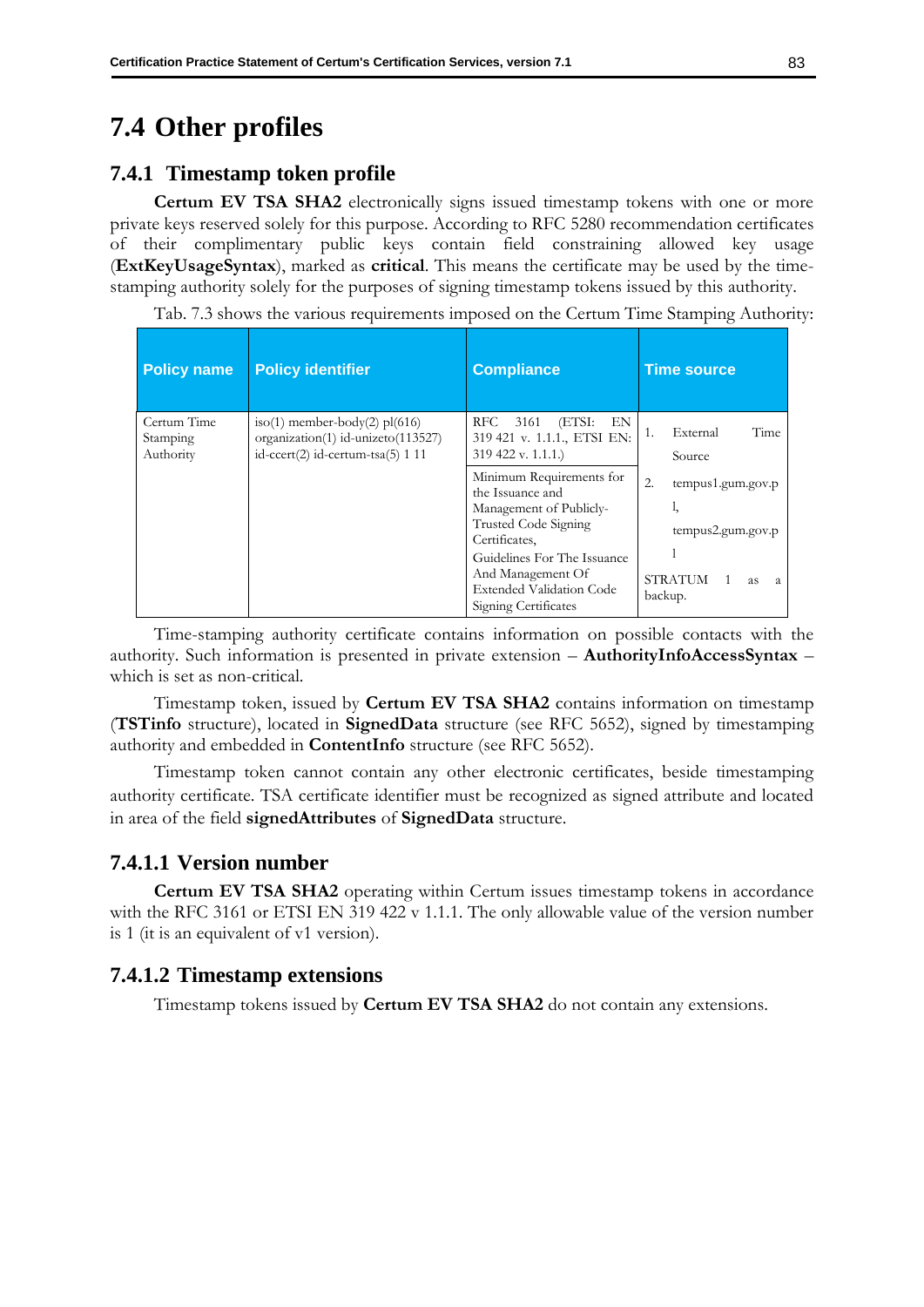# **8 Compliance Audit and Other Assessment**

Audits intend to control the consistency of the actions of Certum service unit or subjects delegated by the unit, with their declarations and procedures (including Certification Policy and Certification Practice Statement).

The audit mainly regards a data processing and key management procedures. It also concerns all certification authorities belonging to the certification path of primary certification authority **Certum CA** and **Certum Trusted Network CA**, the Primary Registration Authority, and other elements of public key infrastructure, e.g. OCSP server.

Certum audit may be carried out by internal units of Asseco Data Systems S.A. (internal audit) and organizational units independent from Asseco Data Systems S.A. (external audit). In both cases, an audit is carried out on request of and under supervision of a **security inspector** (see chapter [5.2.1\)](#page-55-0).

# **8.1 Frequency and Circumstances of Assessment**

On a quarterly basis, Certum performs regular internal audits against a randomly selected sample of at least three percent of its website authentication and codesigning certificates issued since the last internal audit.

On a monthly basis, Certum performs regular internal audits against a randomly selected sample of at least five percent of all its certificates issued from sub-root CAs affiliated to Certum's Partners issued since the last internal audit.

Certum is annually audited for compliance to **AICPA/CICA WebTrust for Certification Authorities – Extended Validation Audit Criteria** and **AICPA/CICA WebTrust for Certification Authorities – SSL Baseline Requirements Audit Criteria**.

## **8.1.1 Self-Audits**

Certum monitor compliance of issued certificates with this CPS,CP and other requirements by performing self-audits once per quarter. The self-audits are based against a randomly selected sample of the greater of one certificate or at least three percent of the Certificates issued by it during the period commencing immediately after the previous self-audit sample was taken. Details of self-audits are described in Certum internal procedures.

# **8.2 Certum may carry out audits of BICP and Business Partners. The frequency of such audits is determined individually between Certum and BICP or a Business Partner.Identity/Qualifications of Assessor**

An external audit is carried out by an authorized and independent from Certum domestic institution or the institution with a representation in Poland. Such an institution should:

- <span id="page-92-0"></span>hire employees who possess appropriate technical knowledge (with supplied documents proving it) concerning public key infrastructure, information security techniques and devices, and security auditing,
- be a registered, well-known and respected organization or society,
- licensed by WebTrust,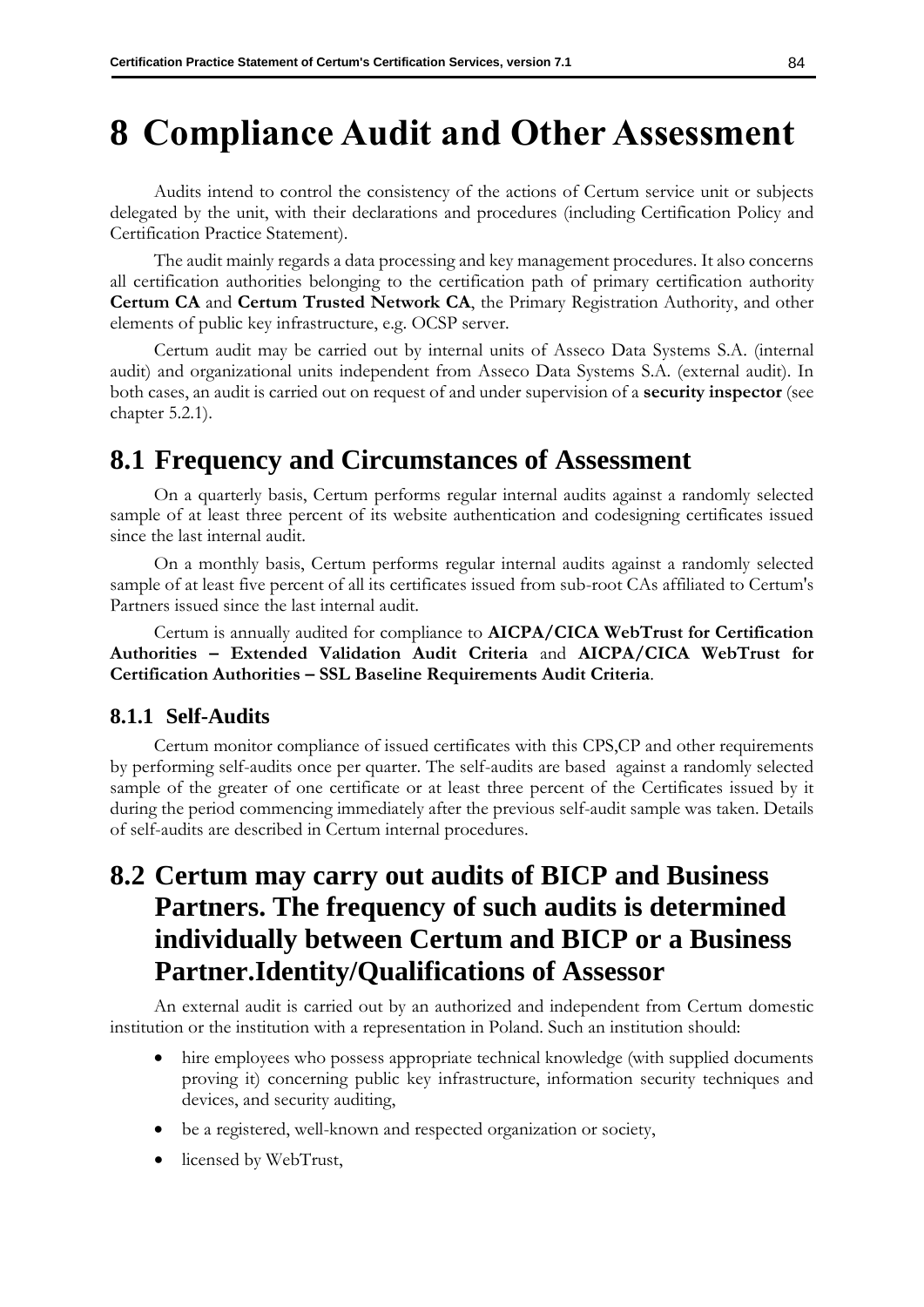An internal audit is carried out by designated unit, operating within Asseco Data Systems S.A. structure.

# **8.3 Assessor's Relationship to Assessed Entity**

See chapter [8.2](#page-92-0)

# **8.4 Topics Covered by Assessment**

External and internal audits are carried out in accordance with the rules specified by American Institute of Certified Public Accountants/Canadian Institute of Chartered Accountants (AICPA/CICA) *Web Trust Principles and Criteria for Certification Authorities*.

The scope of Web Trust audit includes:

- physical security of Certum,
- procedures of subscribers' identity verification,
- certification services and procedures of the services delivery,
- security of software and network access,
- security of Certum personnel,
- system journals and system monitoring procedures,
- backup copy creation and their recovery,
- archive procedures,
- records of configuration parameters changes of Certum ,

records of software and devices inspection and service.

# **8.5 Actions Taken as a Result of Deficiency**

Records of internal and external audits are submitted to Certum **security inspector**. Within 14 days of the record submission, the inspector is committed to prepare an opinion concerning the deficiencies specified in the records. Information about deficiencies removal is submitted to the auditing organization.

# **8.6 Communications of Results**

Audit records (as detailed as possible) and the auditor's general opinion are published in the repository upon every audit.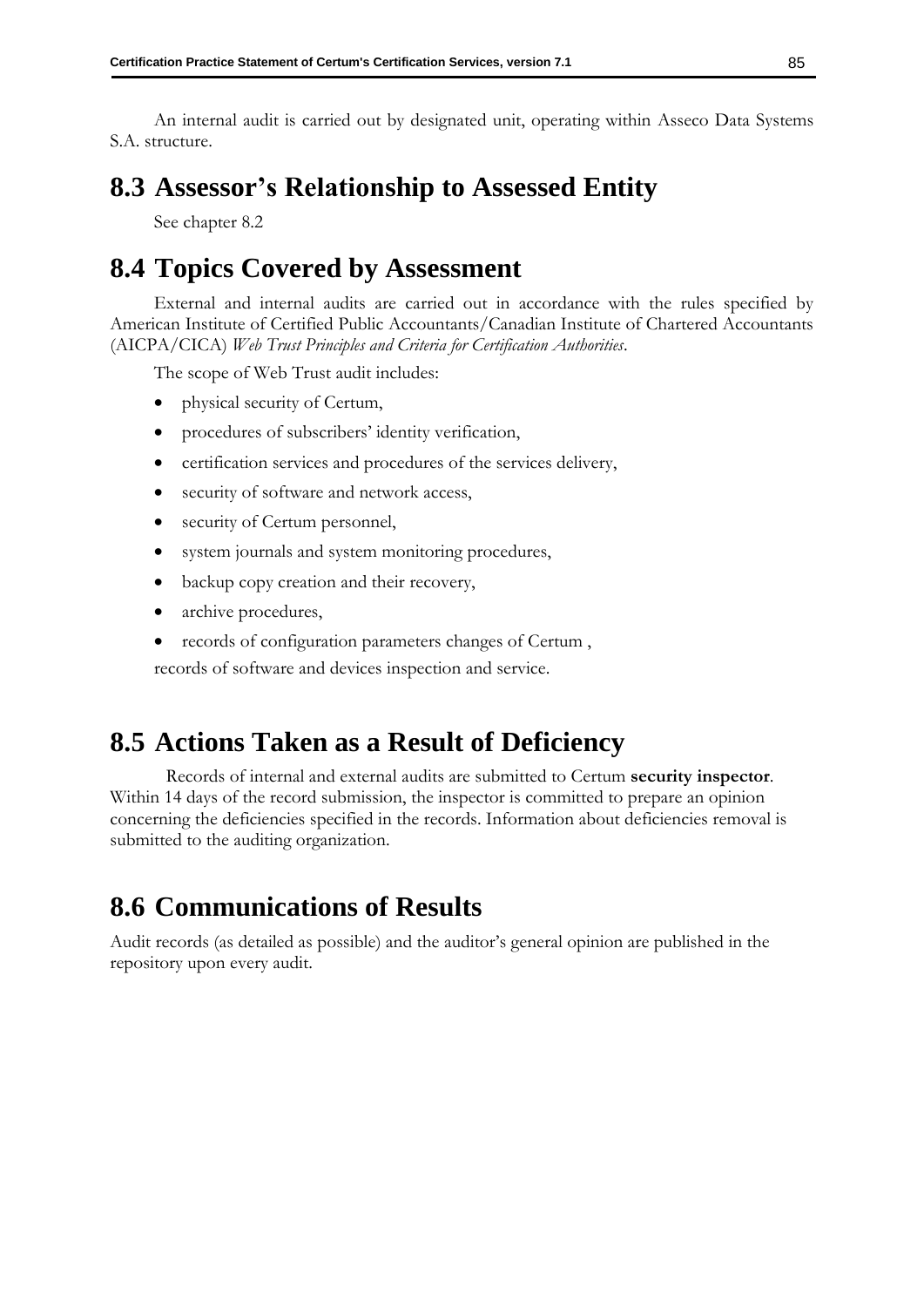# **9 Other business and legal matters**

# <span id="page-94-0"></span>**9.1 Fees**

Certum charges fees for its services. The extent of fees and categories of chargeable services are published in a price list available in the repository at:

[http://www.certum.eu](http://www.certum.eu/)

Certum applies four models of charging for its services:

- **retail sale**  fees are charged separately for every service unit, e.g. every single certificate or a small package of certificates,
- **wholesale** fees are charged for a package of certificates, a number of certificates sold once,
- **subscription sale**  fees are charged once a month; the extent of this charge depends on a type and number of service units and is particularly used in timestamp services and certificate status verification by means of OCSP protocol,
- **indirect sale** fees are charged for every service unit from a customer who renders services established on the basis of Certum infrastructure, e.g. if a new commercial certification authority receives a certificate from Certum, Certum charges a fee for every certificate issued by this authority.

Fees can be paid by money transfer or direct payment in Asseco Data Systems S.A. branches on the basis of an invoice or an order.

## **9.1.1 Certificate Issuance or Renewal Fees**

Certum charges a fee for issuance or renewal of a certificate.

Considering the dissimilarity of the procedures of certificate issuance and renewal, the charges paid on the basis of the above mentioned models can be divided into three components:(1) identification and authentication costs or costs of service in a registration authority, (2) the costs of certificate issuance and (3) the costs of personalization and electronic cryptographic card issuance. These components can be individual items in a price-list and be useful in cases of certificate renewal (identification costs, subscriber's authentication costs, and smart card issuance costs can be omitted).

## **9.1.2 Certificate Access Fees**

Certificate access fees are only applicable to particular cases of relying parties. In charging fees, models of subscription sale and indirect sale are employed. In the latter case, fees are charged depending on the number of applications (e.g. points of sale) owned by a relying party.

Certificate access fees are not fixed by means of agreements with relying parties. The extent of these fees is dependant on the certificates credibility.

*Certum does not charge a fee for making the certificates of Certum Level I CA credibility level accessible to relying parties.*

## **9.1.3 Revocation or Status Information Access Fees**

Certum does not charge a fee for certificate revocation, publishing certificates in CRLs and making CRLs published in the repository (or elsewhere) accessible to relying parties.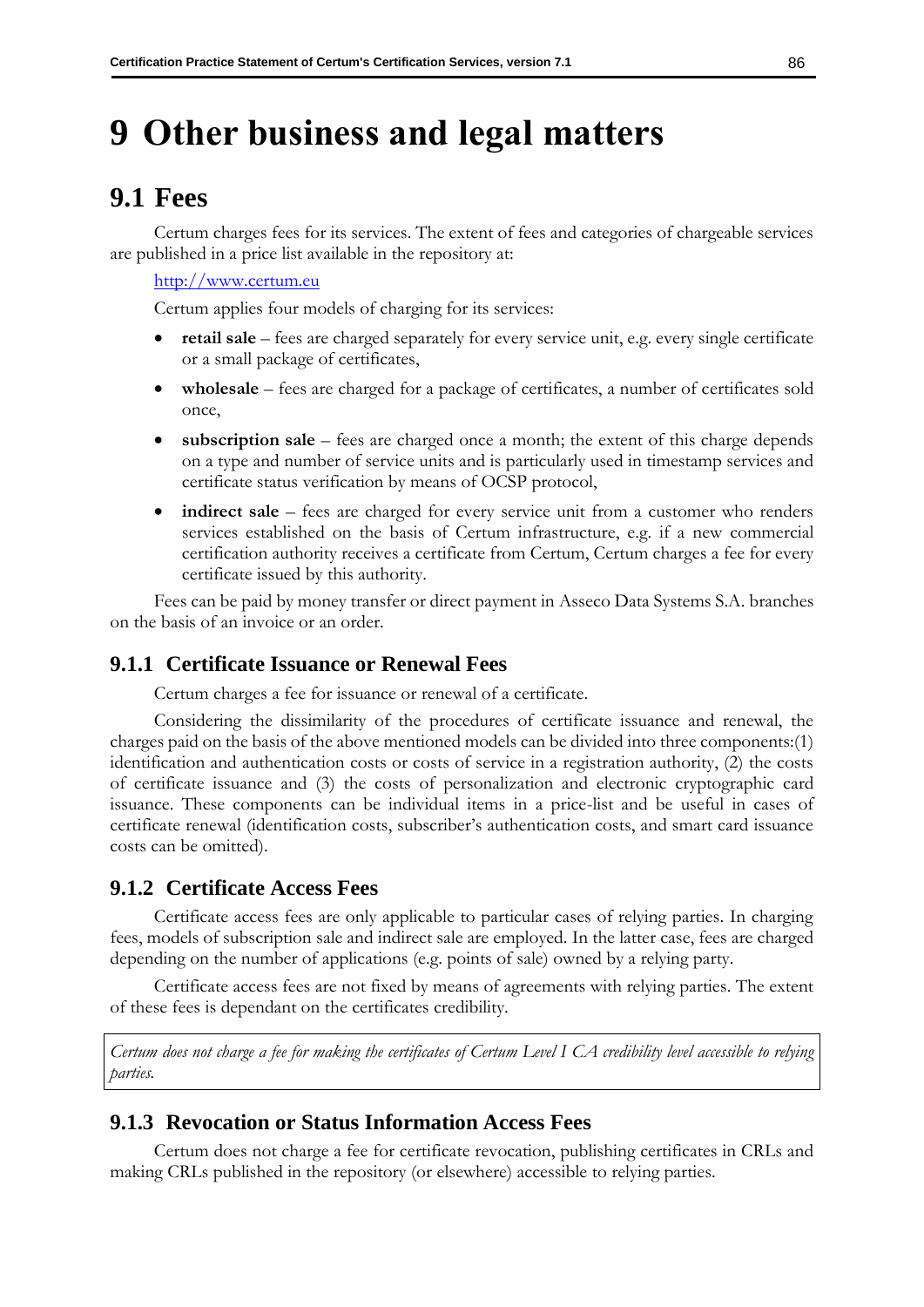Certum can charge fees for certificate status verification service, rendered on the basis of OCSP protocol or other accessible devices from third parties. In charging fees, the model of retail sale or subscription is employed.

Without Certum written approval, the access to CRLs or the information about certificate status is prohibited for third parties delivering the services of certificate status verification. The access might be provided only upon a prior agreement with Certum. In this instance, the indirect sale model is employed (i.e. a fee is charged for every confirmation of the status of the certificate issued by a third party) for charging fees.

# **9.1.4 Fees for Other Services**

Certum can charge fees for other services (see [9.1.](#page-94-0)) The services might concern:

- generating keys to certification authorities or subscribers,
- testing of applications and including them in the recommended applications list,
- sale of license,
- execution of design, implementation and installation tasks,
- sale of Certification Practice Statement, Certification Policy, handbooks, guides, etc, published in print,
- auditing Registration Points or subsidiary certification authorities,
- trainings.

## **9.1.5 Refund Policy**

Certum makes efforts to secure the highest level of its services. If a subscriber or a relying party are not satisfied with the services, they may request certificate revocation and fee refund within 30 days of the certificate issuance. Following that period, a subscriber is entitled to claim the certificate revocation and the fees refund only if Certum does not fulfil its obligations and duties specified in the present Certification Practice Statement.

Fees refund claims should be submitted to the addresses stated in chapter [1.5.2](#page-21-0)

# <span id="page-95-0"></span>**9.2 Financial Responsibility**

The liability of Certum service unit and the parties connected by the services rendered by this unit results from routine activities performed by these entities or from third parties activities. The liability of every entity is stated in mutual agreements or arises from statements of will.

Certum is responsible for the events defined in chapter [9.9](#page-108-0) of this Certification Practice Statement.

Certum is financially responsible to the subscribers of Certum's certification services and **the relying parties being the beneficiaries of the warranty**. These entities are hereinafter referred to as **the entities being the beneficiaries of the warranty**.

Certum does not take any responsibility for the actions of other third parties not specified in chapter [9.2](#page-95-0) of this Certification Practice Statement.

Certum's financial responsibility applies to the entities being the beneficiaries of the warranty only if damages are the fault of Certum or of the parties that Asseco Data Systems S.A. made an agreement with in such a way that the fault is transferred to Certum.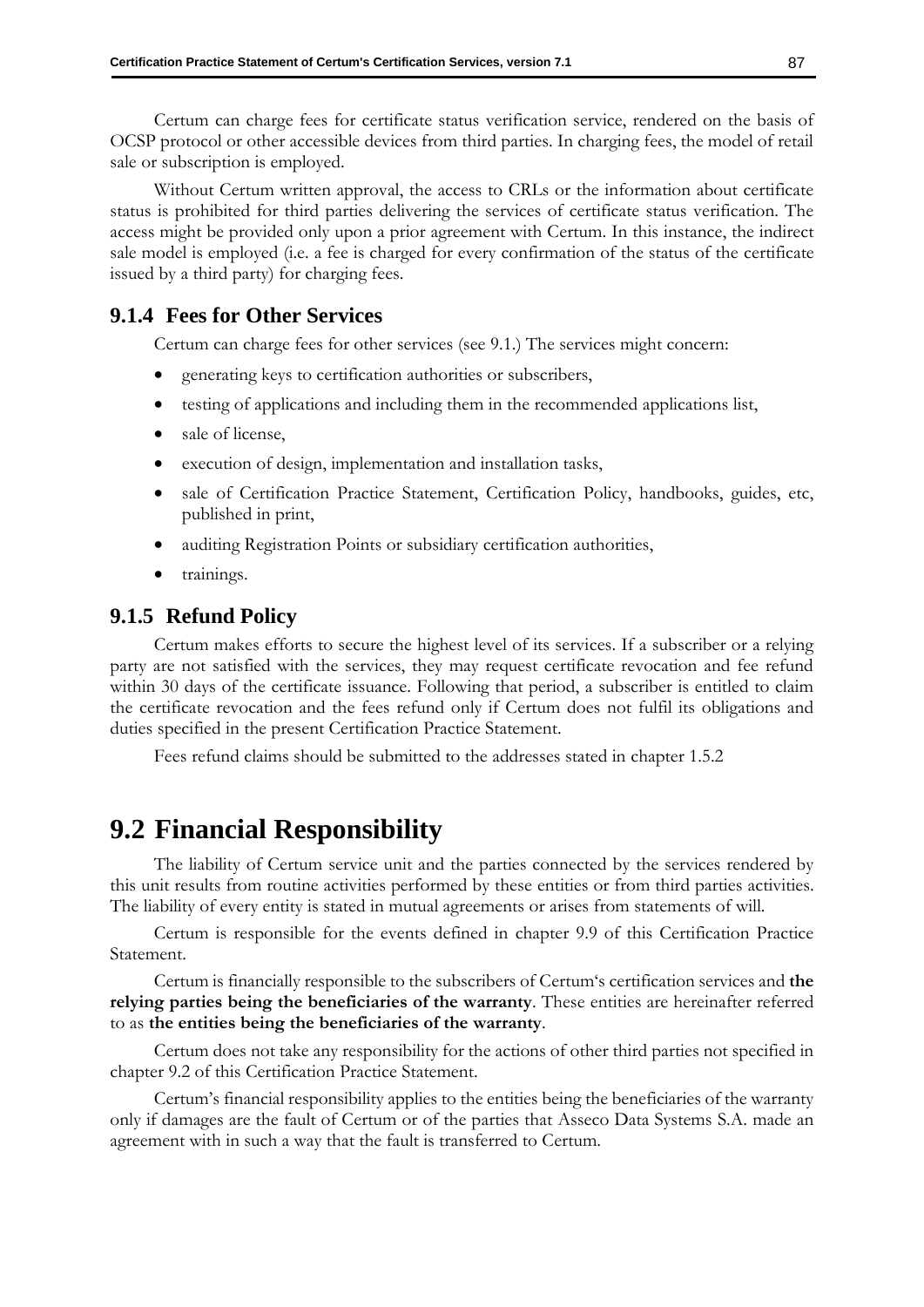The entity being the beneficiaries of the warranty must submit all claims to Certum within 30 days of the occurrence of the event that gave rise to the warranty claim.

Certum's financial responsibility applies to the entities being the beneficiaries of the warranty only if damages have occurred within the validity period of the certificate of the certificate.

If Certum confirms and agrees that damages have occurred, Asseco Data Systems SA undertakes with the entities being the beneficiaries of the warranty to pay the damages. The maximum amount an entities being the beneficiaries of the warranty is entitled to recover under the one warranty claim per specific type of certificate issued on the basis of given certification policy doesn't exceed the maximum payment limit for one covered incident defined in the Table 9.1. The maximum payment limit doesn't exceed the amount of damage.

The entities being the beneficiaries of the warranty, in relation to the one certificate within its validity period, are collectively eligible to receive a maximum amount of the financial liability up to aggregate maximum payment limit defined in the Table 9.1

In the event the damages sustained by the use or reliance on a Certum certificate exceed the financial liability for such certificate, payment of damages shall be apportioned first to the earliest warranty claims asserted by the entities being the beneficiaries of the warranty**.**

### **9.2.1 Insurance Coverage**

Certum maintains actual errors and omissions insurance coverage. Also, it is recommended to subscribers, and the relying parties to (especially legal persons) have a risk insurance policy, if they want to have a higher level of security than that guaranteed by Certum.

Certification authorities and other entities affiliated by Certum are obligated to maintain a commercially reasonable level of insurance coverage for errors and omissions.

The financial warranty of Asseco Data Systems S.A. concerning issue of EV certificates in relation to individual event amounts equivalent of an 10.000.000,00 USD. Financial liability applies to 12-month periods what is equivalent to the calendar year.

### **9.2.2 Other Assets**

Certum and each authority or other entity affiliated by Certum have sufficient financial resources to maintain their operations and perform their duties, and their obligations and guarantees provided to subscribers and relying parties.

### **9.2.3 Insurance or Warranty Coverage for End-Entities**

The present Certification Practice Statement does not state any conditions in this respect.

# **9.3 Confidentiality of Business Information**

Asseco Data Systems S.A. ensures that the whole information it possesses is gathered, stored and processed in accordance with the law in force, particularly with *Personal Data Protection Law of 10th of May, 2018* including its later changes and execution acts and *Regulation (eu) 2016/679 of the european parliament and of the council of 27 April 2016 on the protection of natural persons with regard to the processing of personal data and on the free movement of such data, and repealing Directive 95/46/EC (General Data Protection Regulation).*

Asseco Data Systems S.A. ensures that third parties are given the access only to the information that are publicly accessible in a certificate. The other data provided in applications submitted to Certum shall never be voluntarily or deliberately revealed to a third party in any circumstances (besides court and national authorities request, based on force in law).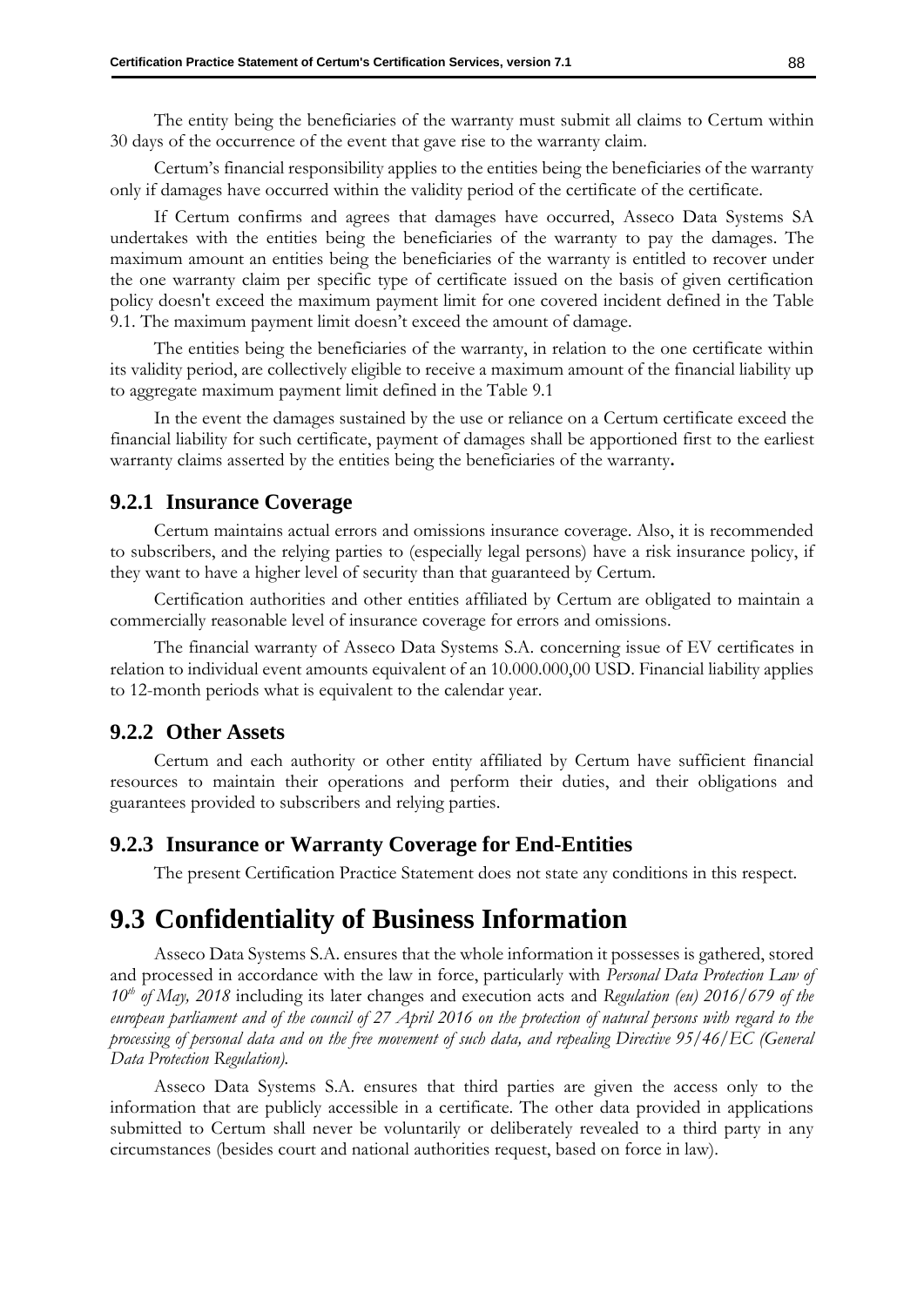*Certum does not copy or store subscribers private keys, used for signature creation, nor any data which could be used for keys reconstruction.* 

# **9.3.1 Scope of Confidential Information**

Asseco Data Systems S.A., its employees and entities that perform actual certification activities are committed to keep secret understood as a company secret, during and after the employment. Information regarded as company secret<sup>23</sup> are managed and governed by internal company regulations and in particularly concerns:

- information supplied by subscribers, besides the information that needs to be revealed for appropriate certification services; in other cases the revelation of received information requires a prior written approval of the information beholder or a legally valid court writ,
- information supplied by/to subscribers (e.g. the contents of agreements with subscribers and relying parties, accounts, applications for registration, issuance, renewal, revocation of certificates (except for information included in certificates or the repository, in accordance with the present Certification Practice Statement)); a part of the information mentioned above can be made accessible solely upon approval of and in the scope specified by its owner (i.e. subscriber),
- record of system transactions (the whole of the transactions, as well as **data for control inspection** of transaction, the so called system transactions logs),
- record of information about events (logs) connected with certification services, stored by Certum and the Primary Registration Authority,
- records of an internal and external control, if it might cause a threat to Certum security (in accordance with chapter [9.3.2](#page-97-0) the majority of this information should be accessible for the public),
- emergency plans,
- information about steps taken in order to protect hardware devices and software, information about administering of certification services and planned registration rules.

*Asseco Data Systems S.A. is not obligated to keep secret in relation to a party of the agreement about the delivery of certification services. Persons responsible for keeping secret and obeying the rules concerning information practice bear criminal liability in accordance with the law regulations.*

# <span id="page-97-0"></span>**9.3.2 Information Not Within the Scope of Confidential Information**

The whole information indispensable for the process of appropriate functioning of certification services is not considered confidential and private. It particularly concerns the information included in a certificate by certificate issuing authorities, in accordance with the description in chapter [7.1](#page-84-0)[7.](#page-84-1) It is assumed that a subscriber applying for certificate issuance is aware of what information is included in the certificate and approves of the publication of that information.

A part of information supplied by/to subscribers might be made available to other entities, solely upon the subscriber's approval and within the scope specified in the subscriber's written statement.

<sup>23</sup> A company secret means publicly inaccessible technical, technological, trade, organizational information that an entrepreneur, taking all indispensable action, keeps confident.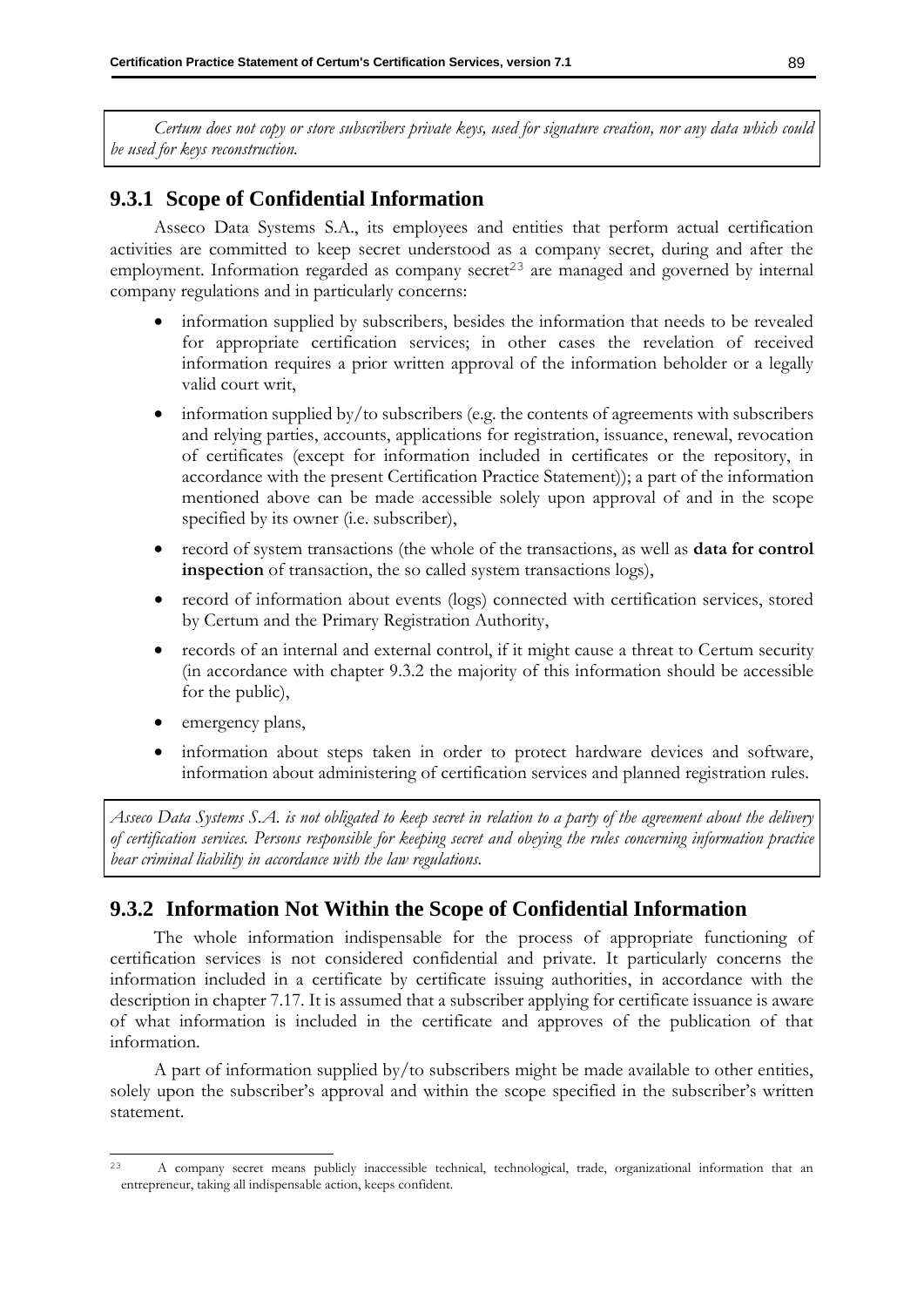The following information is accessible for the public in the repository:

- Certification Policy and Certification Practice Statement,
- templates of agreements of Certum with subscribers,
- the price list of services,
- guides for users,
- the Primary Registration Authority's, Registration Points and Certum's certification authorities certificates,
- certificates belonging to subscribers (upon their prior approval),
- Certificates Revocation List,
- extracts from post-control reports (as detailed as possible) prepared by an authorized institution.

The extracts from post-control reports, published by Certum, concern:

- the scope of audits,
- a general assessment by an auditing institution,
- the extent of the implementation of the recommendations.

If certificate revocation is performed upon request of an authorized party (not the party whose certificate is being revoked), information about revocation and the reasons of it are disclosed to both parties.

### **9.3.3 Responsibility to Protect Confidental Information**

Certum receiving private information shall secure it from compromise and disclosure to third parties.

# **9.4 Privacy of Personal Information**

### **9.4.1 Privacy Plan**

Personal data submitted to Certum are stored and processed in accordance with the law in force, particularly with *Personal Data Protection Law of 10th of May, 2018* including its later changes and execution acts and *Regulation (eu) 2016/679 of the european parliament and of the council of 27 April 2016 on the protection of natural persons with regard to the processing of personal data and on the free movement of such data, and repealing Directive 95/46/EC (General Data Protection Regulation)*

Certum collects information as proportional to its intended use. Consent of subscriber or representative for the processing of personal data is contained in the Subscriber/Applicant Agreement, and is mandatory.

Personal data are used only in connection with the provision of certification services.

Personal data are protected in accordance with privacy policies contained in the security policy Asseco Data Systems SA

### **9.4.2 Information Treated as Private**

Any information about Subscribers that is not publicly available through the content of the issued certificate, repository and online CRLs is treated as private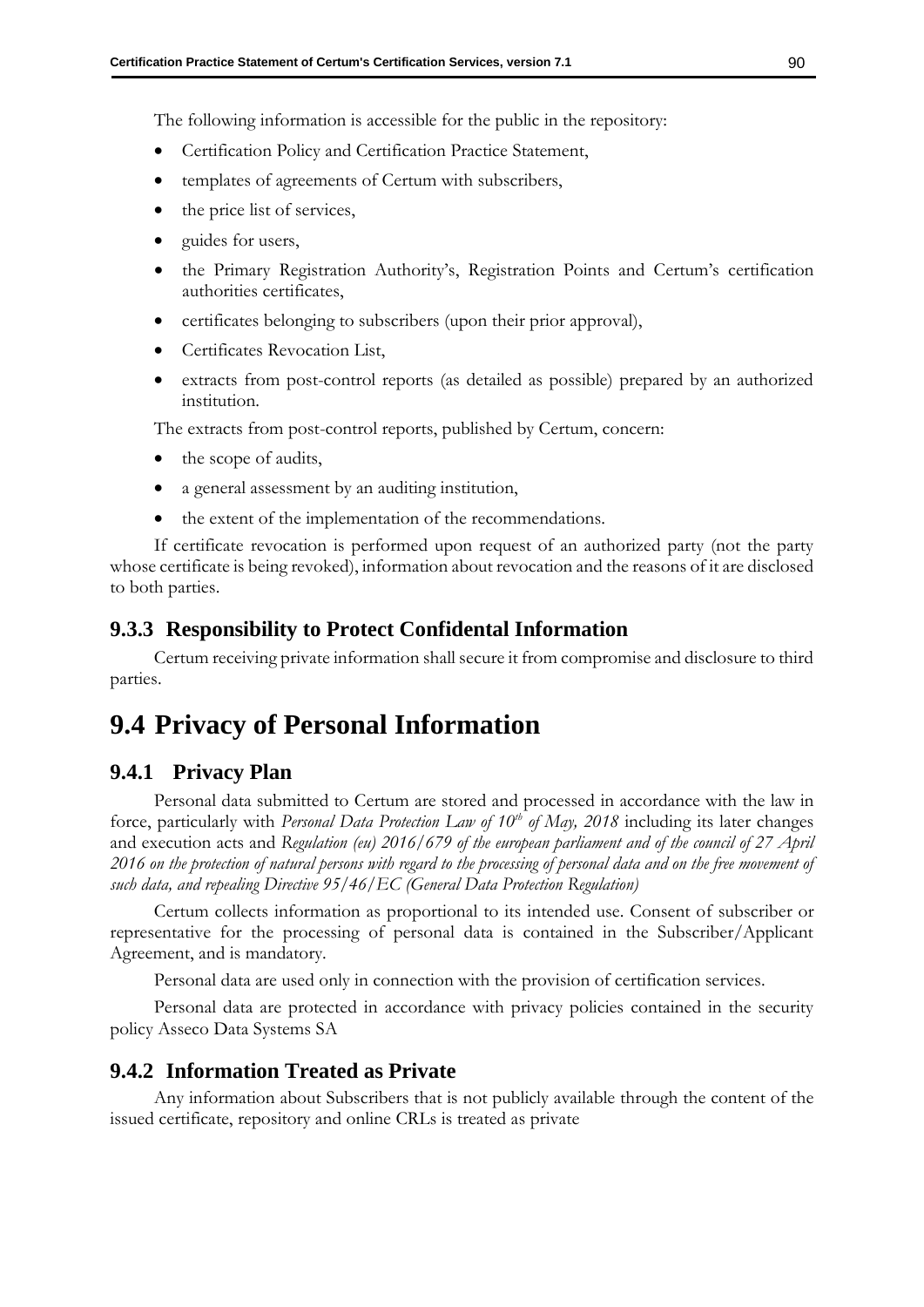### **9.4.3 Information Not Deemed Private**

All information made public in a certificate is deemed not private, unless specifically provided otherwise in the *Personal Data Protection Law of 10th of May, 2018* including its later changes and execution acts and *Regulation (eu) 2016/679 of the european parliament and of the council of 27 April 2016 on the protection of natural persons with regard to the processing of personal data and on the free movement of such data, and repealing Directive 95/46/EC (General Data Protection Regulation)*

### **9.4.4 Responsibility to Protect Private Information**

Certum and registration authorities receiving private information shall secure it from compromise and disclosure to third partie**s**. Regardless of the above, granting access to private information must be consistent with the requirements of the *Personal Data Protection Law of 10th of May, 2018* including its later changes and execution acts and *Regulation (eu) 2016/679 of the european parliament and of the council of 27 April 2016 on the protection of natural persons with regard to the processing of personal data and on the free movement of such data, and repealing Directive 95/46/EC (General Data Protection Regulation)*

# **9.4.5 Notice and Consent to Use Private Information**

Unless where otherwise stated in this Certificate Practice Statement, the applicable privacy policy or by agreement, private information will not be used without the consent of the party to whom that information applies.

Reservations and permits shall not violate the provisions of the Personal *Data Protection Law* and *General Data Protection Regulation* act.

### **9.4.6 Disclosure Pursuant to Judicial or Administrative Process**

The present Certification Practice Statement does not state any conditions in this respect.

### **9.4.7 Other Information Disclosure Circumstances**

The present Certification Practice Statement does not state any conditions in this respect.

# **9.5 Intellectual Property Rights**

All trademarks, patents, brand marks, licenses, graphic marks, etc., used by Asseco Data Systems S.A. are intellectual property of their legal owners. Certum commits itself to place appropriate remarks (required by the owners) in accordance with the requirements of the *Act of 4 February 1994 On Copyright and Related Rights.*

Detailed rules for the protection of intellectual property rights of subscribers and the relying parties are described below:

*Certum has exclusive rights to any product or information being designed and implemented on the basis of or in compliance with the present Certification Practice Statement. Trademarks, brand names, symbols and emblems company which belong to Certum may not be used in any manner without the prior written permission of Certum.*

## **9.5.1 Property Rights in Certificates and Revocation Information**

Certification authorities forming Certum Certification Authority retain all intellectual property rights in and to the certificates and revocation information that they issue. Certum shall grant permission to reproduce and distribute certificates without any reservations and charges.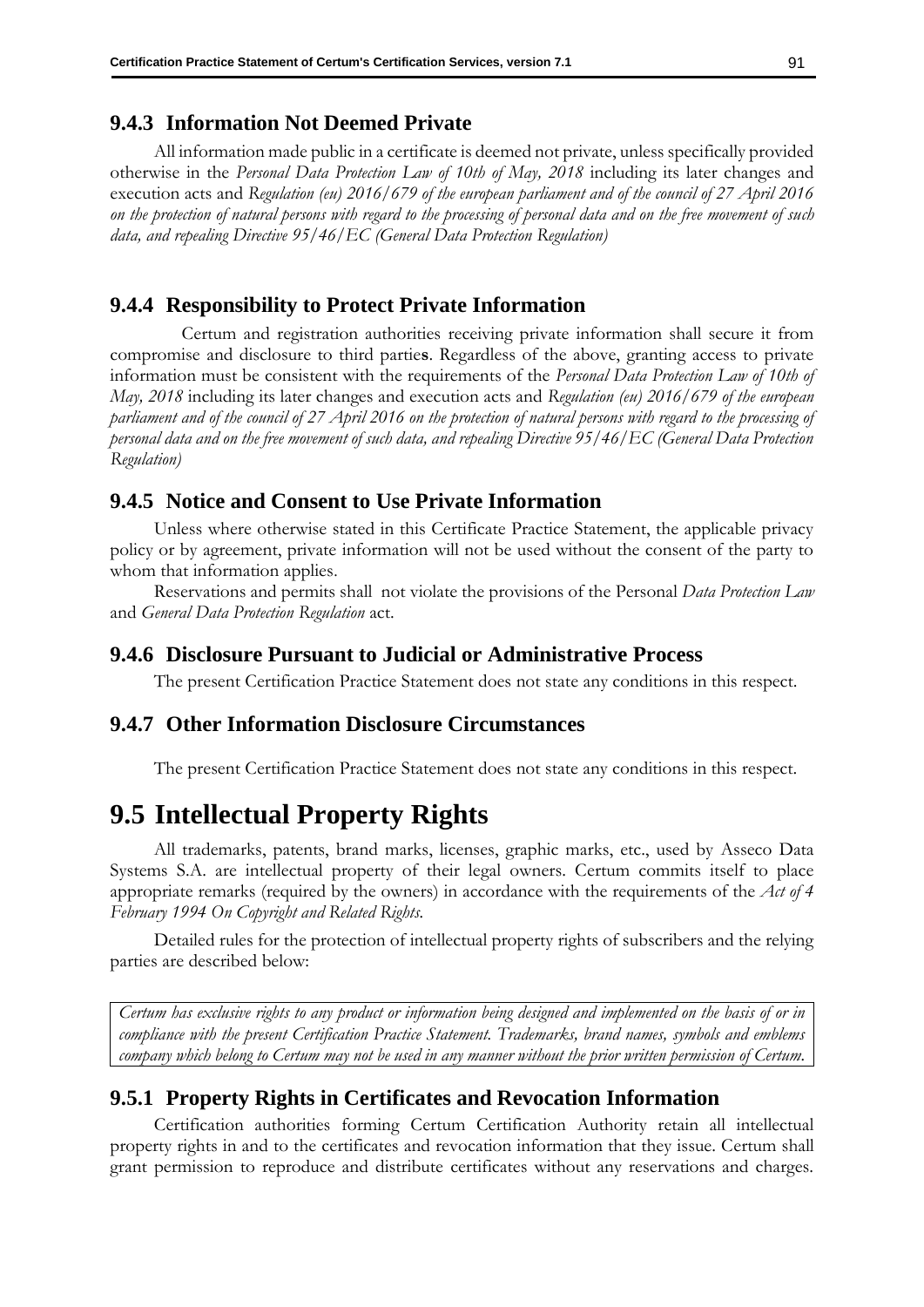Using the information might be payable and limited if so required by provisions of agreements or this Certification Practice Statement.

## **9.5.2 Property Rights in the Certificate Practice Statement**

Certum retains all intellectual property rights in and to this Certificate Practice Statement.

## **9.5.3 Property Rights in the Names and Trademarks**

Asseco Data Systems S.A. owns registered trade mark, consisting of graphic mark and inscription, which constitute the following logo:



Fig. 9.1 Certum Logo

The mark and inscription constitute Certum logo. The logo is a registered trade mark of Asseco Data Systems S.A. and cannot be used by any other parties without prior written approval of Asseco Data Systems S.A.

Certum mark is an additional element of logo of every Registration Point operating on behalf of Certum. The approval of the use of Certum logo is automatically issued when a new Registration Point is registered by the Primary Registration Authority.

All subscribers retain all rights it has (if any) in any trademark, service mark, or trade name contained in any certificate application and distinguished name (DN) within any Certificate issued to such subscriber.

### **9.5.4 Property Rights in Keys**

Every key pair associated with a public key certificate issued by Certum is the property of the subject of the certificate, described in the field subject of the certificate (see chapter [7.1](#page-84-0) ) regardless of the physical medium within which the keys are stored and protected.

Certum root certification authorities certificates are the property of Certum. Certum licenses software and hardware manufacturers to reproduce such root certificates to place copies in trustworthy hardware devices or software.

Finally, Secret Shares (so called shadows) of private keys of Certum root certification authorities, Certum intermediate certification authorities and other entities operating within **certum** and **ctnDomena** domains are the property of Certum, and the Certum retains all intellectual property right in and to such Secret Shares.

# **9.6 Representations and Warranties**

This chapter describes obligations/guarantees and liability of Certum's certification authorities, the Primary Registration Authority, Registration Points, subscribers and relying parties.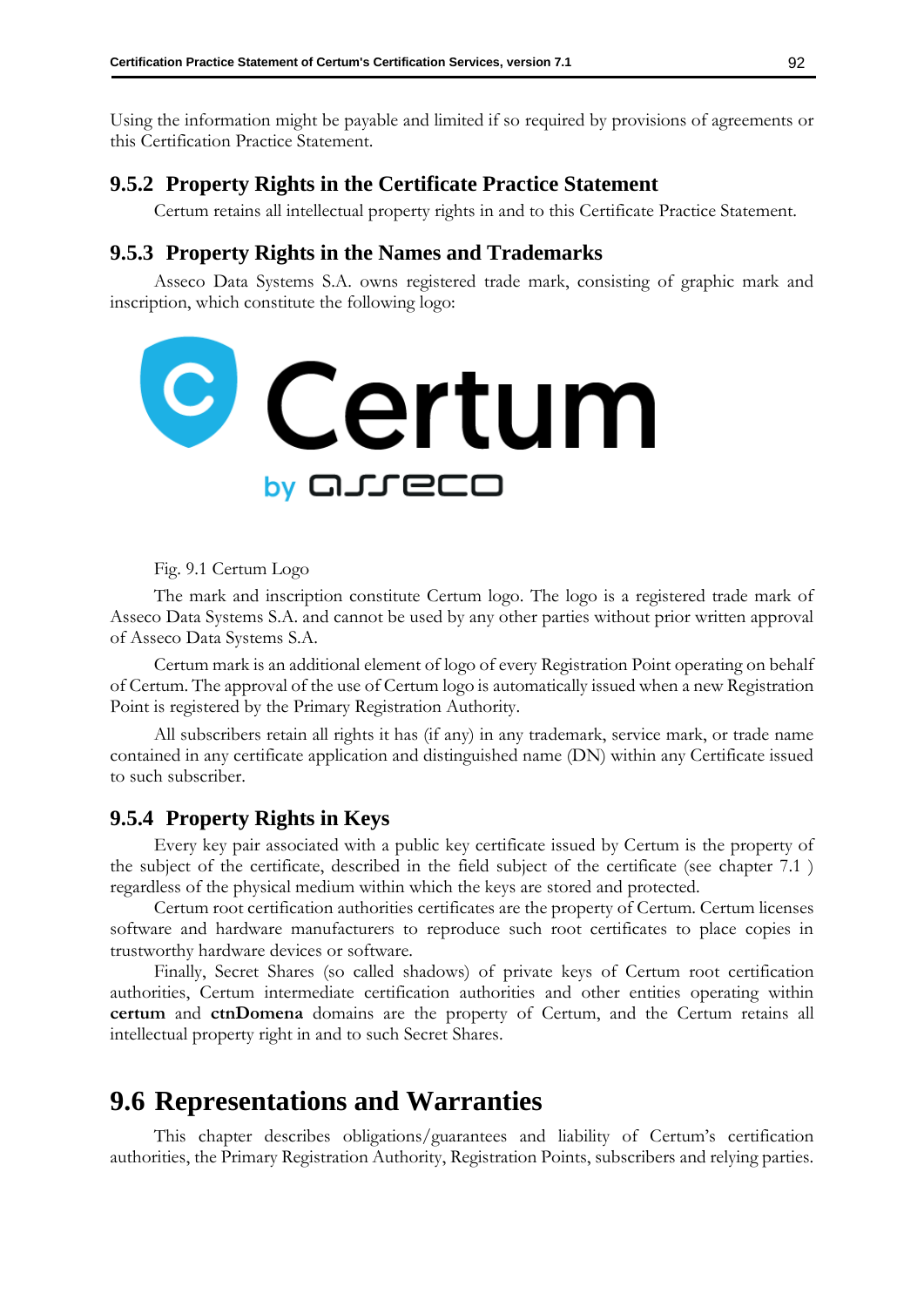The obligations and liability are governed by mutual agreements made by the parties mentioned above.

# **9.6.1 Certification Authority Representations and Warranties**

Certum ensures that:

- at the time of issuance, Certum implemented a procedure for verifying that the Subscriber either had the right to use, or had control of, the Domain Name(s) and IP address(es) listed in the certificate's subject field and subjectAltName extension,
- at the time of issuance, Certum implemented a procedure for verifying that the Subscriber Representative is authorized to request the certificate on behalf of the Subscriber,
- at the time of issuance, Certum implemented a procedure for verifying the accuracy of all of the information contained in the certificate (with the exception of the subject: organizationalUnitName attribute,
- at the time of issuance, Certum implemented a procedure for reducing the likelihood that the information contained in the certificate's organizationalUnitName attribute would be misleading,
- when issuing the certificate, if the certificate contains subject identity information, Certum implemented a procedure to verify the identity of the subscriber,
- Certum will revoke the certificate for any of the reasons specified in this CPS.
- its commercial activity is based on reliable devices and software creating a system that fulfils requirements stated in FIPS 140-2 *Security Requirements for Cryptographic Modules*
- comply with:
	- o Baseline Requirements Certificate Policy for the Issuance and Management of Publicly-Trusted Certificates,
	- o Guidelines For The Issuance And Management Of Extended Validation Certificates,
	- o Guidelines For The Issuance And Management Of Extended Validation Code Signing Certificates,
	- o Minimum Requirements for the Issuance and Management of Publicly-Trusted Code Signing Certificates,
- its activity and services are provided in accordance with the law; in particular they do not violate copyrights and licensed third parties rights,
- its services are provided in accordance with broadly accepted norms:
	- o certification services with X.509, PKCS#10, PKCS#7, PKCS#12,
	- o timestamp services with the recommendation RFC 3161,
	- o certificate status verification (OSCP) with the recommendation RFC 6960,
- it complies with and exacts the procedures described in the present Certification Practice Statement, particularly concerning:
	- o verification of the subscriber's identity, whom a certificate within Certum domain is issued to; procedures verifying subscriber's identity depend on the information included in a certificate and vary according to certificate fees, nature and identity of the subscriber of the certificate and applicability range in which the certificate is credible,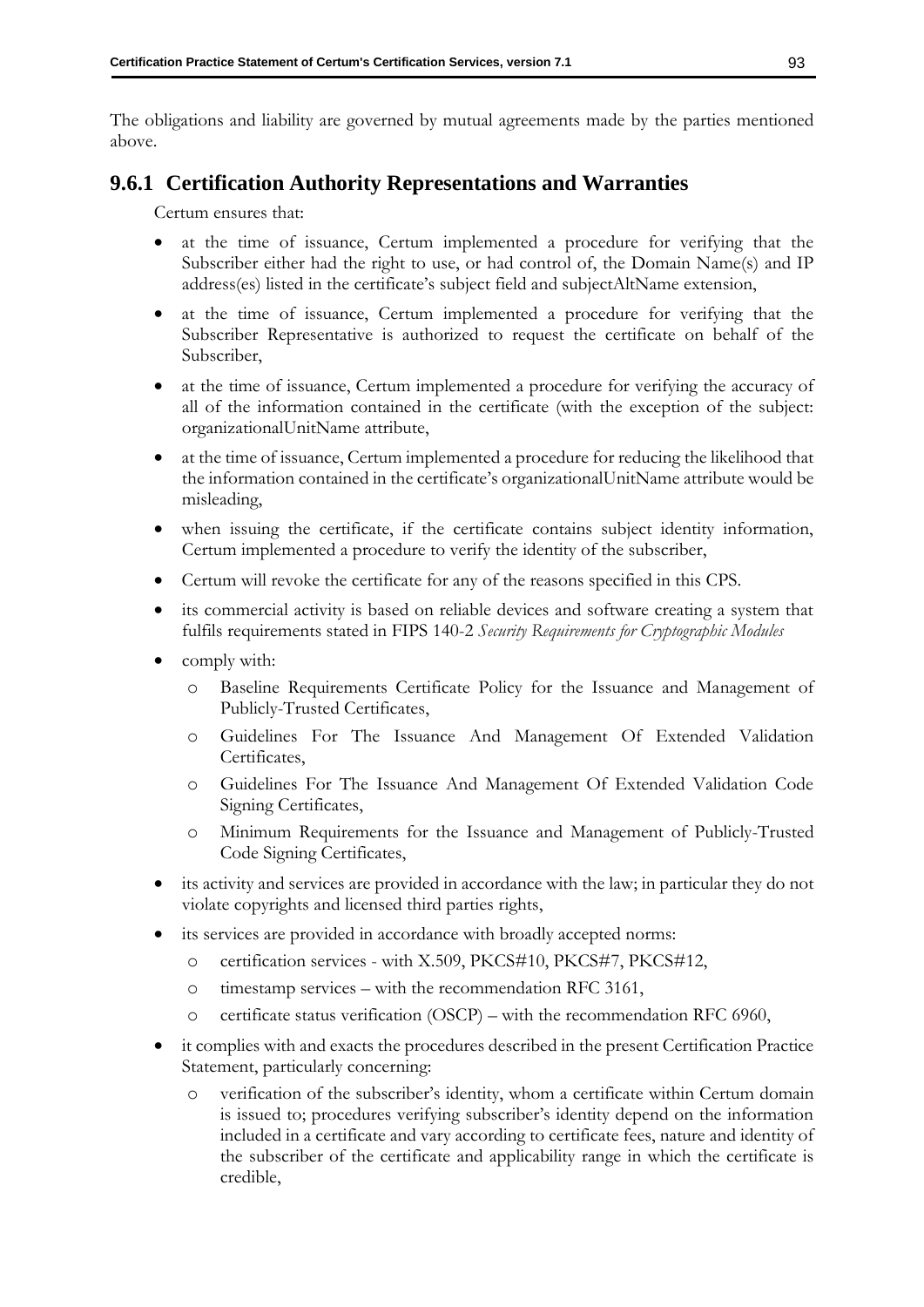- o certificates which are revoked in the case of existing supposition or certainty that the certificate contents are not up-to-date or that a private key connected with the certificate was compromised (revealed, lost, etc.),
- o informing a subscriber and other entities interested in issuing and revoking the certificate,
- o publication of the lists of revoked certificates,
- o generating and using private keys only for the purposes defined in the present CPS and securing keys in a way not permitting the application of the keys not in accordance with their purposes,
- o personalization and issuance of electronic cryptographic cards where certificates and a key pairs are stored (in the cases when the card was generated by a certification authority),
- o periodical and punctual publication of the information indispensable for correct reception, management and revocation of certificates,
- issued certificates do not contain any falsified data, neither known nor coming from the people confirming the applications for certificate issuance or issuing certificates,
- issued certificates do not contain any mistakes resulting from negligence or procedure violence by the people confirming applications for certificate issuance or issuing certificates,
- subscribers' Distinguished Names (DN) listed in certificates are unique within Certum domain,
- it secures personal data protection in accordance with *Personal Data Protection Law of 10th of May, 2018* including its later changes and execution acts and *Regulation (eu) 2016/679 of the european parliament and of the council of 27 April 2016 on the protection of natural persons with regard to the processing of personal data and on the free movement of such data, and repealing Directive 95/46/EC (General Data Protection Regulation)*
- if a key pair is generated with the subscriber's authorization, the key pair is confidentially delivered to the subscriber.

Additionally, Certum commits itself to:

- register and issue certificates only to certification authorities whose certification practices guarantee security level no lower than guaranteed by Certum and whose CP and CPS are approved by Certum,
- make agreements with subscribers, certification authorities and Registration Points; certification services are delivered only on the basis of the agreements and always on request of a subscriber, a certification authority or a Registration Point,
- manage a list of registered Registration Points with which Certum has cooperation agreements and agreements about recommending the devices and software used by these authorities,
- manage a list of recommended software and devices used for generating asymmetric key pairs,
- carry out scheduled audits in Certum's certification authorities, the Primary Registration Authority and Registration Points belonging to or connected with Certum domain,
- charge independent auditors with intended audits of Certum domain, make all necessary documents and information accessible to auditors, comply with auditors post-audit recommendations.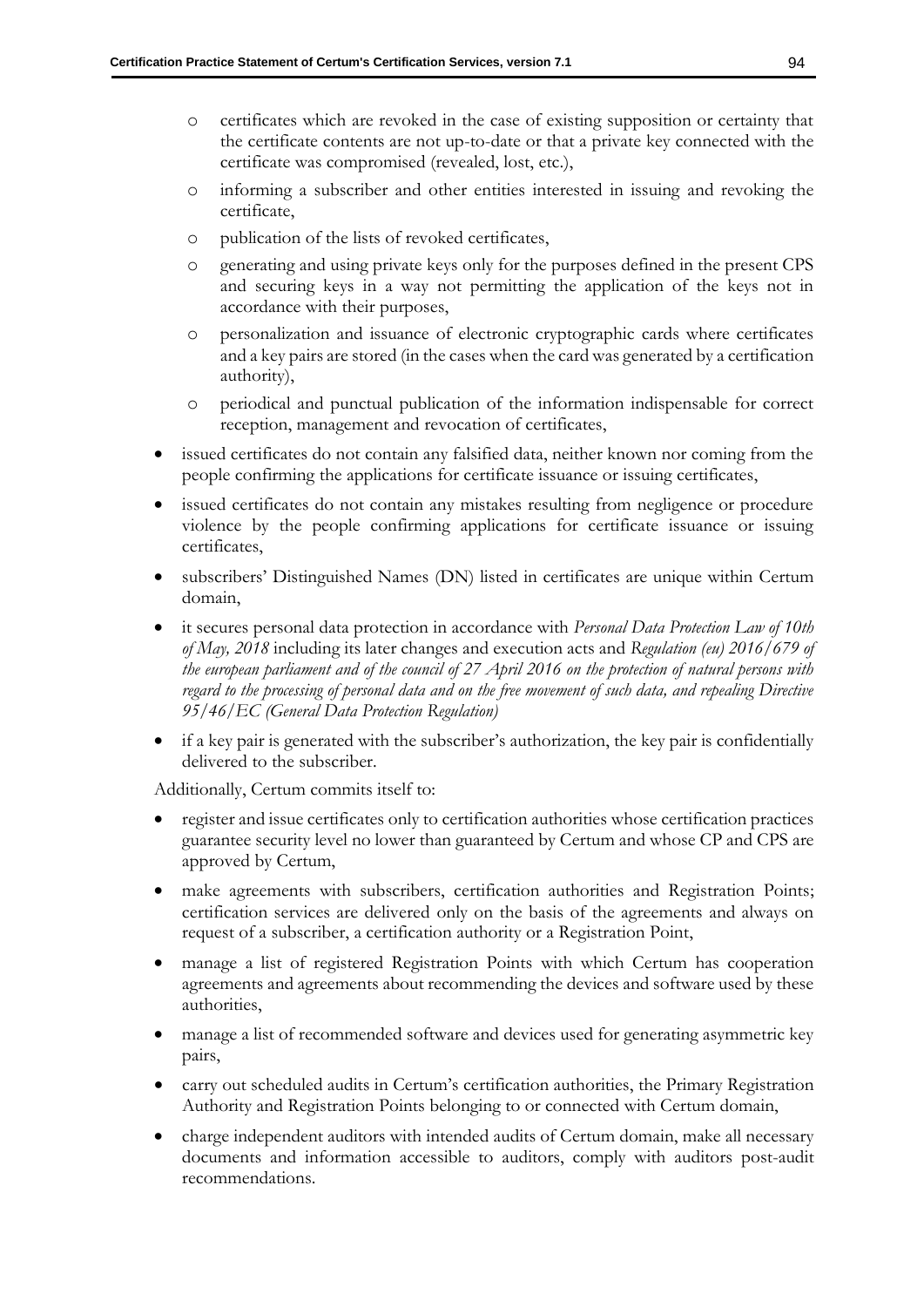# **9.6.2 Registration Authority Representations and Warranties**

The Primary Registration Authority and every Registration Point operating within Certum or bound by an agreement with Certum ensures that:

- its commercial activity is based on reliable devices and software, recommended by Certum,
- its activity and services are in accordance with the law and do not violate copyrights and licensed third parties rights,
- it makes reasonable efforts to secure that subscriber's identification data set in Certum database are correct, and this information is updated in the moment of the data confirmation,
- confirmed subscriber's information, later sent to a certification authority for including it to a certificate, is precise,
- it does not contribute intentionally to mistakes or inaccuracy in information contained in a certificate,
- its services are in accordance with broadly accepted norms (de jure and de facto): X.509, PKCS#10, PKCS#7, PKCS#12,
- its services are delivered on the basis of procedures which are adjusted to the recommendations of the present Certification Practice Statement; this concerns in particular:
	- o procedures of subscriber's identity verification,
	- $\circ$  procedure of performance of the check to prove a private key possession<sup>24</sup>, associated with a public key requested for certification,
	- o procedures of reception, processing and confirmation or rejection of customer's requests for the issuance, renewal and revocation of the certificate,
	- o procedures of requesting a certification authority, on the basis of already accepted subscriber's application, for the issuance, renewal and revocation, of the certificate; these procedures also state the circumstances in which a certification authority can apply for the above services itself,
	- o procedures of the registration of other Registration Points that already made agreements with Certum (these procedures does not apply to the Primary Registration Authority),
	- o procedures of archive of applications and information received from subscribers, issued decisions and information submitted to certification authorities,
	- o procedures of generating keys for subscribers, provided that the agreement with a certification authority and a subscriber permits that,
	- o procedures of personalization and issuance of electronic cryptographic cards which stores certificates and key pairs (if the Primary Registration Authority generated the key pair),
- it submits to scheduled external and internal audits, particularly to those carried out by Certum service unit or to the ones commissioned by this unit.

Beside above, the Primary Registration Authority and each Registration Point commits itself

to:

<sup>24</sup> See **Glossary**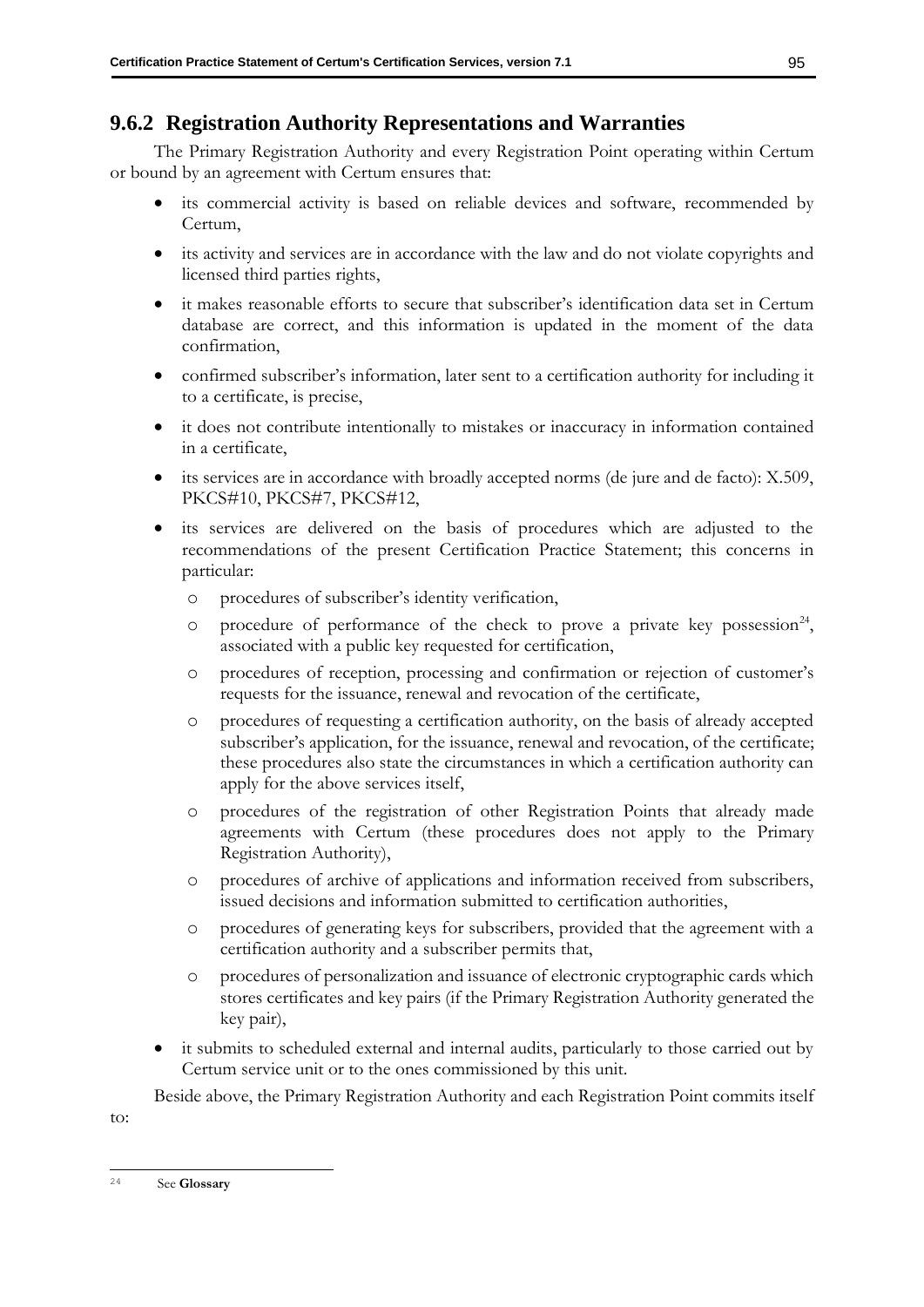- submit to Certum recommendations, particularly to those resulting from audits,
- to secure personal data protection in accordance with *Personal Data Protection Law of 10th of May, 2018* including its later changes and execution acts and *Regulation (eu) 2016/679 of the european parliament and of the council of 27 April 2016 on the protection of natural persons with regard to the processing of personal data and on the free movement of such data, and repealing Directive 95/46/EC (General Data Protection Regulation)*,
- protect operators' private keys in accordance with the security requirements specified in Certification Practice Statement,
- not to use operators' private keys for purposes different from those stated in the present Certification Practice Statement, unless it is approved by Certum,
- obtain from reliable sources and thoroughly verify public key **active certificates**<sup>25</sup> and CRL's of Certum certification authorities.

## **9.6.3 Subscriber Representations and Warranties**

By applying for registration to the registration authority and accepting of issued certificate (see chapter [4.3](#page-39-0) and [4.4\)](#page-40-0), a subscriber agrees to enter the certification system on the conditions stated in this CPS.

Depending on relations between Certum and a subscriber and on credibility level of the certificate that a subscriber applies for, the obligations can be formulated as an official agreement or an informal agreement between a subscriber and Certum

Irrespective of the character of an agreement, the end subscriber is committed to:

- approve the terms stated in an official or informal agreement between a subscriber and Certum; this approval should consist of a hand-written signature (official agreement) or an electronic statement of will (informal agreement) at the moment of approval of data to be included in requested certificate; the contents of the subscriber's statement of will are published in the repository,
- approve (see chapter [4.4\)](#page-40-0) certificate issued to him/her/it; warranties and Certum liability connected with a particular certificate are valid from the date of the approval of a certificate,
- take precautions allowing to generate appropriately (by itself or by the Primary Registration Authority) and safely store a private key of a key pair (prevent it from loss, compromise, modification and unauthorized usage,
- state true data in applications submitted to the Primary Registration Authority or Registration Point and then stored in Certum service unit database and in public key certificates issued by this unit; a subscriber must be aware of the liability for the direct or indirect damages that are a consequence of falsifying of data,
- check or guarantee that every electronic signature made by means of a private key belonging to the end subscriber and associated with an approved public key certificate is the subscriber's signature, and acknowledge that this certificate was neither invalid (beyond the expiry date) nor revoked when the signature was made,
- get to know in general the notions concerning certificates, electronic signatures and public key infrastructure (PKI).

Subscriber is also committed to:

<sup>25</sup> See **Glossary**.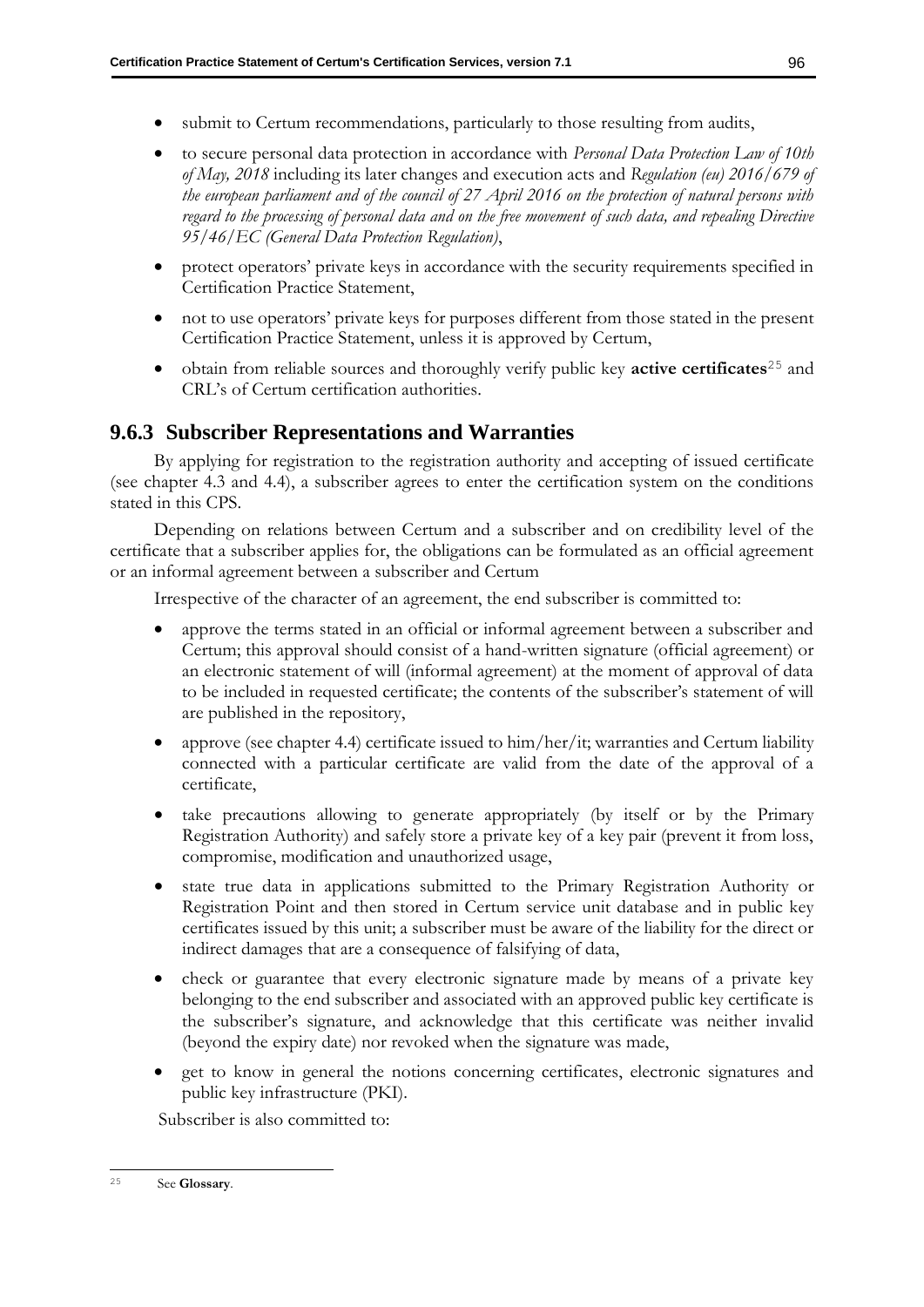- comply with the rules of the present Certification Practice Statement and Certification Policy,
- submit or present copies of required documents confirming the information included in a submitted application and the identity of the requester or the entity acting on behalf of the subscriber,
- in the case of security violation (or security violation suspicion) of their private keys, notify the issuer of the certificate or any Registration Point affiliated by Certum,
- apply public key certificates and the corresponding private keys only for the purpose stated in the certificate and in accordance with the aims and restrictions stated in Certification Practice Statement (see chapter [1.4\)](#page-18-0),
- generate cryptographic keys, manage passwords, public and private keys, exchange information with the Primary Registration Authority and Certum's certification authorities only by means of the software recommended by Certum; the access to this software, media, and devices on which the keys or passwords are stored should be appropriately controlled,
- regard the loss or revelation of the password (revealing it to an unauthorized person) as the loss or revelation of the private key (revealing it to an unauthorized person),
- not to make his/her/its private keys accessible to other persons and, in the case of the code signing certificates, generate and store the private key only on external devices,
- not to use as a subscriber a private key, associated with the certificate issued by Certum, for signing any CRLs or certificates,
- submit the proof of a private key possession to the Primary Registration Authority or Certum's certification authority, or prove the possession of the key in another way,
- obtain public key certificates of Certum's certification authorities and other Certum service units.
- accept the fact that, if the certificate is identified as a source of suspect code or was used to sign malware / code and the certificate is revoked for that reason, Certum reserves the right to share information about the applicant, signed application, certificate, and surrounding circumstances with other CAs or industry groups, including the CA/Browser Forum.

## **9.6.4 Relying Party Representations and Warranties**

The object of an agreement between relying party and:

- Asseco Data Systems S.A. may be the delivery of repository services, timestamp services and certificate status verification services (OCSP) by this authority ,
- subscriber is specification of the conditions that an electronic signature must fulfil to be considered valid by a relying party or the certification services regulations.

Depending on relations between a relying party and Certum or a subscriber and on the levels of the certificates approved by a relying party, relying party obligations might be formulated as an official or informal agreement between Certum and a subscriber.

Disregarding of the character of an agreement, a relying party is committed to:

• approve the terms stated in this CPS, CP, Timestamping Authority Policy etc. Relying party approves above terms at the time of the first usage of any service delivered by Certum or the first approval of the subscriber's signature. Warranties and liabilities of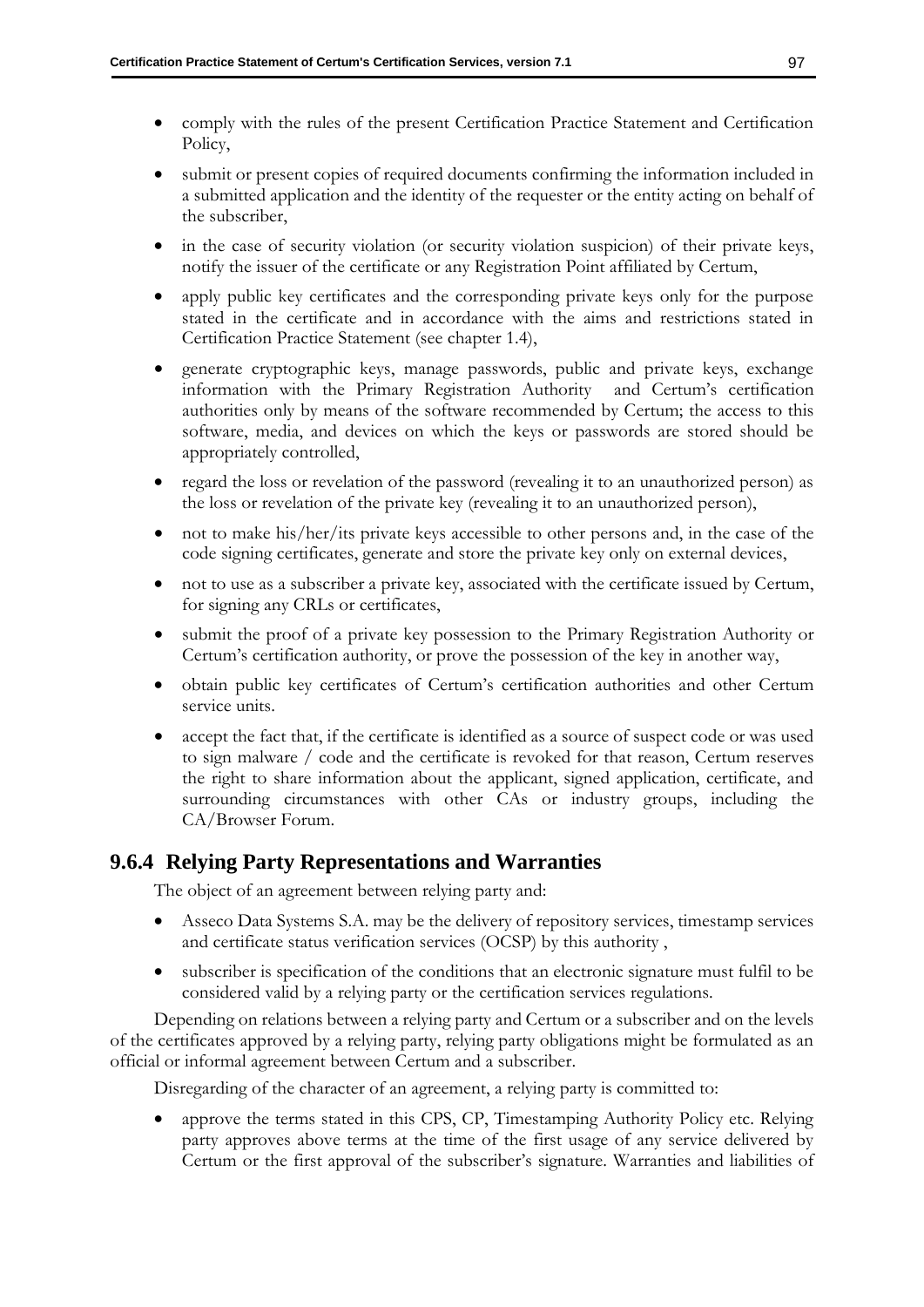subscriber's or Certum are valid from the date of the acceptance of the certificate issued to the subscriber,

- thoroughly verify<sup>26</sup> every electronic signature made on a certificate or document submitted to him/her/it. In order to verify the signature a relying party should:
	- o specify a certification path containing all certificates belonging to other certification authorities that make it possible to verify the signature on the certificate of a signature issuer,
	- o check whether neither of certificates creating a certification path are placed on the list of revoked certificates; revocation of any certificate from certification path influences the earlier expiry of the validity date up to which the verified signature could have been created,
	- o check if all certificates belonging to a certification path belong to certification authorities and if they are authorized to sign other certificates,
	- o (optionally) specify the date and time of signing a document or a message. It is possible only when the document or message were signed (prior to signing them) with a timestamp issued by a timestamp authority, or a timestamp was associated with an electronic signature just after the creation of the electronic signature on the document; such a verification allows for delivering of non-repudiation services or resolve possible disputes,
	- o using a defined certification path, verify credibility of the certificate of a signature issuer on a message or a document, and the signature validity on the document or the message,
- carry out cryptographic operations accurately and correctly, using the software and devices whose security level complies with the sensitivity level of a certificate being processed and the credibility level of applied certificates,
- consider an electronic signature to be invalid if by means of applied software and devices it is not possible to state if the electronic signature is valid or if the verification result is negative,
- trust only these public certificate keys that:
	- o are used in accordance with the declared purpose and are appropriate for applicability ranges that were specified by a relying party, e.g. in a signature policy (see chapter [1.41.4\)](#page-18-0),
	- o whose status was verified on the basis of the valid Certificate Revocation Lists or OCSP service, available at Certum,
- specify the conditions that a public certificate key and electronic signature must fulfil in order to be deemed valid by this party; the conditions can be formulated e.g. as an appropriate certification policy, and published.

Every document with a defective or questionable electronic signature should be rejected or possibly subjected to other procedures that allow for stating its validity. Any person approving of such a document bears responsibility for any consequences following it, disregarding of broadly accepted features of an electronic signature, which describe it as an effective means of verification of the identity of a subscriber who makes a signature.

<sup>26</sup> Electronic signature verification aims at stating whether: (1) an electronic signature was created by means of a private key corresponding to a public key set in a subscriber's certificate issued by Certum, and (2) a signed message (document) was not modified after signing it.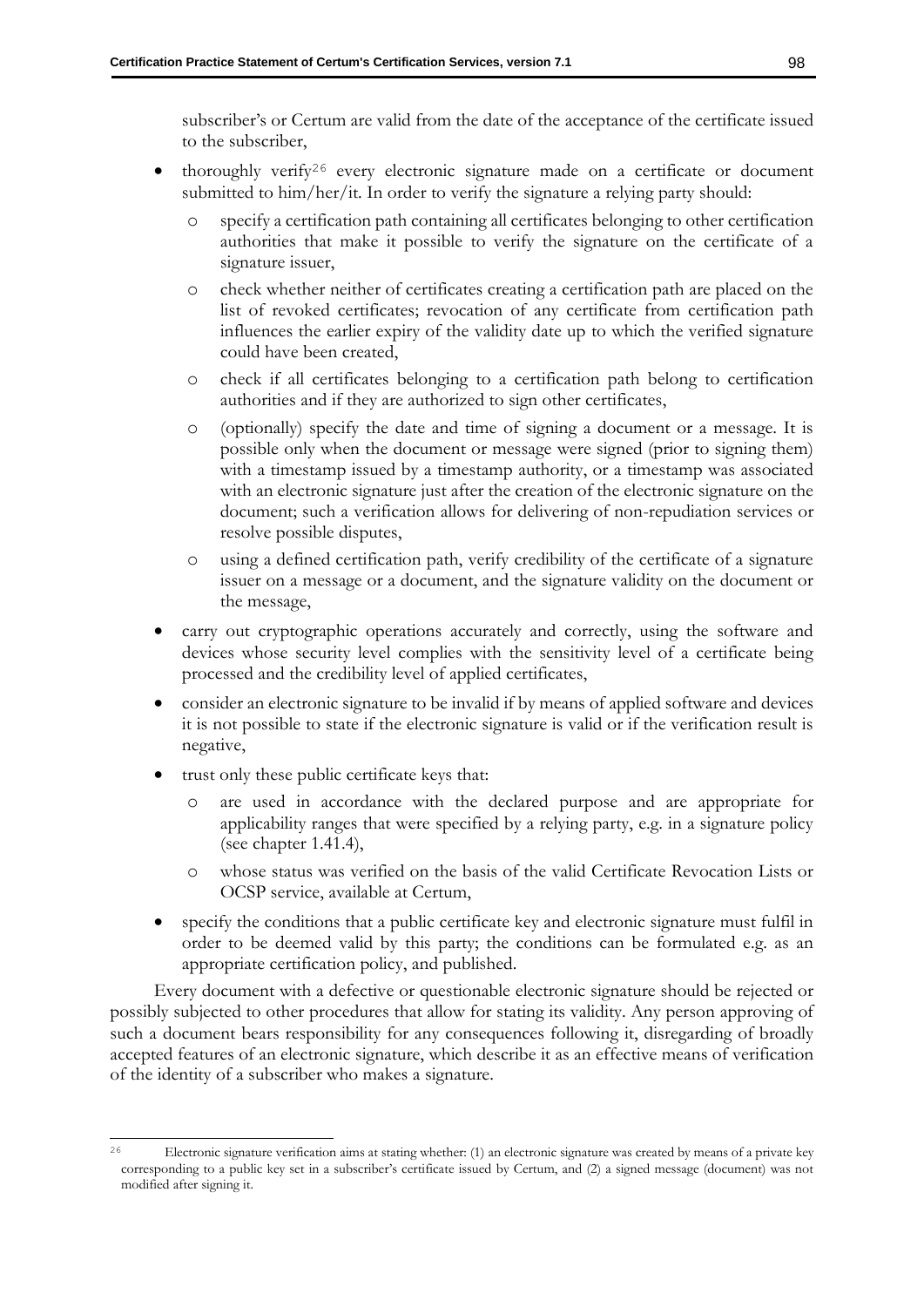## **9.6.5 Representations and Warranties of the Other Parties**

The present Certification Practice Statement does not state any conditions in this respect.

# **9.7 Disclaimers of Warraties**

Warranties of Certum are based on the general rules stated in the present Certification Practice Statement and it is in accordance with the superior legal acts in force in the Republic of Poland. Disclaimer of warranties should be specified in an agreements with subscribers and Certum.

# **9.8 Limitations of Liability**

If damages are the fault of Certum or of the parties that Asseco Data Systems S.A. made agreement with in such a way that the fault is transferred to Certum, collective financial warranties of Certum in relation to all parties (including relying parties) cannot exceed (in a single case) the total amount of sums for credibility level specified in Table 9.1.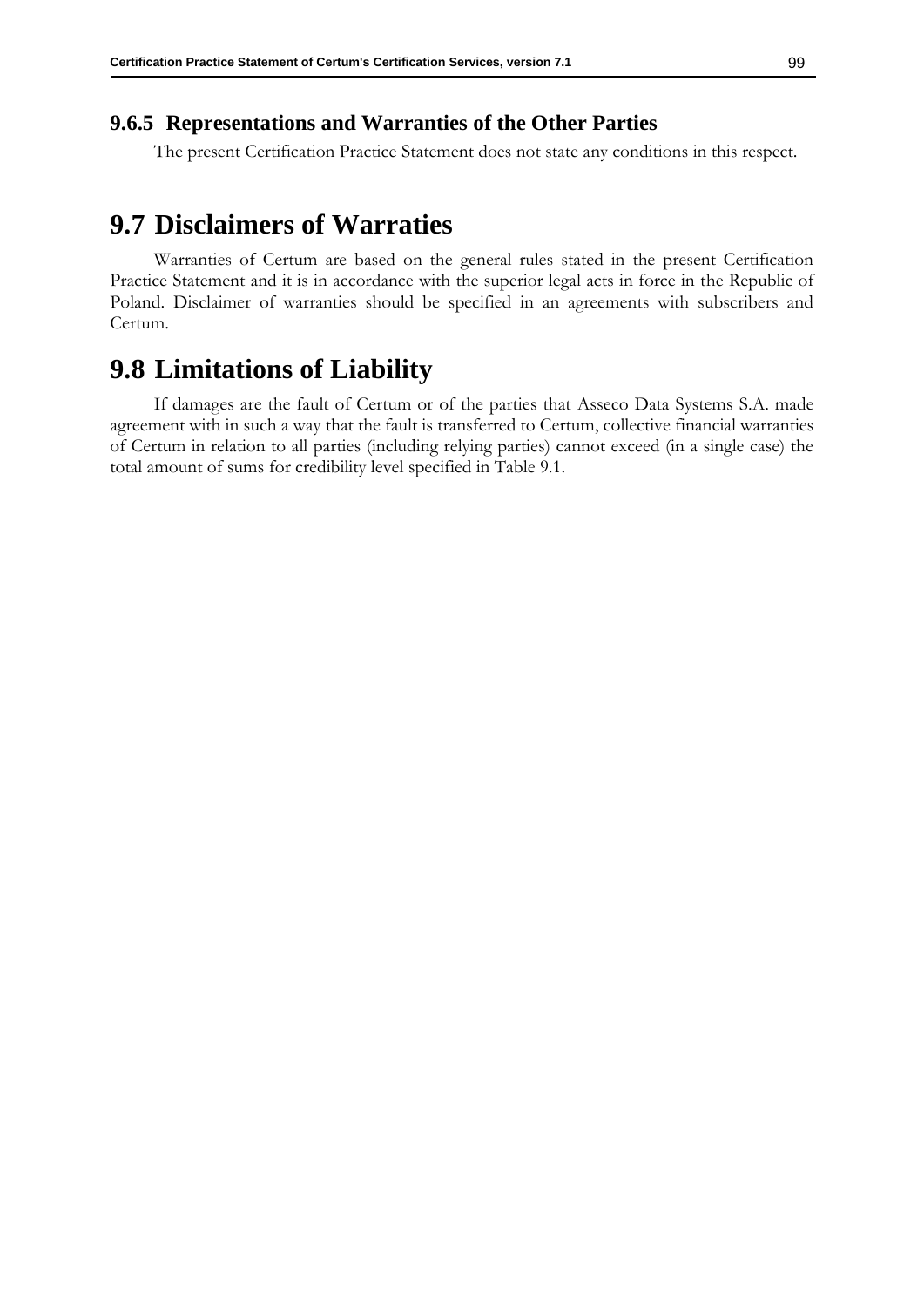| <b>Certificate type</b>                                                                           | <b>Collective Certum's liability</b><br>limit in relation to a particular<br>policy | <b>Certum's liability limit per</b><br>covered damage |
|---------------------------------------------------------------------------------------------------|-------------------------------------------------------------------------------------|-------------------------------------------------------|
| All certificates issued by:<br>Certum Level I CA,<br>Certum Class 1 CA,<br>Certum Class 1 CA SHA2 | 0 EUR                                                                               | 0 EUR                                                 |
| Personal certificate with email<br>address validation                                             | 6 000 EUR                                                                           | 600 EUR                                               |
| Personal certificates with DN<br>data validation <sup>27</sup>                                    | 60 000 EUR                                                                          | 6 000 EUR                                             |
| SSL certificates with domain<br>validation only (DV)                                              | 200 000 EUR                                                                         | 600 EUR                                               |
| SSL certificates with<br>organization validation (OV)                                             | 400 000 EUR                                                                         | 15 000 EUR                                            |
| <b>Extended Validation SSL</b><br>certificates (EV)                                               | 1 000 000 EUR                                                                       | 15 000 EUR                                            |
| Code signing certificates                                                                         | 60 000 EUR                                                                          | 6 000 EUR                                             |
| <b>Extended Validation Code</b><br>Signing certificates (EV)                                      | 1 000 000 EUR                                                                       | 15 000 EUR                                            |
| Certificates issued by Certum<br><b>Global Services CA</b>                                        | Specified in agreement                                                              | Specified in agreement                                |

Total collective Certum liability in relation to a particular entity or all entities (private and legal) or the devices owned by the entity / entities, resulting from the usage of a certificate of a particular type for creating of an electronic signature or for other cryptographic operations, is limited to amounts not exceeding the amounts stated in Table 9.1.

<sup>27</sup> Maximum liability value for dedicated agreement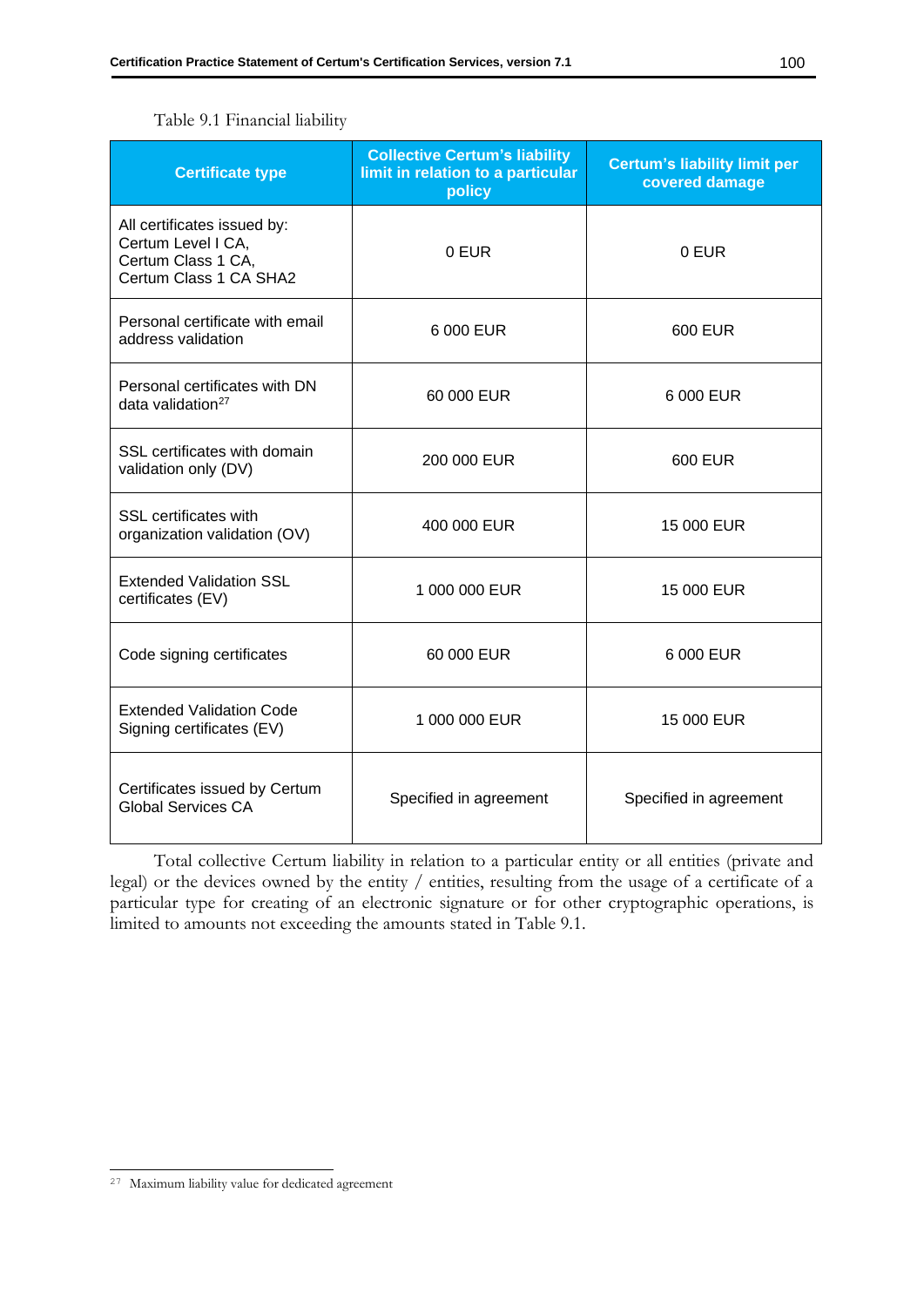## **9.9 Indemnities**

## **9.9.1 Subscriber Liability**

Subscriber liability results from the obligations and warranties stated in chapter [9.6.3.](#page-104-0) The liability conditions are governed by an agreement with Asseco Data Systems S.A.

## **9.9.2 Relying Party Liability**

Relying party liability results from the obligations and warranties stated in chapter [9.6.4.](#page-105-0) The liability conditions may be governed by an agreement with Certum and a subscriber.

Agreements with subscribers and Certum require that relying parties have a sufficient amount of information to make a decision about the approval or rejection of an electronic signature while verifying it.

The parties should state the financial value of transaction that will be approved by them solely on the basis of the information set in a certificate, and familiarize with information specified in chapter [9.6.4](#page-105-0) of this document.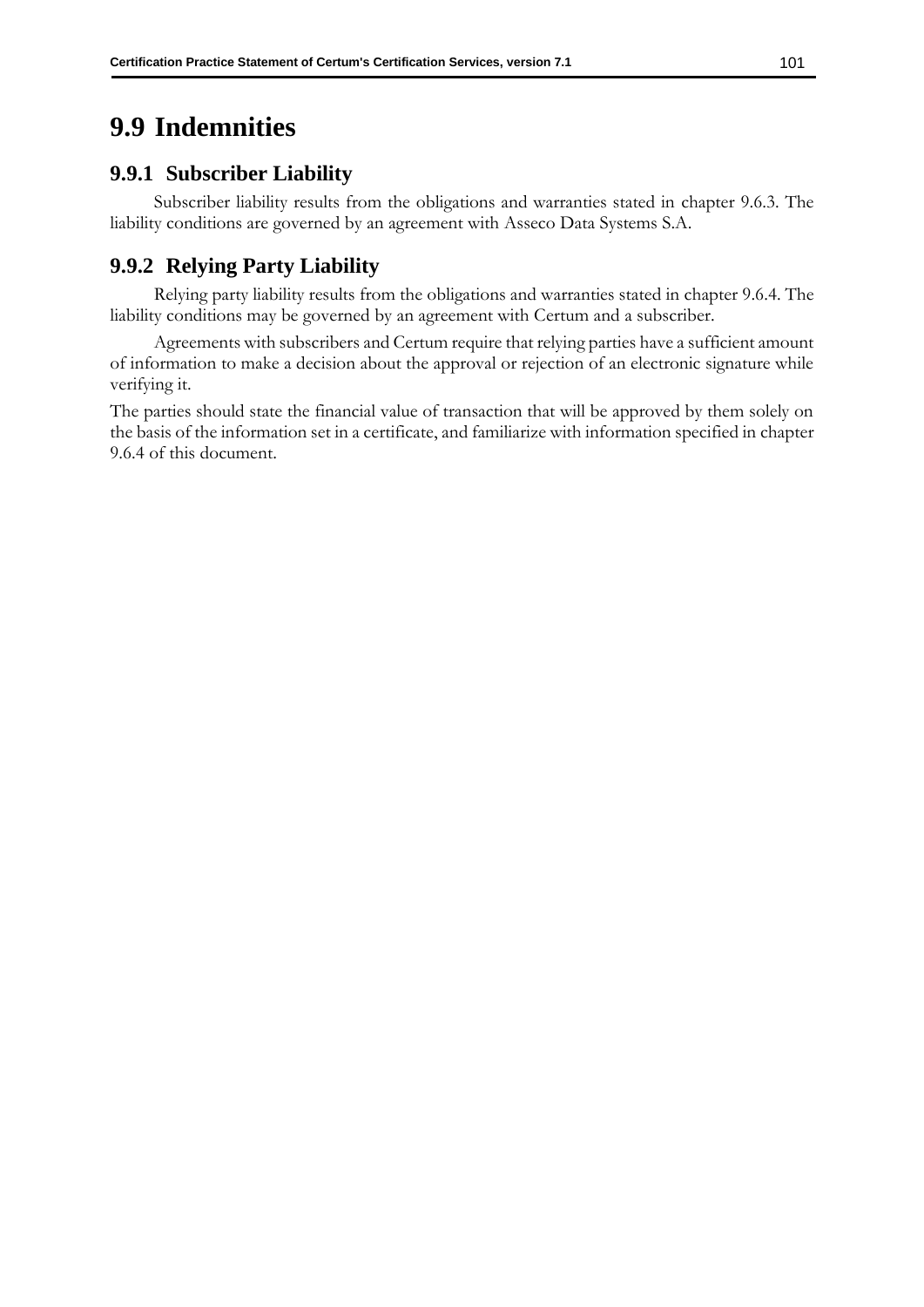## **9.10 Term and Termination**

## **9.10.1Term**

This CPS becomes effective from the moment of marked with the status valid and publication in the Certum repository. Appendices to this CPS become effective upon publication in the Certum repository.

## **9.10.2Termination**

Certification Practice Statement is in force (has a current status) up to the moment of marked with the status valid and publication and approval of its new version.

## **9.10.3Effect of Termination and Survival**

Upon termination of this CPS, subscribers and relying parties are nevertheless bound by its terms for all certificates issued for the remainder of the validity periods of such certificates.

## **9.11 Individual Notices and Communications with Participants**

The parties mentioned in the present Certification Practice Statement can state, by means of agreements, the methods of notifying one another. If they did not, the present document allows for information exchange by means of regular mail, electronic mail, fax, telephone, and network protocols (e.g. TCP/IP, HTTP), etc.

The choice of the means can be extorted by the type of information. For instance, most services delivered by Certum require the application of one or more permitted network protocols.

Some information and announcements must be supplied to parties in accordance with an established schedule or deviation from this schedule. This particularly concerns publishing of CRLs and new certificates belonging to the Primary Registration Authority and Certum's certification authorities, in the way rendering them available by all interested parties (including relying party) at any time. Information on each security breach of private key owned by any certification authority must be published, rendering them available by all interested parties.

## <span id="page-110-0"></span>**9.12 Amendments**

This Certification Practice Statement is reviewed at least annually. Modification to Certification Practice Statement may be a result of observed errors, CPS update and suggestions from the affected parties.

If there is no need to amend the document, it is reviewed to confirm compliance with applicable regulations, and as a result of this review, the version number of this CPS is changed.

However, Certum updates the Certification Practice Statement whenever when the following documents change and changes affect Certum's activities:

- **Baseline [Requirements](https://cabforum.org/baseline-requirements-documents/) for the Issuance and Management of Publicly-Trusted [Certificates](https://cabforum.org/baseline-requirements-documents/)**,
- **[Guidelines For The Issuance And Management Of Extended Validation Code](https://cabforum.org/ev-code-signing-certificate-guidelines/)  [Signing Certificates](https://cabforum.org/ev-code-signing-certificate-guidelines/)** and
- **[Guidelines For The Issuance And Management Of Extended Validation](https://cabforum.org/extended-validation/)  [Certificates](https://cabforum.org/extended-validation/)**.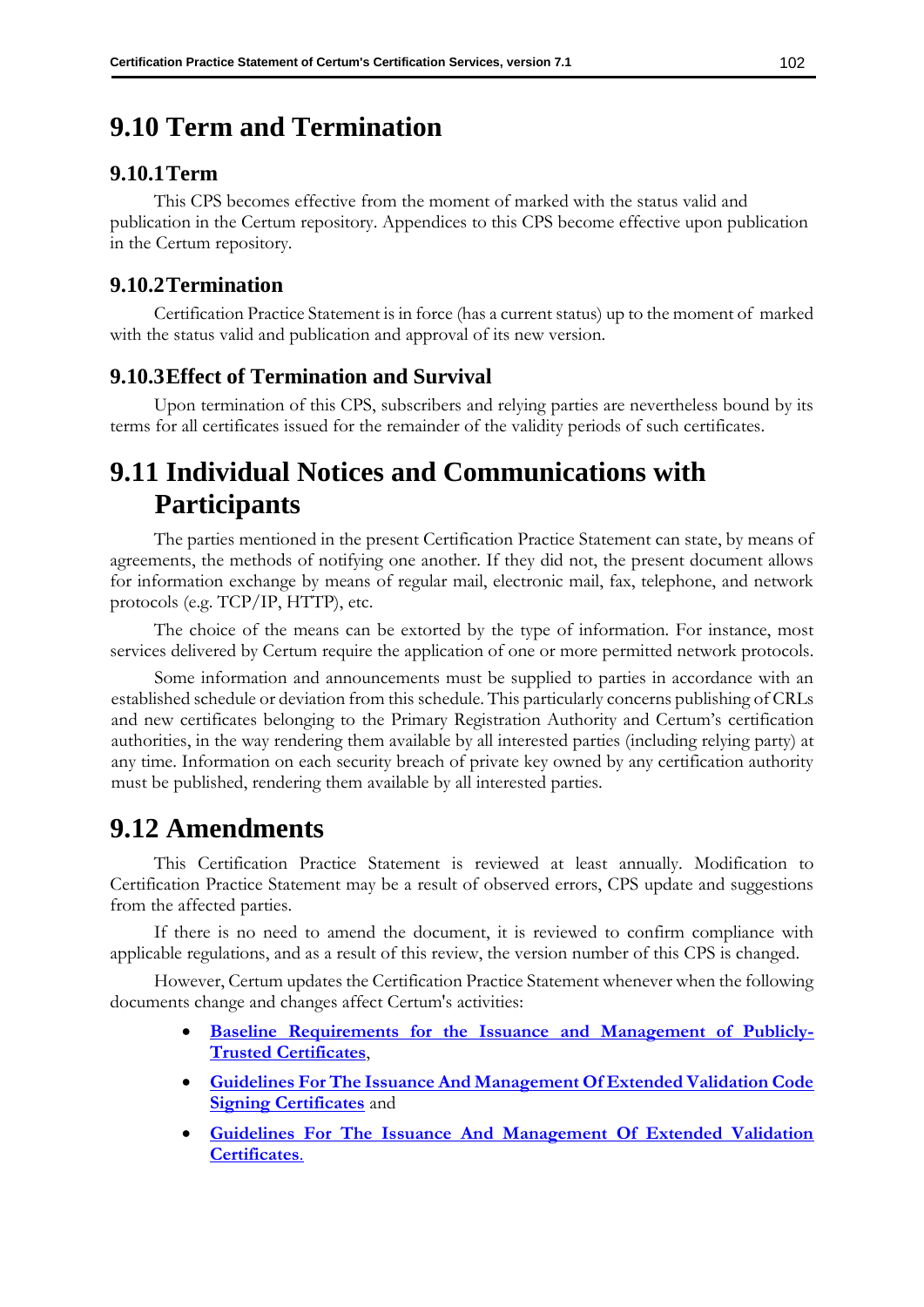### **9.12.1Procedures for Amendment**

Modification proposals may be submitted by regular mail or electronic mail for the contract addresses of Certum. Suggestions propositions should describe modifications, their scope and justifications and means of contact the person requesting modification.

Suggestions concerning the current Certification Practice Statement may be submitted by the following authorized entities:

- requester / payer,
- auditing entities,
- legal entities, especially when Certification Practice Statement was observed to not to obey laws and regulations in force in the Republic of Poland and may affect subscribers' interests,
- security inspector, system administrator and other Certum personel,
- Certum subscribers,
- professionals from the area of information system security.

*After introduction of every modification, Certification Practice Statement or Certification Policy date of issuance is updated as well as theirs identifier, version or build.* 

Introduced modification may be generally divided into two categories:

- the one that does not require notification of subscribers, and
- the one that requires (usually in advance) notification of subscribers.

*Decision on acceptance of the changes in Certificate Practice Statement version or build number is made by Chief of Certum.* 

## **9.12.2Notification Mechanism and Period**

After notification in advance, each and every item of the Certification Practice Statement may be subjected to amendment. Information about every significant modification in question by Certum is submitted to every affected party in the form of indication of a storage point of a new version of Certification Practice Statement with the status requested for comments. Suggested modification may be published in the Certum repository and transmitted by the means of electronic mail. Information about implemented modifications is also attached to the new CPS.

The only items not requiring, according to Certification Practice Statement, notification in advance apply to amendments resulting from implementation of editorial modifications, amendments to the contact information of the person responsible for CPS management and changes not having a real impact on considerable group of individuals. Implemented changes do not require approval procedure execution, thus only build number of the document is changed.

*Certum may fully accept suggested changes accept with amendments or reject suggested changes after expiration of the allowable period for resubmission of published and posted acceptance questionnaire.* 

### **9.12.3 Circumstances Under Which OID must be changed**

In the case of amendments which may have influence on extensive group of certification service users, Chief of Certum may assign a new identifier (Object Identifier) for a modified document of Certification Practice Statement. Identifiers of the certification polices applied by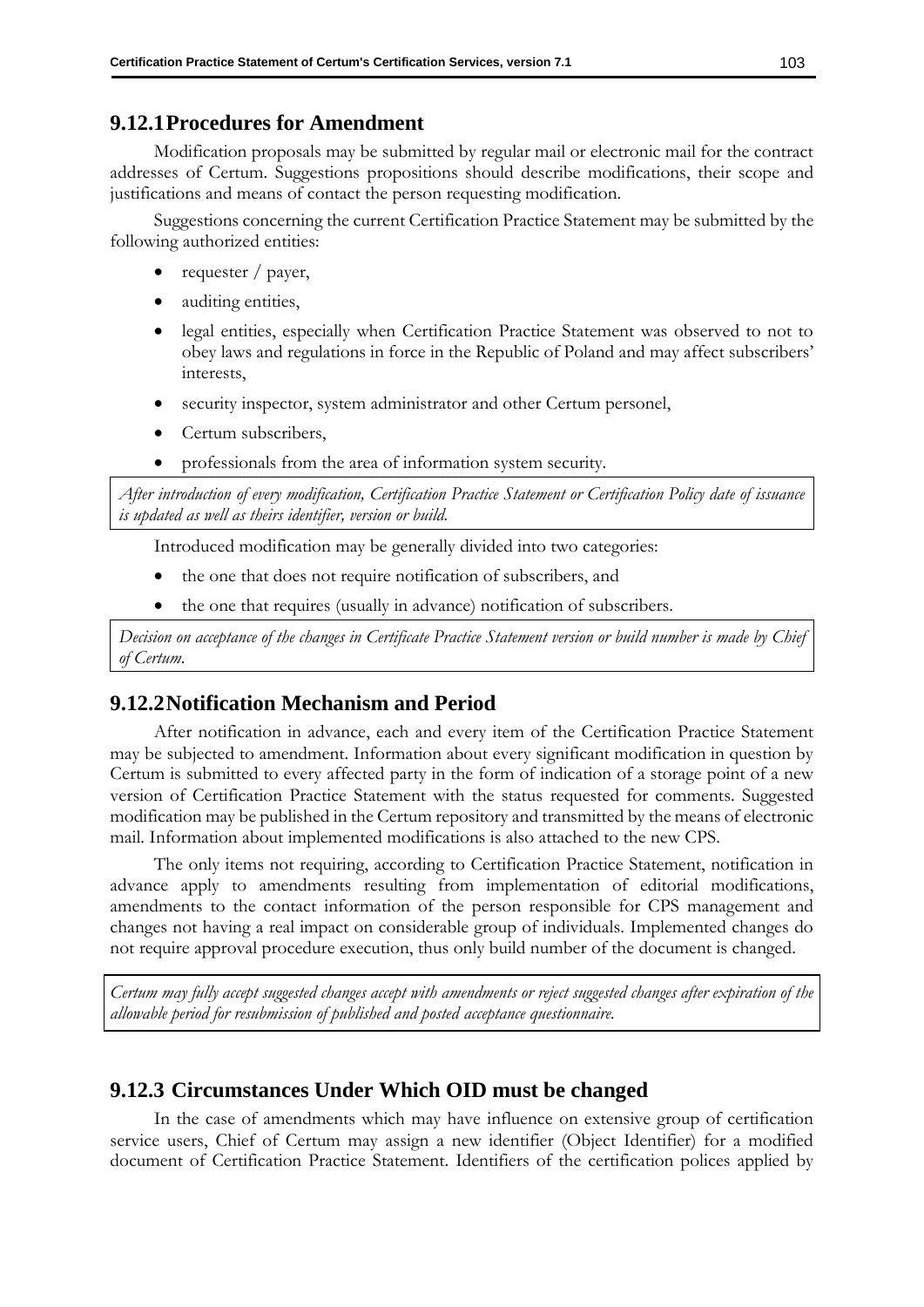authorities issuing certificates may also be subjected to modification. Such is the case upon implementation of changes to:

- extension of a certificate user group for areas associated with e.g. electronic payment system, information interchange within banking environment and between banks, etc.,
- introduction of new types of certificates,
- allowance within the system of the cross-certification between authorities issuing certificates,
- significant modification to content and interpretation of certificate and CRL fields, e.g. modification of fields meaning from non-critical to critical and vice-versa,

## **9.13 Disputes Resolution Provision**

The subject of disputes resolution can only be discrepancies or conflicts between the parties bound with one another by mutual official or informal agreements referring to the present Certification Practice Statement.

Disputes or complaints following the usage of certificate, timestamping or certificate status services delivered by Certum will be resolved by mediation on the basis of written information. Claims must be made in writing to the following address:

Asseco Data Systems SA Jana z Kolna Street 11 80-864 Gdańsk, Poland

Complaints will be dealt with the Asseco Data Systems SA Legal Department. They will be proceed in a written form within 21 days. In a case no solution will be found according dispute within 45 days from the start of the conciliation, the parties can hand over the dispute to appropriate court. The court, appropriate for case handling, will be the Public Court of the defendant.

In the instance of the occurrence of arguments or complaints following the usage of an issued certificate or services delivered by Certum, complainers commit themselves to notify Certum (by means of a registered letter) of the reason for the argument or complaint.

*Certum resolves only the disputes with its customers (subscribers, Registration Points, certification authorities, relying parties, etc.) resulting from agreements already made.* 

## **9.14 Governing Law**

#### **9.14.1Resolution Survival**

The resolutions of the present Certification Practice Statement are valid of the date of the approval by Chief of Certum up to the invalidation or substitution of the resolutions. Modifications of the resolutions or introduction of new resolutions are carried out in accordance with the procedures presented in chapter [9.12.](#page-110-0) If new resolutions do not significantly violate former resolutions, the agreements in force should be regarded as valid, unless the agreement parties or the court to which one of the parties appeals state differently.

If the agreement made on the grounds of the present Certification Practice Statement contains contents confidentiality clause or a clause concerning the confidentiality of the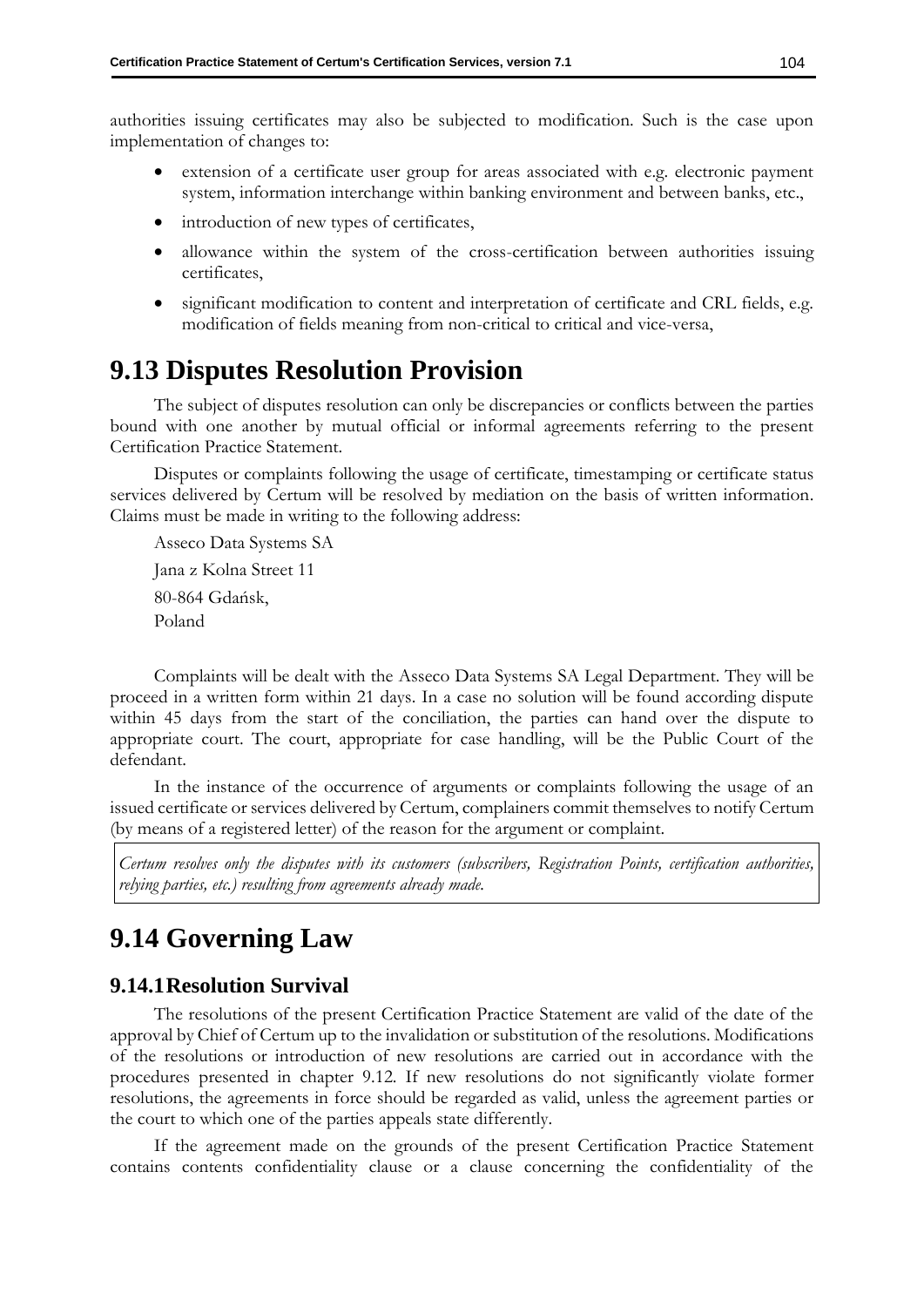information that the parties possessed when the agreement was in force, copyrights clause or intellectual rights clause, these clauses are assumed in force also after the validity period expires, for a period that should be an integral part of this agreement or Certification Practice Statement.

Agreements resolutions or Certification Practice Statement resolutions cannot be transferred to third parties.

## **9.14.2Resolution Merger**

The present Certification Practice Statement and agreements being made can contain references to other resolutions, provided that:

- this fact was stated as a clause in this document or in the agreement,
- the resolutions to which this document or the agreement refer are stated in writing.

## **9.15 Compliance with Applicable Law**

Certum obeys the law in force in the Republic of Poland

## **9.16 Miscellaneous Provisions**

The present Certification Practice Statement does not state any conditions in this respect.

#### **9.16.1Entire Agreement**

The present Certification Practice Statement does not state any conditions in this respect.

#### **9.16.2Assignment**

The present Certification Practice Statement does not state any conditions in this respect.

#### **9.16.3 Severability**

If particular parts of the present document or the agreements made on the grounds of it are regarded as violating the law in force or against the law, a competent court can order to respect the remaining (i.e. in accordance with the law) part of Certification Practice Statement or agreements already made, unless questioned parts are not significant from the point of view of exchange (e.g. commercial transaction) that the parties agreed on.

Resolution severability is particularly crucial in the agreements mentioned in chapter 9.6. If a severability clause is not included in an agreement, the whole agreement can be against the law even if this is not the parties intention.

#### **9.16.4Enforcement**

Any delay or lack in the exercise of any of the rights arising from this CPS shall not be construed as a permanent waiver of this rights.

### **9.16.5Force Majeure**

Certum is excused party from not performing its contractual obligations due to unforeseen events beyond its reasonable control and occurring without its fault or negligence. This type of claim should be specified in an agreement between a subscriber and a relying party.

## **9.17 Other Provisions**

The present Certification Practice Statement does not state any conditions in this respect.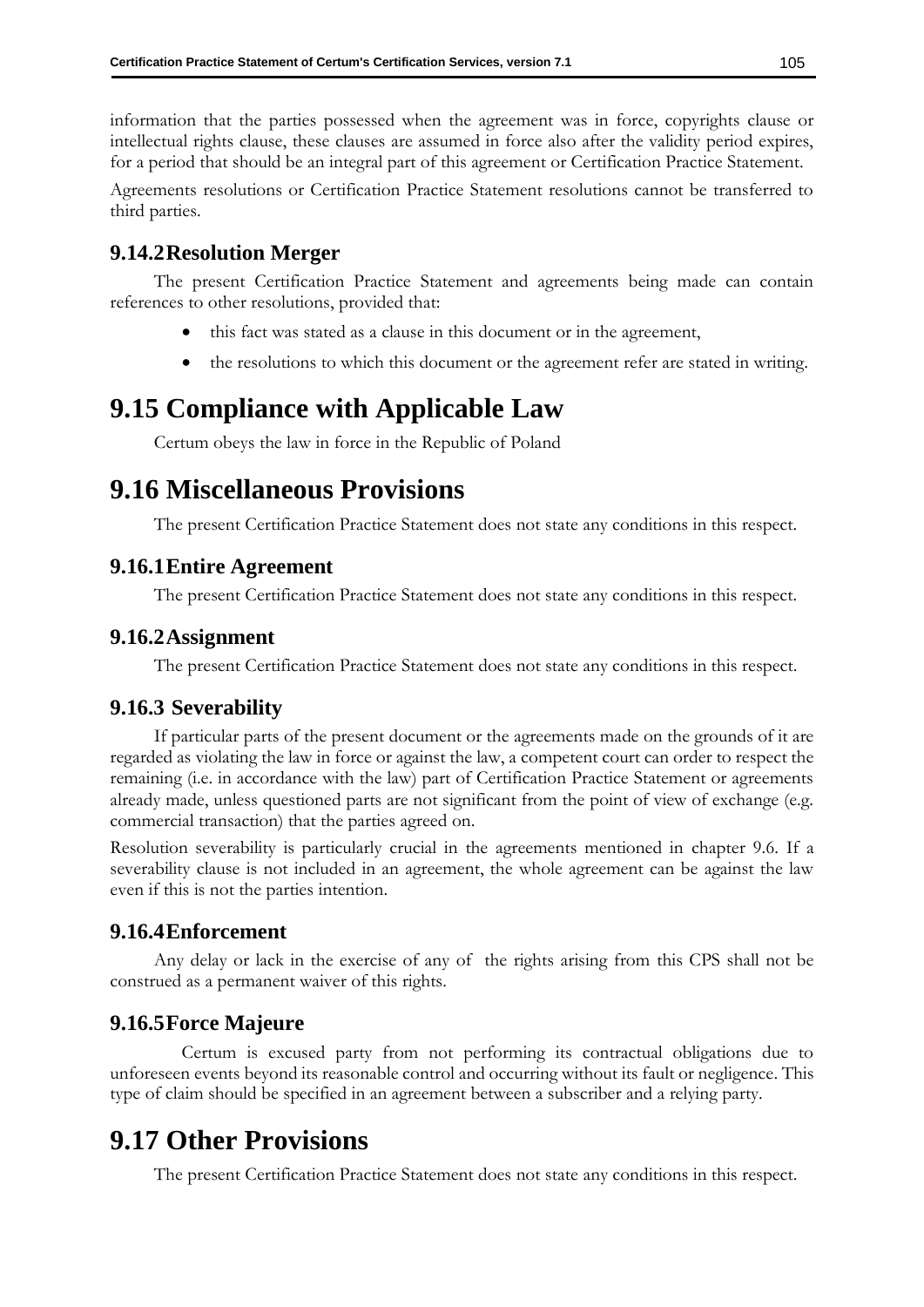# **Appendix 1: Abbreviations**

#### BICP Business Identity Confirmation Points

- CA Certification Authority
- CAA Certificate Authority Authorization
- CMP Certificate Management Protocol
- CRL Certificate Revocation List, published usually by the very certificate issuer
- DN Distinguished Name
- PRA Primary Registration Authority
- CPS Certification Practice Statement
- KRIO Krajowy Rejestr Identyfikatorów Obiektów (National Object Identifiers Registry)
- OCSP On-line Certificate Status Protocol
- OID Object Identifier
- CP Certification Policy
- PIN Personal Identification Number
- PKI Public Key Infrastructure
- PRA Primary Registration Authority
- POP Proof of possession of private key
- RA Registration Authority
- QGIS Qualified Government Information Source
- QGTIS Qualified Government Tax Information Source
- QIIS Qualified Independent Information Source
- RSA Rivest, Shamir and Adleman
- TSA Time Stamping Authority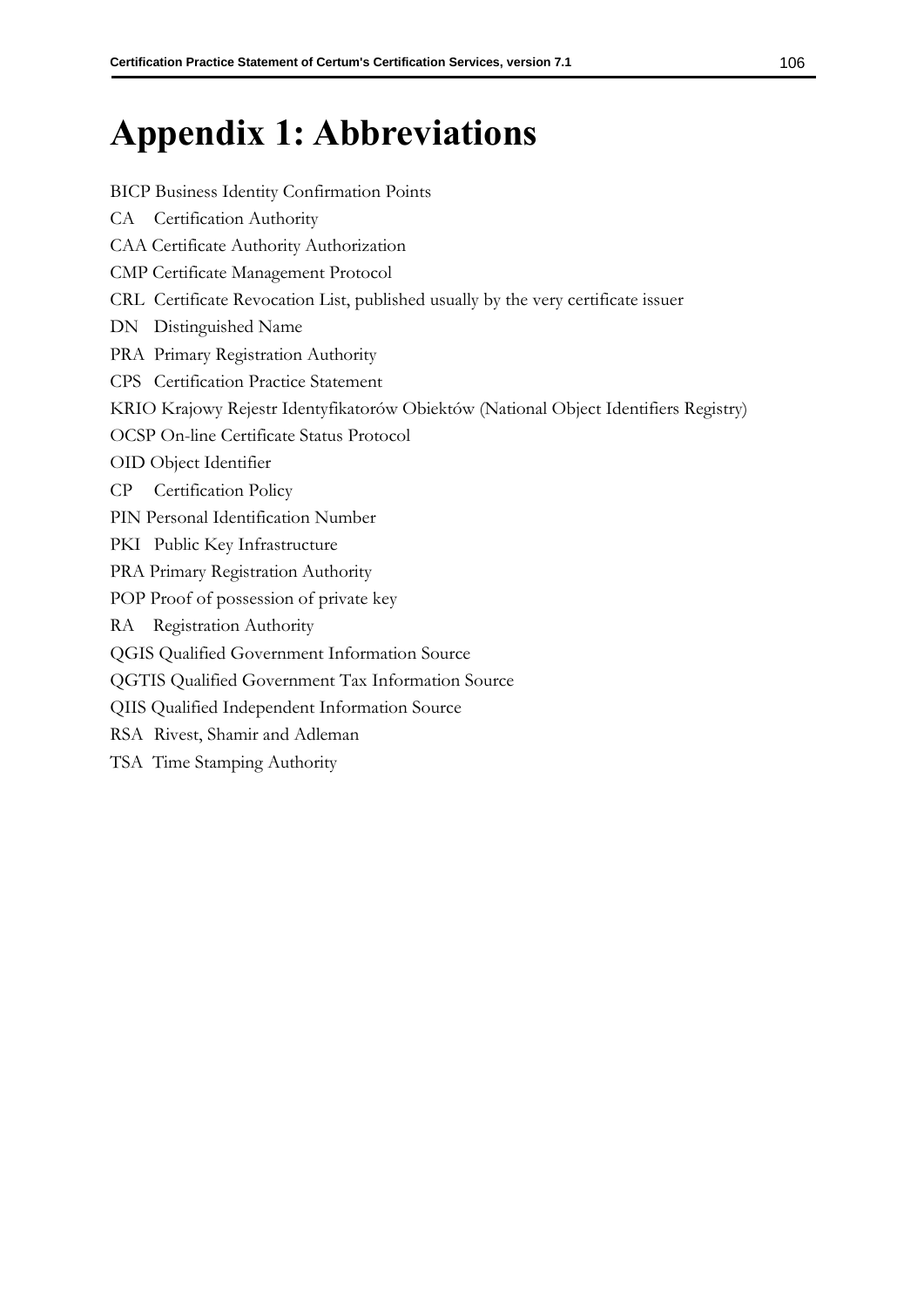# **Appendix 2: Glossary**

**Access** – ability to use and employ any information system resource.

- **Access control** the process of granting access to information system resources only to authorized users, applications, processes and other systems.
- **Audit** execution of an independent system review and assessment with the aim to test adequacy of implemented system management controls, to verify whether an operation of the system is performed in accordance with accepted Certification Policy and CPS and the resulting operational regulations, to discover possible security gaps, and to recommend suitable modification to control measures, the certification policy and procedures.
- **Audit data** chronological records of the system activities, allowing reconstruction and analysis of the event sequence and modification to the system, associated with the recorded event.
- **Authenticate** to confirm the declared identity of an entity.
- **Authentication** security controls aimed at providing reliability of transferred data, messages or their sender, or controls of authenticity verification of a person, prior to delivery of a classified type of information to the person.
- **Baseline Requirements**  Means the CA/Browser Forum Baseline Requirements for the

Issuance and Management of Publicly-Trusted Certificates.

- **Business Identity Confirmation Point** its function is to verify and confirm the subscriber's identity in the process of issuing a signature in the process of signing documents for the needs of the service provided by the organization responsible for the Business Identity Confirmation Point.
- **Certificate and Certificate Revocation Lists publication** procedures of distribution of issued certificates and revoked certificates. Certificate distribution involves the submission of a certificate to the subscriber and may involve publication in the repository. Certificate revocation list distribution means publication of the list in the repository, submission to end entities providing on-line to entities providing on-line certificate status verification service. In both cases the distribution should be performed with the usage of appropriate means (e.g. LDAP, FTP, etc.).
- **Certificate Revocation List (CRL)** list, signed electronically by a certification authority, containing serial numbers of revoked or suspended certificates and dates and reasons for their revocation or suspension, the name of the CRL issuer, date of publication and date of the next update. Above data are electronically signed by a certification authority.
- **Certificate Status Token** electronic data, containing information on current certificate status, certification path, which this certificate belongs to and other information useful for certificate verification, electronically signed by the certificate status verification authority
- **Certificate Status Verification Authority** trusted third party, providing relying parties with the mechanisms for certificate credibility verification, as well as providing additional information on certificate attributes.
- **Certificate Suspension**  special form of certificate (and corresponding key pair) revocation, which results in temporary lack of certificate acceptance in cryptographic operations (irrespective of the status of such operation); suspended certificate is listed on the Certificate Revocation List (CRL).
- **Certificate update**  prior to the certificate validity period expiration the certification authority may refresh the certificate (update it), confirming validity of the same key pair for another, defined in certification policy, validity period.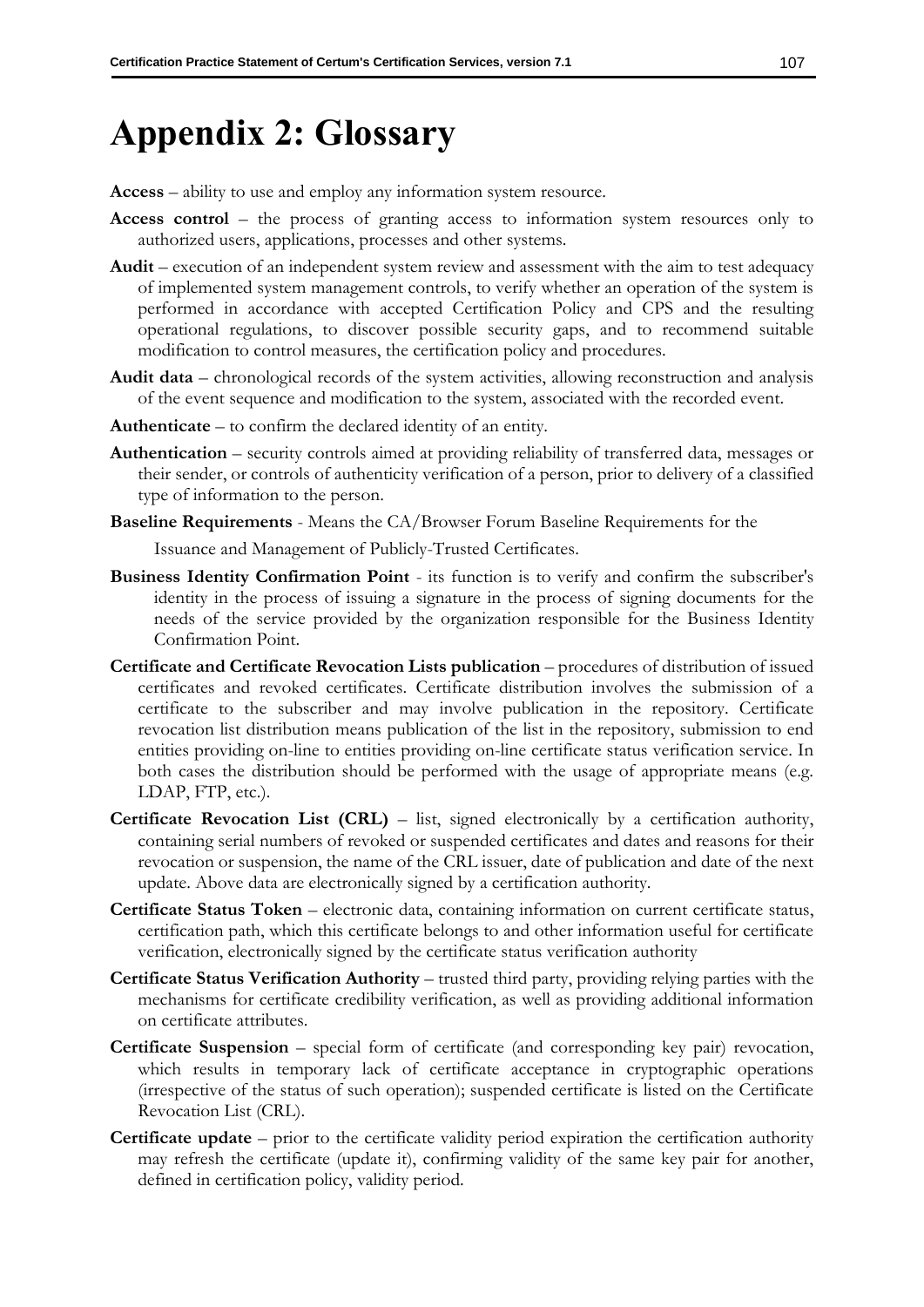- **Certificates revocation** procedures concerning revocation of a key pair (certificate revocation) in the case when an access to the key pair has to be restricted for the subscriber to prevent possible usage in encryption or signature creation. A revoked certificate is placed on Certificate Revocation List (CRL).
- **Certification Authority**  entity providing certification services, being a part of trusted third party, able to create, sign and create certificates and timestamp and certificate status tokens.
- **Certification path** ordered path of certificates, leading from a certificate being a point of trust chosen by a verifier up to a certificate subjected to verification. A certification path fulfils the following conditions:
	- for all certificates Cert(x) included in the certification path  ${Cert(1), Cert(2), ..., Cert(n-1)}$ 1)} the subject of the certificate  $Cert(x)$  is the issuer of the certificate  $Cert(x+1)$ ,
	- the certificate Cert $(1)$  is issued by a certification authority (point of trust) trusted by the verifier,
	- Cert(n) is a certificate being verified.

Every certification path may be bounded with one or more certification policies or such a policy may not exist. Policies ascribed to a certification path are the intersection of policies set whose identifiers are included in every certificate, incorporated in the certification path and defined in the extension certificate Policies.

- **Certification Policy** document which specifies general rules applied by certification authority in public key certification process, defines parties, their obligations and responsibilities, types of the certificates, identity verification procedures and area of usage.
- **Certification Practice Statement** the document describing in details public key certification process, its parties and defining scopes of usage of issued certificates.
- **Certum** Asseco Data Systems S.A.'s service unit, providing certification and qualified certification services (certification authority).
- **Certum Operational Team** personnel responsible for proper operation of Certum. This responsibility applies to financial support, dispute resolution, decision making and creation of Certum development policy. Personnel employed in Operational Team do not have access to workstation and the computer system of Certum.
- **Cross-certificate** public key certificate (1) issued to a certification authority, (2) containing different name of the issuer and the subject, (3) a public key of this certificate may be used solely for electronic signature verification, and (4) it is clearly indicated that the certificate belongs to the certification authority.
- **Cross-certification** procedure of issuance of a certificate by a certification authority to another authority, not directly or indirectly affiliated with the issuing authority. Usually a crosscertificate is issued to simplify the building and verification of certification paths containing certificates issued by various CA's. Issuance of a cross-certification may be (but not necessarily) performed on the basis of a mutual agreement, i.e. two certification authorities issue crosscertification to each other.
- **Cryptographi**c **module** (a) set comprising hardware, software, microcode or their combination, performing cryptographic operations, including encryption and decryption, executed within the area of this cryptographic module or (b) reliable implementation of cryptosystem, which securely performs operations of encryption and decryption
- **Digital signature** cryptographic transformation of data allowing the data recipient to verify the origin and the integrity of the data, as well as protection of the sender and recipient against forgery by the recipient; asymmetric electronic signatures may be generated by an entity by means of a private key and an asymmetric algorithm, e.g. RSA.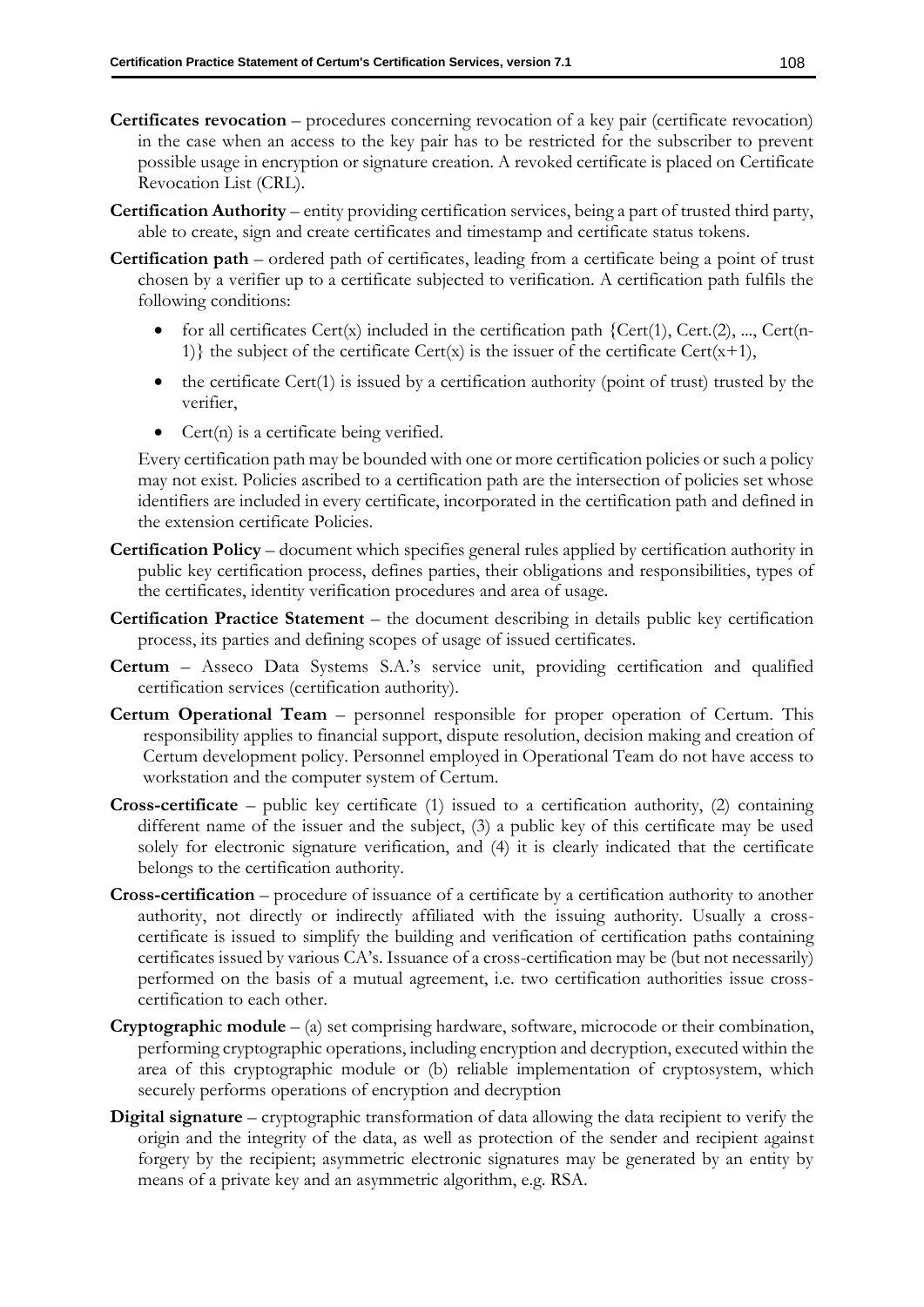- **Distinguished name (DN)** set of attributes forming a distinguished name of a legal entity and distinguishing it from another entities of the same type, e.g. C=PL/OU=Unizeto Technologies S.A., etc.
- **Electronic signature** electronic data, which together with other data they are appended to or logically connected to, are used for identifying the person who created the signature.
- **End entity** authorized entity using the certificate as a subscriber or a relying party (not applicable to a certification authority).

#### **Hardware Security Module** – see **cryptographic module**.

- **Informatio**n **system** entire infrastructure, organization, personnel and components used for assembly, processing, storage, transmission, publication, distribution and management of information. Issuing a certificate in the signing process - to implement a business process with a Business Partner, it is necessary for the parties to sign the documents - the Business Partner and his client. For the purposes of signing a document (or package of documents) a short validity period certificate is issued, associated with the private key that will be used to sign only as part of the business process being followed, and it will not be possible to use this key to sign other documents, than those presented to the client for review and intended for signature during the signing process.
- **Issuing a certificate in the signing process** to implement a business process with a Business Partner, it is necessary for the parties to sign the documents - the Business Partner and his client. For the purposes of signing a document (or package of documents) a short validity period certificate is issued, associated with the private key that will be used to sign only as part of the business process being followed, and it will not be possible to use this key to sign other documents, than those presented to the client for review and intended for signature during the signing process.
- **Object** object with controlled access, e.g. a file, an application, the area of the main memory, assembled and retained personal data (PN-2000:2002).
- **Object Identifier (OID)** alphanumeric / numeric identifier registered in accordance with the ISO/IEC 9834 standard and uniquely describing a specified object or its class.
- **Personal Identification Number (PIN) –** code securing cryptographic card against

unauthorized usage.

- **Point of trust** the most trusted certification authority, which a subscriber or a relying party trusts. A certificate of this authority is the first certificate in each certification path created by a subscriber or a relying party. The choice of point of trust is usually enforced by the certification policy governing the operation of the entity issuing a given certificate.
- **Primary Registration Authority (PRA)** authority providing services of identity verification and confirmation of the certificate requesters; they provide complex subscriber handling in the area of certification services. Primary Registration Authority's additional duty is to approve the Registration Point and is allowed to generate – on behalf of Certum's certification authority – key pairs, successively subjected to certification process.
- **Private key** one of asymmetric keys belonging to a subscriber, used only by this subscriber. In the case of asymmetric key system, a private key describes transformation of a signature. In the case of asymmetric encryption system, a private key describes decrypting transformation.

Notices: (1) In cryptography employing a public key – the key whose purpose is decryption or signature creation, for the sole usage of the owner. (2) In the cryptographic system with a public key – the one of the key from key pair which is known only to the owner.

**Procedure for emergency situation operations** – procedure being the alternative of a standard procedure path and executed upon the occurrence of emergency situation.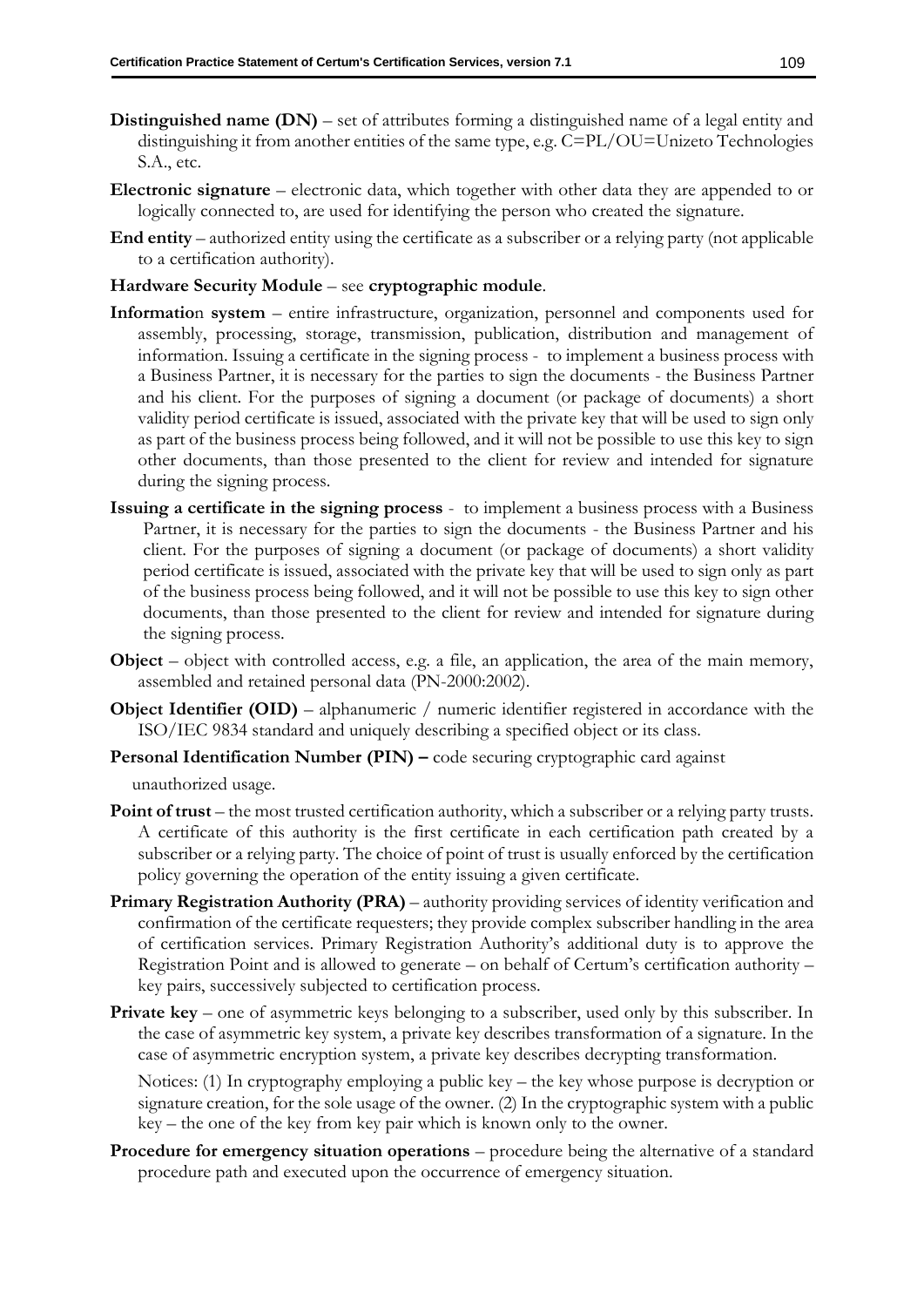- **Proof of possession of private key (POP)** information submitted by a subscriber to a receiver in a manner allowing the recipient to verify validity of the binding between the sender and the private key, accessible by the sender; the method to prove possession of private key usually depends on the type of employed keys, e.g. in the case of signing keys it is enough to present signed text (successful verification of the signature is the proof of private key possession), while in the case of encrypting keys, the subscriber has to be able to decrypt information encrypted with a public key belonging to him/her/it. Certum carries out verification of associations between key pairs used for signing and encrypting only on the level of registration and certification authority.
- **Public key** one of the keys from a subscriber's asymmetric key pair which may be accessible to the public. In the case of the asymmetric cryptography system, a public key defines verification transformation. In the case of asymmetric encryption, a public key defines encryption transformation.
- **Public key certificate** electronic confirmation containing at least the name or identifier of a certification authority, a subscriber's identifier, his/her/its public key, the validity period, serial number, and is signed by the certification authority.

Notice: a certificate may be in one of the three basic states (see Cryptographic key states): waiting for activation, active and inactive.

- Public Key Infrastructure (PKI) consists of elements of hardware and software infrastructure, databases, network resources, security procedures and legal obligation, bonded together, which collaborate to provide and implement certificate services, as well as other services e.g. timestamping.
- **Registration Point** authority providing services of subscriber's identity verification.
- **Relying party** the recipient who has received information containing a certificate or an associated electronic signature verified with a public key included in the certificate and who has to decide whether to accept or reject the signature on the basis of the trust for the certificate.
- **Relying party being a beneficiary of the warranty the subscriber of Certum's certification** services who has received information containing a certificate or an associated electronic signature verified with a public key included in the certificate and who has to decide whether to accept or reject the signature on the basis of the trust for the certificate.
- **Repository**  a set of publicly available electronic directories, containing issued certificates and documents related to operation of certification authority.
- **Requester** subscriber in the period between submission of a request (application) to a certification authority and the completion of certificate issuance procedure.
- **Requester / payer** individual or institution which on behalf of the subscriber pays for certification services, provided by the authority issuing the certificate. The requester / payer is the owner of the certificate and has a right to request its revocation in the cases described in Certification Practice Statement.
- **Revoked certificate** public key certificate placed on Certificate Revocation List, without cancellation of the reason for revocation (e.g. after unsuspension).
- **RSA**  asymmetric cryptographic algorithm (name originates form first letters of its developers names: Rivest, Shamir and Adleman), in which single private transformation allows signing or decrypting a message, while single public transformation allows verification and encryption of the message
- **Secret key** key applied in symmetric cryptography techniques and used only by a group of authorized subscribers.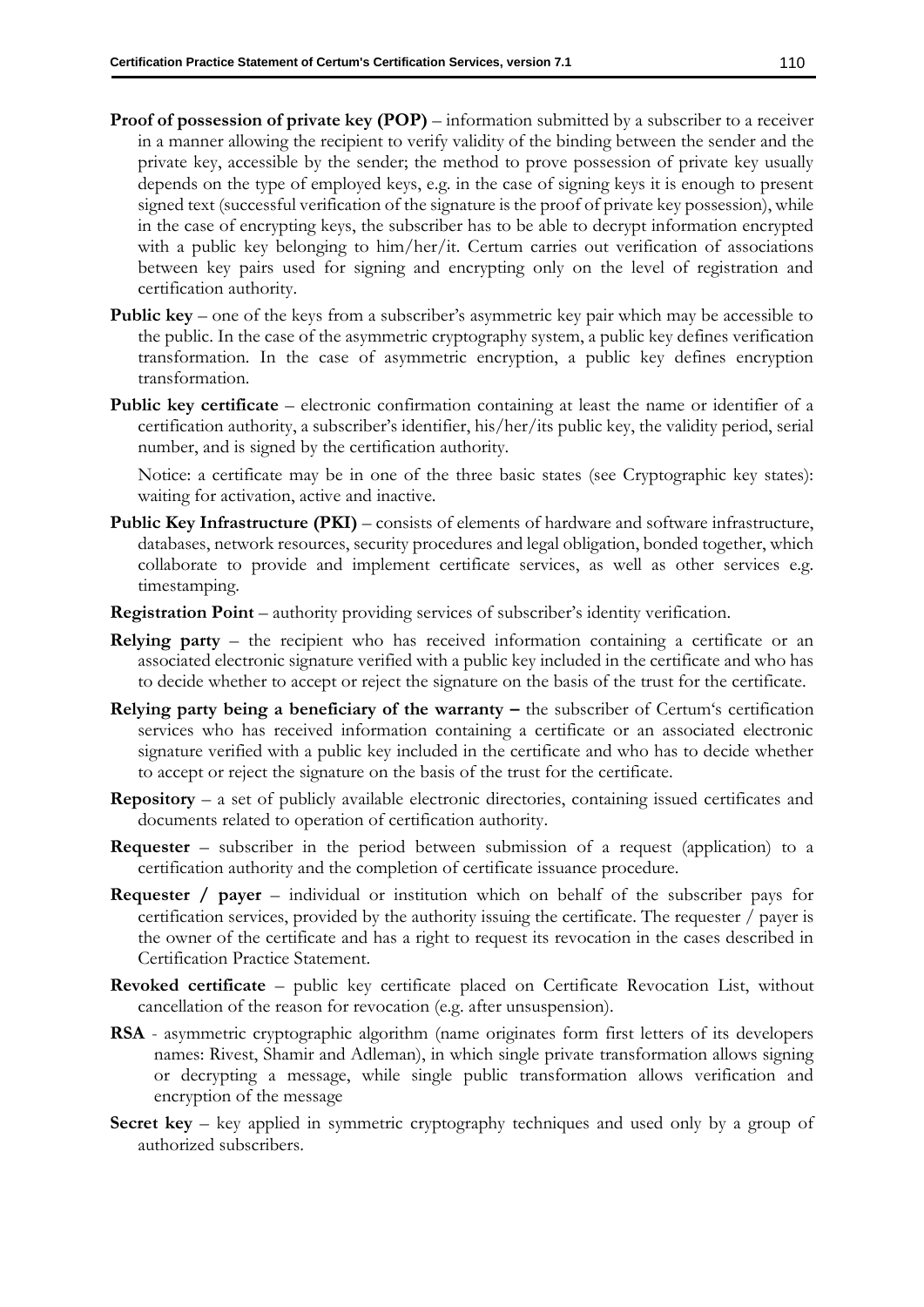Notice: A secret key is intended for usage by very small group of persons for data encryption and decryption.

- **Self-signed certificate** any public key certificate, designed to verification of signature upon certificate, whose signature may be verified by public key included in the field **subjectKeyInfo**, whose content of the fields **issuer** and **subject** are the same, and whose **cA** field of **BasicConstraints** extension is set to true.
- **Share**d **secret** part of a cryptographic secret, e.g. a key distributed among n trusted individuals (cryptographic tokens, e.g. electronic cards) in a manner, requiring m parts of the secret (where m<n) to restore the distributed key.
- **Shared secret holder** authorized holder of an electronic card, used for storing shared secret.
- **Signature policy** detailed solutions, including technical and organizational solutions, defining the method, scope and requirements of confirmation and verification of an electronic signature, whose execution allows verification of signature validity.
- **Subscriber**  entity (private person, legal entity, organizational unit not having a legal identity, hardware device owned by these entities or persons) that: (1) is the subject identified by the certificate issued to this entity, (2) posses a private key associated with the certificate issued to the entity and (3) does not issue certificates to other parties.
- **Timestamp token** electronic data, binding any action or fact with precise moment of time, creating a confirmation that action or fact happened preceding specific moment in time.
- **Timestamping**  service basing on attaching time signature to electronic data, logically bounded with signed data or electronic signature; timestamp is certified by authority providing appropriate services.
- **Time-Stamping Authority (TSA)** entity issuing timestamp tokens.
- **Token** element of data used for exchange between parties and containing information transformed by means of cryptographic techniques. Token may be signed by a registration authority operator and may be used for authentication of its holder in the contact with a certification authority.
- **Trusted path** connection allowing exchange of information associated with authentication of a user, an application or a device (e.g. an electronic cryptographic card) , protected in a manner preventing violation of the integrity of transmitted data by any malicious application.
- **Valid Certificate** public key certificate is valid only when (a) it has been issued by a certification authority, (b) has been accepted by the subscriber (subject of the certificate) and (c) it has not been revoked .
- **Validation of public key certificates** –allowing validation whether the certificate is revoked. This problem may be solved by the interested entity on the basis of CRL or by the issuer of the certificate or an authorized representative on entity's request, directed to OCSP server.
- **Validation of Signature** aims at (1) verification of the signature being created by private key corresponding to public key, included in the certificate signed by certification authority, and (2) verification whether signed message (document) has not been modified since the time of signature creation.
- **Violation (e.g. data breach)** revelation of information to an unauthorized person, or interference that violate security system policy, resulting in unauthorized (intended or unintended) revelation, modification, destruction or compromise of any object.
- **X.500**  international norm, specifying Directory Access Protocol and Directory Service Protocol.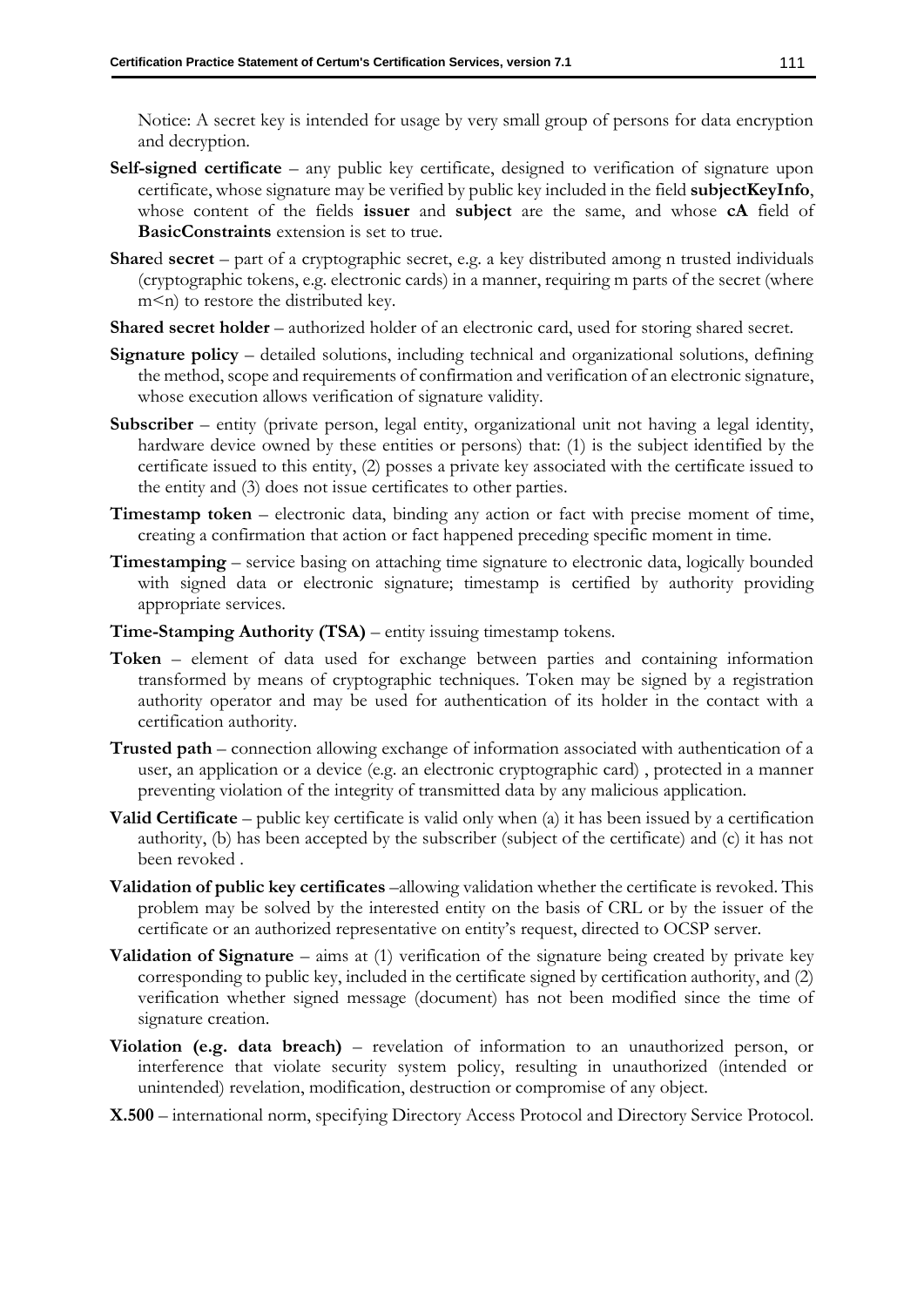# **Appendix 3: Minimum Required for Cryptographic Algorithm and Key Sizes**

# **Certum Root Certificates**

| L.p. | Cryptographic<br>  algorithm | Certificate issued<br><b>on</b><br><b>before 31 Dec 2010</b> | or Certificate issued after 31 Dec<br>2010            |
|------|------------------------------|--------------------------------------------------------------|-------------------------------------------------------|
|      | Digest algorithm             | MD5 (not recommended), SHA-1                                 | SHA-1 <sup>28</sup> , SHA-256, SHA-384 or SHA-<br>512 |
|      | <b>RSA</b>                   | 1024                                                         | 2048                                                  |
|      | ECC                          | <b>NIST P-256</b>                                            | <b>NIST P-256</b>                                     |

# **Certum Subordinate Certificates**

| L.p. | <b>Cryptographic</b><br>algorithm | Certificate issued<br>on.<br><b>before 31 Dec 2010</b> | or Certificate issued after 31 Dec<br>2010 |
|------|-----------------------------------|--------------------------------------------------------|--------------------------------------------|
|      | Digest algorithm                  | SHA-1                                                  | SHA-1, SHA-256, SHA-384 or SHA-<br>512     |
| 2.   | <b>RSA</b>                        | 1024                                                   | 2048                                       |
| 3.   | ECC.                              | <b>NIST P-256</b>                                      | <b>NIST P-256</b>                          |

# **Subscriber Certificates**

| L.<br>p. | <b>Cryptographic</b><br>algorithm | <b>Certificate issued</b><br>after 01 January<br>2015 | <b>Certificate issued</b><br>after 01 june 2021                     |
|----------|-----------------------------------|-------------------------------------------------------|---------------------------------------------------------------------|
| 1.       | Digest<br>algorithm               | SHA-256, SHA-384 or<br>SHA-512                        | SHA-256, SHA-384<br>$\alpha$ <sup>r</sup><br>SHA-512                |
| 2.       | <b>RSA</b>                        | 2048                                                  | for<br>2048<br>(except)<br>CodeSigning certificates),<br>3072, 4096 |
| 3.       | ECC.                              | <b>NIST P-256</b>                                     | NIST P-256, NIST P-384                                              |

<sup>28</sup> SHA-1 should be used until SHA-256 is supported widely by browsers used by a majority of relying parties worldwide.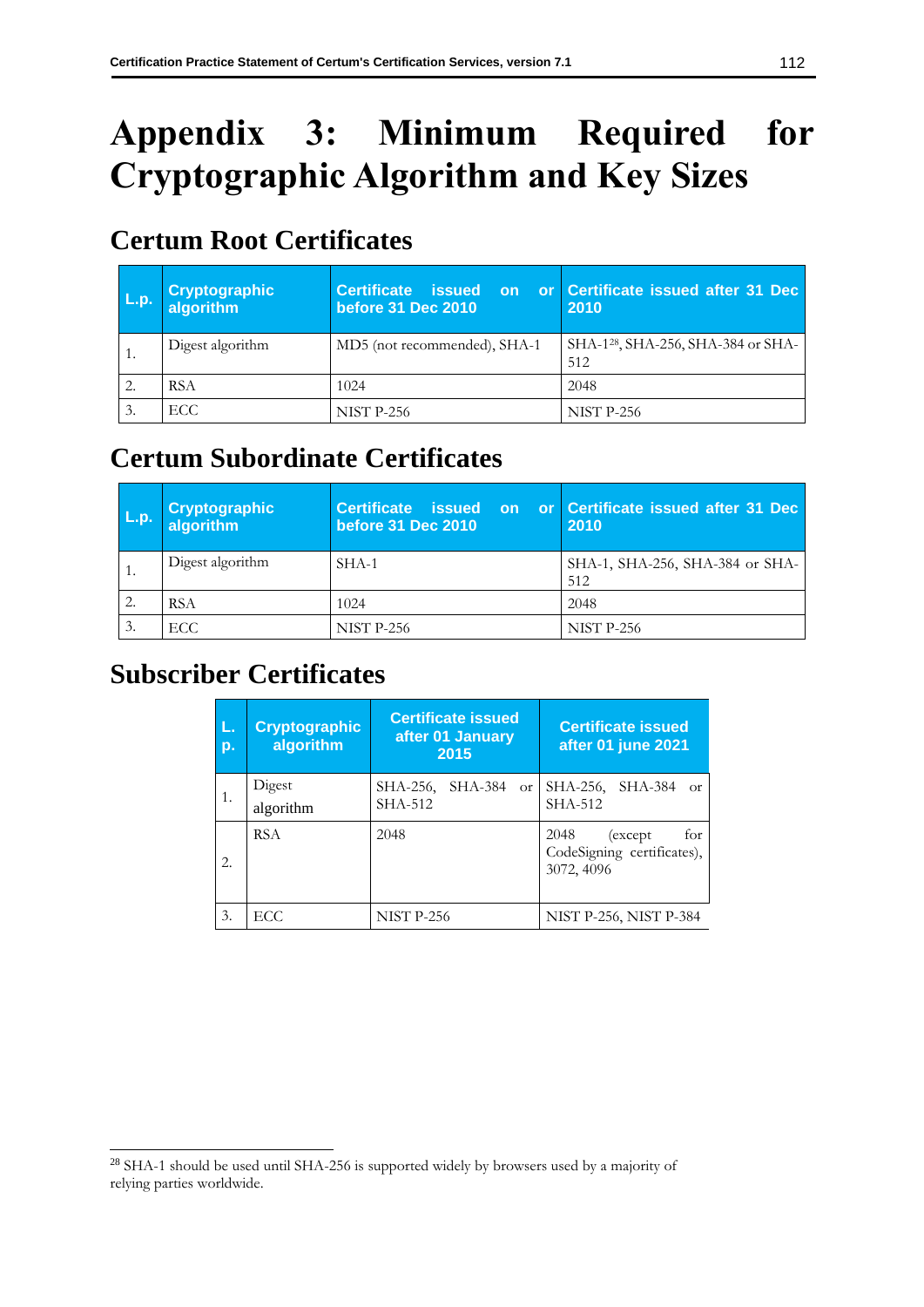| <b>Document modification history</b> |                                   |                                                                                                                                                                                                                                                                                                                                                                                                                   |
|--------------------------------------|-----------------------------------|-------------------------------------------------------------------------------------------------------------------------------------------------------------------------------------------------------------------------------------------------------------------------------------------------------------------------------------------------------------------------------------------------------------------|
| V 1.0                                | 15th of April, 2000               | Draft of the document for comments                                                                                                                                                                                                                                                                                                                                                                                |
| V 1.33                               | 12th of March, 2002               | Full version of the document. Document approved                                                                                                                                                                                                                                                                                                                                                                   |
| $V$ 2.0                              | 15 <sup>th</sup> of July, 2002    | New certificate types defined. Modifications to certification procedures,<br>detailing certificate and CRL profile. chapters 3,4, 6.1, 2.6, 6.2-6.9 and 7<br>re-edited. Document approved.                                                                                                                                                                                                                        |
| V <sub>2.1</sub>                     | 1 <sup>st</sup> of February, 2005 | New certificate types defined. Modification to chapters regarding<br>renewal and recertification of cryptographic keys. Introduction of entries<br>considering usage of new extensions in the certificate. Revision of<br>number of punctuation errors and modification of the chapter<br>addressing requester verification. Number of lesser modifications<br>introduced to maintain integrity of this document. |
| V 2.2                                | 9th of May, 2005                  | Editorial changes. Change to the company legal form and name (Unizeto<br>Sp. z o.o. changed to Unizeto Technologies S.A,)                                                                                                                                                                                                                                                                                         |
| V <sub>2.3</sub>                     | 26th of October, 2005             | Change of service name and logo from Unizeto Certum - Centrum<br>Certyfikacji to Certum - Powszechne Centrum Certyfikacji. Correction<br>of company information in certificate's profiles.                                                                                                                                                                                                                        |
| $V$ 2.4                              | 19th of May, 2006                 | Removal of former legal status of the company. Transfer of the details of<br>identification documents and procedures to dedicated document.<br>Removal of certificate suspension information. Adding information on<br>archival of the documents and data used in identity verification process.<br>Editorial changes and removal of inconsequence with polish version of<br>the document.                        |
| V <sub>2.5</sub>                     | 12 <sup>th</sup> of May, 2008     | Editorial changes and adjusting Polish and English version of this<br>document.                                                                                                                                                                                                                                                                                                                                   |
| $V$ 3.0                              | 19th of October, 2009             | Amended in line with the RFC 3647 requirements and the requirements<br>for the issuance of EV SSL certificates. Added appendices 3-6.                                                                                                                                                                                                                                                                             |
| V 3.1                                | 12 <sup>th</sup> of August, 2010  | Updating the information about subscriber's verification. Updating the<br>Appendix 3.                                                                                                                                                                                                                                                                                                                             |
| V 3.2                                | 9th of February, 2011             | Updated information about certificates status checking, certificates<br>validity times and some other minor changes.                                                                                                                                                                                                                                                                                              |
| V 3.3                                | 7 <sup>th</sup> of October, 2011  | Updated information about new subordinate certificate Certum Code<br>Signing CA. Other minor changes to certificate offer. Added information<br>about new root certificate Certum Trusted Network CA 2                                                                                                                                                                                                            |
| $V$ 3.4                              | 19th of April, 2012               | Certum logo update                                                                                                                                                                                                                                                                                                                                                                                                |
| V 3.5                                | 29th of May, 2013                 | The Baseline Requirements for the Issuance and Management of<br>Publicly-Trusted Certificates incorporated by reference in the CP.<br>Updated information relating to the suspension of certificates.                                                                                                                                                                                                             |
| V 3.6                                | 13th of September, 2013           | Add reference to Baseline Requirements for the Issuance and<br>Management of Publicly-Trusted Certificates.<br>Updated information about CRL issuance frequency.                                                                                                                                                                                                                                                  |
| V 3.7                                | 31st of October 2014              | Added the new intermediate CAs. Added the new signature algorithms.<br>Added information about automatic recertification and rekey. Removal<br>of the suspension service. Removal of Appendix 3.                                                                                                                                                                                                                  |
| V 3.8                                | 14th of April 2015                | Added information about CAA DNS resource records processing.                                                                                                                                                                                                                                                                                                                                                      |
| V 3.9                                | 01 <sup>th</sup> of July 2015     | Upgrade for the Baseline Requirements for the Issuance and Management of<br><b>Publicly-Trusted Certificates</b>                                                                                                                                                                                                                                                                                                  |
| $V$ 4.0                              | 03th of November 2015             | Added the new Certum root certification authority Certum Trusted<br>Network CA EC and the intermediate authorities Certum Digital<br>Identification CA SHA2 and Certum Extended Validation Code Signing<br>CA SHA2                                                                                                                                                                                                |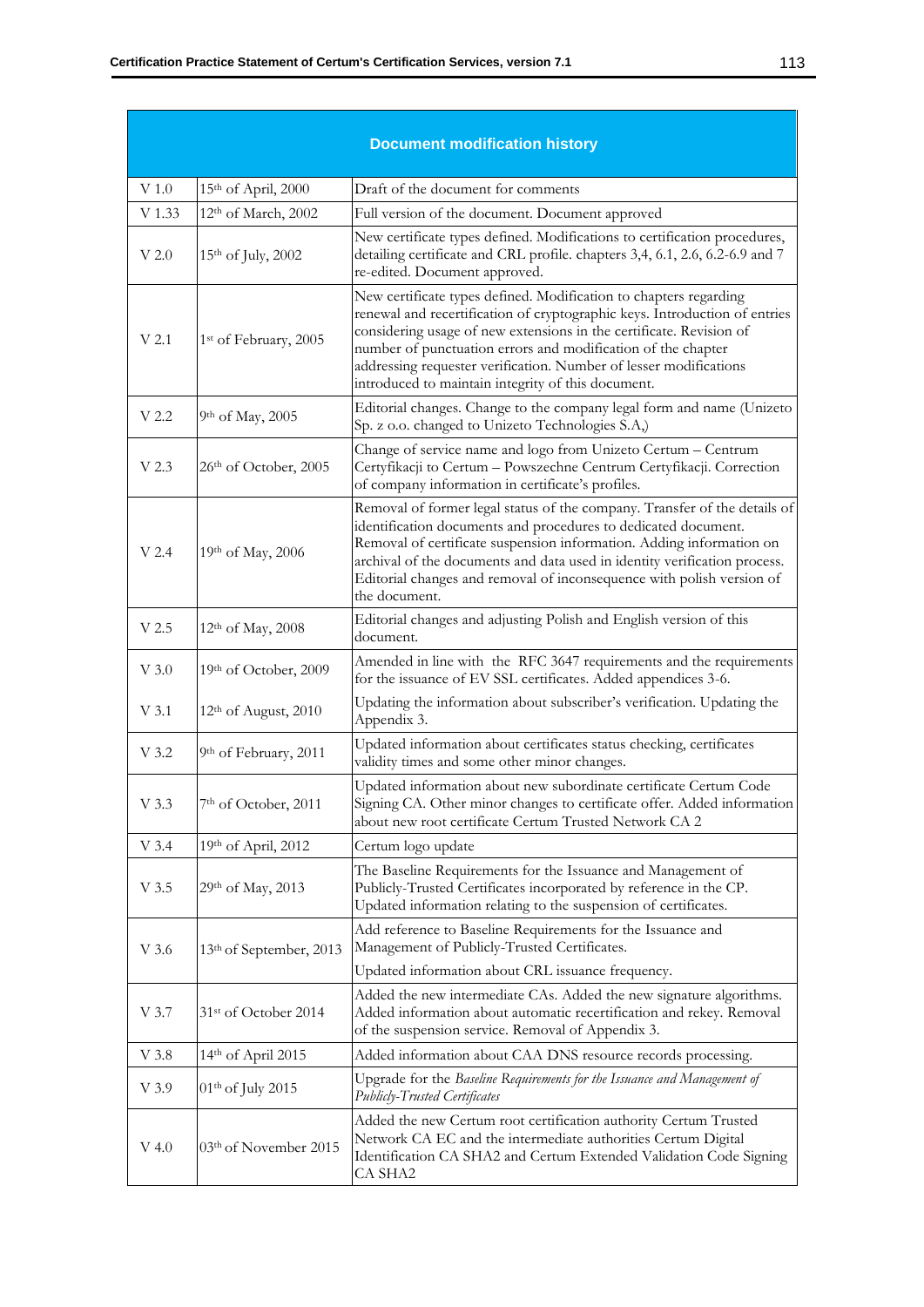| V 4.1            | 01 <sup>th</sup> April, 2016 | Transfer of ownership of Unizeto Technologies S.A. Asseco Data<br>System S.A. Adding the information on obligation to maintain<br>certification certificate issued by Unizeto Technologies S.A. Asseco Data<br>System S.A |
|------------------|------------------------------|---------------------------------------------------------------------------------------------------------------------------------------------------------------------------------------------------------------------------|
| V 4.2            | 22 August 2016               | Added information about new time-stamping authority Certum EV TSA<br>SHA <sub>2</sub>                                                                                                                                     |
| V 4.3            | 22 November 2016             | Added the new intermediate CAs.                                                                                                                                                                                           |
| V 4.4            | 01 February 2017             | Update the code signing certificates information. Updating the<br>information on CA/Browser Forum requirements.                                                                                                           |
| V 4.5            | 13 March 2017                | Modification of Authentication of Domain Name (point 3.2.6) by<br>removing domain authentication method involving "uploading specific<br>metadata to the main page on the domain"                                         |
| V 4.6            | 21 April 2017                | Modification of Authentication of Domain Name (p-int 3.2.6) - updated<br>information relating to uploading file with the specified name by adding<br>the directory: /.well-known/pki-validation                           |
| V 4.7            | 01 August 2017               | Change of Asseco Data Systems S.A. address. Added the intermediate<br>CA: WoSign DV SSL CA. Added new Certification policy identifiers.                                                                                   |
| V 4.8            | 11 August 2017               | Added new Certification policy identifiers                                                                                                                                                                                |
| V 4.9            | 08 September 2017            | Implementation the mechanism to handle CAA records                                                                                                                                                                        |
| $V$ 5.0          | 30 November 2017             | New sub-CAs added: TrustAsia DV SSL CA - C3, TrustAsia OV SSL<br>CA - C3, TrustAsia EV SSL CA - C3, TrustOcean Certificate Authority                                                                                      |
| V <sub>5.1</sub> | 07 March 2018                | Adjusting CPS to the Baseline Requirements for the Issuance and<br>Management of Publicly-Trusted Certificates v1.5.4                                                                                                     |
| V 5.2            | 23 March 2018                | Changed root name from Certum Trusted Network CA EC to Certum<br>Elliptic Curve CA and added new root: Certum Trusted Root CA                                                                                             |
| V 5.3            | 26 March 2018                | Added new root: Certum EC-384 CA                                                                                                                                                                                          |
| V 5.4            | 23 May 2018                  | New sub-CAs added: WoTrus DV SSL CA, WoTrus OV SSL CA,<br>WoTrus EV SSL CA, WoTrus Code Signing CA                                                                                                                        |
| V 5.5            | 11 September 2018            | New sub-CAs added: Abitab Domain Validated, Abitab Organization<br>Validated, Abitab Extended Validation and QIDUOCA 2018 DV SSL                                                                                          |
| V <sub>5.6</sub> | 27 September 2018            | Modification of Authentication of Domain Name (p-int 3.2.6): removal<br>method of verification through a Domain Authorization Document,<br>added methods of verification for certificates containing IP address           |
| V 5.7            | 18 December 2018             | Modification of circumstance of certificate revoking. Addition of keys<br>depositing on HSM for cloud certificates.                                                                                                       |
| V 5.8            | 24 January 2019              | Added information about: used Certificate Transparency, penetration<br>test, self-audits, financial guarantee. Changed procedure for publishing<br>Certification Practice Statement. Update of legal basis and standards. |
| V 5.9            | 21 February 2019             | New sub-Cas added: Shuidi Webtrust SSL Domain Validated<br>Shuidi Webtrust SSL Organization Validated,<br>Shuidi Webtrust SSL Extended Validated, update of legal basis and<br>standards.                                 |
| V 6.0            | 26 February 2019             | Update legal basis and standards, attached form of CAA records.                                                                                                                                                           |
| $V$ 6.1          | 17 June 2019                 | New sub-Cas added: OKCERT R4 DV SSL CA G2, OKCERT R4 OV<br>SSL CA G2, OKCERT R4 EV SSL CA G2. Attached possibilities to<br>reject application when a subscriber don't completed formalities in 3<br>months.               |
| V 6.2            | 29 July 2019                 | New sub-Cas added: SZCA DV SSL CA, SZCA OV SSL CA, SZCA EV<br>SSL CA. Removed additional method of verification of certificates issue<br>for IP addresses.                                                                |
| V 6.3            | 18 November 2019             | Adaptation according to RFC 3647, attached new OIDs                                                                                                                                                                       |
| V 6.4            | 02 December 2019             | Added information about certificate problem reports.                                                                                                                                                                      |